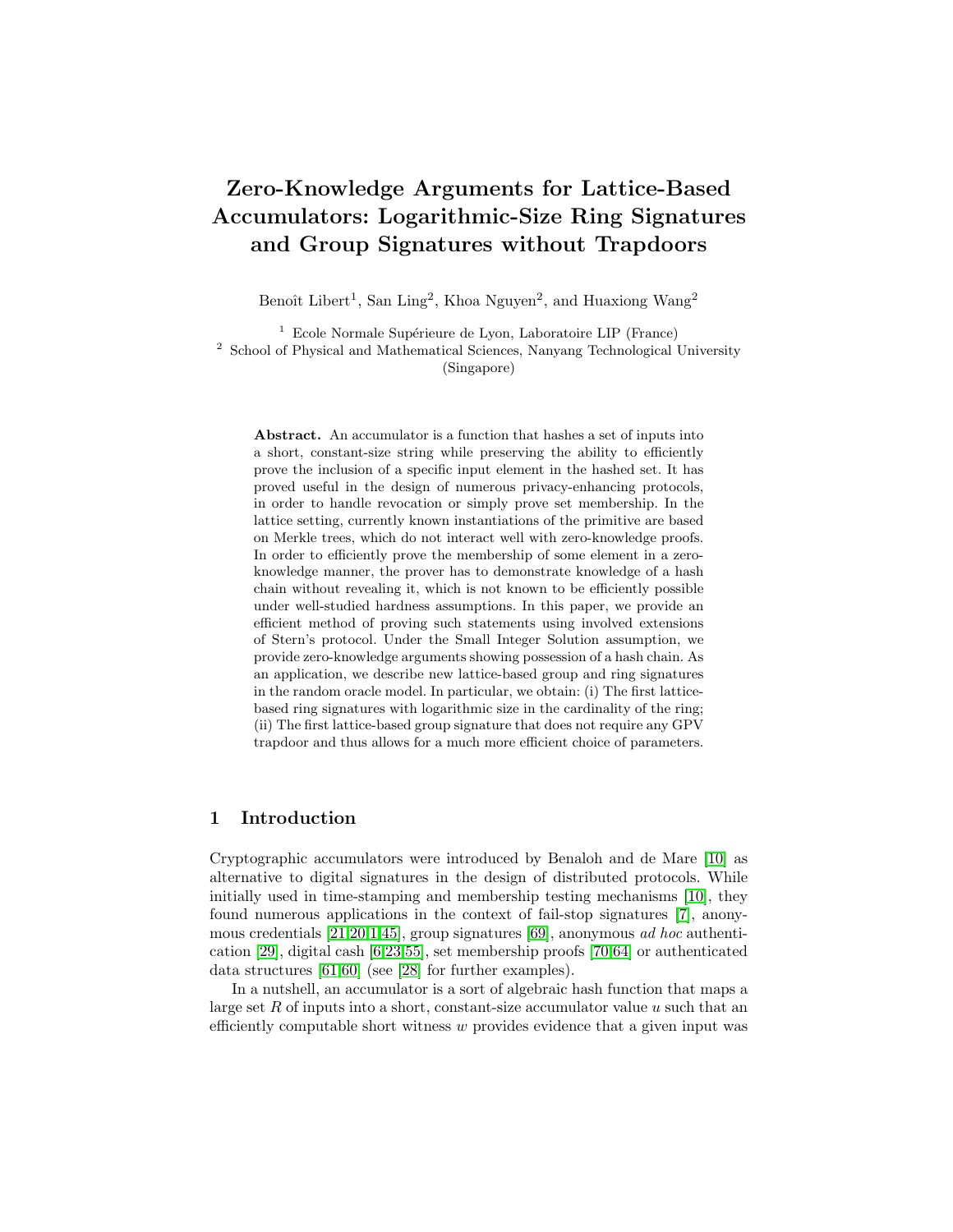indeed incorporated into the hashed set. In order to be useful, the size of the witness should be much smaller than the cardinality of the input set. An extension, suggested by Camenisch and Lysyanskaya [\[21\]](#page-27-0), allows the accumulator value to be updated over time, by adding or deleting elements of the hashed set while preserving the ability to efficiently update witnesses. For most applications, the usual security requirement mandates the infeasibility of computing an accumulator value u and a valid witness w for an element x outside the set of hashed inputs. This is made possible by public-key techniques like the existence of a trapdoor (e.g., the factorization of an RSA modulus or the discrete logarithm of some public group element) hidden behind public parameters.

So far, number theoretic realizations have been divided into two main families. The first one relies on groups of hidden order [\[10,](#page-26-0)[7,](#page-26-1)[48,](#page-28-1)[15\]](#page-27-5) and includes proposals based on the Strong RSA assumption [\[7,](#page-26-1)[44\]](#page-28-2). The second main family [\[58,](#page-29-6)[20\]](#page-27-1) was first explored by Nguyen [\[58\]](#page-29-6) and appeals to bilinear maps (a.k.a. pairings) and assumptions of variabe size like the Strong Diffie-Hellman assumption [\[14\]](#page-27-6). Strong-RSA-based candidates enjoy the advantage of short public parameters and they easily extend into universal accumulators [\[44\]](#page-28-2) (where non-membership witnesses can show that a given input was not accumulated). While pairingbased schemes [\[58,](#page-29-6)[20\]](#page-27-1) usually require linear-size public parameters in the number of elements to be hashed, they are useful in applications [\[6,](#page-26-3)[23\]](#page-27-3) where we want to limit the number of elements to be hashed. A third family (e.g., [\[60\]](#page-29-5)) of constructions relies on Merkle trees [\[51\]](#page-29-7) rather than number theoretic assumptions. Its main disadvantage is that the use of hash trees makes it hardly compatible with efficient zero-knowledge proofs, which are inevitable ingredients of privacy-preserving protocols [\[21,](#page-27-0)[69,](#page-29-0)[20,](#page-27-1)[1\]](#page-26-2). In fact, currently known methods [\[15,](#page-27-5)[9\]](#page-26-4) for reconciling Merkle trees and zero-knowledge proofs require non-standard as-sumptions in groups of hidden order [\[15\]](#page-27-5) or the machinery of SNARKs, which inherently rely on non-falsifiable [\[56\]](#page-29-8) knowledge assumptions [\[36\]](#page-28-3).

Despite its wide range of applications, the accumulator primitive still has a relatively small number of efficient realizations. For the time being, most known solutions require non-standard ad hoc assumptions like Strong RSA or Strong Diffie-Hellman. To our knowledge, the only exception is a generic construction from vector commitments [\[25\]](#page-27-7), which leaves open the problem of candidates based on the standard Computational Diffie-Hellman assumption (in groups without a bilinear map) or zero-knowledge-friendly lattice-based schemes. In this paper, we describe a new construction based on standard lattice assumptions which interacts nicely with zero-knowledge proofs despite the use of Merkle trees. We show that this new construction enables new, unexpected applications to the design of lattice-based ring signatures and group signatures.

OUR CONTRIBUTIONS. We describe a lattice-based accumulator<sup>[3](#page-1-0)</sup> that enables short zero-knowledge arguments of membership. Our construction relies on a Merkle hash tree which is computed in a special way that makes it compatible

<span id="page-1-0"></span><sup>&</sup>lt;sup>3</sup> A lattice-based accumulator was previously claimed in [\[39\]](#page-28-4). However, the generation of witnesses can only be performed using the secret key of the system. Moreover, their scheme is seemingly not compact due to the required choice of parameters.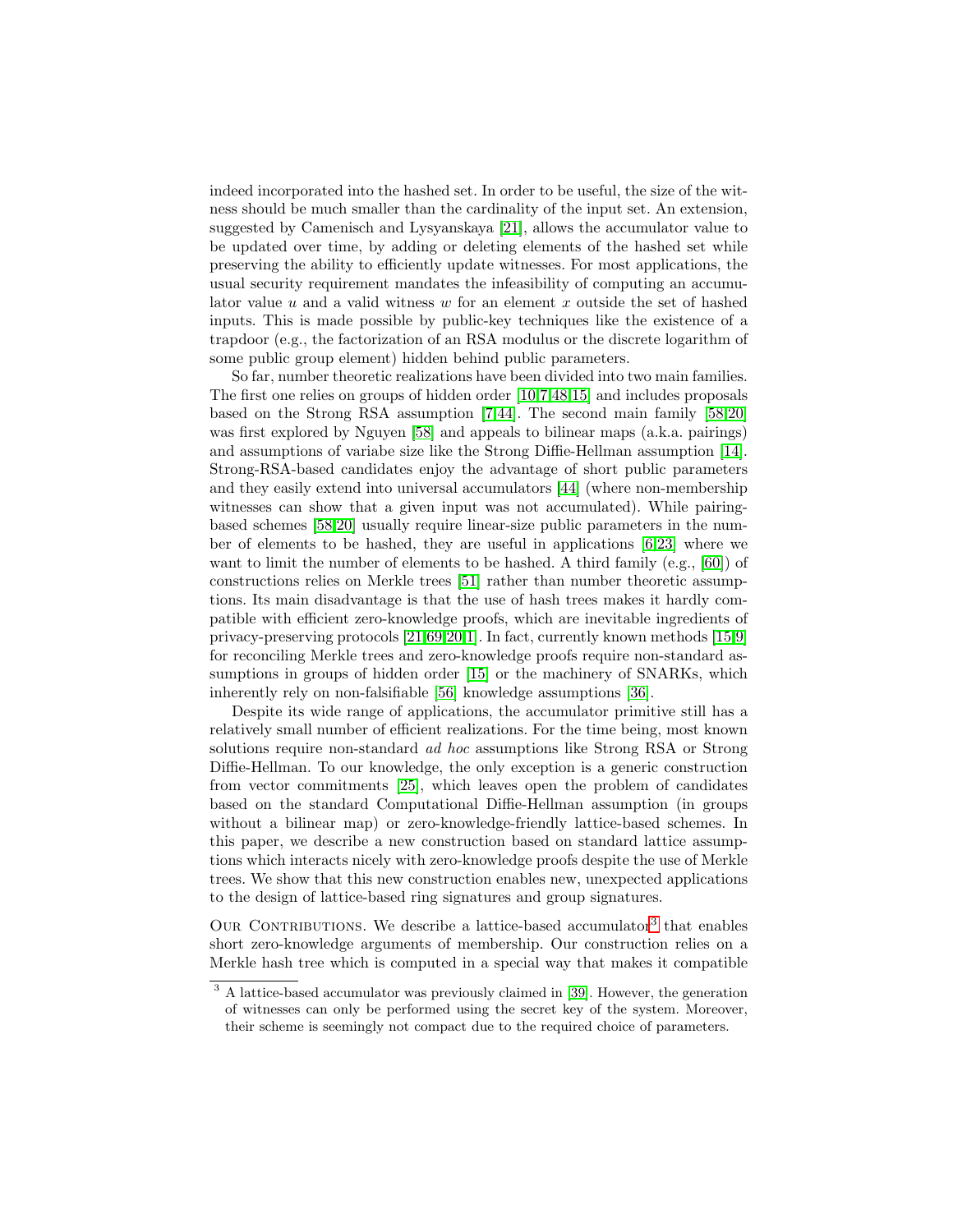with efficient protocols for proving possession of a secret value (i.e., a leaf of the tree) that is properly accumulated in the root of the tree. More specifically, our system allows demonstrating the knowledge of a hash chain from the considered secret leaf to the root in a zero-knowledge manner. This building block enables many interesting applications. In particular, we use it to design latticebased ring and group signatures with dramatic improvements over the existing constructions. In the random oracle model, we obtain:

- The first lattice-based ring signature with logarithmic signature size in the cardinality of the ring. So far, all suggested proposals have linear size in the number of ring members.
- A lattice-based group signature with much shorter public key, signature length, and weaker hardness assumptions than all earlier realizations.

Our ring signature does not require any other setup assumption than having all users agree on a modulus  $q$ , a lattice dimension  $n$  and a random matrix  $\mathbf{A} \in \mathbb{Z}_q^{n \times m}$  (which can be derived from a random oracle). It provably satisfies the strong security definitions put forth by Bender, Katz and Morselli [\[11\]](#page-26-5).

Our group signature is analyzed in the setting of static groups using the definitions of Bellare, Micciancio and Warinschi [\[8\]](#page-26-6). Its salient feature (which it shares with our ring signature) is that, unlike all earlier candidates [\[34,](#page-28-5)[42,](#page-28-6)[43,](#page-28-7)[47,](#page-28-8)[59\]](#page-29-9), it does not require the use of a trapdoor (as defined by Gentry, Peikert and Vaikuntanathan [\[32\]](#page-28-9)) consisting of a short basis of some lattice. It thus eliminates one of the frequently cited reasons [\[50\]](#page-29-10) for which lattice-based signatures tend to be impractical. In fact, our group signature departs from previously used design principles – which are all inspired in some way by the general construction of [\[8\]](#page-26-6) – in that, surprisingly, it does not even require an ordinary digital signature to begin with. All we need is a lattice-based accumulator with a compatible zero-knowledge argument system for arguing knowledge of a hash chain.

Our Techniques. Our accumulator proceeds by computing a Merkle tree using a hash function based on the Small Integer Solution (SIS) problem, which is a variant of the hash functions considered in [\[4,](#page-26-7)[33,](#page-28-10)[54\]](#page-29-11) previously considered by Papamanthou *et al.* [\[60\]](#page-29-5). Instead of hashing a vector  $\mathbf{x} \in \{0,1\}^m$  by computing its syndrome  $\mathbf{A} \cdot \mathbf{x} \in \mathbb{Z}_q^n$  via a random matrix  $\mathbf{A} \in \mathbb{Z}_q^{n \times m}$ , it outputs the coordinate-wise binary decomposition  $\text{bin}(\mathbf{A} \cdot \mathbf{x} \mod q) \in \{0,1\}^{m/2}$  of the syndrome to obtain the two-fold compression factor that is needed for iteratively applying the function in a Merkle tree. However, Papamanthou et al. [\[60\]](#page-29-5) did not consider the problem of proving knowledge of a hash chain in a zero-knowledge fashion. The main technical novelty that we introduce is thus a method for demonstrating knowledge of a Merkle-tree hash chain using the framework of Stern's protocol [\[68\]](#page-29-12).

Using this method, we build ring and group signatures with logarithmic size in the number of ring or group members involved. Our constructions are conceptually simple. Each user's private key is a random  $m$ -bit vector  $\mathbf{x} \in \{0, 1\}^m$  and the matching public key is the binary expansion  $\mathbf{d} = \text{bin}(\mathbf{A} \cdot \mathbf{x} \mod q) \in \{0, 1\}^{m/2}$ of the corresponding syndrome. In order to sign a message, the user considers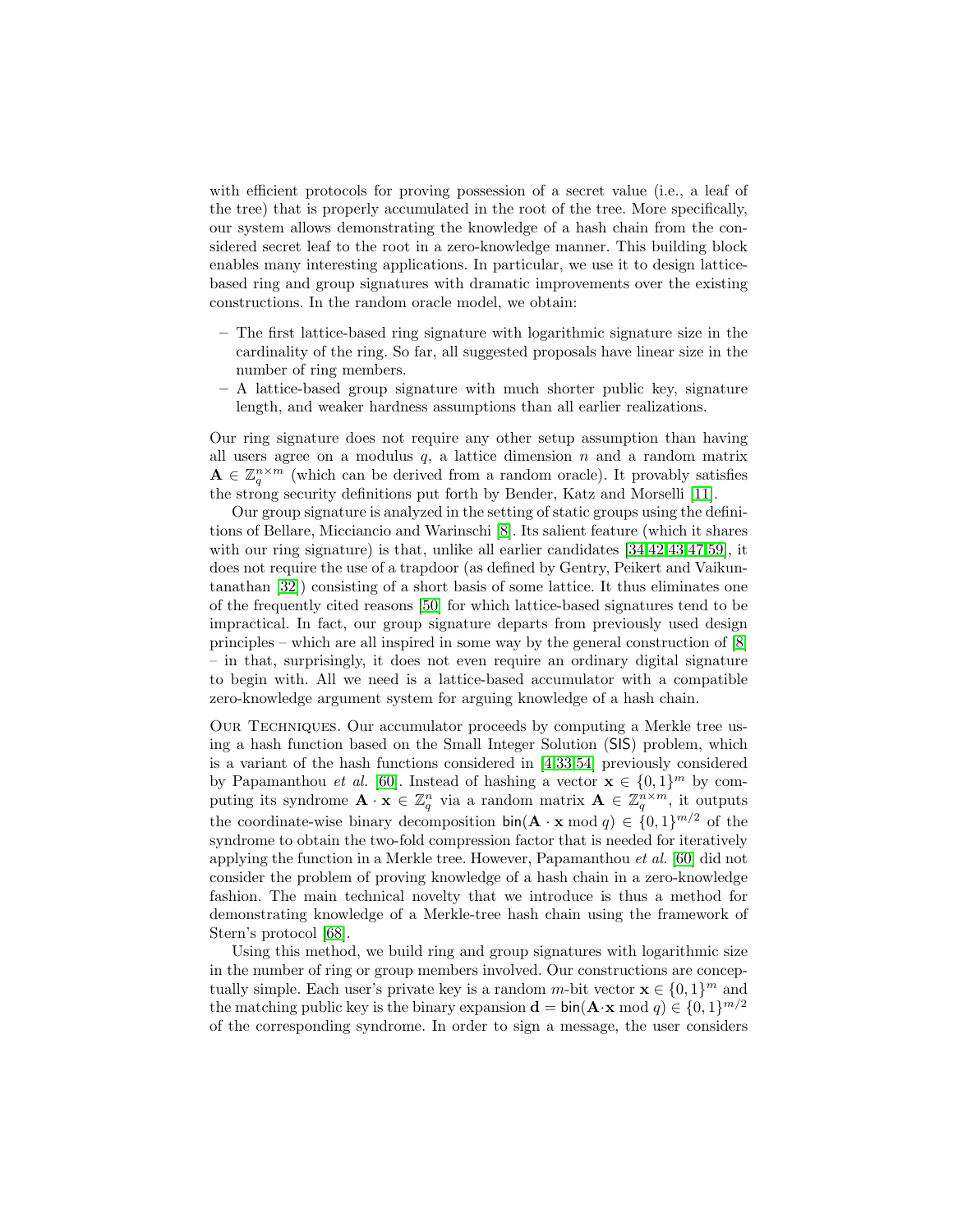an accumulation  $\mathbf{u} \in \{0,1\}^{m/2}$  of all users' public keys  $R = (\mathbf{d}_0, \dots, \mathbf{d}_{N-1})$ which is obtained by dynamically forming the ring  $R$  in the ring signature and simply consists of the group public key in the group signature  $-$  and generates a Stern-type argument that: (i) His public key  $\mathbf{d}_i$  belongs to the hashed set R; (ii) He knows the underlying secret  $\mathbf{d}_i = \text{bin}(\mathbf{A} \cdot \mathbf{x}_i \mod q)$ ; (iii – for the group signature) He has honestly encrypted the binary representation of the integer  $j$  determining his position in the tree to a ciphertext attached in the signature. In order to acquire anonymity in the strongest sense (i.e., where the adversary is granted access to a signature opening oracle), we apply the Naor-Yung paradigm [\[57\]](#page-29-13) to Regev's cryptosystem [\[65\]](#page-29-14), as was previously considered in [\[12\]](#page-27-8). As pointed out earlier, the advantage of not relying on an ordinary digital signature[4](#page-3-0) lies in that it does not require any party (i.e., neither the group manager nor the group members in the case of group signatures) to have a GPV trapdoor [\[32\]](#page-28-9) consisting of a short lattice basis. As emphasized by Lyubashevsky [\[50\]](#page-29-10), explicitly avoiding the use of such trapdoors allows for drastically more efficient choices of parameters. As by-products, our scheme features much smaller group public key and users' secret keys, produces shorter signatures, and relies on weaker hardness assumptions than all of the existing lattice-based group signature schemes [\[34,](#page-28-5)[22,](#page-27-9)[42](#page-28-6)[,47,](#page-28-8)[59\]](#page-29-9) in the BMW model [\[8\]](#page-26-6).

In the following, we give an estimated efficiency comparison among our group signature and the previous 2 most efficient schemes with CCA-anonymity, by Ling *et al.* [\[47\]](#page-28-8) and Nguyen *et al.* [\[59\]](#page-29-9). The estimations are done with parameter  $n = 2<sup>8</sup>$ , group size  $N = 1024$ , and soundness error  $2<sup>-80</sup>$  for the NIZKs.

- Ling *et al.*'s scheme requires  $q = \mathcal{O}(\log N \cdot n^2)$ ,  $m \geq 2n \log q$ , so we set  $q = 2^{18}$  and  $m = 2^9 \cdot 18$ . The infinity norm bound for discrete Gaussian samples is  $2^6$ . The scheme produces group public key size 65.8 MB; user's secret key size 13.5 KB (a Boyen signature [\[17\]](#page-27-10)); and signature size 1.20 GB.
- Nguyen *et al.*'s scheme requires  $q > m^{8.5}$ ,  $m \ge 2n \log q$ , so we set  $q = 2^{142}$ and  $m = 2^9 \cdot 142$ . The scheme produces group public key size 2.15 GB; user's secret key size 90 GB (a trapdoor in  $\mathbb{Z}^{3m\times 3m}$  with  $(\log m)$ -bit entries); and signature size 500 MB.
- Our scheme works with  $q = 2^8$ ,  $m = 2^9 \cdot 8$ , and parameters  $p = 32719$ ,  $m_E =$ 7980 for the encryption layer. The scheme features public key size 4.9 MB; user's secret key size 3.25 KB; and it produces signatures of size 61.5 MB.

RELATED WORK. While originally suggested as a 3-move code-based identification scheme, Stern's protocol was adapted to the lattice setting by Kawachi et al.  $[41]$  and extended by Ling *et al.*  $[46]$  into an argument system for the Inhomogeneous Small Integer Solution (ISIS) problem. In particular, Ling et al. gave a method, called decomposition-extension framework, which allows arguing knowledge of an integer vector  $\mathbf{x} \in \mathbb{Z}^m$  of norm  $\|\mathbf{x}\|_{\infty} \leq \beta$  such that  $\mathbf{A} \cdot \mathbf{x} = \mathbf{u} \in \mathbb{Z}_q^n$ without leaving any gap between the vector computed by the knowledge extractor and the actual witness  $x$ . As shown in [\[47\]](#page-28-8), the technique of Ling *et al.* [\[46\]](#page-28-12)

<span id="page-3-0"></span><sup>&</sup>lt;sup>4</sup> Recall that all  $\mathcal{O}(\log N)$ -size group signatures employ a signature scheme in the standard model (for which all known constructions use trapdoors) in order to smoothly interact with zero-knowledge proofs.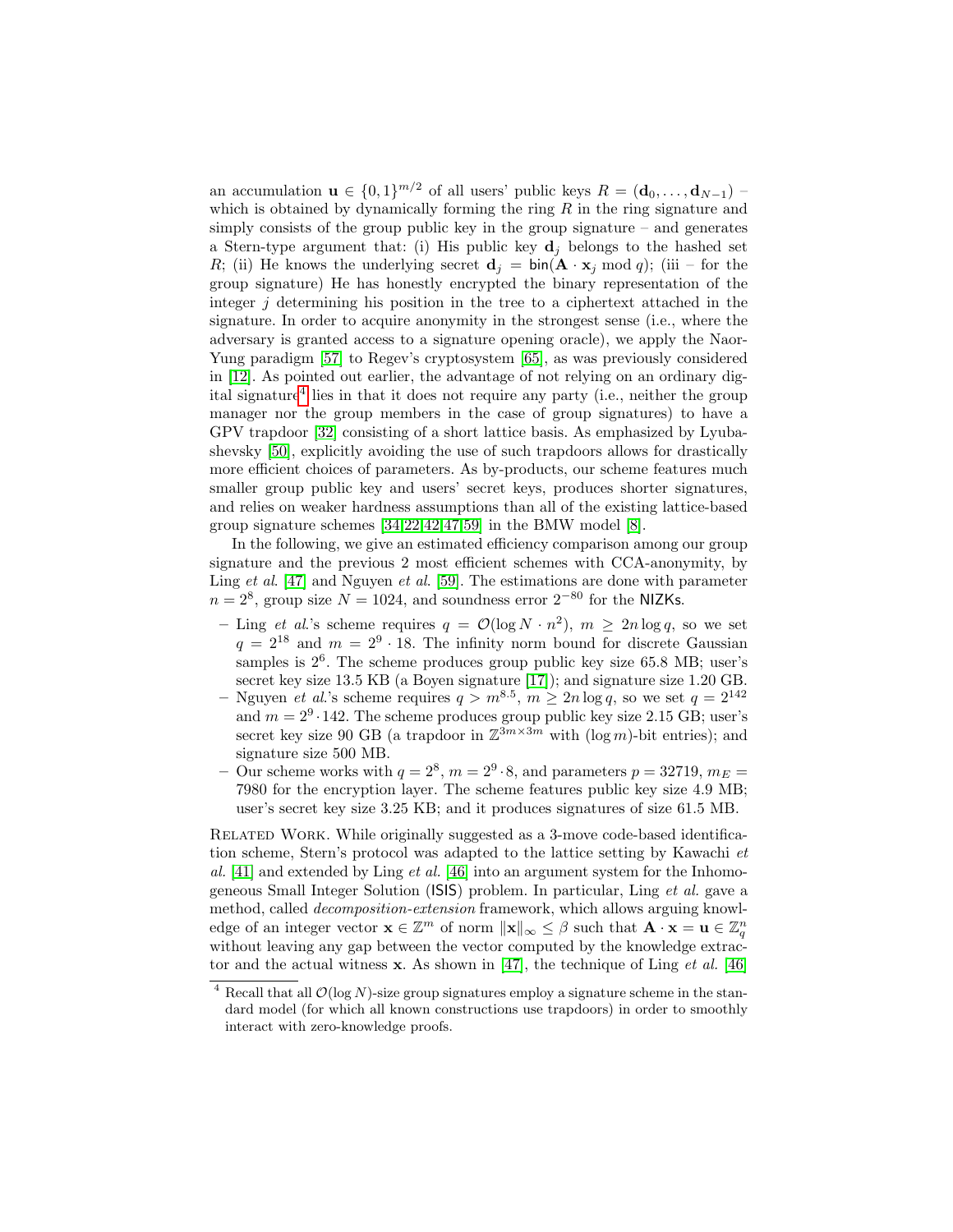can be used to prove more involved statements such as the possession of a Boyen signature [\[17\]](#page-27-10) on a message encrypted by a dual Regev ciphertext [\[32\]](#page-28-9). Here, we take one step further and develop a zero-knowledge argument of knowledge (ZKAoK) that a specific element of some universe belongs to a hashed set.

Ring signatures were introduced by Rivest, Shamir and Tauman-Kalai [\[66\]](#page-29-15) with the motivation of hiding the identity of a source (e.g., a whistleblower in a political scandal) while providing guarantees of trustworthiness. Bender, Katz and Morselli [\[11\]](#page-26-5) gave stringent security definitions while constructions with sub-linear signature size were given by Chandran, Groth and Sahai [\[26\]](#page-27-11). The celebrated results of Gentry, Peikert and Vaikuntanathan [\[32\]](#page-28-9) inspired a number of lattice-based ring signatures. The state-of-the-art construction probably stems from the framework of Brakerski and Tauman-Kalai [\[18\]](#page-27-12), which results in linear-size in the number of ring members. The same holds for all known Fiat-Shamir-like lattice-based ring signatures (e.g., [\[41,](#page-28-11)[2\]](#page-26-8)), although some of them do not require a trapdoor. Thus far, the only logarithmic-size ring signatures [\[37](#page-28-13)[,16\]](#page-27-13) arise from the results of Groth and Kohlweiss [\[37\]](#page-28-13) and it is not clear how to extend them to the lattice setting.

The notion of group signatures dates back to Chaum and Van Heyst [\[27\]](#page-27-14). While viable constructions were given in the seminal paper by Ateniese, Camenisch, Joye and Tsudik [\[5\]](#page-26-9), their security notions remained poorly understood until the work of Bellare, Micciancio and Warinschi [\[8\]](#page-26-6). The first lattice-based proposal came out with the results of Gordon, Katz and Vaikuntanathan [\[34\]](#page-28-5), which inspired a number of follow-up works describing new systems with a better asymptotic efficiency  $[42,59,47]$  $[42,59,47]$  $[42,59,47]$  or additional properties  $[22,43]$  $[22,43]$ . For the time being, the most efficient candidates are the recent concurrent proposals of Nguyen et al. and Ling et al.  $[59,47]$  $[59,47]$ . As it turns out, except for one scheme  $[12]$  that mixes lattice-based and discrete-logarithm-related assumptions, all currently available candidates [\[42,](#page-28-6)[59,](#page-29-9)[47](#page-28-8)[,22,](#page-27-9)[43\]](#page-28-7) utilize a GPV trapdoor, either to perform the setup of the system or to trace signatures (or both). Our results thus provide the first system that completely eliminates GPV trapdoors.

At a high level, our ZKAoK system is partially inspired by the way Langlois et al. [\[43\]](#page-28-7) made use of the Bonsai tree technique [\[24\]](#page-27-15) since it proves knowledge of a solution to a SIS problem determined by the user's position in a tree. However, there are fundamental differences since our tree is built in a bottom-up (rather than top-down) manner and we do not perform any trapdoor delegation.

# 2 Preliminaries

NOTATIONS. We assume that all vectors are column vectors. The concatenation of matrices  $\mathbf{A} \in \mathbb{Z}^{k \times i}$ ,  $\mathbf{B} \in \mathbb{Z}^{k \times j}$  is denoted by  $[\mathbf{A}|\mathbf{B}] \in \mathbb{Z}^{k \times (i+j)}$ . For  $b \in \{0,1\}$ , we denote the bit  $1-b \in \{0,1\}$  by  $\bar{b}$ . For a positive integer i, we let [i] be the set  $\{1,\ldots,i\}$ . If S is a finite set,  $x \stackrel{\$}{\leftarrow} S$  means that x is chosen uniformly at random from S. All logarithms are of base 2. The addition in  $\mathbb{Z}_2$  is denoted by ⊕.

In this section, we first recall the average-case lattice problems SIS and LWE, together with their hardness results; and the notion of statistical zero-knowledge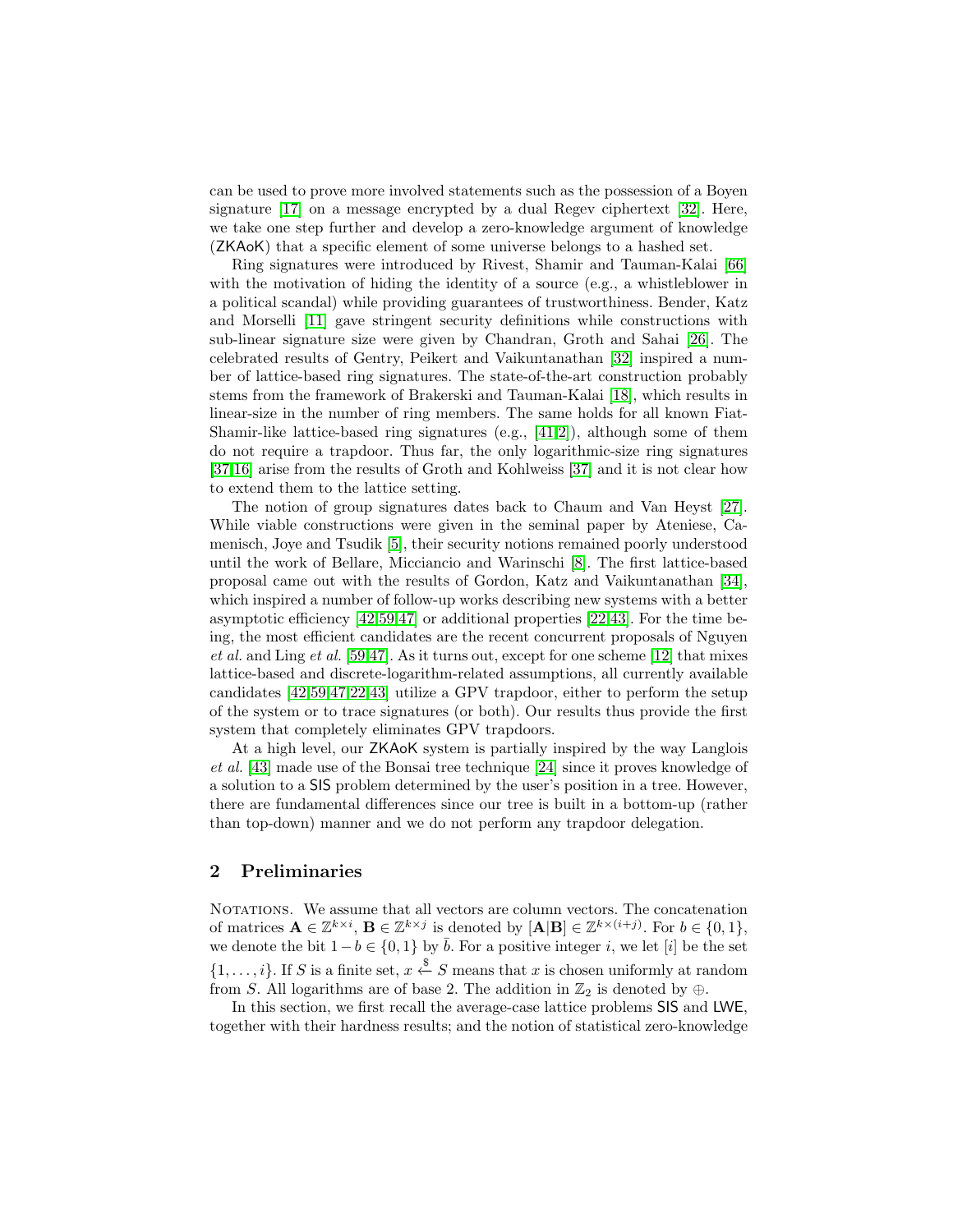arguments of knowledge. The definitions and security requirements of cryptographic accumulators, ring signatures, and group signatures are deferred to their respective Sections [3,](#page-6-0) [4,](#page-16-0) and [5.](#page-20-0)

#### 2.1 Average-case Lattice Problems

**Definition 1** ([\[3,](#page-26-10)[32\]](#page-28-9)). The  $\text{SIS}_{n,m,q,\beta}^{\infty}$  problem is as follows: Given uniformly random matrix  $\mathbf{A} \in \mathbb{Z}_q^{n \times m}$ , find a non-zero vector  $\mathbf{x} \in \mathbb{Z}^m$  such that  $\|\mathbf{x}\|_{\infty} \leq \beta$ and  $\mathbf{A} \cdot \mathbf{x} = \mathbf{0} \bmod q$ .

If  $m, \beta = \text{poly}(n)$ , and  $q > \beta \cdot \widetilde{\mathcal{O}}(\sqrt{n})$ , then the  $\text{SIS}_{n,m,q,\beta}^{\infty}$  problem is at least as hard as the worst-case lattice problem  $SIVP_{\gamma}$  for some  $\gamma = \beta \cdot \tilde{\mathcal{O}}(\sqrt{nm})$  (see [\[32](#page-28-9)[,53\]](#page-29-16)). Specifically, when  $\beta = 1$ ,  $q = \tilde{\mathcal{O}}(n)$ ,  $m = 2n \lceil \log q \rceil$ , the SIS<sup>∞</sup><sub>n,m,q,1</sub> problem is at least as hard as  $\mathsf{SIVP}_{\widetilde{\mathcal{O}}(n)}$ .

In the last decade, numerous SIS-based cryptographic primitives have been proposed. In this work, we will extensively employ 2 such constructions:

- Our Merkle tree accumulator is built upon a specific family of collision-resistant hash functions, which is a syntactic modification *(i.e.*, it takes two inputs, instead of one) of the one presented in [\[3](#page-26-10)[,54\]](#page-29-11). A similar scheme that works with larger SIS norm bound  $\beta$  was proposed in [\[60\]](#page-29-5).
- Our zero-knowledge argument systems use the statistically hiding and computationally binding string commitment scheme from [\[41\]](#page-28-11).

For appropriate setting of parameters, the security of the above two constructions can be based on the worst-case hardness of  $\mathsf{SIVP}_{\widetilde{\mathcal{O}}(n)}$ .

In the group signature in Section [5,](#page-20-0) we will employ the multi-bit version of Regev's encryption scheme [\[65\]](#page-29-14), presented in [\[40\]](#page-28-14)[\[63\]](#page-29-17). The scheme is based on the hardness of the LWE problem.

**Definition 2** ([\[65\]](#page-29-14)). Let  $n, m_E \geq 1, p \geq 2$ , and let  $\chi$  be a probability distribution on Z. For  $\mathbf{s} \in \mathbb{Z}_p^n$ , let  $A_{\mathbf{s},\chi}$  be the distribution obtained by sampling  $\mathbf{a} \stackrel{\$}{\leftarrow} \mathbb{Z}_q^n$ and  $e \leftrightarrow \chi$ , and outputting  $(\mathbf{a}, \mathbf{s}^{\top} \cdot \mathbf{a} + e) \in \mathbb{Z}_p^n \times \mathbb{Z}_p$ . The LWE<sub>n, p,  $\chi$ </sub> problem asks to distinguish  $m_E$  samples chosen according to  $\mathcal{A}_{s,\chi}$  (for  $s \stackrel{\$}{\leftarrow} \mathbb{Z}_p^n$ ) and  $m_E$ samples chosen according to the uniform distribution over  $\mathbb{Z}_p^n \times \mathbb{Z}_p$ .

If p is a prime power,  $\chi$  is the discrete Gaussian distribution  $D_{\mathbb{Z},\alpha p}$ , where  $\alpha p \geq$  $2\sqrt{n}$ , then LWE<sub>n,p,x</sub> is as least as hard as SIVP<sub> $\tilde{\mathcal{O}}(n/\alpha)$ </sub> (see [\[65,](#page-29-14)[62,](#page-29-18)[52,](#page-29-19)[53\]](#page-29-16)).

## 2.2 Zero-Knowledge Arguments of Knowledge

We will work with statistical zero-knowledge argument systems, namely, interactive protocols where the zero-knowledge property holds against any cheating verifier, while the soundness property only holds against computationally bounded cheating provers. More formally, let the set of statements-witnesses  $R = \{(y, w)\}\in \{0, 1\}^* \times \{0, 1\}^*$  be an NP relation. A two-party game  $\langle \mathcal{P}, \mathcal{V} \rangle$  is called an interactive argument system for the relation  $R$  with soundness error  $e$ if the following two conditions hold: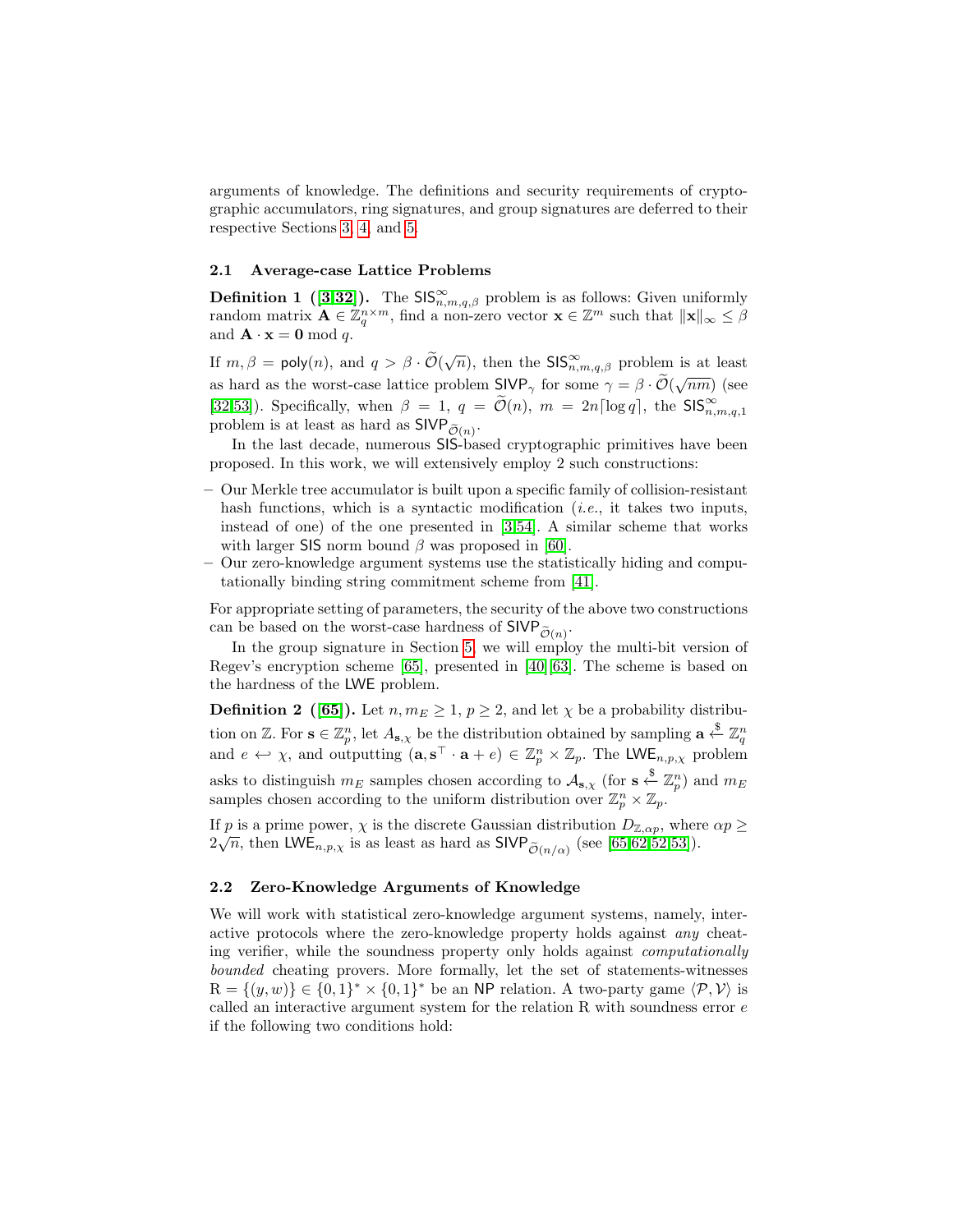- − Completeness. If  $(y, w) \in R$  then  $Pr[\langle \mathcal{P}(y, w), \mathcal{V}(y) \rangle = 1] = 1$ .
- Soundness. If  $(y, w) \notin R$ , then  $\forall$  PPT  $\hat{\mathcal{P}}$ :  $Pr[\langle \hat{\mathcal{P}}(y, w), \mathcal{V}(y) \rangle = 1] \leq e$ .

An argument system is called statistical zero-knowledge if for any  $\hat{V}(y)$ , there exists a PPT simulator  $\mathcal{S}(y)$  producing a simulated transcript that is statistically close to the one of the real interaction between  $\mathcal{P}(y, w)$  and  $\mathcal{V}(y)$ . A related notion is argument of knowledge, which requires the witness-extended emulation property. For protocols consisting of 3 moves  $(i.e.,$  commitment-challenge-response), witness-extended emulation is implied by *special soundness* [\[35\]](#page-28-15), where the latter assumes that there exists a PPT extractor which takes as input a set of valid transcripts with respect to all possible values of the 'challenge' to the same 'commitment', and outputs w' such that  $(y, w') \in R$ .

The statistical zero-knowledge arguments of knowledge (sZKAoK) presented in this work are Stern-type [\[68\]](#page-29-12). In particular, they are  $\Sigma$ -protocols in the generalized sense defined in [\[38,](#page-28-16)[12\]](#page-27-8) (where 3 valid transcripts are needed for extraction, instead of just 2). Several recent works rely on Stern-type protocols to design lattice-based [\[46,](#page-28-12)[43](#page-28-7)[,47\]](#page-28-8) and code-based [\[38,](#page-28-16)[30\]](#page-28-17) constructions.

# <span id="page-6-0"></span>3 A Lattice-Based Accumulator with Supporting Zero-Knowledge Argument of Knowledge

Throughout the paper, we will work with positive integers  $n, q, k, m$ , where: n is the security parameter;  $q = \mathcal{O}(n)$ ;  $k = \lceil \log q \rceil$ ; and  $m = 2nk$ . We identify  $\mathbb{Z}_q$  by the set  $\{0, \ldots, q-1\}$ . We define the "powers-of-2" matrix

$$
\mathbf{G} = \begin{bmatrix} 1 & 2 & 4 & \dots & 2^{k-1} & & & \\ & & 1 & 2 & 4 & \dots & 2^{k-1} & & \\ & & & & \ddots & & \\ & & & & & 1 & 2 & 4 & \dots & 2^{k-1} \end{bmatrix} \in \mathbb{Z}_q^{n \times nk}.
$$

Note that for every  $\mathbf{v} \in \mathbb{Z}_q^n$ , we have  $\mathbf{v} = \mathbf{G} \cdot \text{bin}(\mathbf{v})$ , where  $\text{bin}(\mathbf{v}) \in \{0,1\}^{nk}$ denotes the binary representation of v.

## 3.1 Cryptographic Accumulators

An *accumulator scheme* is a tuple of algorithms (TSetup, TAcc, TWitness, TVerify) defined as follows:

**TSetup**(n) On input security parameter n, output the public parameter pp.

TAcc<sub>pp</sub> On input a set  $R = {\bf{d_0}, \ldots, \bf{d}_{N-1}}$  of N data values, output an accumulator value u.

- TWitness<sub>pp</sub> On input a data set R and a value **d**, output  $\perp$  if **d**  $\notin$  R; otherwise output a witness w for the fact that **d** is accumulated in  $\textsf{TAcc}(R)$ . (Typically, the size of w should be short (e.g., constant or logarithmic in  $N$ ) to be useful.)
- TVerify<sub>pp</sub> On input accumulator value **u** and a value-witness pair  $(d, w)$ , output 1 (which indicates that  $(d, w)$  is valid for the accumulator **u**) or 0.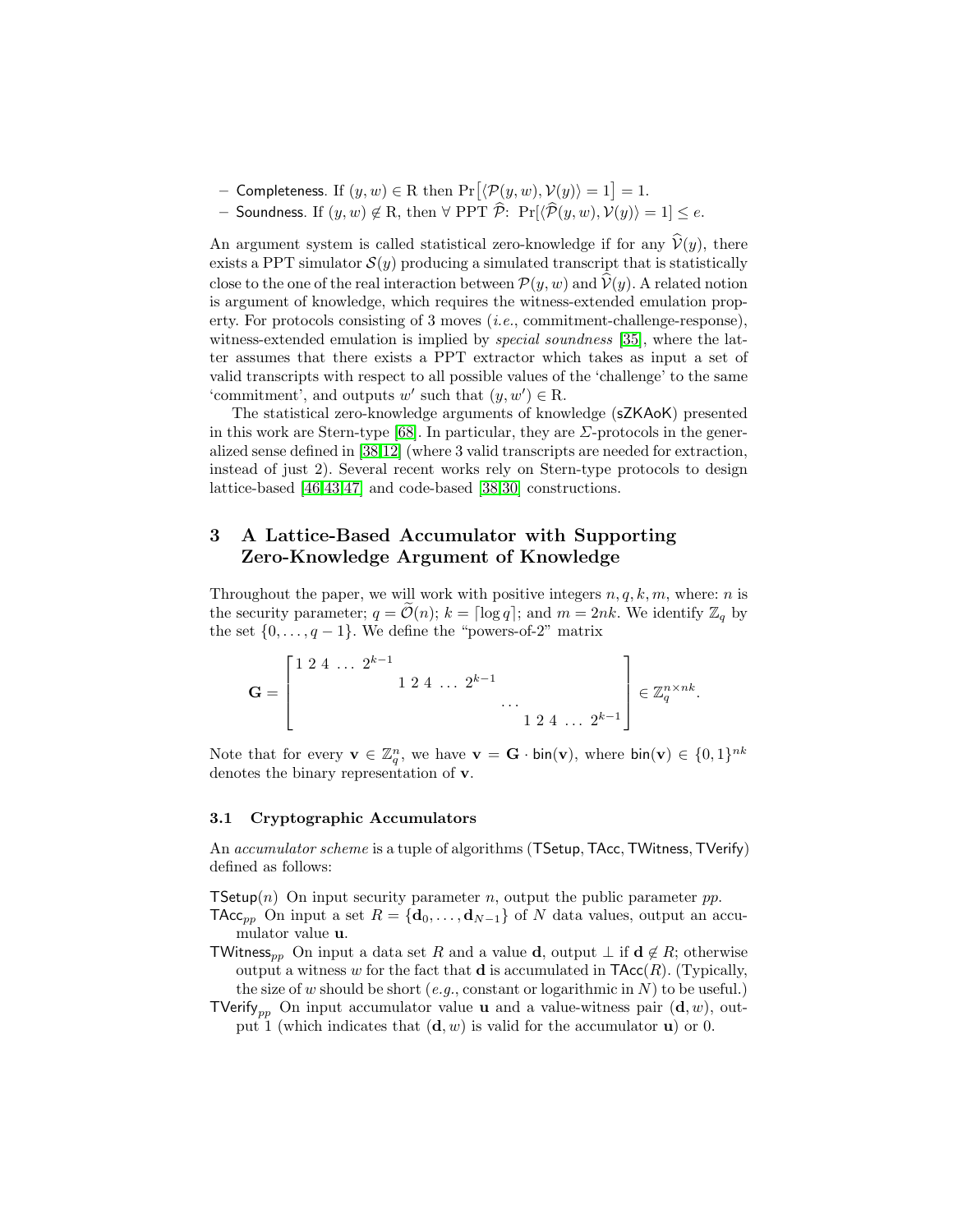An accumulator scheme is called correct if for all  $pp \leftarrow \textsf{TSetup}(n)$ , we have  $\mathsf{TV}$ erify $_{pp} \big( \mathsf{TAcc}_{pp}(R), \mathbf{d}, \mathsf{TW}$ itness $_{pp}(R, \mathbf{d}) \big) = 1 \text{ for all } \mathbf{d} \in R.$ 

The security of an accumulator scheme, as defined in [\[7,](#page-26-1)[21\]](#page-27-0), says that it is infeasible to prove that a value  $\mathbf{d}^*$  was accumulated in a value  $\mathbf{u}$  if it was not. This property is formalized as follows.

Definition 3. An accumulator scheme (TSetup, TAcc, TWitness, TVerify) is called secure if for all PPT adversaries A:

<span id="page-7-1"></span>
$$
\Pr\big[pp \leftarrow \mathsf{TSetup}(n); (R, \mathbf{d}^*, w^*) \leftarrow \mathcal{A}(pp):
$$
  

$$
\mathbf{d}^* \notin R \land \mathsf{TVerify}_{pp}(\mathsf{TAcc}_{pp}(R), \mathbf{d}^*, w^*) = 1\big] = \mathsf{negl}(n).
$$

## 3.2 A Family of Lattice-Based Collision-Resistant Hash Functions

We now describe the specific family of lattice-based collision-resistant hash functions, upon which our Merkle hash tree will be built.

**Definition 4.** The function family H mapping  $\{0,1\}^{nk} \times \{0,1\}^{nk}$  to  $\{0,1\}^{nk}$  is defined as  $\mathcal{H} = \{h_{\mathbf{A}} \mid \mathbf{A} \in \mathbb{Z}_q^{n \times m}\},\$  where for  $\mathbf{A} = [\mathbf{A}_0 | \mathbf{A}_1]$  with  $[\mathbf{A}_0, \mathbf{A}_1] \in \mathbb{Z}_q^{n \times nk},$ and for any  $(\mathbf{u}_0, \mathbf{u}_1) \in \{0, 1\}^{nk} \times \{0, 1\}^{nk}$ , we have:

<span id="page-7-0"></span>
$$
h_{\mathbf{A}}(\mathbf{u}_0, \mathbf{u}_1) = \text{bin}(\mathbf{A}_0 \cdot \mathbf{u}_0 + \mathbf{A}_1 \cdot \mathbf{u}_1 \bmod q) \in \{0, 1\}^{nk}.
$$

<span id="page-7-2"></span>Note that  $h_{\mathbf{A}}(\mathbf{u}_0, \mathbf{u}_1) = \mathbf{u} \Leftrightarrow \mathbf{A}_0 \cdot \mathbf{u}_0 + \mathbf{A}_1 \cdot \mathbf{u}_1 = \mathbf{G} \cdot \mathbf{u} \bmod q.$ 

**Lemma 1.** The function family  $H$ , defined in  $\ddot{A}$  is collision-resistant, assuming the hardness of the  $\mathsf{SIVP}_{\widetilde{\mathcal{O}}(n)}$  problem.

*Proof.* Given  $\mathbf{A} = [\mathbf{A}_0 | \mathbf{A}_1] \overset{\$}{\leftarrow} \mathbb{Z}_q^{n \times m}$ , if one can find two *distinct* pairs  $(\mathbf{u}_0, \mathbf{u}_1) \in$  $(\{0,1\}^{nk})^2$  and  $(\mathbf{v}_0,\mathbf{v}_1) \in (\{0,1\}^{nk})^2$  such that  $h_{\mathbf{A}}(\mathbf{u}_0,\mathbf{u}_1) = h_{\mathbf{A}}(\mathbf{v}_0,\mathbf{v}_1) \bmod q$ , then one can obtain a *non-zero* vector  $\mathbf{z} = \begin{pmatrix} \mathbf{u}_0 - \mathbf{v}_0 \\ \vdots \end{pmatrix}$  $\mathbf{u}_1 - \mathbf{v}_1$  $\Big\} \in \{-1,0,1\}^m$  such that

$$
\mathbf{A}\cdot\mathbf{z}=\mathbf{A}_0\cdot(\mathbf{u}_0-\mathbf{v}_0)+\mathbf{A}_1\cdot(\mathbf{u}_1-\mathbf{v}_1)=\mathbf{G}\cdot h_\mathbf{A}(\mathbf{u}_0,\mathbf{u}_1)-\mathbf{G}\cdot h_\mathbf{A}(\mathbf{v}_0,\mathbf{v}_1)=\mathbf{0}\bmod q.
$$

In other words, **z** is a valid solution to the  $\text{SIS}_{n,m,q,1}^{\infty}$  problem associated with matrix **A**. The lemma then follows from the worst-case to average-case reduction from  $\textsf{SIVP}_{\tilde{\mathcal{O}}(n)}$ . . The contract of the contract of the contract of the contract of  $\Box$ 

## 3.3 Our Merkle-Tree Accumulator

We now give the construction of a Merkle tree with  $N = 2^{\ell}$  leaves, where  $\ell$  is a positive integer, based on the family of lattice-based hash function  $H$  defined above.

TSetup(n). Sample  $\mathbf{A} \stackrel{\$}{\leftarrow} \mathbb{Z}_q^{n \times m}$ , and output  $pp = \mathbf{A}$ .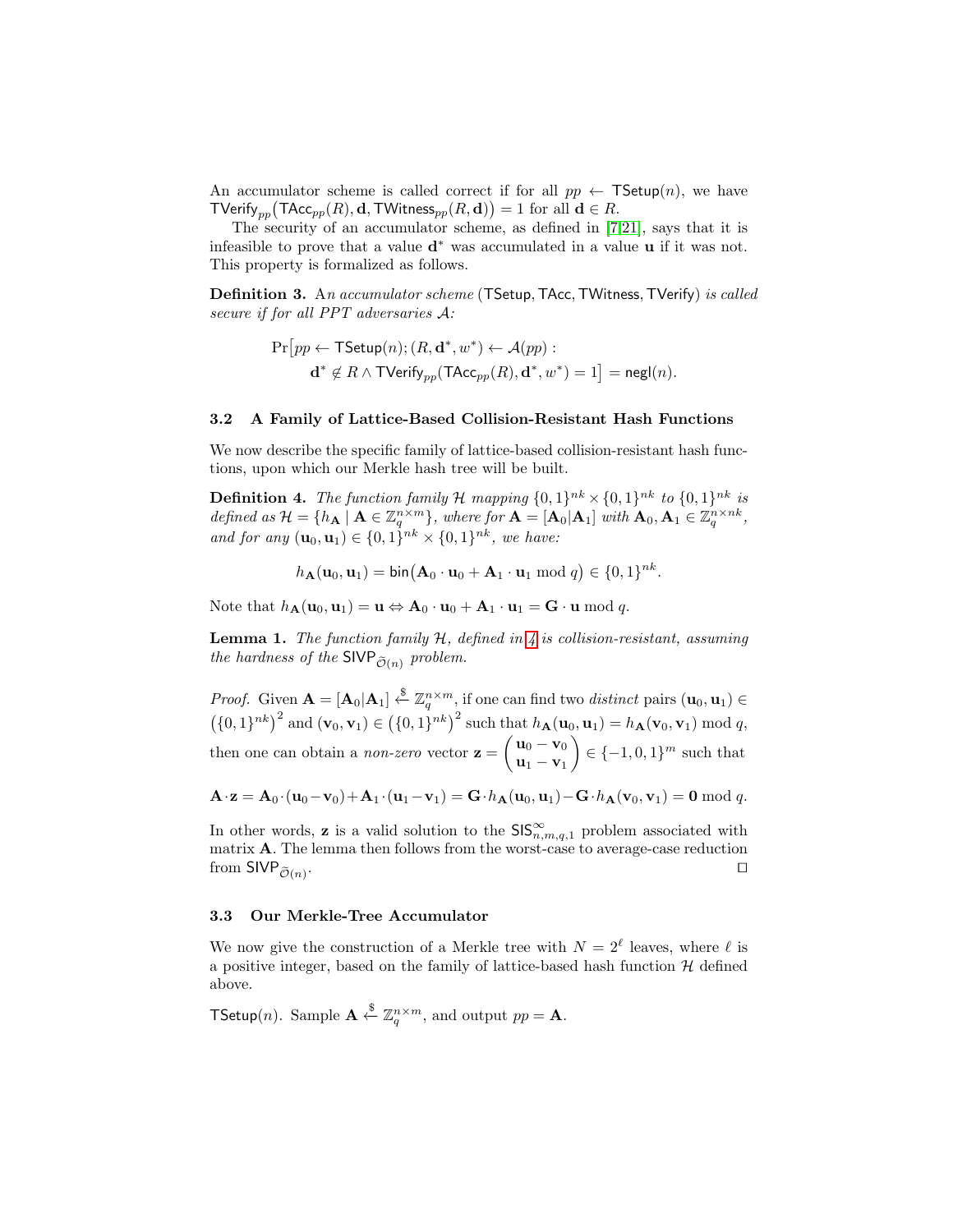- $\mathsf{TAcc}_{\mathbf{A}}(R = {\mathbf{d}_0 \in \{0,1\}^{nk}, \dots, \mathbf{d}_{N-1} \in \{0,1\}^{nk}}).$  For every  $j \in [0, N-1]$ , let  $(j_1, \ldots, j_\ell) \in \{0, 1\}^\ell$  be the binary representation of j, and let  $\mathbf{d}_j = \mathbf{u}_{j_1, \ldots, j_\ell}$ . Form the tree of depth  $\ell = \log N$  based on the N leaves  $\mathbf{u}_{0,0,...,0}, \ldots, \mathbf{u}_{1,1,...,1}$ as follows:
	- 1. At depth  $i \in [\ell],$  the node  $\mathbf{u}_{b_1,...,b_i} \in \{0,1\}^{nk}$ , for all  $(b_1,...,b_i) \in \{0,1\}^i$ , is defined as  $h_{\mathbf{A}}(\mathbf{u}_{b_1,...,b_i,0}, \mathbf{u}_{b_1,...,b_i,1}).$

2. At depth 0: The root  $\mathbf{u} \in \{0,1\}^{nk}$  is defined as  $h_{\mathbf{A}}(\mathbf{u}_0, \mathbf{u}_1)$ .

The algorithm outputs the accumulator value u.

TWitness<sub>A</sub>(R, d). If  $d \notin R$ , return  $\bot$ . Otherwise,  $d = d_j$  for some  $j \in [0, N - 1]$ with binary representation  $(j_1, \ldots, j_\ell)$ . Output the witness w defined as:

$$
w = \big((j_1, \ldots, j_\ell), (\mathbf{u}_{j_1, \ldots, j_{\ell-1}, \bar{j_\ell}}, \ldots, \mathbf{u}_{j_1, \bar{j_2}}, \mathbf{u}_{\bar{j_1}})\big) \in \{0, 1\}^\ell \times \big(\{0, 1\}^{nk}\big)^\ell,
$$

for  $\mathbf{u}_{j_1,\ldots,j_{\ell-1},\bar{j_\ell},\ldots,\mathbf{u}_{j_1,\bar{j_2}},\mathbf{u}_{j_1}$  computed by algorithm  $\mathsf{TAcc}_{\mathbf{A}}(R)$ . TVerify<sub>A</sub> (**u**, **d**, *w*). Let the given witness *w* be of the form:

$$
w = \big((j_1,\ldots,j_\ell),(\mathbf{w}_\ell,\ldots,\mathbf{w}_1)\big) \in \{0,1\}^\ell \times \big(\{0,1\}^{nk}\big)^\ell.
$$

The algorithm recursively computes the path  $\mathbf{v}_{\ell}, \mathbf{v}_{\ell-1}, \ldots, \mathbf{v}_1, \mathbf{v}_0 \in \{0, 1\}^{nk}$ as follows:  $\mathbf{v}_{\ell} = \mathbf{d}$  and

$$
\forall i \in \{\ell-1,\ldots,1,0\}: \mathbf{v}_i = \begin{cases} h_{\mathbf{A}}(\mathbf{v}_{i+1},\mathbf{w}_{i+1}), & \text{if } j_{i+1} = 0; \\ h_{\mathbf{A}}(\mathbf{w}_{i+1},\mathbf{v}_{i+1}), & \text{if } j_{i+1} = 1. \end{cases}
$$

Then it returns 1 if  $\mathbf{v}_0 = \mathbf{u}$ . Otherwise, it returns 0.

In Figure [1,](#page-8-0) we give an illustrative example of a tree with  $2^3 = 8$  leaves.

<span id="page-8-0"></span>

Fig. 1: A Merkle tree with  $2^3 = 8$  leaves, which accumulates the data blocks  $\mathbf{d}_0, \ldots, \mathbf{d}_7$  into the value **u** at the root. The bit string (101) and the gray nodes form a witness to the fact that  $\mathbf{d}_5$  is accumulated in  $\mathbf{u}$ .

One can check that the above Merkle-tree accumulator scheme is correct. Furthermore, its security is based on the collision-resistance of the hash function family H, which in turn is based on the hardness of  $\textsf{SIVP}_{\widetilde{\mathcal{O}}(n)}$ .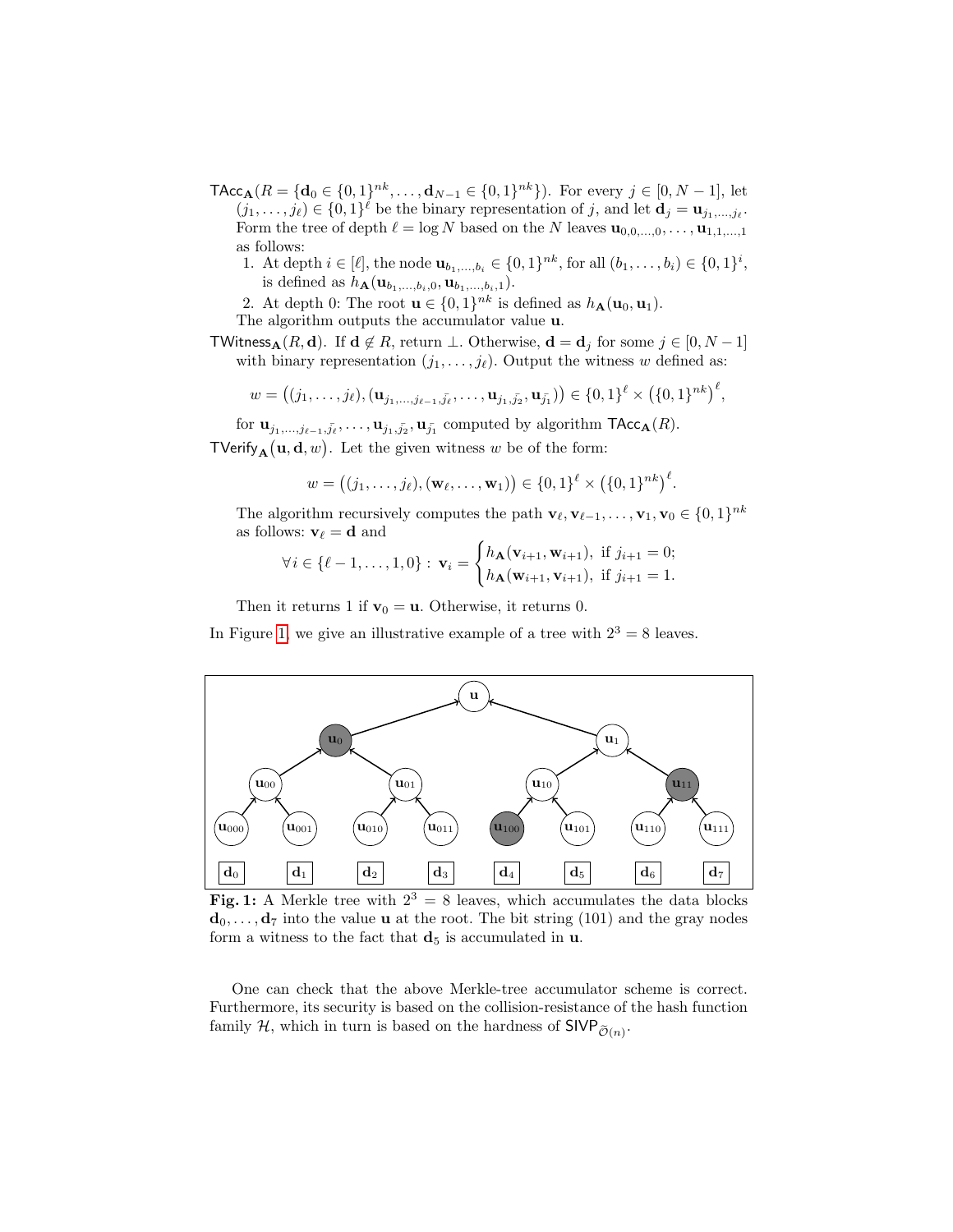Theorem 1. The given accumulator scheme is secure in the sense of Defini-tion [3,](#page-7-1) assuming the hardness of the SIVP  $_{\widetilde{\mathcal{O}}(n)}$  problem.

*Proof.* Assuming that there exists a PPT adversary  $\beta$  who has non-negligible success probability in the security experiment of Definition [3.](#page-7-1) It receives a uniformly random matrix  $\mathbf{A} \in \mathbb{Z}_q^{n \times m}$  generated by TSetup $(n)$ , and returns  $(R = (\mathbf{d}_0, \dots, \mathbf{d}_{N-1}), \mathbf{d}^*, w^*)$  such that  $\mathbf{d}^* \notin R$  and  $\mathsf{TVerify}_{\mathbf{A}}(\mathbf{u}^*, \mathbf{d}^*, w^*) = 1$ , where  $\mathbf{u}^* = \textsf{TAcc}_{\mathbf{A}}(R)$ .

Parse  $w^* = ((j_1^*, \ldots, j_\ell^*), (\mathbf{w}_\ell^*, \ldots, \mathbf{w}_1^*)$ ). Let  $j^* \in [0, N-1]$  be the integer having binary representation  $(j_1^*,...,j_\ell^*)$  and let  $\mathbf{u}_{j_1^*,...,j_\ell^*} = \mathbf{d}_{j^*}, \mathbf{u}_{j_1^*,...,j_{\ell-1}^*},..., \mathbf{u}_{j_1^*}, \mathbf{u}^*$ be the path from the leave  $\mathbf{d}_{j^*}$  to the root of the tree generated by  $\mathsf{TAcc}_{\mathbf{A}}(R)$ . On the other hand, let  $\mathbf{v}_{\ell}^* = \mathbf{d}^*, \mathbf{v}_{\ell-1}^*, \ldots, \mathbf{v}_1^*, \mathbf{v}_0^* = \mathbf{u}^*$  be the path computed by algorithm  $\mathsf{TVerify}_{\mathbf{A}}(\mathbf{u}^*, \mathbf{d}^*, w^*)$ . Note that  $\mathbf{d}^* \neq \mathbf{d}_{j^*}$  since  $\mathbf{d}^* \notin R$ . Thus, comparing the two paths, we can find the smallest integer  $k \in [\ell]$ , such that  $\mathbf{v}_k^* \neq \mathbf{u}_{j_1^*,...,j_k^*}$ . We then obtain a collision for  $h_{\mathbf{A}}$  at the parent node of  $\mathbf{u}_{j_1^*,...,j_k^*}$ . The theorem then follows from Lemma [1.](#page-7-2)

## 3.4 Zero-Knowledge AoK of an Accumulated Value

Our goal in this section is to construct a zero-knowledge argument system that allows prover  $P$  to convince verifier  $V$  that  $P$  knows a secret value that is properly accumulated into the root of the lattice-based Merkle tree described above. More formally, in our protocol,  $P$  convinces  $V$  on input  $(A, u)$  that  $P$  possesses a valuewitness pair  $(\mathbf{d}, w)$  such that  $\mathsf{TVerify}_{\mathbf{A}}(\mathbf{u}, \mathbf{d}, w) = 1$ . The associated relation  $\mathrm{R}_{\mathrm{acc}}$ is defined as follows.

## Definition 5.

$$
\mathcal{R}_{\text{acc}} = \Big\{ \big((\mathbf{A}, \mathbf{u}) \in \mathbb{Z}_q^{n \times m} \times \{0, 1\}^{nk}; \mathbf{d} \in \{0, 1\}^{nk}, w \in \{0, 1\}^{\ell} \times (\{0, 1\}^{nk})^{\ell} \big) : \text{}
$$
  
 
$$
\mathsf{TVerify}_{\mathbf{A}}(\mathbf{u}, \mathbf{d}, w) = 1 \Big\}.
$$

Before going into the details, we first introduce several supporting notations and techniques.

- We denote by  $\mathsf{B}_m^{nk}$  the set of all vectors in  $\{0,1\}^m$  that have Hamming weight nk; and by  $S_m$  the set of all permutations of m elements.
- For  $i \in \{nk, m\}$ , for  $b \in \{0, 1\}$  and for  $\mathbf{v} \in \{0, 1\}^i$ , we let  $ext(b, \mathbf{v})$  denote the vector  $\mathbf{z} \in \{0,1\}^{2i}$  of the form  $\mathbf{z} = \begin{pmatrix} \bar{b} \cdot \mathbf{v} \\ b \end{pmatrix}$  $b \cdot \mathbf{v}$ .
- For  $b \in \{0,1\}$ , for  $\pi \in \mathcal{S}_m$ , we define the permutation  $F_{b,\pi}$  that transforms  $\mathbf{z} = \begin{pmatrix} \mathbf{z}_0 \ 0 \end{pmatrix}$  $\mathbf{z}_1$  $\mathcal{L} \in \mathbb{Z}_q^{2m}$  consisting of 2 blocks of size m into  $F_{b,\pi}(\mathbf{z}) = \begin{pmatrix} \pi(\mathbf{z}_b) \\ \pi(\mathbf{z}_b) \end{pmatrix}$  $\pi(\mathbf{z}_{\bar{b}})$  . Namely,  $F_{b,\pi}$  first rearranges the blocks of **z** according to b (it keeps the arrangement of blocks if  $b = 0$ , or swaps them if  $b = 1$ , then it permutes each block according to  $\pi$ .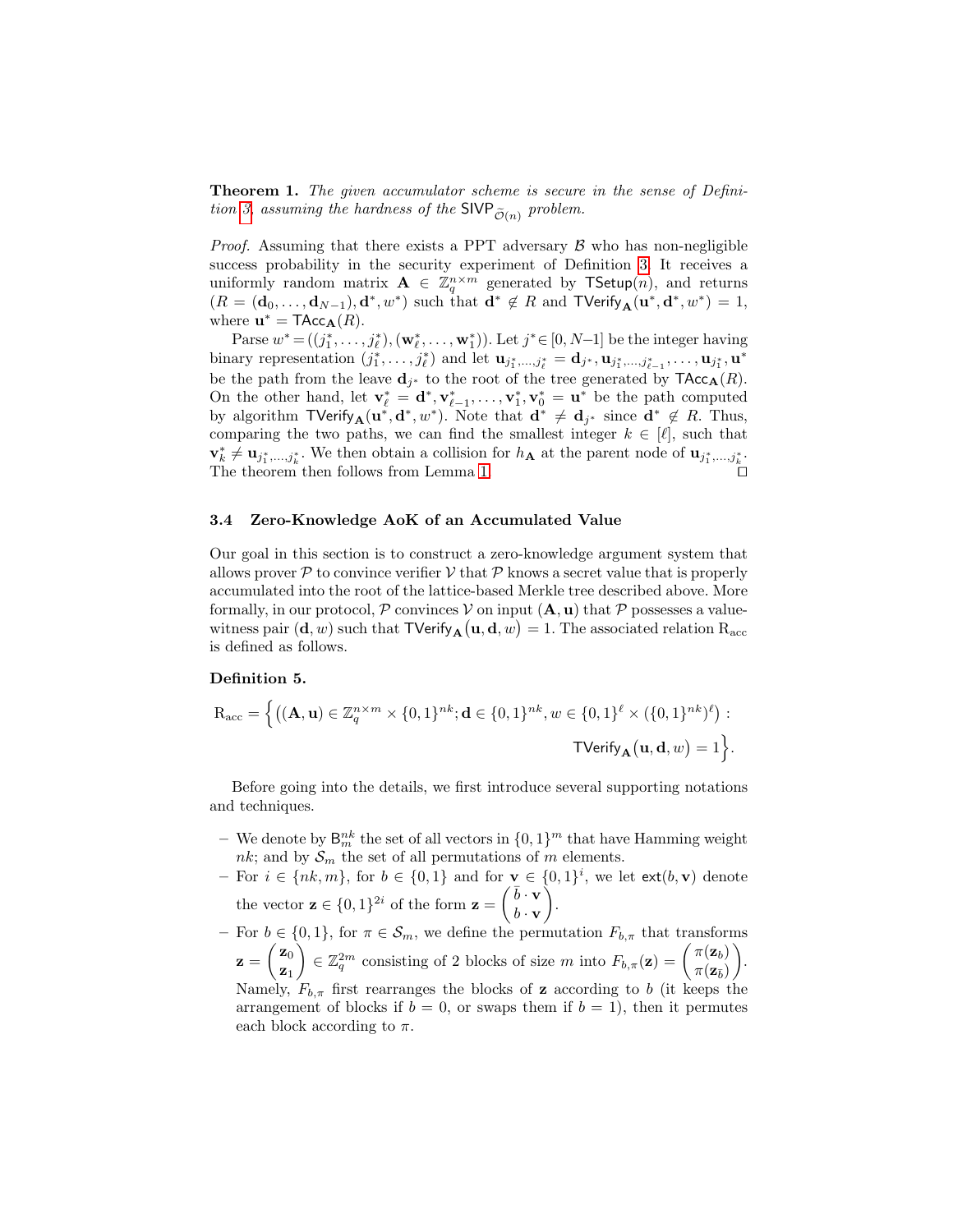Our strategy to achieve zero-knowledgeness will crucially rely on the following observation: For all  $c, b \in \{0, 1\}$ , all  $\pi, \phi \in S_m$ , and all  $\mathbf{v}, \mathbf{w} \in \{0, 1\}^m$ , we have the equivalences

<span id="page-10-4"></span>
$$
\begin{cases}\n\mathbf{z} = \text{ext}(c, \mathbf{v}) \land \mathbf{v} \in \mathbf{B}_{m}^{nk} \iff F_{b,\pi}(\mathbf{z}) = \text{Ext}(c \oplus b, \pi(\mathbf{v})) \land \pi(\mathbf{v}) \in \mathbf{B}_{m}^{nk}; \\
\mathbf{y} = \text{ext}(\bar{c}, \mathbf{w}) \land \mathbf{w} \in \mathbf{B}_{m}^{nk} \iff F_{\bar{b},\phi}(\mathbf{y}) = \text{Ext}(c \oplus b, \phi(\mathbf{w})) \land \phi(\mathbf{w}) \in \mathbf{B}_{m}^{nk}.\n\end{cases} (1)
$$

**Warm-up step.** Now, let  $(d, w)$  be such that  $((A, u), d, w) \in R_{acc}$ , where w is of the form  $w = ((j_1, \ldots, j_\ell), (\mathbf{w}_\ell, \ldots, \mathbf{w}_1)),$  and let  $\mathbf{v}_\ell = \mathbf{d}, \mathbf{v}_{\ell-1}, \ldots, \mathbf{v}_1, \mathbf{v}_0$  be the path computed by  $\mathsf{TVerify}_{\mathbf{A}}(\mathbf{u}, \mathbf{d}, w)$ . Note that  $\mathbf{v}_0 = \mathbf{u}$  and:

<span id="page-10-0"></span>
$$
\forall i \in \{\ell - 1, ..., 1, 0\}: \mathbf{v}_i = \begin{cases} h_{\mathbf{A}}(\mathbf{v}_{i+1}, \mathbf{w}_{i+1}), & \text{if } j_{i+1} = 0; \\ h_{\mathbf{A}}(\mathbf{w}_{i+1}, \mathbf{v}_{i+1}), & \text{if } j_{i+1} = 1. \end{cases}
$$
(2)

We observe that relation [\(2\)](#page-10-0) can be equivalently rewritten in a more compact form:  $\forall i \in \{\ell - 1, \ldots, 1, 0\},\$ 

<span id="page-10-1"></span>
$$
\mathbf{v}_{i} = \overline{j}_{i+1} \cdot h_{\mathbf{A}}(\mathbf{v}_{i+1}, \mathbf{w}_{i+1}) + j_{i+1} \cdot h_{\mathbf{A}}(\mathbf{w}_{i+1}, \mathbf{v}_{i+1}). \tag{3}
$$

Equation [\(3\)](#page-10-1) then can be interpreted as:

$$
\overline{j}_{i+1} \cdot (\mathbf{A}_0 \cdot \mathbf{v}_{i+1} + \mathbf{A}_1 \cdot \mathbf{w}_{i+1}) + j_{i+1} \cdot (\mathbf{A}_0 \cdot \mathbf{w}_{i+1} + \mathbf{A}_1 \cdot \mathbf{v}_{i+1}) = \mathbf{G} \cdot \mathbf{v}_i \bmod q
$$
\n
$$
\Leftrightarrow \mathbf{A} \cdot \begin{pmatrix} \overline{j}_{i+1} \cdot \mathbf{v}_{i+1} \\ j_{i+1} \cdot \mathbf{v}_{i+1} \end{pmatrix} + \mathbf{A} \cdot \begin{pmatrix} j_{i+1} \cdot \mathbf{w}_{i+1} \\ \overline{j}_{i+1} \cdot \mathbf{w}_{i+1} \end{pmatrix} = \mathbf{G} \cdot \mathbf{v}_i \bmod q
$$
\n
$$
\Leftrightarrow \mathbf{A} \cdot \text{ext}(j_{i+1}, \mathbf{v}_{i+1}) + \mathbf{A} \cdot \text{ext}(\overline{j}_{i+1}, \mathbf{w}_{i+1}) = \mathbf{G} \cdot \mathbf{v}_i \bmod q.
$$

Therefore, to achieve our goal, it is necessary and sufficient to construct an argument system in which  $P$  convinces  $V$  in ZK that  $P$  knows  $j_1, \ldots, j_\ell \in \{0, 1\}^\ell$ and  $\mathbf{v}_1, \ldots, \mathbf{v}_{\ell}, \mathbf{w}_1, \ldots, \mathbf{w}_{\ell} \in \{0, 1\}^{nk}$  satisfying

<span id="page-10-2"></span>
$$
\begin{cases}\n\mathbf{A} \cdot \text{ext}(j_1, \mathbf{v}_1) + \mathbf{A} \cdot \text{ext}(\overline{j}_1, \mathbf{w}_1) = \mathbf{G} \cdot \mathbf{u} \bmod q; \\
\forall i \in [\ell - 1]: \mathbf{A} \cdot \text{ext}(j_{i+1}, \mathbf{v}_{i+1}) + \mathbf{A} \cdot \text{ext}(\overline{j}_{i+1}, \mathbf{w}_{i+1}) = \mathbf{G} \cdot \mathbf{v}_i \bmod q.\n\end{cases} (4)
$$

To this end, we develop a Stern-type protocol [\[68\]](#page-29-12), in which we adapt the extension technique from [\[46\]](#page-28-12). Specifically, we perform the following extensions:

- Extend matrix  $\mathbf{A} = [\mathbf{A}_0 | \mathbf{A}_1]$  to matrix  $\mathbf{A}^* = [\mathbf{A}_0 | \mathbf{0}^{n \times nk} | \mathbf{A}_1 | \mathbf{0}^{n \times nk}] \in \mathbb{Z}_q^{n \times 2m}$ .
- Extend matrix **G** to matrix  $\mathbf{G}^* = [\mathbf{G} | \mathbf{0}^{n \times nk}] \in \mathbb{Z}_q^{n \times m}$ .
- Extend  $\mathbf{v}_1, \ldots, \mathbf{v}_{\ell}, \mathbf{w}_1, \ldots, \mathbf{w}_{\ell}$  into  $\mathbf{v}_1^*, \ldots, \mathbf{v}_{\ell}^*, \mathbf{w}_1^*, \ldots, \mathbf{w}_{\ell}^* \in B_m^{nk}$ , respectively. This is done by appending a length- $nk$  vector of suitable Hamming weight to each of these vectors.

Let  $\mathbf{z}_i = \text{ext}(j_i, \mathbf{v}_i^*)$  and  $\mathbf{y}_i = \text{ext}(\bar{j}_i, \mathbf{w}_i^*)$  for each  $i \in [\ell]$ . Note that now the conditions in [\(4\)](#page-10-2) can be equivalently rewritten as:

<span id="page-10-3"></span>
$$
\begin{cases} \mathbf{A}^* \cdot \mathbf{z}_1 + \mathbf{A}^* \cdot \mathbf{y}_1 = \mathbf{G} \cdot \mathbf{u} \bmod q; \\ \forall i \in [\ell - 1] : \mathbf{A}^* \cdot \mathbf{z}_{i+1} + \mathbf{A}^* \cdot \mathbf{y}_{i+1} = \mathbf{G}^* \cdot \mathbf{v}_i^* \bmod q. \end{cases} \tag{5}
$$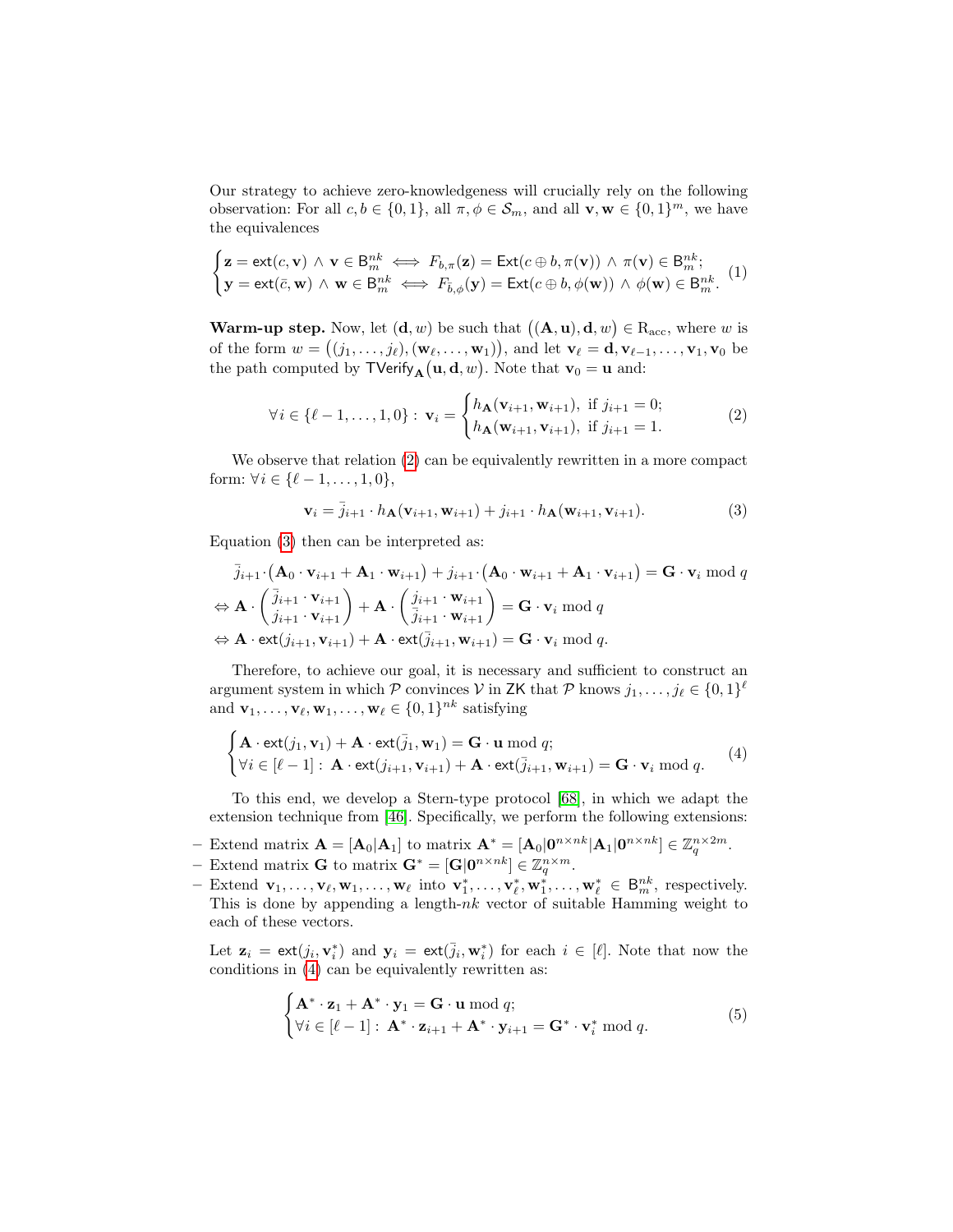The Interactive Protocol. Having performed the above preparation and transformation steps, we now give a summary and sketch the main ideas of our interactive protocol, before formally describing it. The public parameters are  $n, q, k, m, \ell$ , the "powers-of-2" matrix **G** and its extension  $\mathbf{G}^*$ .

Common inputs:  $(A, u)$ . Both parties extend  $A$  to  $A^*$ .

 $\mathcal{P} \text{'s inputs: } \big( (j_1,\ldots,j_\ell),(\mathbf{v}_1^*,\ldots,\mathbf{v}_\ell^*),(\mathbf{w}_1^*,\ldots,\mathbf{w}_\ell^*),(\mathbf{z}_1,\ldots,\mathbf{z}_\ell),(\mathbf{y}_1,\ldots,\mathbf{y}_\ell) \big).$ 

P's goal: Prove in ZK that  $\mathbf{v}_i^*, \mathbf{w}_i^* \in \mathsf{B}_{m}^{nk}$ ,  $\mathbf{z}_i = \text{ext}(j_i, \mathbf{v}_i^*)$ ,  $\mathbf{y}_i = \text{ext}(\overline{j}_i, \mathbf{w}_i^*)$  for all  $i \in [\ell]$ , and that [\(5\)](#page-10-3) holds.

To achieve its goal,  $P$  employs the following strategies:

1. To prove in ZK that  $\mathbf{v}_i^*, \mathbf{w}_i^* \in \mathsf{B}_{m}^{nk}$  and  $\mathbf{z}_i = \mathsf{ext}(j_i, \mathbf{v}_i^*)$  and  $\mathbf{y}_i = \mathsf{ext}(\bar{j}_i, \mathbf{w}_i^*)$  for all  $i \in [\ell]$ , the equivalences observed in [\(1\)](#page-10-4) are exploited. Specifically, for each  $i \in [\ell], \mathcal{P}$  samples  $\pi_i, \phi_i \stackrel{\$}{\leftarrow} \mathcal{S}_m$  and  $b_i \stackrel{\$}{\leftarrow} \{0, 1\}$ , then it demonstrates to  $\mathcal{V}$  that:

<span id="page-11-0"></span>
$$
\begin{cases}\n\pi_i(\mathbf{v}_i^*) \in \mathsf{B}_m^{nk} \quad \wedge \quad F_{b_i, \pi_i}(\mathbf{z}_i) = \mathsf{ext}(j_i \oplus b_i, \pi_i(\mathbf{v}_i^*)); \\
\phi_i(\mathbf{w}_i^*) \in \mathsf{B}_m^{nk} \quad \wedge \quad F_{\bar{b}_i, \phi_i}(\mathbf{y}_i) = \mathsf{ext}(j_i \oplus b_i, \phi_i(\mathbf{w}_i^*)). \n\end{cases} \tag{6}
$$

Seeing  $(6)$ , V should be convinced of the facts  $P$  wants to prove, while learning no additional information, thanks to the randomness of  $\pi_i$ ,  $\phi_i$  and  $b_i$ .

2. To prove in ZK that the  $\ell$  equations in [\(5\)](#page-10-3) hold,  $\mathcal P$  samples uniformly random masking vectors  $\mathbf{r}_{\mathbf{v}}^{(1)}, \ldots, \mathbf{r}_{\mathbf{v}}^{(\ell-1)} \stackrel{\$}{\leftarrow} \mathbb{Z}_q^m$ ;  $\mathbf{r}_{\mathbf{z}}^{(1)}, \ldots, \mathbf{r}_{\mathbf{z}}^{(\ell)}, \mathbf{r}_{\mathbf{y}}^{(1)}, \ldots, \mathbf{r}_{\mathbf{y}}^{(\ell)} \stackrel{\$}{\leftarrow} \mathbb{Z}_q^{2m}$ , and then it shows  $\mathcal V$  that

$$
\begin{cases}\n\mathbf{A}^* \cdot (\mathbf{z}_1 + \mathbf{r}_\mathbf{z}^{(1)}) + \mathbf{A}^* \cdot (\mathbf{y}_1 + \mathbf{r}_\mathbf{y}^{(1)}) - \mathbf{G} \cdot \mathbf{u} = \mathbf{A}^* \cdot \mathbf{r}_\mathbf{z}^{(1)} + \mathbf{A}^* \cdot \mathbf{r}_\mathbf{y}^{(1)} \bmod q; \\
\forall i \in [\ell - 1] : \mathbf{A}^* \cdot (\mathbf{z}_{i+1} + \mathbf{r}_\mathbf{z}^{(i+1)}) + \mathbf{A}^* \cdot (\mathbf{y}_{i+1} + \mathbf{r}_\mathbf{y}^{(i+1)}) - \mathbf{G}^* \cdot (\mathbf{v}_i^* + \mathbf{r}_\mathbf{v}^{(i)}) \\
= \mathbf{A}^* \cdot \mathbf{r}_\mathbf{z}^{(i+1)} + \mathbf{A}^* \cdot \mathbf{r}_\mathbf{y}^{(i+1)} - \mathbf{G}^* \cdot \mathbf{r}_\mathbf{v}^{(i)} \bmod q.\n\end{cases}
$$

Let COM :  $\{0,1\}^* \times \{0,1\}^m \to \mathbb{Z}_q^n$  be the string commitment scheme from [\[41\]](#page-28-11), which is statistically hiding and computationally binding if the  $SIVP_{\tilde{O}(n)}$  problem is hard. The interaction between prover  $P$  and verifier  $V$  is described in Figure [2.](#page-12-0)

## 3.5 Analysis of the Interactive Protocol

The properties of the given protocol are summarized in the following theorem.

Theorem 2. The given interactive protocol has perfect completeness and communication cost  $\tilde{\mathcal{O}}(\ell \cdot n)$ . If COM is a statistically hiding and computationally binding string commitment scheme, then it is a statistical zero-knowledge argument of knowledge for the relation  $R_{\text{acc}}$ .

Completeness and Communication Cost. Based on the discussion given in the previous section, it can be checked that the described protocol has perfect completeness, *i.e.*, if  $P$  is honest and follows the protocol, then  $V$  always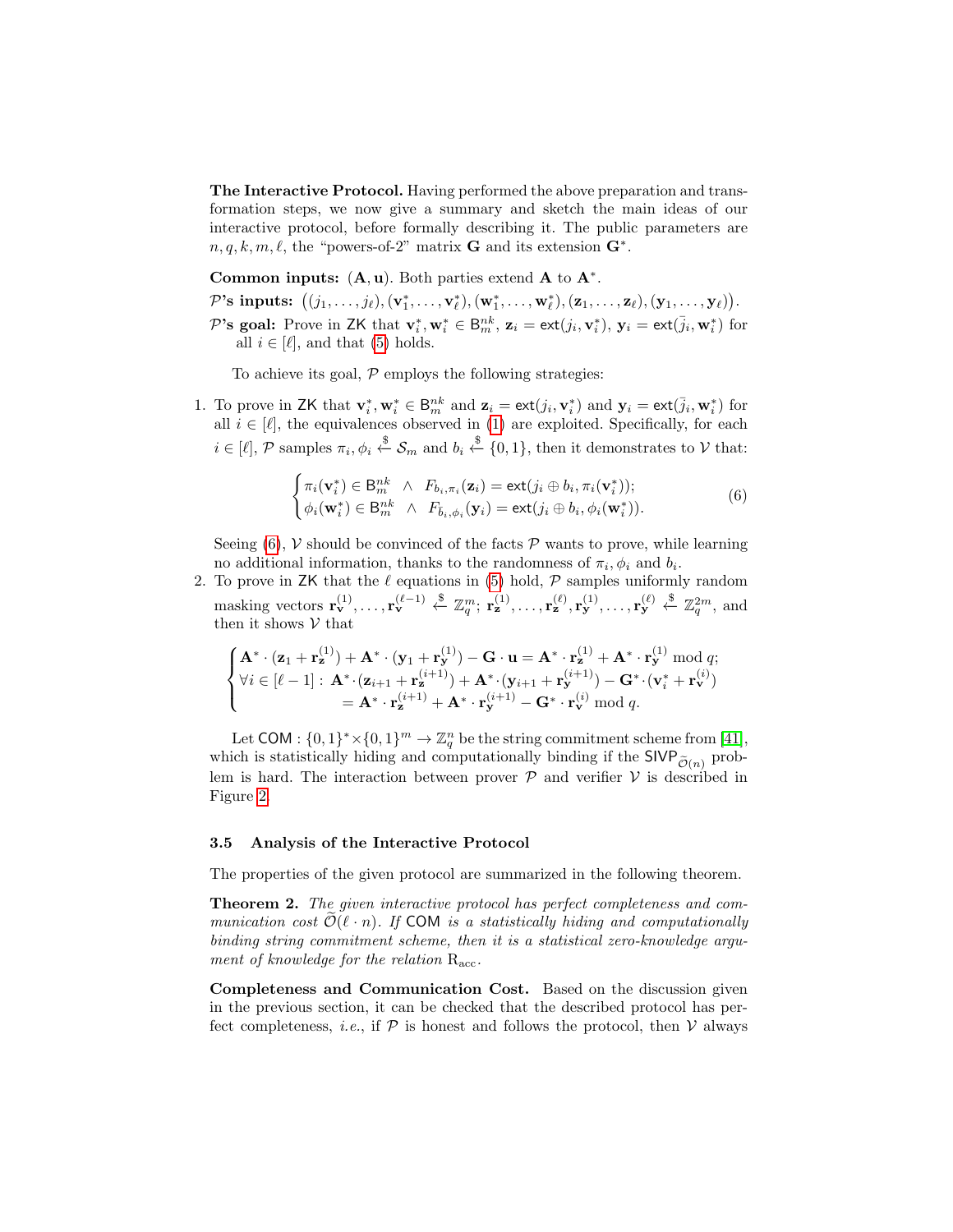<span id="page-12-2"></span><span id="page-12-1"></span><span id="page-12-0"></span>**1. Commitment.**  $P$  samples randomness  $\rho_1, \rho_2, \rho_3$  for COM and  $\sqrt{ }$ J  $\mathcal{L}$  $b_1, \ldots, b_\ell \stackrel{\$}{\leftarrow} \{0, 1\}; \ \pi_1, \ldots, \pi_\ell, \phi_1, \ldots, \phi_\ell \stackrel{\$}{\leftarrow} \mathcal{S}_m;$  $\mathbf{r}_{\mathbf{v}}^{(1)},\ldots,\mathbf{r}_{\mathbf{v}}^{(\ell-1)} \overset{\$}{\leftarrow} {\mathbb{Z}}_q^m; \; \mathbf{r}_{\mathbf{z}}^{(1)},\ldots,\mathbf{r}_{\mathbf{z}}^{(\ell)},\mathbf{r}_{\mathbf{y}}^{(1)},\ldots,\mathbf{r}_{\mathbf{y}}^{(\ell)} \overset{\$}{\leftarrow} {\mathbb{Z}}_q^{2m}.$ It then sends V commitment CMT =  $(C_1, C_2, C_3)$ , where  $\sqrt{ }$  $\int$  $\overline{\mathcal{L}}$  $C_1 = \textsf{COM}\big(\left.\left\{b_i ; \pi_i ; \phi_i \right\}_{i=1}^\ell; \ \mathbf{A^*}\cdot \mathbf{r}_\mathbf{z}^{(1)} + \mathbf{A^*}\cdot \mathbf{r}_\mathbf{y}^{(1)};\right.$  $\{{\bf A}^* \cdot {\bf r}^{(i+1)}_{\bf z} + {\bf A}^* \cdot {\bf r}^{(i+1)}_{\bf y} - {\bf G}^* \cdot {\bf r}^{(i)}_{\bf v} \}_{i=1}^{\ell-1; \,\,\rho_{1}} \big)$  $C_2 = \text{COM}\left(\{\pi_i(\mathbf{r}_{\mathbf{v}}^{(i)})\}_{i=1}^{\ell-1}; \{F_{b_i,\pi_i}(\mathbf{r}_{\mathbf{z}}^{(i)}); F_{\bar{b}_i,\phi_i}(\mathbf{r}_{\mathbf{y}}^{(i)})\}_{i=1}^{\ell}; \ \rho_2\right)$  $C_3 = \textsf{COM} \left( \{ \pi_i (\mathbf{v}_i^* + \mathbf{r}_\mathbf{v}^{(i)}) \}_{i=1}^{l-1}; \{ F_{b_i, \pi_i} (\mathbf{z}_i + \mathbf{r}_\mathbf{z}^{(i)}) ; F_{\bar{b}_i, \phi_i} (\mathbf{y}_i + \mathbf{r}_\mathbf{y}^{(i)}) \}_{i=1}^l; \ \rho_3 \right).$ **2. Challenge.** Receiving CMT,  $V$  sends a challenge  $Ch \xleftarrow{\$} \{1,2,3\}$  to  $\mathcal{P}$ . **3. Response.** Depending on  $Ch$ ,  $\mathcal{P}$  sends the response RSP computed as follows: – Case *Ch* = 1: For each  $i \in [\ell - 1]$ , let  $\mathbf{t}_{\mathbf{v}}^{(i)} = \pi_i(\mathbf{r}_{\mathbf{v}}^{(i)})$ . For each  $i \in [\ell]$ , let:  $a_i = j_i \oplus b_i; \; \mathbf{s}_{\mathbf{v}}^{(i)} = \pi_i(\mathbf{v}_i^*); \; \mathbf{s}_{\mathbf{w}}^{(i)} = \phi_i(\mathbf{w}_i^*); \; \mathbf{t}_{\mathbf{z}}^{(i)} = F_{b_i, \pi_i}(\mathbf{r}_{\mathbf{z}}^{(i)}); \; \mathbf{t}_{\mathbf{y}}^{(i)} = F_{\bar{b}_i, \phi_i}(\mathbf{r}_{\mathbf{y}}^{(i)}).$ Then let RSP =  $\left( \{ {\bf t}_{\bf v}^{(i)} \}_{i=1}^{l-1}; \{ a_i; \,{\bf s}_{\bf v}^{(i)}; \,{\bf t}_{\bf z}^{(i)}; \,{\bf s}_{\bf w}^{(i)}; \,{\bf t}_{\bf y}^{(i)} \}_{i=1}^{l}; \,\rho_2; \rho_3 \right)$  $(7)$ - Case  $Ch = 2$ : For each  $i \in [\ell - 1]$ , let  $\mathbf{e}_{\mathbf{v}}^{(i)} = \mathbf{v}_i^* + \mathbf{r}_{\mathbf{v}}^{(i)}$ . For each  $i \in [\ell]$ , let:  $c_i = b_i; \; \widehat{\pi}_i = \pi_i; \; \widehat{\phi}_i = \phi_i; \; \mathbf{e}_{\mathbf{z}}^{(i)} = \mathbf{z}_i + \mathbf{r}_{\mathbf{z}}^{(i)}; \; \mathbf{e}_{\mathbf{y}}^{(i)} = \mathbf{y}_i + \mathbf{r}_{\mathbf{y}}^{(i)}$ Then let RSP =  $\left( \{ e_{\mathbf{v}}^{(i)} \}_{i=1}^{l-1}; \{ c_i; \hat{\pi}_i; \hat{\phi}_i; e_{\mathbf{z}}^{(i)}; e_{\mathbf{y}}^{(i)} \}_{i=1}^{l}; \rho_1; \rho_3 \right)$ . (8) - Case *Ch* = 3: For each  $i \in [\ell - 1]$ , let  $\mathbf{p}_{\mathbf{v}}^{(i)} = \mathbf{r}_{\mathbf{v}}^{(i)}$ . For each  $i \in [\ell]$ , let:  $d_i = b_i; \; \widetilde{\pi}_i = \pi_i; \; \widetilde{\phi}_i = \phi_i; \; \mathbf{p}_{\mathbf{z}}^{(i)} = \mathbf{r}_{\mathbf{z}}^{(i)}; \; \mathbf{p}_{\mathbf{y}}^{(i)} = \mathbf{r}_{\mathbf{y}}^{(i)}.$ Then let RSP =  $({\mathbf{p}_{\mathbf{v}}^{(i)}})_{i=1}^{\ell-1}; {\mathbf{d}_i}; \tilde{\pi}_i; \tilde{\phi}_i; {\mathbf{p}_{\mathbf{z}}^{(i)}}; {\mathbf{p}_{\mathbf{y}}^{(i)}}_{i=1}; \rho_1; \rho_2)$ . (9) **Verification.** Receiving RSP,  $V$  proceeds as follows. - Case  $Ch = 1$ : Parse RSP as in [\(7\)](#page-12-1). Check that  $\mathbf{s}_{\mathbf{v}}^{(i)}$ ,  $\mathbf{s}_{\mathbf{w}}^{(i)} \in \mathsf{B}_{m}^{nk}$  for all  $i \in [\ell]$ . Next, for each  $i \in [\ell],$  let  $\mathbf{s}_{\mathbf{z}}^{(i)} = \text{ext}(a_i, \mathbf{s}_{\mathbf{v}}^{(i)})$  and let  $\mathbf{s}_{\mathbf{y}}^{(i)} = \text{ext}(a_i, \mathbf{s}_{\mathbf{w}}^{(i)})$ . Then check that:  $\int C_2 = \text{COM} \left( \{ \mathbf{t}_{\mathbf{v}}^{(i)} \}_{i=1}^{\ell-1}; \ \{ \mathbf{t}_{\mathbf{z}}^{(i)}; \ \mathbf{t}_{\mathbf{y}}^{(i)} \}_{i=1}^{\ell}; \ \rho_2 \right),$  $C_3 = \textsf{COM} \big( \left\{ \mathbf{s}_{\mathbf{v}}^{(i)} + \mathbf{t}_{\mathbf{v}}^{(i)} \right\}_{i=1}^{\ell-1}; \ \left\{ \mathbf{s}_{\mathbf{z}}^{(i)} + \mathbf{t}_{\mathbf{z}}^{(i)} ; \mathbf{s}_{\mathbf{y}}^{(i)} + \mathbf{t}_{\mathbf{y}}^{(i)} \right\}_{i=1}^{\ell}; \ \rho_3 \big).$ (10) – Case  $Ch = 2$ : Parse RSP as in [\(8\)](#page-12-2) and check that:  $\sqrt{ }$  $\int$  $\overline{a}$  $C_1 = \text{COM}(\{c_i; \hat{\pi}_i; \hat{\phi}_i\}_{i=1}^{\ell}; \mathbf{A}^* \cdot \mathbf{e}_{\mathbf{x}}^{(1)} + \mathbf{A}^* \cdot \mathbf{e}_{\mathbf{y}}^{(1)} - \mathbf{G} \cdot \mathbf{u};$  $\{{\bf A}^*{\cdot}{\bf e}^{(i+1)}_{\bf z} \!+\! {\bf A}^*{\cdot}{\bf e}^{(i+1)}_{\bf y}\!-\! {\bf G}^*{\cdot}{\bf e}^{(i)}_{\bf v}\}_{i=1}^{\ell-1};~\rho_1\big)$  $C_3 = \textsf{COM} \big( \{ \widehat{\pi}_i(\mathbf{e}_{\mathbf{v}}^{(i)}) \}_{i=1}^{\ell-1}; \ \{ F_{c_i, \widehat{\pi}_i}(\mathbf{e}_{\mathbf{z}}^{(i)}) ; \ F_{\bar{c}_i, \widehat{\phi}_i}(\mathbf{e}_{\mathbf{y}}^{(i)}) \}_{i=1}^{\ell}; \ \rho_3 \big).$ (11) – Case  $Ch = 3$ : Parse RSP as in [\(9\)](#page-12-3) and check that:  $\sqrt{ }$  $\int$  $\overline{a}$  $C_1 = \text{COM}(\{d_i; \tilde{\pi}_i; \tilde{\phi}_i\}_{i=1}^{\ell}; \mathbf{A}^* \cdot \mathbf{p}_2^{(1)} + \mathbf{A}^* \cdot \mathbf{p}_3^{(1)};$  $\{{\bf A}^*{\cdot}{\bf p}^{(i+1)}_{\bf z}{\bf + A}^*{\cdot}{\bf p}^{(i+1)}_{\bf y}{\bf - G}^*{\cdot}{\bf p}^{(i)}_{{\bf v}}\}_{i=1}^{\ell-1}; \ \rho_1\big)$  $C_2 = \text{COM}\left(\{\widetilde{\pi}_i(\mathbf{p}_{\mathbf{v}}^{(i)})\}_{i=1}^{\ell-1}; \{F_{d_i, \widetilde{\pi}_i}(\mathbf{p}_{\mathbf{z}}^{(i)}); F_{\bar{d}_i, \widetilde{\phi}_i}(\mathbf{p}_{\mathbf{y}}^{(i)})\}_{i=1}^{\ell}; \rho_2\right).$ (12)

<span id="page-12-5"></span><span id="page-12-4"></span><span id="page-12-3"></span>In each case,  $\mathcal V$  outputs 1 if all the conditions hold. Otherwise, it outputs 0.

<span id="page-12-6"></span>Fig. 2: A zero-knowledge argument of knowledge for the relation  $R_{\text{acc}}$ .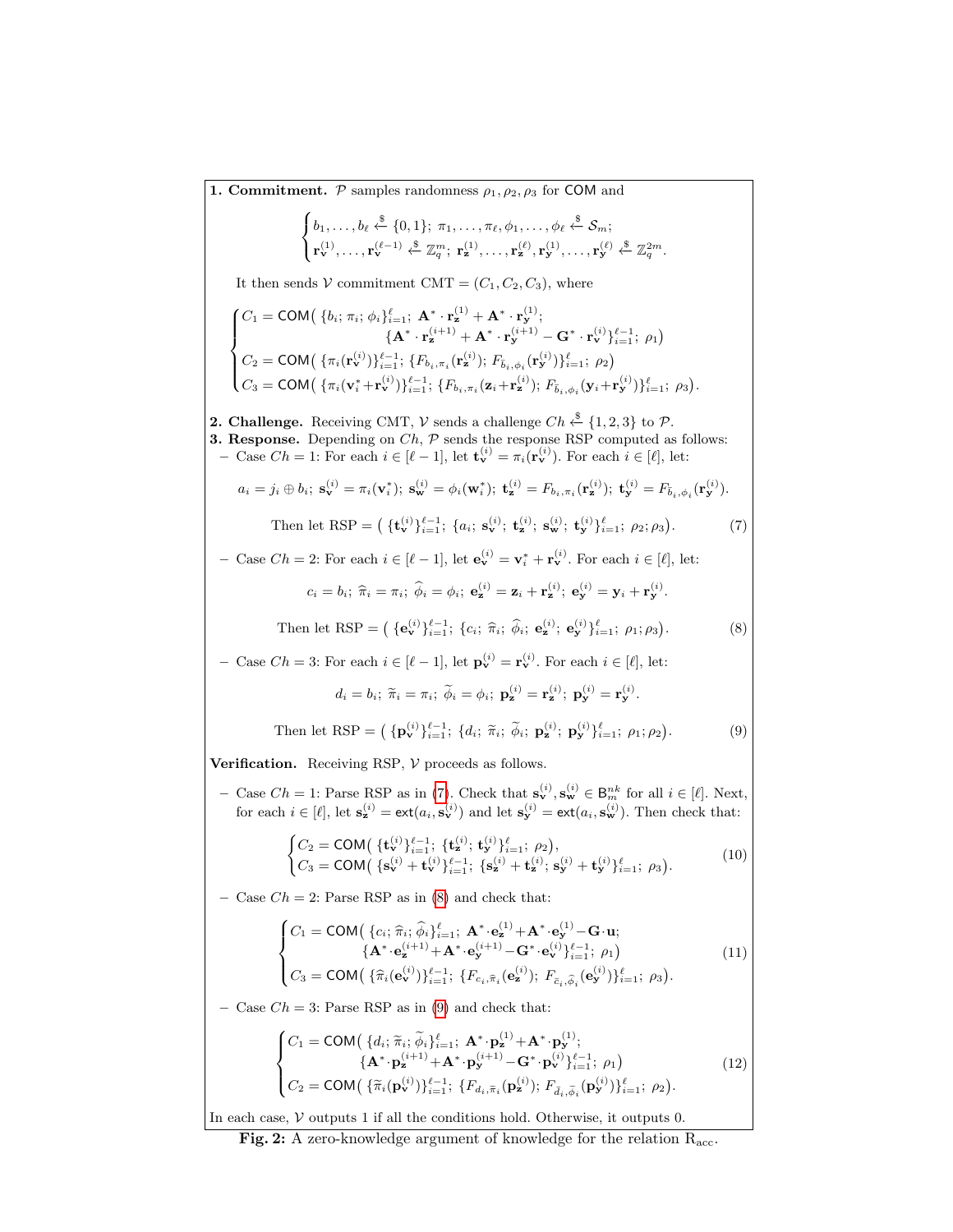outputs 1. It can also be seen that the communication cost of the protocol is  $\widetilde{\mathcal{O}}(\ell \cdot m \cdot \log q) = \mathcal{O}(\ell \cdot n)$  bits.

In order to prove that the protocol is a  $ZKAoK$  for the relation  $R_{acc}$ , we will employ the standard simulation and extraction techniques for Stern-type protocols (see, e.g., [\[41,](#page-28-11)[46](#page-28-12)[,47\]](#page-28-8)).

<span id="page-13-1"></span>Lemma 2 (Zero-Knowledge Property). If COM is statistically hiding, then the interactive protocol in Figure [2](#page-12-0) is a statistical zero-knowledge argument.

*Proof.* We construct a PPT simulator  $S$  interacting with a (possibly dishonest) verifier  $\hat{V}$ , such that, given only the public input, S outputs with probability negligibly close to 2/3 a simulated transcript that is statistically close to the one produced by the honest prover in the real interaction. The simulator  $S$  begins by selecting a random  $\overline{Ch} \in \{1,2,3\}$ . This is a prediction of the challenge value that  $\hat{\mathcal{V}}$  will not choose.

**Case**  $\overline{Ch} = 1$ : Using linear algebra, S computes  $z'_1, \ldots, z'_{\ell}, y'_1, \ldots, y'_{\ell} \in \mathbb{Z}_q^{2m}$  and  $\mathbf{v}'_1, \ldots, \mathbf{v}'_{\ell-1} \in \mathbb{Z}_q^m$  such that

$$
\begin{cases}\n\mathbf{A}^* \cdot \mathbf{z}'_1 + \mathbf{A}^* \cdot \mathbf{y}'_1 = \mathbf{G} \cdot \mathbf{u} \bmod q; \\
\forall i \in [1, \ell - 1] : \mathbf{A}^* \cdot \mathbf{z}'_{i+1} + \mathbf{A}^* \cdot \mathbf{y}'_{i+1} = \mathbf{G}^* \cdot \mathbf{v}'_i \bmod q.\n\end{cases}
$$

Then it samples randomness  $\rho_1, \rho_2, \rho_3$  for COM and

$$
\begin{cases}\nb_1, \ldots, b_\ell \stackrel{\$}{\leftarrow} \{0,1\}; \ \pi_1, \ldots, \pi_\ell, \phi_1, \ldots, \phi_\ell \stackrel{\$}{\leftarrow} \mathcal{S}_m; \\
\mathbf{r}_{\mathbf{v}}^{(1)}, \ldots, \mathbf{r}_{\mathbf{v}}^{(\ell-1)} \stackrel{\$}{\leftarrow} \mathbb{Z}_q^m; \ \mathbf{r}_{\mathbf{z}}^{(1)}, \ldots, \mathbf{r}_{\mathbf{z}}^{(\ell)}, \mathbf{r}_{\mathbf{y}}^{(1)}, \ldots, \mathbf{r}_{\mathbf{y}}^{(\ell)} \stackrel{\$}{\leftarrow} \mathbb{Z}_q^{2m}.\n\end{cases}
$$

It then sends  $\hat{V}$  commitment CMT =  $(C'_1, C'_2, C'_3)$ , where

<span id="page-13-0"></span>
$$
\begin{cases}\nC'_{1} = \text{COM}(\{b_{i}; \pi_{i}; \phi_{i}\}_{i=1}^{l}; \mathbf{A}^{*} \cdot \mathbf{r}_{\mathbf{z}}^{(1)} + \mathbf{A}^{*} \cdot \mathbf{r}_{\mathbf{y}}^{(1)}; \\
\{\mathbf{A}^{*} \cdot \mathbf{r}_{\mathbf{z}}^{(i+1)} + \mathbf{A}^{*} \cdot \mathbf{r}_{\mathbf{y}}^{(i+1)} - \mathbf{G}^{*} \cdot \mathbf{r}_{\mathbf{v}}^{(i)}\}_{i=1}^{l-1}; \rho_{1}) \\
C'_{2} = \text{COM}(\{\pi_{i}(\mathbf{r}_{\mathbf{v}}^{(i)})\}_{i=1}^{l-1}; \{F_{b_{i},\pi_{i}}(\mathbf{r}_{\mathbf{z}}^{(i)}); F_{\bar{b}_{i},\phi_{i}}(\mathbf{r}_{\mathbf{y}}^{(i)})\}_{i=1}^{l}; \rho_{2}) \\
C'_{3} = \text{COM}(\{\pi_{i}(\mathbf{v}_{i}^{(i)} + \mathbf{r}_{\mathbf{v}}^{(i)})\}_{i=1}^{l-1}; \{F_{b_{i},\pi_{i}}(\mathbf{z}_{i}^{(i)} + \mathbf{r}_{\mathbf{z}}^{(i)}); F_{\bar{b}_{i},\phi_{i}}(\mathbf{y}_{i}^{(i)} + \mathbf{r}_{\mathbf{y}}^{(i)})\}_{i=1}^{l}; \rho_{3}).\n\end{cases} (13)
$$

Receiving a challenge Ch from  $\hat{V}$ , the simulator responds as follows:

– If  $Ch = 1$ : Output  $\perp$  and abort.

- If 
$$
Ch = 2
$$
: Send RSP =  $(\{v'_i + r_v^{(i)}\}_{i=1}^{\ell-1}; \{b_i; \pi_i; \phi_i; z'_i + r_z^{(i)}; y'_i + r_y^{(i)}\}_{i=1}^{\ell}; \rho_1; \rho_3)$ .  
- If  $Ch = 3$ : Send RSP =  $(\{r_v^{(i)}\}_{i=1}^{\ell-1}; \{b_i; \pi_i; \phi_i; r_z^{(i)}; r_y^{(i)}\}_{i=1}^{\ell}; \rho_1; \rho_2)$ .

**Case**  $\overline{Ch} = 2$ :  $S$  samples

$$
\begin{cases} j'_1, \ldots, j'_{\ell} \stackrel{\$}{\leftarrow} \{0,1\}; \mathbf{v}'_1, \ldots, \mathbf{v}'_{\ell}, \mathbf{w}'_1, \ldots, \mathbf{w}'_{\ell} \stackrel{\$}{\leftarrow} B_m^{nk};\\ b_1, \ldots, b_{\ell} \stackrel{\$}{\leftarrow} \{0,1\}; \pi_1, \ldots, \pi_{\ell}, \phi_1, \ldots, \phi_{\ell} \stackrel{\$}{\leftarrow} \mathcal{S}_m;\\ \mathbf{r}^{(1)}_{\mathbf{v}}, \ldots, \mathbf{r}^{(\ell-1)}_{\mathbf{v}} \stackrel{\$}{\leftarrow} \mathbb{Z}_q^m; \mathbf{r}^{(1)}_{\mathbf{z}}, \ldots, \mathbf{r}^{(\ell)}_{\mathbf{z}}, \mathbf{r}^{(1)}_{\mathbf{y}}, \ldots, \mathbf{r}^{(\ell)}_{\mathbf{y}} \stackrel{\$}{\leftarrow} \mathbb{Z}_q^{2m} \end{cases}
$$

.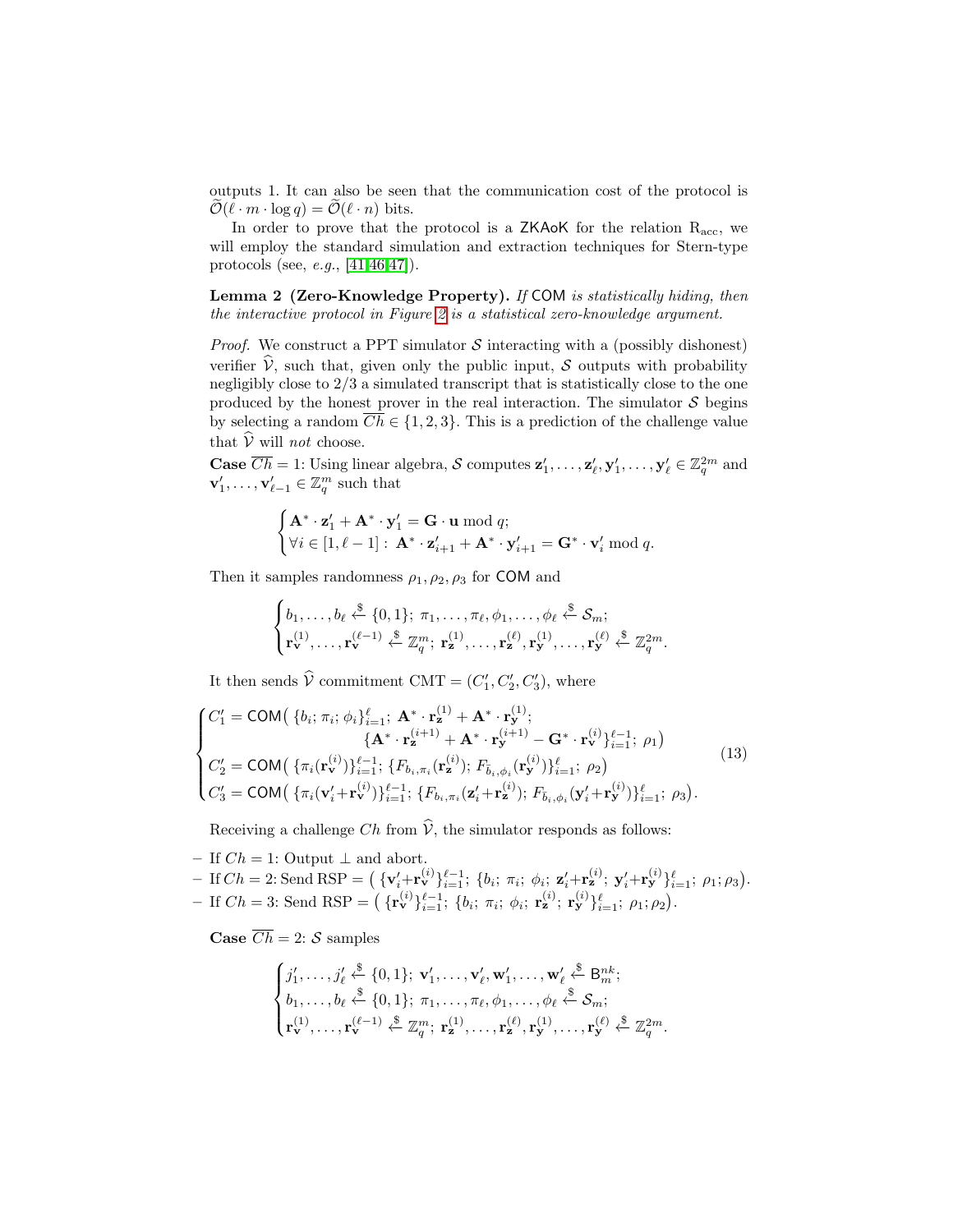It then computes  $\mathbf{z}'_i = \text{ext}(j'_i, \mathbf{v}'_i)$ ,  $\mathbf{y}'_i = \text{ext}(\bar{j}'_i, \mathbf{w}'_i)$  for each  $i \in [\ell]$ , and sends the commitment CMT computed in the same manner as in [\(13\)](#page-13-0).

Receiving a challenge Ch from  $\hat{\mathcal{V}}$ , it responds as follows:

– If  $Ch = 1$ : Send

$$
RSP = \big(\{\pi_i(\mathbf{r}_{\mathbf{v}}^{(i)})\}_{i=1}^{\ell-1};\ \{j_i'\oplus b_i;\ \pi_i(\mathbf{v}_i');\ F_{b_i,\pi_i}(\mathbf{r}_{\mathbf{z}}^{(i)});\ \phi_i(\mathbf{w}_i');\ F_{\bar{b}_i,\phi_i}(\mathbf{r}_{\mathbf{y}}^{(i)})\}_{i=1}^{\ell};\ \rho_2;\rho_3\big).
$$

- If  $Ch = 2$ : Output  $\perp$  and abort.
- If  $Ch = 3$ : Send RSP computed as in the case  $(\overline{Ch} = 1, Ch = 3)$ .

**Case**  $\overline{Ch} = 3$ : The simulator proceeds with the preparation as in the case  $\overline{Ch} = 2$ above. Then it sends the commitment CMT :=  $(C'_1, C'_2, C'_3)$ , where  $C'_2, C'_3$  are computed as in [\(13\)](#page-13-0), while

$$
C'_1 = \text{COM}\big(\left\{b_i; \pi_i; \phi_i\right\}_{i=1}^{\ell}; \ \mathbf{A}^* \cdot (\mathbf{z}'_1 + \mathbf{r}_\mathbf{z}^{(1)}) + \mathbf{A}^* \cdot (\mathbf{y}'_1 + \mathbf{r}_\mathbf{y}^{(1)}) - \mathbf{G} \cdot \mathbf{u}; \{\mathbf{A}^* \cdot (\mathbf{z}'_{i+1} + \mathbf{r}_\mathbf{z}^{(i+1)}) + \mathbf{A}^* \cdot (\mathbf{y}'_{i+1} + \mathbf{r}_\mathbf{y}^{(i+1)}) - \mathbf{G}^* \cdot (\mathbf{v}'_i + \mathbf{r}_\mathbf{v}^{(i)})\}_{i=1}^{\ell-1}; \ \rho_1\big).
$$

Receiving a challenge Ch from  $\hat{\mathcal{V}}$ , it responds as follows:

- If  $Ch = 1$ : Send RSP computed as in the case  $(\overline{Ch} = 2, Ch = 1)$ . – If  $Ch = 2$ : Send RSP computed as in the case  $(\overline{Ch} = 1, Ch = 2)$ .
- If  $Ch = 3$ : Output  $\perp$  and abort.

We observe that, in every case we have considered above, since COM is statistically hiding, the distribution of the commitment CMT and the distribution of the challenge Ch from  $\mathcal{V}$  are statistically close to those in the real interaction. Hence, the probability that the simulator outputs  $\perp$  is negligibly close to 1/3. Moreover, one can check that whenever the simulator does not halt, it will provide an accepted transcript, the distribution of which is statistically close to that of the prover in the real interaction. In other words, we have constructed a simulator that can successfully impersonate the honest prover with probability negligibly close to  $2/3$ .

<span id="page-14-0"></span>To prove that our protocol is an argument of knowledge for the relation  $R_{\text{acc}}$ , it suffices to demonstrate that the protocol has the special soundness property [\[35\]](#page-28-15).

Lemma 3 (Argument of Knowledge Property). If COM is computationally binding, then there exists an efficient knowledge extractor  $K$  that, on input 3 valid responses  $(RSP<sub>1</sub>, RSP<sub>2</sub>, RSP<sub>3</sub>)$  to the same commitment CMT, outputs a pair  $(\mathbf{d}' \in \{0,1\}^{nk}, w' \in \{0,1\}^{\ell} \times (\{0,1\}^{nk})^{\ell})$  such that

$$
((\mathbf{A},\mathbf{u});\mathbf{d}',w')\in R_{\rm acc}.
$$

*Proof.* Let the 3 valid responses to  $CMT = (C_1, C_2, C_3)$  be

 $\sqrt{ }$  $\int$  $\overline{a}$  $\text{RSP}_1=\big(\ \{\mathbf{t_v^{(i)}}\}_{i=1}^{\ell-1};\ \{a_i;\ \mathbf{s_v^{(i)}};\ \mathbf{t_z^{(i)}};\ \mathbf{s_w^{(i)}};\ \mathbf{t_y^{(i)}}\}_{i=1}^{\ell};\ \rho_2;\rho_3\big),$  $\text{RSP}_2 = \left( \{ \mathbf{e}_{\mathbf{v}}^{(i)} \}_{i=1}^{l=1}; \{ c_i; \hat{\pi}_i; \hat{\phi}_i; \mathbf{e}_{\mathbf{z}}^{(i)}; \mathbf{e}_{\mathbf{y}}^{(i)} \}_{i=1}^{l=1}; \rho_1; \rho_3 \right),$  $\text{RSP}_3 = \left( \{ \mathbf{p}_{\mathbf{v}}^{(i)} \}_{i=1}^{l} ; \{ d_i; \ \widetilde{\pi}_i; \ \widetilde{\phi}_i; \ \mathbf{p}_{\mathbf{z}}^{(i)}; \ \mathbf{p}_{\mathbf{y}}^{(i)} \}_{i=1}^{l} ; \ \rho_1; \rho_2 \right).$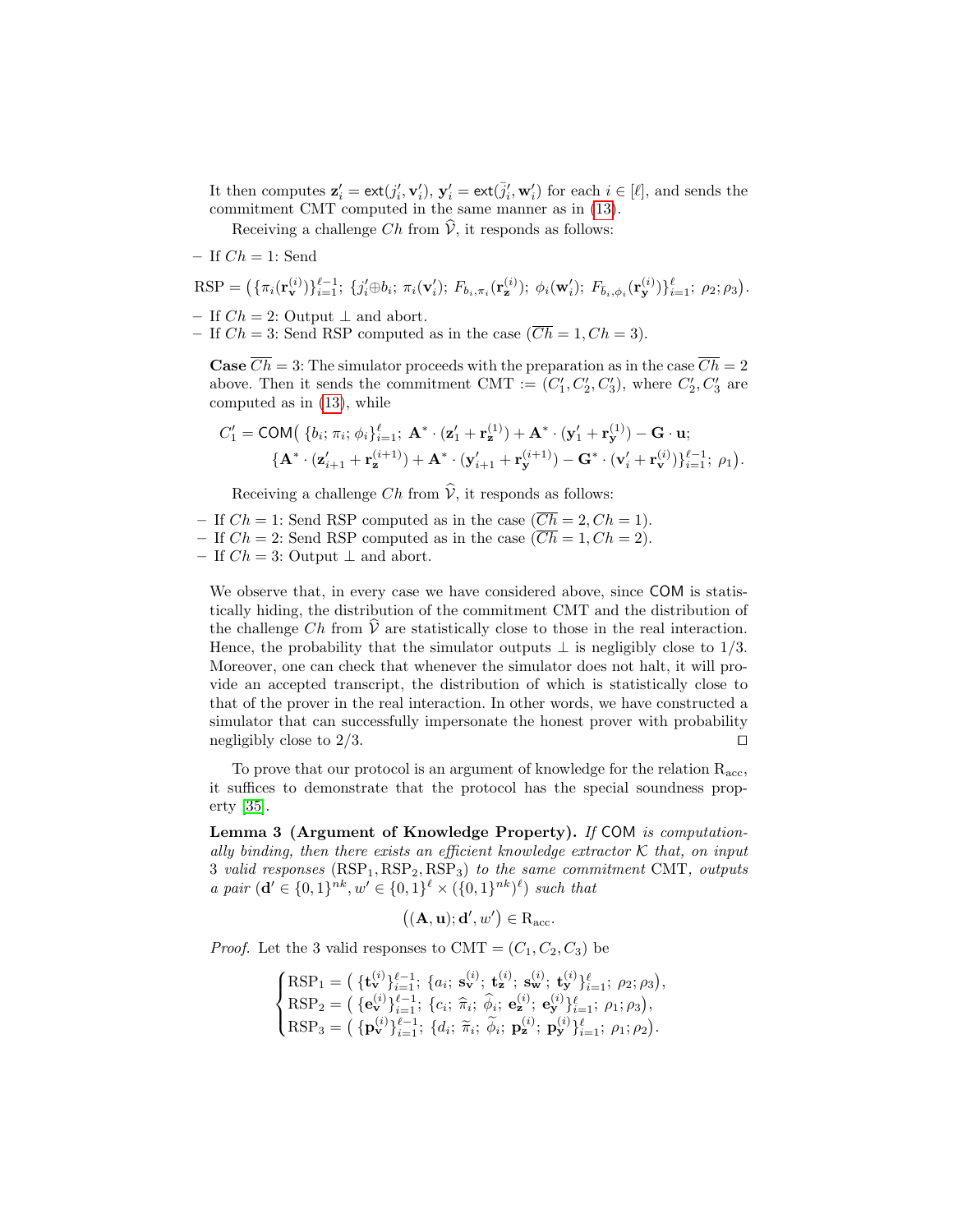The validity of RSP<sub>1</sub> implies that  $\forall i \in [\ell] : \mathbf{s}_{\mathbf{v}}^{(i)}, \mathbf{s}_{\mathbf{w}}^{(i)} \in \mathsf{B}_{m}^{nk}$ . Furthermore, it follows from the verification conditions given in [\(10\)](#page-12-4), [\(11\)](#page-12-5), [\(12\)](#page-12-6), and from the computational binding property of COM that:

$$
\mathbf{A}^* \cdot \mathbf{e}^{(1)}_{\mathbf{z}} + \mathbf{A}^* \cdot \mathbf{e}^{(1)}_{\mathbf{y}} - \mathbf{G} \cdot \mathbf{u} = \mathbf{A}^* \cdot \mathbf{p}^{(1)}_{\mathbf{z}} + \mathbf{A}^* \cdot \mathbf{p}^{(1)}_{\mathbf{y}} \bmod q,
$$

and for all  $i \in [1, \ell - 1]$ :  $\mathbf{t}_{\mathbf{v}}^{(i)} = \tilde{\pi}_i(\mathbf{p}_{\mathbf{v}}^{(i)})$ ;  $\mathbf{s}_{\mathbf{v}}^{(i)} + \mathbf{t}_{\mathbf{v}}^{(i)} = \hat{\pi}_i(\mathbf{e}_{\mathbf{v}}^{(i)})$ ; and

$$
\mathbf{A}^* \cdot \mathbf{e}_{\mathbf{z}}^{(i+1)} + \mathbf{A}^* \cdot \mathbf{e}_{\mathbf{y}}^{(i+1)} - \mathbf{G}^* \cdot \mathbf{e}_{\mathbf{v}}^{(i)} = \mathbf{A}^* \cdot \mathbf{p}_{\mathbf{z}}^{(i+1)} + \mathbf{A}^* \cdot \mathbf{p}_{\mathbf{y}}^{(i+1)} - \mathbf{G}^* \cdot \mathbf{p}_{\mathbf{v}}^{(i)}
$$
 mod  $q$ ,

and for all  $i \in [\ell]:$ 

$$
\begin{cases} c_i = d_i; \; \widehat{\pi}_i = \widetilde{\pi}_i; \; \widehat{\phi}_i = \widetilde{\phi}_i; \\ \mathbf{t}_{\mathbf{z}}^{(i)} = F_{d_i, \widetilde{\pi}_i}(\mathbf{p}_{\mathbf{z}}^{(i)}); \; \mathsf{ext}(a_i, \mathbf{s}_{\mathbf{v}}^{(i)}) + \mathbf{t}_{\mathbf{z}}^{(i)} = F_{c_i, \widehat{\pi}_i}(\mathbf{e}_{\mathbf{z}}^{(i)}); \\ \mathbf{t}_{\mathbf{y}}^{(i)} = F_{\bar{d}_i, \widetilde{\phi}_i}(\mathbf{p}_{\mathbf{y}}^{(i)}); \; \mathsf{ext}(a_i, \mathbf{s}_{\mathbf{w}}^{(i)}) + \mathbf{t}_{\mathbf{y}}^{(i)} = F_{\bar{c}_i, \widehat{\phi}_i}(\mathbf{e}_{\mathbf{y}}^{(i)}). \end{cases}
$$

The knowledge extractor K now proceeds as follows. For each  $i \in [\ell]$ , let:

$$
j_i = a_i \oplus c_i; \mathbf{v}_i^* = \hat{\pi}_i^{-1}(\mathbf{s}_{\mathbf{v}}^{(i)}); \mathbf{w}_i^* = \hat{\phi}_i^{-1}(\mathbf{s}_{\mathbf{w}}^{(i)}); \mathbf{z}_i = \mathbf{e}_{\mathbf{z}}^{(i)} - \mathbf{p}_{\mathbf{z}}^{(i)}; \mathbf{y}_i = \mathbf{e}_{\mathbf{y}}^{(i)} - \mathbf{p}_{\mathbf{y}}^{(i)}.
$$

Note that  $\hat{\pi}_i(\mathbf{v}_i^*) = \mathbf{s}_{m}^{(i)} \in \mathsf{B}_{m}^{nk}$ , and thus  $\mathbf{v}_i^* \in \mathsf{B}_{m}^{nk}$  (by [\(1\)](#page-10-4)). Similarly,  $\mathbf{w}_i^* \in \mathsf{B}_{m}^{nk}$ .<br>Furthermore, one has that: Furthermore, one has that:

- 
$$
F_{c_i, \widehat{\pi}_i}(\mathbf{z}_i) = \text{ext}(a_i, \mathbf{s}_{\mathbf{v}}^{(i)}) = \text{ext}(j_i \oplus c_i, \widehat{\pi}_i(\mathbf{v}_i^*))
$$
. By (1), this implies  $\mathbf{z}_i = \text{ext}(j_i, \mathbf{v}_i^*)$ .  
\n-  $F_{\bar{c}_i, \widehat{\phi}_i}(\mathbf{y}_i) = \text{ext}(a_i, \mathbf{s}_{\mathbf{w}}^{(i)}) = \text{ext}(\overline{j}_i \oplus \overline{c}_i, \widehat{\phi}_i(\mathbf{w}_i^*))$ . By (1), this implies  $\mathbf{y}_i = \text{ext}(\overline{j}_i, \mathbf{w}_i^*)$ .

Moreover, the following relations hold:

$$
\begin{cases}\n\mathbf{A}^* \cdot \mathbf{z}_1 + \mathbf{A}^* \cdot \mathbf{y}_1 = \mathbf{G} \cdot \mathbf{u} \bmod q \\
\forall i \in [1, \ell - 1]: \mathbf{A}^* \cdot \mathbf{z}_{i+1} + \mathbf{A}^* \cdot \mathbf{y}_{i+1} = \mathbf{G}^* \cdot \mathbf{v}_i^* \bmod q \\
\Leftrightarrow \begin{cases}\n\mathbf{A}^* \cdot \text{ext}(j_1, \mathbf{v}_1^*) + \mathbf{A}^* \cdot \text{ext}(\bar{j}_i, \mathbf{w}_i^*) = \mathbf{G} \cdot \mathbf{u} \bmod q \\
\forall i \in [1, \ell - 1]: \mathbf{A}^* \cdot \text{ext}(j_{i+1}, \mathbf{v}_{i+1}^*) + \mathbf{A}^* \cdot \text{ext}(\bar{j}_{i+1}, \mathbf{w}_{i+1}^*) = \mathbf{G}^* \cdot \mathbf{v}_i^* \bmod q.\n\end{cases}
$$

Now, by dropping the last  $nk$  coordinates from  $\mathbf{v}_1^*, \ldots, \mathbf{v}_\ell^*, \mathbf{w}_1^*, \ldots, \mathbf{w}_\ell^*,$  the knowledge extractor K obtains  $\mathbf{v}'_1, \ldots, \mathbf{v}'_\ell, \mathbf{w}'_1, \ldots, \mathbf{w}'_\ell \in \{0, 1\}^{nk}$ , respectively. These vectors satisfy:

$$
\begin{cases}\n\mathbf{A} \cdot \text{ext}(j_1, \mathbf{v}_1') + \mathbf{A} \cdot \text{ext}(\overline{j}_1, \mathbf{w}_1') = \mathbf{G} \cdot \mathbf{u} \bmod q \\
\forall i \in [1, \ell - 1]: \mathbf{A} \cdot \text{ext}(j_{i+1}, \mathbf{v}_{i+1}') + \mathbf{A} \cdot \text{ext}(\overline{j}_{i+1}, \mathbf{w}_{i+1}') = \mathbf{G} \cdot \mathbf{v}_i' \bmod q \\
\Leftrightarrow \begin{cases}\n\mathbf{v}_0' = \mathbf{u} \\
\forall i \in [0, \ell - 1]: \mathbf{v}_i' = \overline{j}_{i+1} \cdot h_\mathbf{A}(\mathbf{v}_{i+1}', \mathbf{w}_{i+1}') + j_{i+1} \cdot h_\mathbf{A}(\mathbf{w}_{i+1}', \mathbf{v}_{i+1}').\n\end{cases}
$$

Let  $\mathbf{d}' = \mathbf{v}'_\ell$  and  $w' = ((j_1, \ldots, j_\ell), (\mathbf{w}'_\ell, \ldots, \mathbf{w}'_1)),$  then  $\mathsf{TVerify}_{\mathbf{A}}(\mathbf{u}, \mathbf{d}', w') = 1$ . In other words,  $(d', w')$  satisfies  $((\mathbf{A}, \mathbf{u}); d', w') \in R_{\text{acc}}$ . This concludes the proof.  $\Box$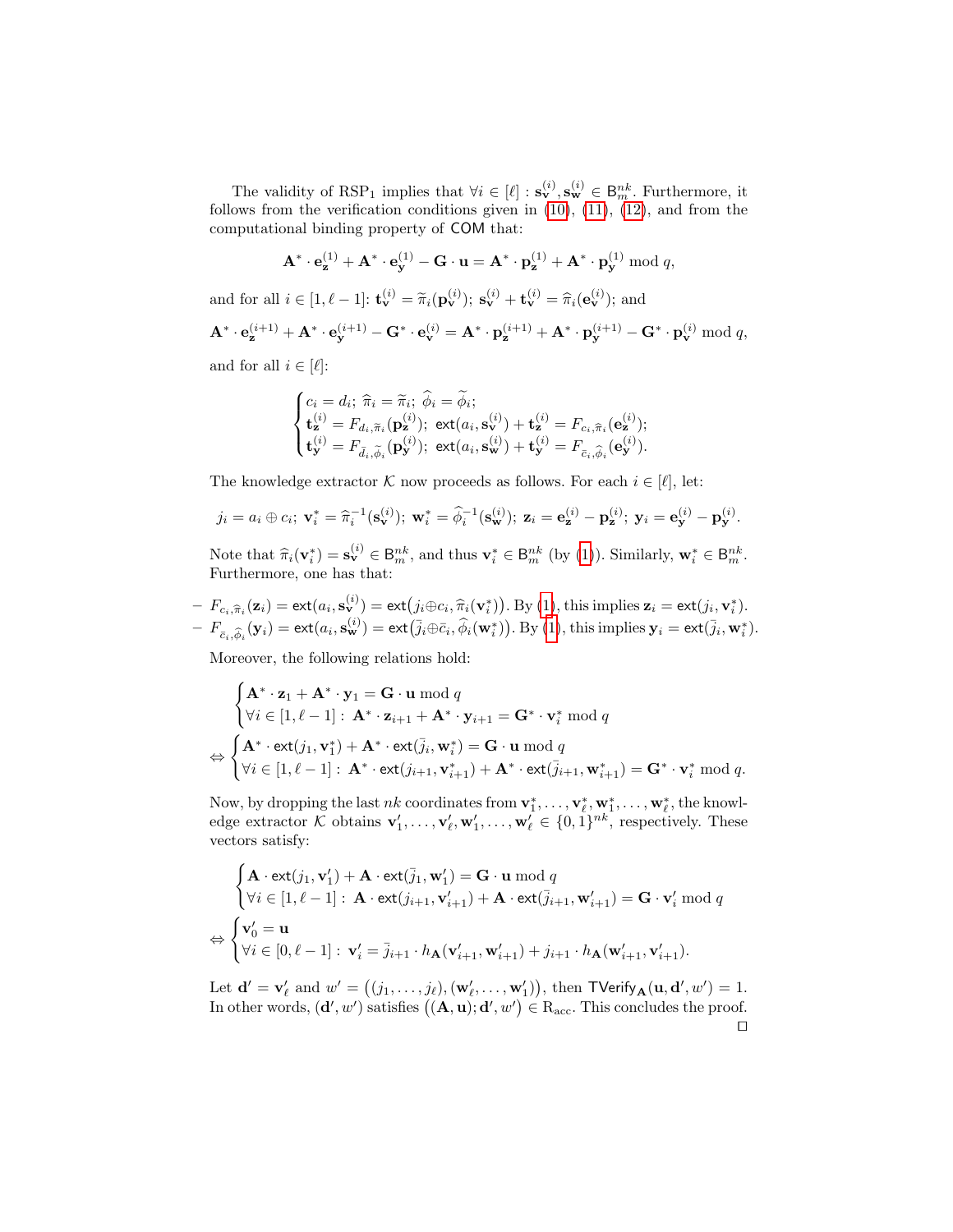## <span id="page-16-0"></span>4 A Logarithmic-Size Ring Signature from Lattices

In this section, we construct a ring signature scheme [\[66\]](#page-29-15) with signature size  $\mathcal{O}(\log N \cdot n)$ , where N is the size of the ring, based on the hardness of lattice problem  $\mathsf{SIVP}_{\widetilde{\mathcal{O}}(n)}$ . We use the ZKAoK given in Section [3](#page-6-0) as the building block.

## 4.1 Definitions

We recall the standard definitions and security requirements for ring signatures [\[11,](#page-26-5)[37\]](#page-28-13). A ring signature scheme consists of a tuple of efficient algorithms (RSetup, RKgen, RSign, RVerify) for generating a public parameter, generating keys for users, signing messages, and verifying ring signatures, respectively.

RSetup $(n)$ : Generates public parameters pp which are made available to all users.  $RKgen(pp)$ : Generates a public key pk and the corresponding secret key sk.

- RSign<sub>pp</sub>(sk, M, R): Outputs a signature  $\Sigma$  on the message  $M \in \{0,1\}^*$  with respect to the ring  $R = (pk_0, \ldots, pk_{N-1})$ . It is required that  $(pk, sk)$  be a valid key pair produced by  $\mathsf{RKgen}(pp)$  and that  $pk \in R$ .
- RVerify<sub>pp</sub> $(M, R, \Sigma)$ : Given a candidate signature  $\Sigma$  on a message M with respect to the ring of public keys R, this algorithm outputs 1 if  $\Sigma$  is deemed valid or 0 otherwise.

We next describe the following requirements for ring signatures: correctness, unforgeability with respect to insider corruption, and statistical anonymity.

The correctness requirement says that a user can always sign any message on behalf of a ring he belongs to. This is formalized as follows.

Definition 6 (Correctness). A ring signature (RSetup, RKgen, RSign, RVerify) is correct if for any  $pp \leftarrow \textsf{RSetup}(n)$ , any  $(pk, sk) \leftarrow \textsf{RKgen}(pp)$ , any R such that  $pk \in R$ , any  $M \in \{0,1\}^*$ , we have  $\mathsf{RVerify}_{pp}(M, R, \mathsf{RSign}_{pp}(sk, M, R)) = 1$ .

A ring signature is unforgeable with respect to insider corruption if it is infeasible to forge a ring signature without controlling one of the ring members.

Definition 7 (Unforgeability w.r.t. insider corruption). A ring signature scheme (RSetup, RKgen, RSign, RVerify) is unforgeable  $w.r.t.$  insider corruption if for all PPT adversaries A,

<span id="page-16-1"></span>
$$
\Pr[pp \leftarrow \mathsf{RSetup}(1^n); (M^{\star}, R^{\star}, \Sigma^{\star}) \leftarrow \mathcal{A}^{\mathsf{PKGen}, \mathsf{Sign}, \mathsf{Corrupt}}(pp) : \\ \mathsf{RVerify}_{pp}(M^{\star}, R^{\star}, \Sigma^{\star}) = 1] \in \mathsf{negl}(n),
$$

where:

- PKGen on the j-th query runs  $(pk_j, sk_j) \leftarrow \mathsf{RKgen}(pp)$  and returns  $pk_j$ .
- $-$  Sign(j, M, R) returns the output of  $\mathsf{RSign}_{pp}(sk_j, M, R)$  provided: (i)  $(pk_j, sk_j)$ has been generated by PKGen; (ii)  $pk_j \in R$ . Otherwise, it returns  $\perp$ .
- Corrupt(j) returns skj, provided that  $(pk_j, sk_j)$  has been generated by PKGen.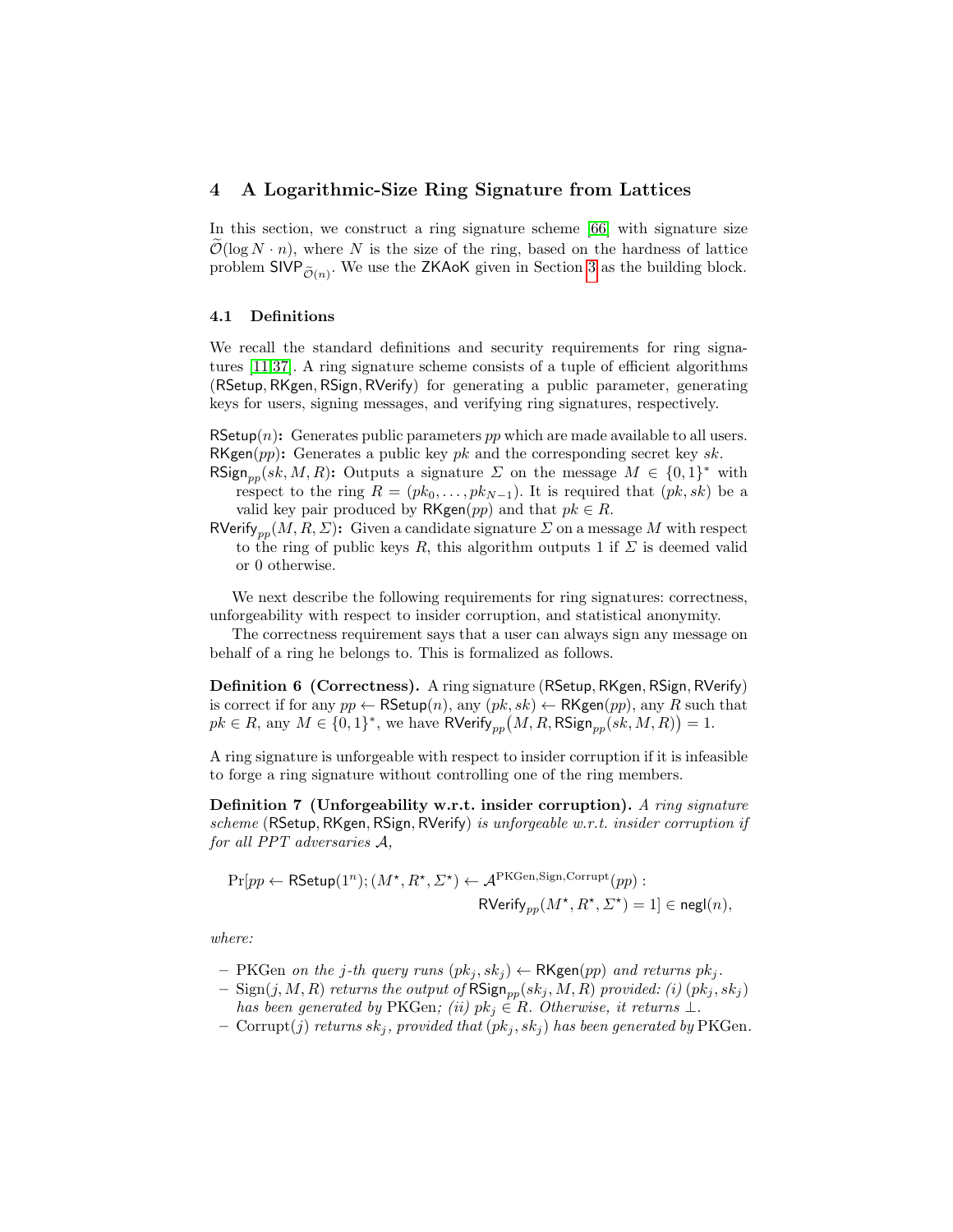$-$  A outputs  $(M^{\star}, R^{\star}, \Sigma^{\star})$  such that  $Sign(\cdot, M^{\star}, R^{\star})$  has not been queried. Moreover,  $R^*$  is non-empty and only contains public keys pk<sub>j</sub> generated by PKGen for which j has not been corrupted.

Definition 8. A ring signature scheme (RSetup, RKgen, RSign, RVerify) provides statistical anonymity if, for any (possibly unbounded) adversary  $A$ ,

$$
\Pr\left[ \begin{aligned} &pp \leftarrow \mathsf{RSetup}(1^n); (M^\star, j_0, j_1, R^\star) \leftarrow \mathcal{A}^{\mathsf{RKgen}(pp)}(pp) \\ &b \stackrel{\hspace{0.1em}\mathsf{\scriptscriptstyle\$}}{\leftarrow} \{0, 1\}; \varSigma^* \leftarrow \mathsf{RSign}_{pp}(sk_{j_b}, M^\star, R^\star) \\ & = 1/2 + \mathsf{negl}(n), \end{aligned} \right. : \mathcal{A}(\varSigma^{\star}) = b \right]
$$

where  $pk_{j_0}, pk_{j_1} \in R^*$ .

Remark: Anonymity under full key exposure [\[11\]](#page-26-5) requires that the randomness used by KeyGen be revealed to the adversary. In our construction, it does not make a difference since we assume computationally unbounded adversaries. A c-user ring signature scheme is a variant of ring signatures, that only supports rings of fixed size c. Here, we do not assume any upper bound on the size of a ring. Similarly to [\[37\]](#page-28-13), we only assume that all users agree on pre-existing public parameters  $pp$ . In our scheme, these public parameters consist of a modulus  $q$ and a random matrix  $\mathbf{A} \in \mathbb{Z}_q^{n \times 2nk}$  which can be derived from a random oracle. In this case, we only need all users to agree on the parameters  $q$  and  $n$ .

## <span id="page-17-0"></span>4.2 The Underlying Zero-Knowledge Protocol

The ring signature scheme that we will present next relies on a simple extension of the ZKAoK in Section [3.](#page-6-0) Specifically, one more layer is added: apart from proving that it has a secret value d that was properly accumulated to the root of the tree, P has to convince V that it knows a vector  $\mathbf{x} \in \{0,1\}^m$  such that  $\sin(A \cdot x \mod q) = d$ , or equivalently,  $\mathbf{A} \cdot \mathbf{x} = \mathbf{G} \cdot d \mod q$ . The associated relation Rring is defined as follows.

Definition 9. Define the relation

$$
\begin{aligned} \mathbf{R}_{\mathrm{ring}} &= \Big\{ \big( (\mathbf{A}, \mathbf{u}) \in \mathbb{Z}_q^{n \times m} \times \{0, 1\}^{nk}; \mathbf{d} \in \{0, 1\}^{nk}, w \in \{0, 1\}^{\ell} \times (\{0, 1\}^{nk})^{\ell}, \\ &\mathbf{x} \in \{0, 1\}^m \big): \text{ TVerify}_{\mathbf{A}} \big( \mathbf{u}, \mathbf{d}, w \big) = 1 \ \wedge \ \mathbf{A} \cdot \mathbf{x} = \mathbf{G} \cdot \mathbf{d} \bmod q \Big\}. \end{aligned}
$$

A ZKA<sub>o</sub>K for  $R_{ring}$  can be obtained from the one in Section [3,](#page-6-0) where the new layer is handled by the same "extend-then-permute" technique. As before, the protocol relies on the string commitment scheme from [\[41\]](#page-28-11), which is statistically hiding and computationally binding if the  $\mathsf{SIVP}_{\widetilde{\mathcal{O}}(n)}$  problem is hard.

<span id="page-17-1"></span>**Lemma 4.** Let us assume that the SIVP  $_{\tilde{\mathcal{O}}(n)}$  problem is hard. Then, there exists a statistical ZKAoK for the relation Rring with perfect completeness and communication cost  $\widetilde{\mathcal{O}}(\ell \cdot n)$ . In particular: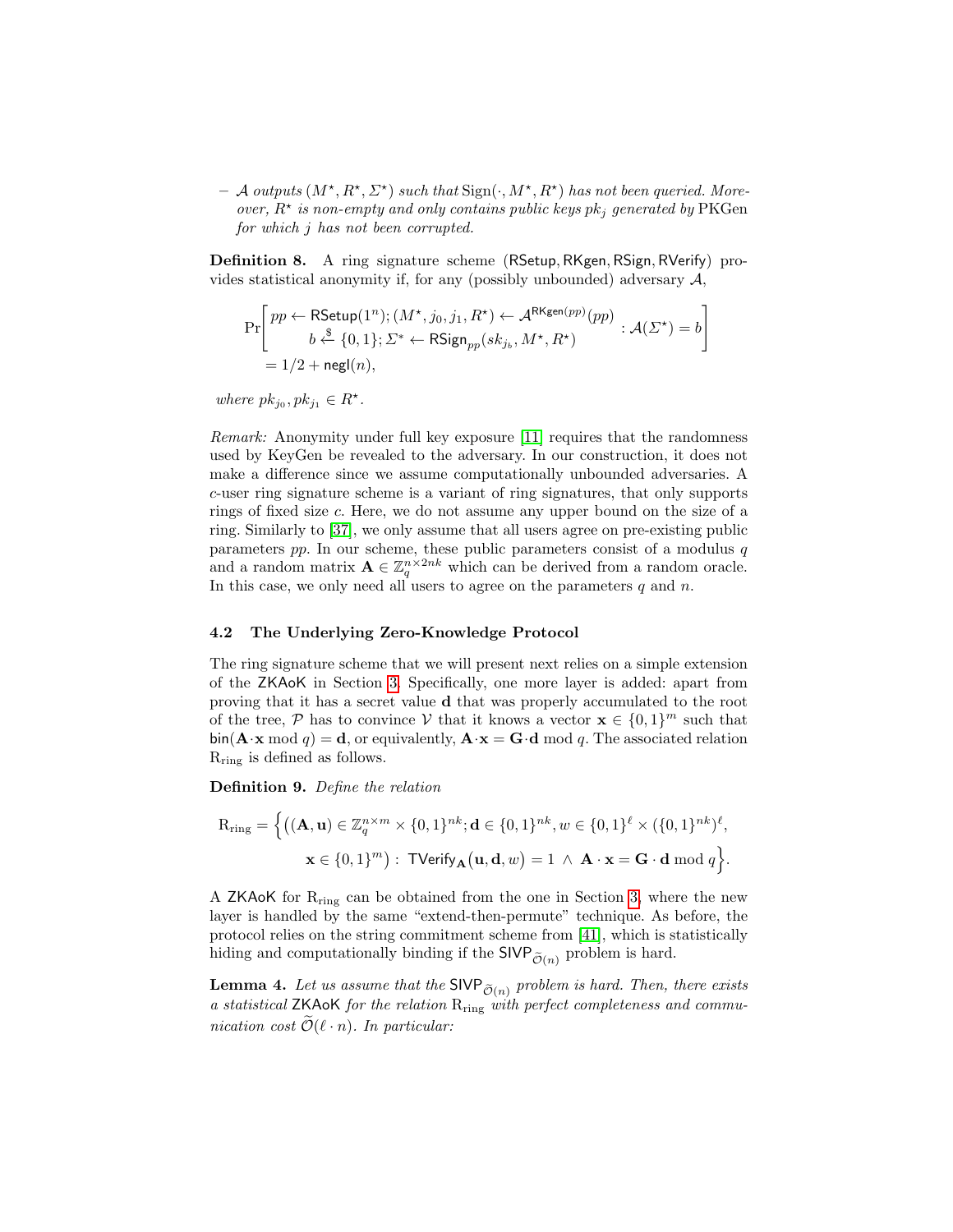- There exists an efficient simulator that, on input  $(A, u)$ , outputs an accepted transcript which is statistically close to that produced by the real prover.
- There exists an efficient knowledge extractor that, on input 3 valid responses  $(RSP<sub>1</sub>, RSP<sub>2</sub>, RSP<sub>3</sub>)$  to the same commitment CMT, outputs  $(d', w', x')$  such that

$$
((\mathbf{A},\mathbf{u}),\mathbf{d}',w',\mathbf{x}') \in R_{\mathrm{ring}}.
$$

The full description and analysis of the argument system are given in Appendix [A.](#page-30-0)

### <span id="page-18-0"></span>4.3 Description of the Ring Signature Scheme

We now will construct a ring signature scheme for rings of  $N = 2^{\ell}$  users based on the Merkle-tree accumulator presented in Section [3.](#page-6-0) Our ring signature can be easily adapted for the case when the size of the ring is not a power of 2 (see Remark [1\)](#page-19-0). The scheme uses parameters  $n, m, q$  defined as in Section [3,](#page-6-0) parameter  $\kappa = \omega(\log n)$  that determines the number of protocol repetitions, and a random oracle  $\mathcal{H}_{FS}: \{0,1\}^* \to \{1,2,3\}^{\kappa}.$ 

RSetup $(n)$ : Sample  $\mathbf{A} \stackrel{\$}{\leftarrow} \mathbb{Z}_q^{n \times m}$ , and output  $pp = \mathbf{A}$ .

 $\mathsf{RKgen}(pp = \mathbf{A}) : \mathrm{Pick} \times \stackrel{\$}{\leftarrow} \{0,1\}^m, \mathrm{compute} \ \mathbf{d} = \mathsf{bin}(\mathbf{A} \cdot \mathbf{x} \bmod q) \in \{0,1\}^{nk},$ and output  $(sk, pk) = (\mathbf{x}, \mathbf{d}).$ 

- $\mathsf{RSign}_{pp}(sk, M, R)$ : Given a ring  $R = (\mathbf{d}_0, \dots, \mathbf{d}_{N-1}),$  where  $\mathbf{d}_i \in \{0, 1\}^{nk}$  for every  $i \in [0, N-1]$ , and  $sk = \mathbf{x} \in \{0, 1\}^m$  such that  $\mathbf{d} = \text{bin}(\mathbf{A}\mathbf{x} \bmod q) \in R$ , this algorithm generates a ring signature  $\Sigma$  on  $M \in \{0,1\}^*$  as follows:
- 1. Run algorithm  $\mathsf{TAcc}_{\mathbf{A}}(R)$  to build the Merkle tree based on R and the hash function  $h_{\mathbf{A}}$ , and obtain the root  $\mathbf{u} \in \{0,1\}^{nk}$ .
- 2. Run algorithm  $TWitness_{\mathbf{A}}(R, d)$  to get a witness

$$
w = ((j_1, \ldots, j_\ell) \in \{0, 1\}^\ell, (\mathbf{w}_\ell, \ldots, \mathbf{w}_1) \in (\{0, 1\}^{nk})^\ell)
$$

to the fact that d was properly accumulated in u.

3. Generate a NIZKAoK  $\Pi_{\text{ring}}$  to demonstrate the possession of a valid pair  $(sk, pk) = (\mathbf{x}, \mathbf{d})$  such that **d** is properly accumulated in **u**. This is done by running the protocol in Section [4.2](#page-17-0) with public input  $(A, u)$  and prover's witness  $(\mathbf{x}, \mathbf{d}, w)$ . The protocol is repeated  $\kappa = \omega(\log n)$  times to achieve negligible soundness error and made non-interactive via the Fiat-Shamir heuristic as a triple  $\Pi_{\text{ring}} = (\{ \text{CMT}_i \}_{i=1}^{\kappa}, \text{CH}, \{ \text{RSP} \}_{i=1}^{\kappa}),$  where

$$
\mathrm{CH}=\mathcal{H}_{\mathsf{FS}}\big(M, (\{\mathrm{CMT}_i\}_{i=1}^{\kappa}, \mathbf{A}, \mathbf{u}, R)\in \{1, 2, 3\}^{\kappa}.
$$

4. Let  $\Sigma = \Pi_{\text{ring}}$ .

RVerify<sub>nn</sub> $(M, R, \Sigma)$ : Given  $pp = A$ , a message M, a ring  $R = (d_0, \ldots, d_{N-1}),$ and a signature  $\Sigma$ , this algorithm proceeds as follows:

1. Run algorithm  $\mathsf{TAcc}_{\mathbf{A}}(R)$  to compute the root **u** of the tree.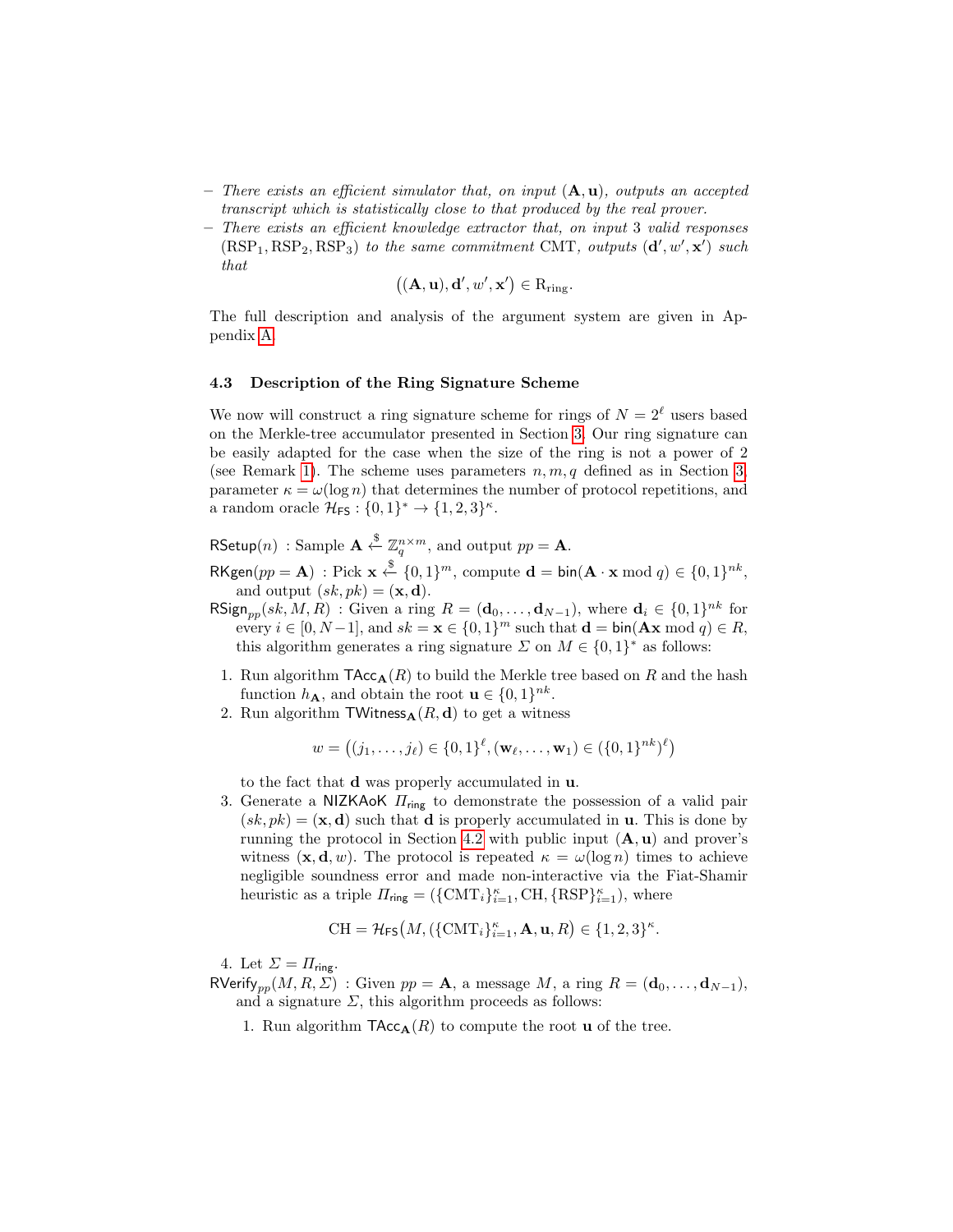- 2. Parse  $\Sigma$  as  $\Sigma = (\{CMT_i\}_{i=1}^{\kappa}, (Ch_1, \ldots, Ch_{\kappa}), \{RSP\}_{i=1}^{\kappa})$ . Return 0 if  $(Ch_1, \ldots, Ch_\kappa) \neq \mathcal{H}_{\textsf{FS}}\big(M, (\{\text{CMT}_i\}_{i=1}^\kappa, \mathbf{A}, \mathbf{u}, R\big).$
- 3. For each  $i = 1$  to  $\kappa$ , run the verification phase of the protocol from Section [4.2](#page-17-0) with public input  $(A, u)$  to check the validity of  $RSP_i$  with respect to  $\text{CMT}_i$  and  $\text{Ch}_i$ . If any of the conditions does not hold, then return 0. Otherwise, return 1.

## 4.4 Analysis of the Ring Signature Scheme

We first summarize the properties of the given ring signature scheme in the following theorem.

Theorem 3. The ring signature scheme described in Section [4.3](#page-18-0) is correct, and produces signatures of bit-size  $\mathcal{O}(n \cdot \log N)$ . In the random oracle model, the scheme is unforgeable w.r.t. insider corruption based on the worst-case hardness of the SIVP  $_{\widetilde{\mathcal{O}}(n)}$  problem, and it is statistically anonymous.

Correctness. The correctness of the ring signature scheme directly follows from the correctness of the accumulator scheme in Section [3](#page-6-0) and the perfect completeness of the argument system in Section [4.2:](#page-17-0) A member of a ring can always obtain a tuple  $(x, d, w)$  such that  $((A, u), d, w, x) \in R_{ring}$ , and thus, his signature on any message always get accepted by the verification algorithm.

**Efficiency.** Since the underlying protocol has communication cost  $\mathcal{O}(\ell \cdot n)$ , the signatures produced by the scheme has bit-size  $\widetilde{\mathcal{O}}(\kappa \cdot \ell \cdot n) = \widetilde{\mathcal{O}}(\log N \cdot n)$ .

Unforgeability with respect to insider corruption. For simplicity, the proof of unforgeability assumes that the cardinality of each ring  $R^*$  is a power of 2. However, this restriction can be easily eliminated, as we will see later on.

The proof of unforgeability relies on the following Lemma from [\[49\]](#page-28-18).

<span id="page-19-2"></span>**Lemma 5** ([\[49\]](#page-28-18), Lemma 8). For any matrix  $A \in \mathbb{Z}_q^{n \times m}$  and a uniformly ran $dom \mathbf{x} \in \{0,1\}^m$ , the probability that there exists another  $\mathbf{x}' \in \{0,1\}^m \setminus {\mathbf{x}}$  such that  $\mathbf{A} \cdot \mathbf{x} = \mathbf{A} \cdot \mathbf{x}' \bmod q$  is at least  $1 - 2^{n \cdot \log q - m}$ .

With  $m = 2nk$  and  $\mathbf{x} \leftarrow \{0,1\}^m$ , there exists  $\mathbf{x}' \in \{0,1\}^m \setminus {\mathbf{x}}$  such that  $\mathbf{A} \cdot \mathbf{x} = \mathbf{A} \cdot \mathbf{x}'$  mod q with overwhelming probability  $1 - 2^{-nk}$ .

<span id="page-19-1"></span>**Theorem 4.** The scheme provides unforgeability w.r.t. insider corruption in the random oracle model if the  $SIVP_{\tilde{O}(n)}$  problem is hard. (The proof is available in Appendix [C.](#page-43-0))

Statistical anonymity. The proof of the following theorem relies on the statistical witness indistinguishability of the argument system of Lemma [4.](#page-17-1) The proof is straightforward and omitted.

<span id="page-19-0"></span>Theorem 5. The scheme provides statistical anonymity in the random oracle model.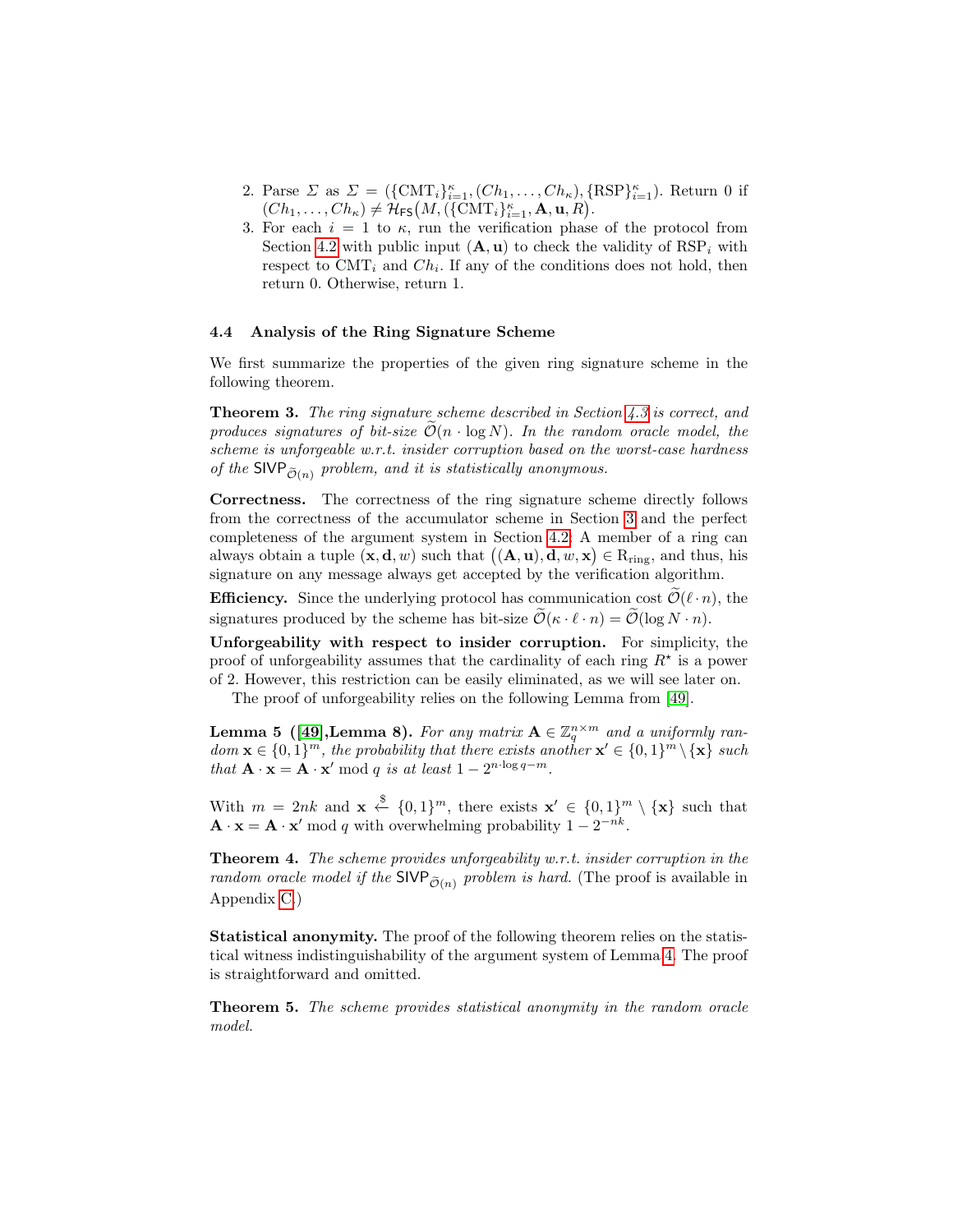Remark 1. As already mentioned, we can handle arbitrary ring sizes. To this end, one option is to add dummy ring members  $d_{\text{fake},1}, \ldots, d_{\text{fake},r_0}$  whose public keys are sampled obliviously of their private keys, by deriving them as  $d_{\text{fake},j} =$  $\text{bin}(\mathcal{G}_0(j)) \in \{0,1\}^{nk}$  for each  $j \in \{1,\ldots,r_0\}$ , where  $\mathcal{G}_0 : \mathbb{N} \to \mathbb{Z}_q^n$  is an additional random oracle. A simpler solution is to duplicate one of the actual ring members until reaching a multi-set whose cardinality is a power of two.

## <span id="page-20-0"></span>5 A Lattice-Based Group Signature without Trapdoors

This section shows how to use our accumulator and argument systems to build a lattice-based group signature which is dramatically more efficient than previous proposals as it does not use any trapdoor. Indeed, surprisingly, the scheme does not rely on a standard digital signature to generate group members' private keys.

## 5.1 Definitions

We recall the standard definitions and security requirements for static group signatures [\[8\]](#page-26-6). A group signature scheme is a tuple of 4 polynomial-time algorithms (GKeygen, GSign, GVerify, GOpen) defined as follows:

- GKeygen: This is a probabilistic algorithm that takes as input  $1^n, 1^N$ , where  $n \in \mathbb{N}$  is the security parameter and  $N \in \mathbb{N}$  is the number of group users, and outputs a triple (gpk, gmsk, gsk), where gpk is the group public key; gmsk is the group manager's secret key; and  $\mathbf{gsk} = (\mathbf{gsk}[0], \ldots, \mathbf{gsk}[N-1])$ , where for  $j \in \{0, \ldots, N-1\}$ , gsk[j] is the secret key for the group user of index j.
- GSign: is a randomized algorithm that inputs gpk, a secret key gsk[j] for some  $j \in \{0, \ldots, N-1\}$ , and a message M. It returns a group signature  $\Sigma$  on M.
- GVerify: This deterministic algorithm takes as input the group public key gpk, a message M, a purported signature  $\Sigma$  on M, and returns either 1 or 0.
- GOpen: This deterministic algorithm takes as input the group public key gpk, the group manager's secret key gmsk, a message  $M$ , a signature  $\Sigma$  on  $M$ , and returns an index  $j \in \{0, \ldots, N-1\}$ , or  $\perp$  (to indicate failure).

Correctness. The correctness requirement is stated as follows. For all  $n, N \in \mathbb{N}$ , all (gpk, gmsk, gsk) produced by  $GKeygen(1^n, 1^N)$ , all  $j \in \{0, ..., N-1\}$ , and any message  $M \in \{0,1\}^*$ , we have GVerify(gpk, M, GSign(gpk, gsk[j], M)) = 1 and  $\mathsf{GOpen}(\mathsf{gpk}, \mathsf{gmsk}, M, \mathsf{GSign}(\mathsf{gsk}[j], M)) = j.$ 

In static groups, the security model of Bellare, Micciancio and Warinschi subsumes the desirable security properties of group signatures using two security notions called full anonymity and full traceability.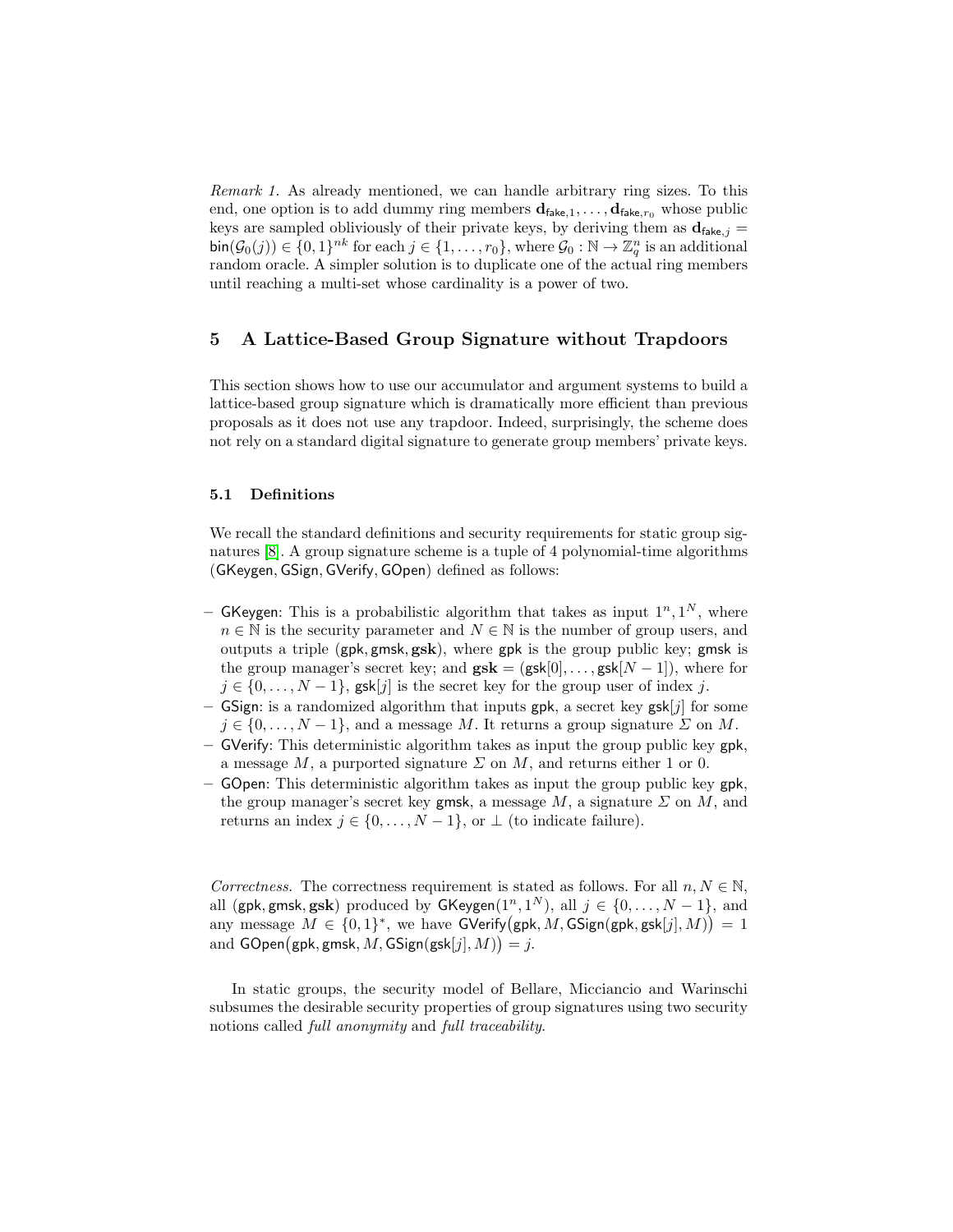<span id="page-21-0"></span>

Fig. 3: Experiments for the definitions of anonymity and full traceability

Full anonymity. Full anonymity requires that, without the group manager's secret key, no efficient adversary can infer the identity of a user from its signatures. The adversary should even be unable to distinguish signatures from two distinct users  $j_0, j_1$ , even knowing their private keys  $\mathsf{g}$ sk $[j_0], \mathsf{g}$ sk $[j_1]$ . Moreover, this should remain true even when the adversary is granted access to an oracle that opens arbitrary message-signature pairs  $(M, \Sigma) \neq (M^*, \Sigma^*)$ , where  $(M^{\star}, \Sigma^{\star})$  is the challenge pair generated by the challenger on behalf of user  $j_b$ , for some  $b \in \{0,1\}$ . Formally, the attacker, modeled as a two-stage adversary  $\mathcal{A} = (\mathcal{A}_1, \mathcal{A}_2)$ , is run in the first experiment depicted in Figure [3.](#page-21-0) The adversary's advantage is defined as

$$
\mathbf{Adv}_{\mathcal{GS},\mathcal{A}}^{\text{anon}}(n,N) = \left| \Pr[\mathbf{Exp}_{\mathcal{GS},\mathcal{A}}^{\text{anon-1}}(n,N) = 1] - \Pr[\mathbf{Exp}_{\mathcal{GS},\mathcal{A}}^{\text{anon-0}}(n,N) = 1] \right|.
$$

Definition 10 (Full anonymity, [\[8\]](#page-26-6)). A group signature is fully anonymous if, for any polynomial N and any PPT adversary A,  $\boldsymbol{Adv}^{anon}_{\mathcal{GS},\mathcal{A}}(n,N)$  is a negligible function in the security parameter n.

Full traceability. Full traceability mandates that all signatures, even those created by colluding users and the group manager who pool their secrets together, be traceable to a member of the coalition. The attacker is modeled as a twostage adversary  $\mathcal{A} = (\mathcal{A}_1, \mathcal{A}_2)$  which is run in the second experiment of Figure [3,](#page-21-0) where it is further granted access to an oracle  $\mathcal{GS}$ . GSign(gpk, gsk[.],.) that returns signatures on behalf of any honest group member. Its success probability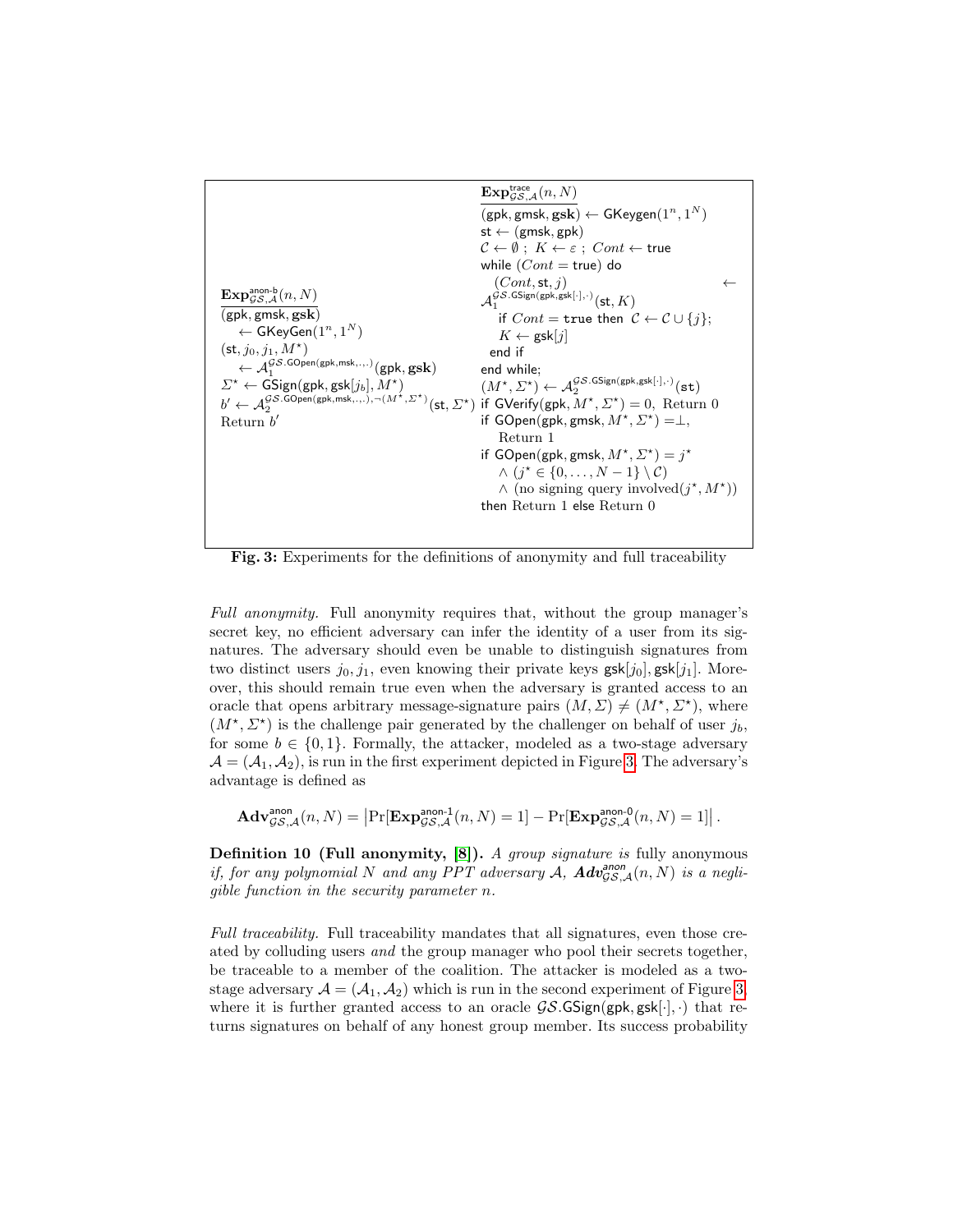against  $\mathcal{G}\mathcal{S}$  is measured as

$$
\mathbf{Succ}_{\mathcal{GS},\mathcal{A}}^{\mathsf{trace}}(n,N) = \Pr[\mathbf{Exp}_{\mathcal{GS},\mathcal{A}}^{\mathsf{trace}}(n,N) = 1].
$$

**Definition 11 (Full traceability, [\[8\]](#page-26-6)).** A group signature scheme  $\mathcal{GS}$  is fully traceable if for any polynomial  $N$  and any PPT adversariy  $A$ , the probability  $\textbf{Succ}_{\mathcal{GS},\mathcal{A}}^{\text{trace}}(n,N)$  is negligible in the security parameter n.

## <span id="page-22-0"></span>5.2 The Underlying Zero-Knowledge Protocol

The group signature scheme that we will present in Section [5.3](#page-23-0) relies on an extension of the ZKAoK in Section [4.2.](#page-17-0) An encryption layer is added, and the prover additionally has to prove that the given 2 Regev ciphertexts both encrypt the *same*  $(j_1, \ldots, j_\ell)^\top$  that was included in w. The associated relation is defined as follows.

<span id="page-22-1"></span>Definition 12. Define  $\text{R}_{\text{group}} = \left\{ (\mathbf{A}, \mathbf{u}, \mathbf{B}, \mathbf{P}_1, \mathbf{P}_2, \mathbf{c}_1, \mathbf{c}_2), \mathbf{d}, w, \mathbf{x}, \mathbf{r}_1, \mathbf{r}_2 \right\}$  as a relation where

$$
\begin{cases}\n\mathbf{A} \in \mathbb{Z}_q^{n \times m}; \ \mathbf{u} \in \{0, 1\}^{nk}; \ \mathbf{B} \in \mathbb{Z}_p^{n \times m_E}; \\
\forall i \in \{1, 2\} : \ \mathbf{P}_i \in \mathbb{Z}_p^{\ell \times m_E}; \ \mathbf{c}_i = (\mathbf{c}_{i,1}, \mathbf{c}_{i,2}) \in \mathbb{Z}_p^n \times \mathbb{Z}_p^{\ell}; \\
\mathbf{d} \in \{0, 1\}^{nk}; \ w = \big((j_1, \dots, j_\ell), (\mathbf{w}_\ell, \dots, \mathbf{w}_1)\big) \in \{0, 1\}^\ell \times (\{0, 1\}^{nk})^\ell; \\
\mathbf{x} \in \{0, 1\}^m; \ \mathbf{r}_1, \mathbf{r}_2 \in \{0, 1\}^{m_E}\n\end{cases}
$$

satisfy

$$
\begin{cases}\n\text{TVerify}_{\mathbf{A}}(\mathbf{u}, \mathbf{d}, w) = 1 \ \wedge \ \mathbf{A} \cdot \mathbf{x} = \mathbf{G} \cdot \mathbf{d} \bmod q \\
\forall i \in \{1, 2\} : \mathbf{c}_{i,1} = \mathbf{B} \cdot \mathbf{r}_i \bmod p \ \wedge \ \mathbf{c}_{i,2} = \mathbf{P}_i \cdot \mathbf{r}_i + \left\lfloor \frac{p}{2} \right\rfloor \cdot (j_1, \dots, j_\ell)^\top \bmod p.\n\end{cases}
$$

To prove in ZK that the vector  $(j_1, \ldots, j_\ell)^T$  involved in the new layer is the same  $(j_1, \ldots, j_\ell)^T$  that was included in w, we introduce the following technique.

- For each  $c \in \{0,1\}$ , let  $extbit(c) = \begin{pmatrix} \bar{c} & \bar{c} \\ 0 & \bar{c} \end{pmatrix}$ c  $\Big) \in \{0,1\}^2.$
- For each  $b \in \{0,1\}$ , we define the permutation  $T_b$  that transforms vector  $\mathbf{z} = \begin{pmatrix} z_0 \\ z \end{pmatrix}$  $z_1$  $\Big) \in \mathbb{Z}_p^2$  into vector  $T_b(\mathbf{z}) = \begin{pmatrix} z_b \\ z_c \end{pmatrix}$  $z_{\bar{b}}$ .

Observe that the following equivalence holds: For all  $b \in \{0, 1\}$  and all  $\mathbf{z} \in \mathbb{Z}_p^2$ ,

<span id="page-22-2"></span>
$$
\mathbf{z} = \text{extbit}(j_i) \Leftrightarrow T_b(\mathbf{z}) = \text{extbit}(j_i \oplus b). \tag{14}
$$

In Stern's framework, this equivalence allows us to prove in ZK the possession of the bit  $j_i$ , for every  $i \in [\ell]$ , by extending  $j_i$  to extbit $(j_i)$  and then, by permuting it with a one-time pad  $b_i$ . Furthermore, to prove that the same  $j_i$  is involved in both layers, we will use the same one-time pad in both layers of the protocol.

Embedding this new technique into the protocol in Section [4.2,](#page-17-0) we obtain an argument system for the relation  $R_{\text{group}}$ . As for the previous two protocols, they also rely on the string commitment scheme from [\[41\]](#page-28-11), which is statistically hiding and computationally binding if the  $\mathsf{SIVP}_{\widetilde{\mathcal{O}}(n)}$  problem is hard.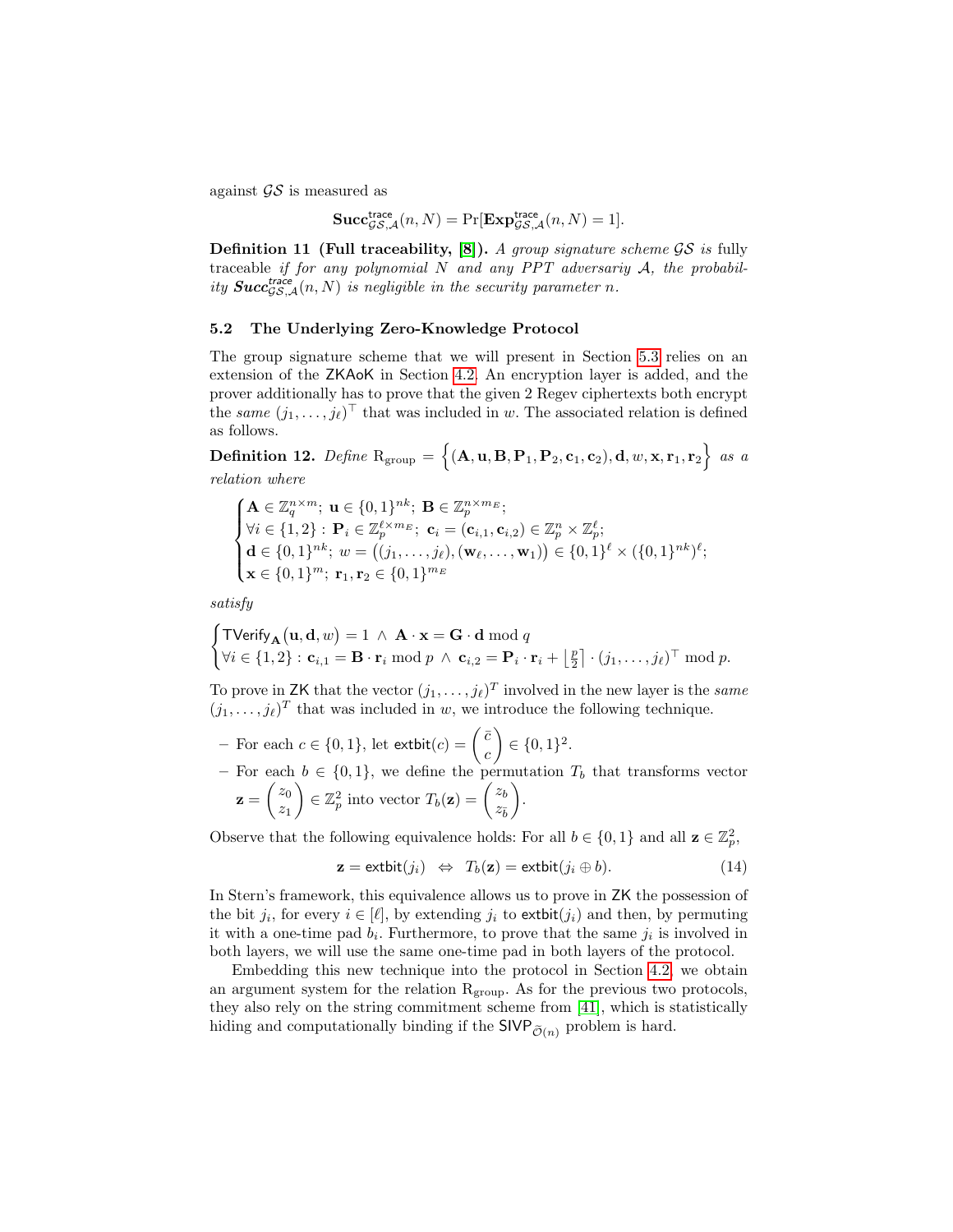**Lemma 6.** Assume that the SIVP  $_{\tilde{O}(n)}$  problem is hard. Then, there exists a statistical ZKAoK for the relation  $R_{group}$  with perfect completeness and communication cost  $\widetilde{\mathcal{O}}(\ell \cdot n) + \mathcal{O}((m_E + \ell) \cdot \log p)$ . In particular:

- There exists an efficient simulator that, on input  $(A, u, B, P_1, P_2, c_1, c_2)$ , outputs an accepted transcript which is statistically close to that produced by the real prover.
- There exists an efficient knowledge extractor that, on input of 3 valid responses  $(RSP<sub>1</sub>, RSP<sub>2</sub>, RSP<sub>3</sub>)$  to the same commitment CMT, outputs  $(d', w', x', r'_1, r'_2)$ such that

$$
\big((\mathbf{A},\mathbf{u},\mathbf{B},\mathbf{P}_1,\mathbf{P}_2,\mathbf{c}_1,\mathbf{c}_2),\mathbf{d}',w',\mathbf{x}',\mathbf{r}_1',\mathbf{r}_2'\big)\in R_{\text{group}}.
$$

The full description and analysis of the argument system are given in Appendix [B.](#page-35-0)

## <span id="page-23-0"></span>5.3 Our Construction

Let *n* be the security parameter, and  $N = 2^{\ell} = \text{poly}(n)$  be the maximum expected number of group users. Parameters  $m, q, k, \kappa$  and the random oracle  $\mathcal{H}_{FS}$ are defined as in the ring signature scheme in Section [4.3.](#page-18-0) To employ the  $\ell$ -bit version of Regev's encryption scheme, we will also need prime modulus  $p = \mathcal{O}(n^{1.5})$ , parameter  $m_E = 2(n + \ell) \lceil \log p \rceil$ , and an LWE error distribution  $\chi = D_{\mathbb{Z}, 2\sqrt{n}}$ .

**GKeygen** $(1^n, 1^N)$ : This algorithm begins by sampling a uniformly random matrix  $\mathbf{A} \stackrel{\$}{\leftarrow} \mathbb{Z}_q^{n \times m}$ . Then, it performs the following steps:

- 1. For each  $j \in [0, N-1]$ , sample a random binary vector  $\mathbf{x}_j \stackrel{\$}{\leftarrow} \{0,1\}^m$ and compute  $\mathbf{d}_j = \text{bin}(\mathbf{A} \cdot \mathbf{x}_j \mod q) \in \{0,1\}^{nk}$ . In the unlikely event that  ${d_j}_{j=0}^{N-1}$  are not pairwise distinct, restart the process. Otherwise, define the set  $\bar{R} = (\mathbf{d}_0, \dots, \mathbf{d}_{N-1}).$
- 2. Run algorithm  $\mathsf{TAcc}_{\mathbf{A}}(R)$  to build the Merkle tree based on R and the hash function  $h_{\mathbf{A}}$ , and obtain the root  $\mathbf{u} \in \{0,1\}^{nk}$ .
- 3. For each  $j \in [0, N-1]$ , run algorithm TWitness $_{\mathbf{A}}(R, \mathbf{d}_i)$  to output a witness

$$
w^{(j)} = ((j_1, \ldots, j_\ell) \in \{0, 1\}^\ell, (\mathbf{w}^{(j)}_\ell, \ldots, \mathbf{w}^{(j)}_1) \in (\{0, 1\}^{nk})^\ell)
$$

to the fact that  $\mathbf{d}_i$  was accumulated in **u**. (Note that  $(j_1, \ldots, j_\ell)$  is the binary representation of j.) Then define  $\text{gsk}[j] = (\mathbf{x}_j, \mathbf{d}_j, w^{(j)})$ .

- 4. Sample  $\mathbf{B} \stackrel{\$}{\leftarrow} \mathbb{Z}_p^{n \times m_E}$ . For  $i \in \{1, 2\}$ , sample  $\mathbf{S}_i \stackrel{\$}{\leftarrow} \mathbb{Z}_p^{n \times \ell}$ ,  $\mathbf{E}_i \leftarrow \chi^{\ell \times m_E}$ , and compute  $\mathbf{P}_i = \dot{\mathbf{S}}_i^{\top} \cdot \mathbf{B} + \mathbf{E}_i \in \mathbb{Z}_p^{\ell \times m_E}.$
- 5. Output

$$
\mathsf{gpk} := \{\mathbf{A}, \mathbf{u}, \mathbf{B}, \mathbf{P}_1, \mathbf{P}_2\}; \; \; \mathsf{gmsk} := \mathbf{S}_1; \; \; \mathsf{gsk} := (\mathsf{gsk}[0], \ldots, \mathsf{gsk}[N-1]).
$$

**GSign**(gpk, gsk[j], M): To sign  $M \in \{0,1\}^*$  using gsk[j] =  $(\mathbf{x}_j, \mathbf{d}_j, w^{(j)})$ , where  $w^{(j)} = \bigl((j_1,\ldots,j_\ell),(\mathbf{w}_\ell^{(j)})$  $(\mathbf{y}^{(j)}, \ldots, \mathbf{w}^{(j)}_1)$ , the user conducts the following steps: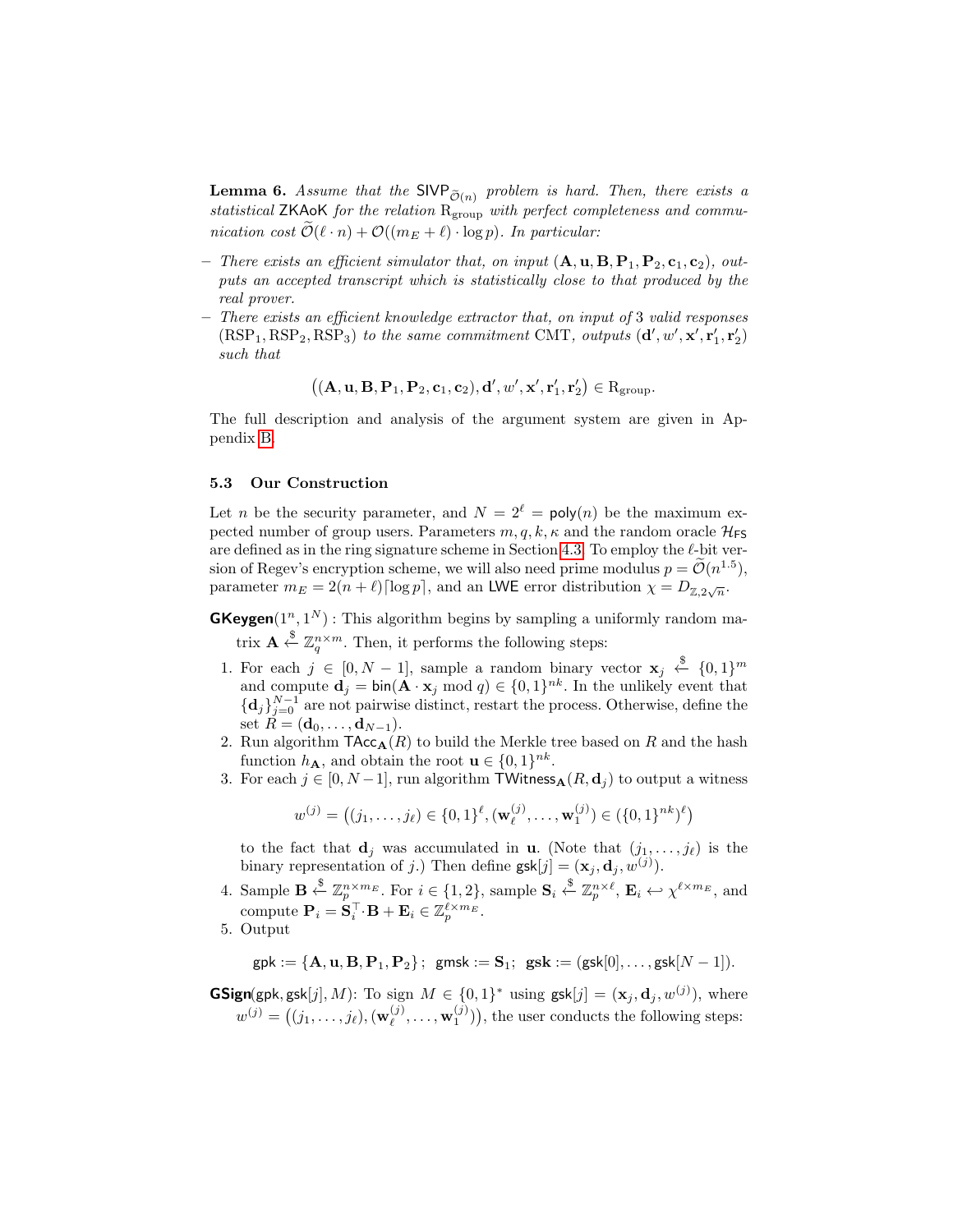1. Encrypt  $(j_1, \ldots, j_\ell) \in \{0, 1\}^\ell$  twice using Regev's encryption scheme. Namely, for each  $i \in \{1, 2\}$ , sample  $\mathbf{r}_i \stackrel{\$}{\leftarrow} \{0, 1\}^{m_E}$  and compute

$$
\mathbf{c}_i = (\mathbf{c}_{i,1}, \mathbf{c}_{i,2})
$$
  
=  $(\mathbf{B} \cdot \mathbf{r}_i \bmod p, \ \mathbf{P}_i \cdot \mathbf{r}_i + \lceil \frac{p}{2} \rceil \cdot (j_1, \ldots, j_\ell)^\top \bmod p) \in \mathbb{Z}_p^n \times \mathbb{Z}_p^\ell.$ 

- 2. Generate a NIZKAoK  $\Pi_{\text{group}}$  in order to demonstrate the possession of a valid tuple  $\tau = (\mathbf{x}_j, \mathbf{d}_j, w^{(j)}, \mathbf{r}_1, \mathbf{r}_2)$ , where  $w^{(j)} = ((j_1, \ldots, j_\ell), (\mathbf{w}_\ell^{(j)})$  $\binom{(j)}{\ell}, \ldots, \mathbf{w}_1^{(j)}),$ such that:
	- (a)  $\mathbf{A} \cdot \mathbf{x}_j = \mathbf{G} \cdot \mathbf{d}_j \bmod q$  and  $\mathsf{TVerify}_{\mathbf{A}}(\mathbf{u}, \mathbf{d}_j, w^{(j)}) = 1$ .
	- (b)  $\mathbf{c}_1$  and  $\mathbf{c}_2$  are both correct encryptions of  $(j_1, \ldots, j_\ell)$  with randomness  $\mathbf{r}_1$  and  $\mathbf{r}_2$ , respectively.

This is done by running the protocol in Section [5.2](#page-22-0) with public input  $(A, u, B, P_1, P_2, c_1, c_2)$  and prover's witness  $\tau$  defined above. The protocol is repeated  $\kappa = \omega(\log n)$  times to achieve negligible soundness error and made non-interactive via the Fiat-Shamir heuristic as a triple  $\Pi_{\text{group}} =$  $(\{CMT_i\}_{i=1}^{\kappa}, CH, {RSP}_{i=1}^{\kappa}),$  where

$$
\mathrm{CH}=\mathcal{H}_{\mathsf{FS}}\big(M, (\{\mathrm{CMT}_i\}_{i=1}^{\kappa}, \mathbf{A}, \mathbf{u}, \mathbf{B}, \mathbf{P}_1, \mathbf{P}_2, \mathbf{c}_1, \mathbf{c}_2) \in \{1, 2, 3\}^{\kappa}.
$$

3. Output the group signature  $\Sigma = (H_{\text{group}}, \mathbf{c}_1, \mathbf{c}_2)$ .

**GVerify**(gpk,  $M$ ,  $\Sigma$ ) : This algorithm proceeds as follows:

- 1. Parse  $\Sigma$  as  $\Sigma = (\{\text{CMT}_i\}_{i=1}^{\kappa}, (Ch_1, \ldots, Ch_{\kappa}), \{\text{RSP}\}_{i=1}^{\kappa}, \mathbf{c}_1, \mathbf{c}_2).$ If  $(Ch_1, \ldots, Ch_\kappa) \neq \mathcal{H}_{\textsf{FS}}\big(M, (\{\text{CMT}_i\}_{i=1}^\kappa, \mathbf{A}, \mathbf{u}, \mathbf{B}, \mathbf{P}_1, \mathbf{P}_2, \mathbf{c}_1, \mathbf{c}_2\big), \text{ then re-}$ turn 0.
- 2. For each  $i = 1$  to  $\kappa$ , run the verification phase of the protocol in Section [5.2](#page-22-0) with public input  $(A, u, B, P_1, P_2, c_1, c_2)$  to check the validity of RSP<sub>i</sub> w.r.t.  $\text{CMT}_i$  and  $\text{Ch}_i$ . If any of the conditions does not hold, then return 0.
- 3. Return 1.
- **GOpen**(gpk, gmsk,  $\Sigma$ , M): On input gmsk =  $S_1$  and a group signature  $\Sigma$  =  $(\Pi_{\text{group}}, \mathbf{c}_1, \mathbf{c}_2)$  on message M, this algorithm decrypts  $\mathbf{c}_1 = (\mathbf{c}_{1,1}, \mathbf{c}_{1,2})$  and returns an index  $j \in [0, N - 1]$ , as follows:
	- 1. Compute  $(j'_1, ..., j'_\ell) = \mathbf{c}_{1,2} \mathbf{S}_1^\top \cdot \mathbf{c}_{1,1} \in \mathbb{Z}_p^\ell$ .
	- 2. For each  $i \in [\ell],$  if  $j'_i$  is closer to 0 than to  $\lceil \frac{p}{2} \rfloor$  modulo p, then let  $j_i = 0$ ; otherwise, let  $j_i = 1$ .
	- 3. Output index  $j \in [0, N 1]$  that has binary representation  $(j_1, \ldots, j_\ell)$ .

Efficiency. The public key consists of a constant number of matrices over  $\mathbb{Z}_q$  and  $\mathbb{Z}_p$ , where q and p are small moduli. The group signature has bit-size  $\kappa \cdot (\mathcal{O}(\ell \cdot n) + \mathcal{O}((m_E + \ell) \cdot \log p)) = \mathcal{O}(\log N \cdot n)$ . The scheme is dramatically more efficient than previous lattice-based realizations of group signatures. Indeed, its most important advantage is that it does not require any party to hold a GPV trapdoor. As observed by Lyubashevsky [\[50\]](#page-29-10), lattice-based signatures without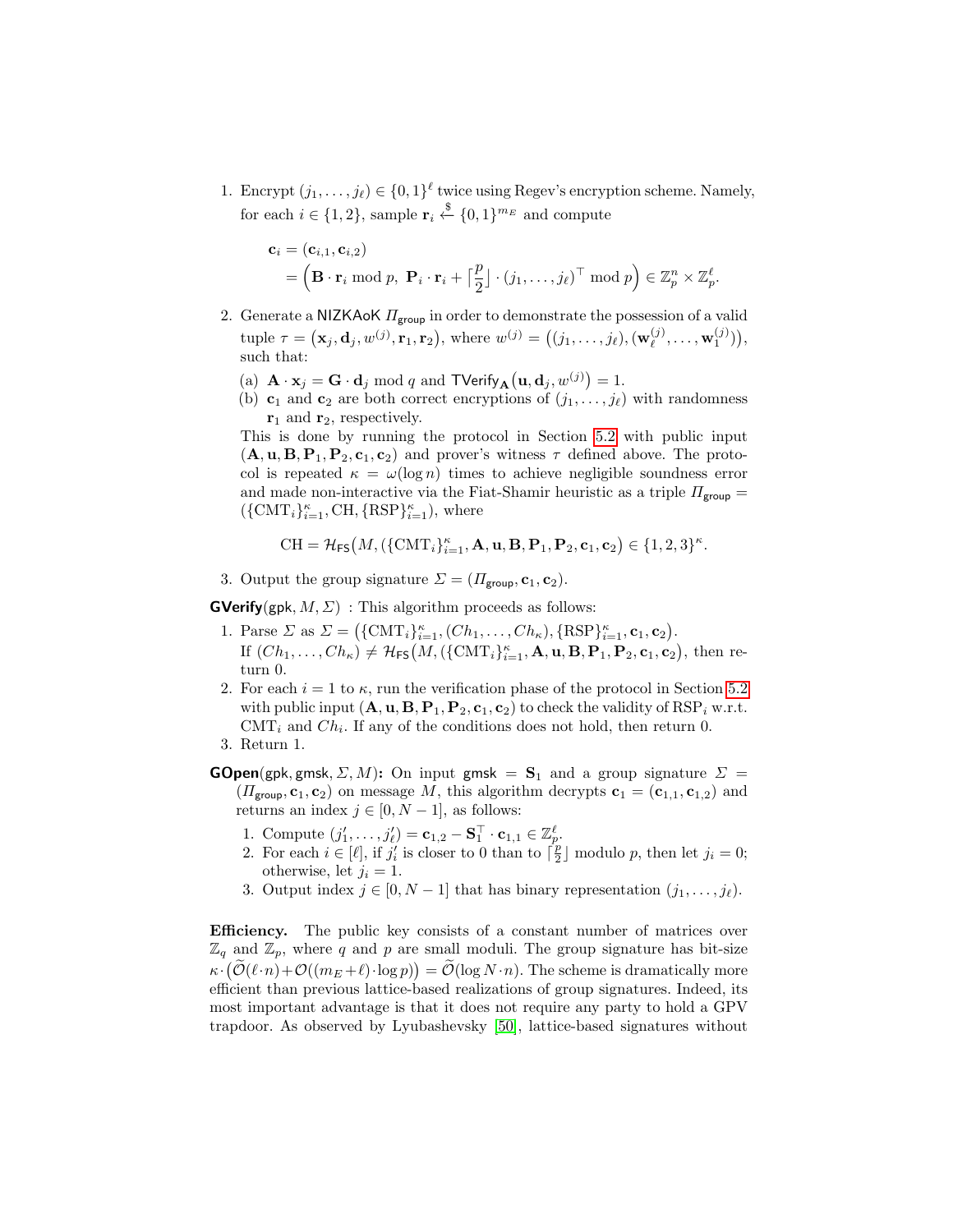trapdoor can be made significantly more efficient.

Correctness. The correctness of algorithm GVerify follows directly from the correctness of the accumulator scheme in Section [3,](#page-6-0) and the completeness of the argument system in Section [5.2.](#page-22-0) As for the correctness of algorithm GOpen, it suffices to note that

$$
\mathbf{c}_{1,2} - \mathbf{S}_1^{\top} \cdot \mathbf{c}_{1,1} = (\mathbf{S}_1^{\top} \cdot \mathbf{B} + \mathbf{E}_1) \cdot \mathbf{r}_1 + \left[\frac{p}{2}\right] \cdot (j_1, \dots, j_\ell)^{\top} - \mathbf{S}_1^{\top} \cdot \mathbf{B} \cdot \mathbf{r}_1
$$

$$
= \mathbf{E}_1 \cdot \mathbf{r}_1 + \left[\frac{p}{2}\right] \cdot (j_1, \dots, j_\ell)^{\top} \bmod p,
$$

and  $\|\mathbf{E}_1 \cdot \mathbf{r}_1\|_{\infty} < p/4$  with overwhelming probability, for the given setting of parameters, and the decryption algorithm should return  $(j_1, \ldots, j_\ell)^\top$ .

Security. The full traceability property of our scheme is stated in Theorem [6.](#page-25-0) In the proof, which is given in Appendix [D,](#page-44-0) we prove that any adversary with noticeable probability of evading traceability implies an algorithm for either breaking the security of the underlying accumulator of Section [3,](#page-6-0) breaking the computational soundness of the argument system in Section [5.2,](#page-22-0) or solving an instance of the  $\mathsf{SIS}_{n,m,q,1}^{\infty}$  problem.

<span id="page-25-0"></span>Theorem 6. The scheme provides full traceability in the random oracle model if the SIVP  $_{\tilde{O}(n)}$  problem is hard.

The proof of full anonymity relies on the fact that applying the Naor-Yung paradigm [\[57\]](#page-29-13) to Regev's cryptosystem yields an IND-CCA2 secure cryptosystem. (A similar argument was used by Benhamouda et al. [\[12\]](#page-27-8) for an NTRU-like encryption scheme.) Indeed, the argument system of Definition [12](#page-22-1) implies that  $c_1$  and  $c_2$  encrypt the same message. In the random oracle model, it was already observed by Fouque and Pointcheval [\[31\]](#page-28-19) (see [\[13\]](#page-27-16) for a more general treatment) that applying the Fiat-Shamir heuristic to  $\Sigma$ -protocols can give simulationsound proofs [\[67\]](#page-29-20). Similarly to [\[31,](#page-28-19)[13\]](#page-27-16), the proof of Theorem [7](#page-26-11) relies on the fact that applying Fiat-Shamir to the argument system of Definition [12](#page-22-1) yields a simulation-sound NIZK argument in the random oracle model if the underlying commitment is computationally binding. This holds even though this argument system does not have the standard special soundness property  $(i.e.,$  three accepting conversations for distinct challenges are necessary to extract a witness). Simulation-soundness is actually implied by Lemma [6:](#page-22-2) suppose that  $c_1$  and  $c_2$ encrypt distinct  $\ell$ -bit strings. This means that there exists no binary vector  $(\mathbf{r}_1^T | \mathbf{r}_2^T)^T$  such that

$$
\left[\begin{array}{c|c}\mathbf{B} & -\mathbf{B} \\ \hline \mathbf{P}_1 & -\mathbf{P}_2 \end{array}\right] \cdot \left[\begin{matrix} \mathbf{r}_1 \\ \mathbf{r}_2 \end{matrix}\right] = \left[\begin{matrix} \mathbf{c}_{1,1} - \mathbf{c}_{2,1} \\ \mathbf{c}_{2,1} - \mathbf{c}_{2,2} \end{matrix}\right].
$$

Now, recall that the computational soundness of all Stern-type protocols is proved by showing that the knowledge extractor obtains either a set of valid witnesses or breaks the binding property of the underlying commitment scheme. Given that the witnesses do not exist if the statement is false, by rewinding a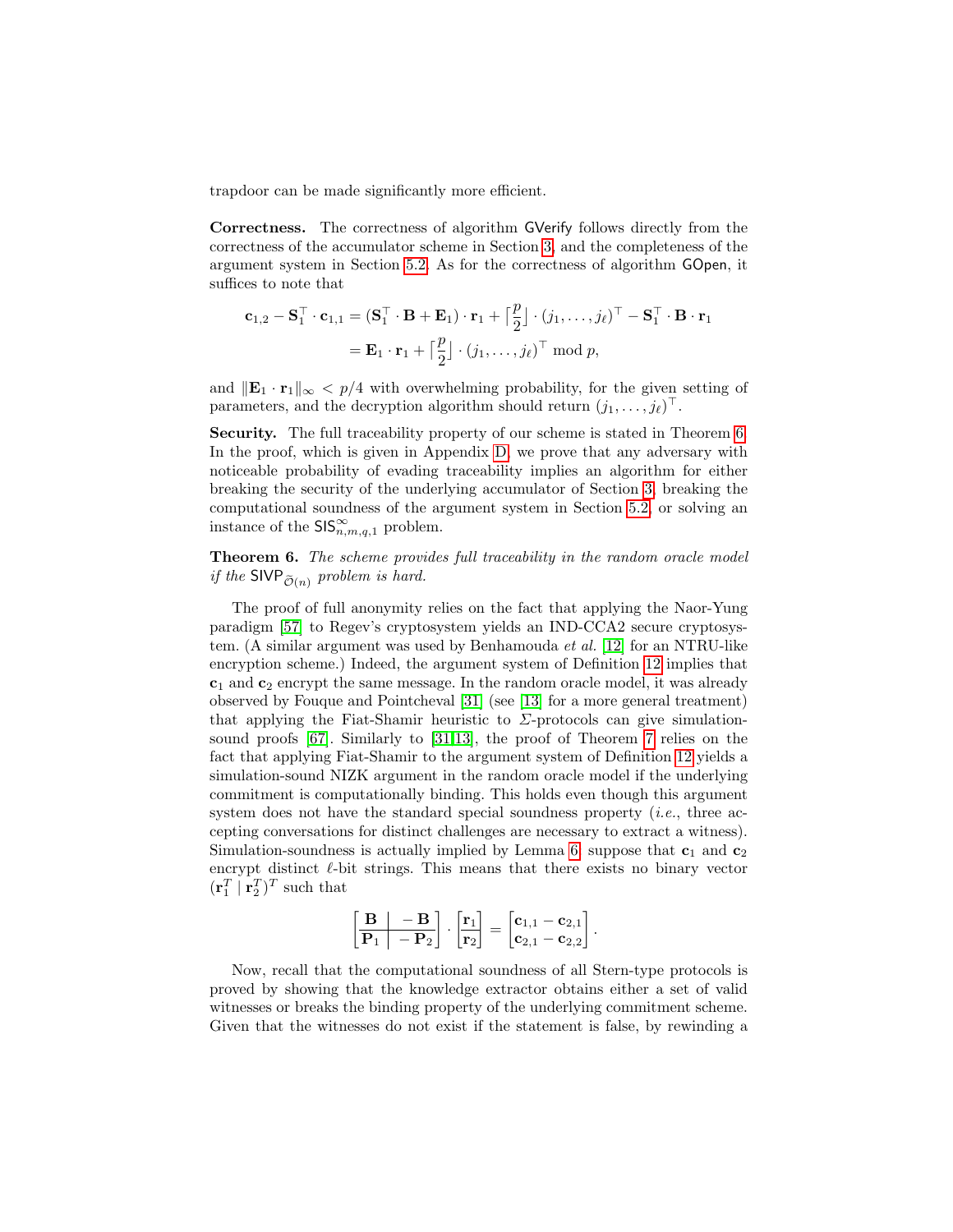simulation-soundness adversary sufficiently many times, the knowledge extractor necessarily extracts two openings of a given commitment.

The proof of Theorem [7](#page-26-11) is similar to [\[67\]](#page-29-20) and given in Appendix [E.](#page-46-0)

<span id="page-26-11"></span>**Theorem 7.** The scheme provides full anonymity if the  $LWE_{n,p,\chi}$  problem is hard, and if the argument system is simulation-sound.

## Acknowledgements

We thank Damien Stehlé for useful discussions and the anonymous reviewers of EUROCRYPT 2016 for helpful comments. The first author was funded by the "Programme Avenir Lyon Saint-Etienne de l'Université de Lyon" in the framework of the programme "Investissements d'Avenir" (ANR-11-IDEX-0007). San Ling, Khoa Nguyen and Huaxiong Wang were supported by the "Singapore Ministry of Education under Research Grant MOE2013-T2-1-041".

# References

- <span id="page-26-2"></span>1. T. Acar and L. Nguyen. Revocation for Delegatable Anonymous Credentials. In PKC 2011, volume 6571 of *LNCS*, pages 423-440. Springer, 2011.
- <span id="page-26-8"></span>2. C. Aguilar-Melchor, S. Bettaieb, X. Boyen, L. Fousse, and P. Gaborit. Adapting Lyubashevsky's Signature Schemes to the Ring Signature Setting. In AFRICACRYPT 2013, volume 7918 of LNCS, pages 1–25. Springer, 2013.
- <span id="page-26-10"></span>3. M. Ajtai. Generating Hard Instances of Lattice Problems (Extended Abstract). In STOC 1996, pages 99–108. ACM, 1996.
- <span id="page-26-7"></span>4. M. Ajtai. Generating Hard Instances of the Short Basis Problem. In ICALP 1999, volume 1644 of LNCS, pages 1–9. Springer, 1999.
- <span id="page-26-9"></span>5. G. Ateniese, J. Camenisch, M. Joye, and G. Tsudik. A Practical and Provably Secure Coalition-Resistant Group Signature Scheme. In CRYPTO 2000, volume 1880 of LNCS, pages 255–270. Springer, 2000.
- <span id="page-26-3"></span>6. M. H. Au, Q. Wu, W. Susilo, and Y. Mu. Compact E-Cash from Bounded Accumulator. In CT-RSA 2007, volume 4377 of LNCS, pages 178–195. Springer, 2007.
- <span id="page-26-1"></span>7. N. Baric and B. Pfitzmann. Collision-Free Accumulators and Fail-Stop Signature Schemes Without Trees. In EUROCRYPT 1997, volume 1233 of LNCS, pages 480–494. Springer, 1997.
- <span id="page-26-6"></span>8. M. Bellare, D. Micciancio, and B. Warinschi. Foundations of Group Signatures: Formal Definitions, Simplified Requirements, and a Construction Based on General Assumptions. In EUROCRYPT 2003, volume 2656 of LNCS, pages 614–629. Springer, 2003.
- <span id="page-26-4"></span>9. E. Ben-Sasson, A. Chiesa, C. Garman, M. Green, I. Miers, E. Tromer, and M. Virza. Zerocash: Decentralized Anonymous Payments from Bitcoin. In IEEE S&P 2014, pages 459–474. IEEE, 2014.
- <span id="page-26-0"></span>10. J. Benaloh and M. de Mare. One-Way Accumulators: A Decentralized Alternative to Digital Sinatures. In EUROCRYPT 1993, volume 765 of LNCS, pages 274–285. Springer, 1993.
- <span id="page-26-5"></span>11. A. Bender, J. Katz, and R. Morselli. Ring Signatures: Stronger Definitions, and Constructions without Random Oracles. J. Cryptology, 22(1):114–138, 2009.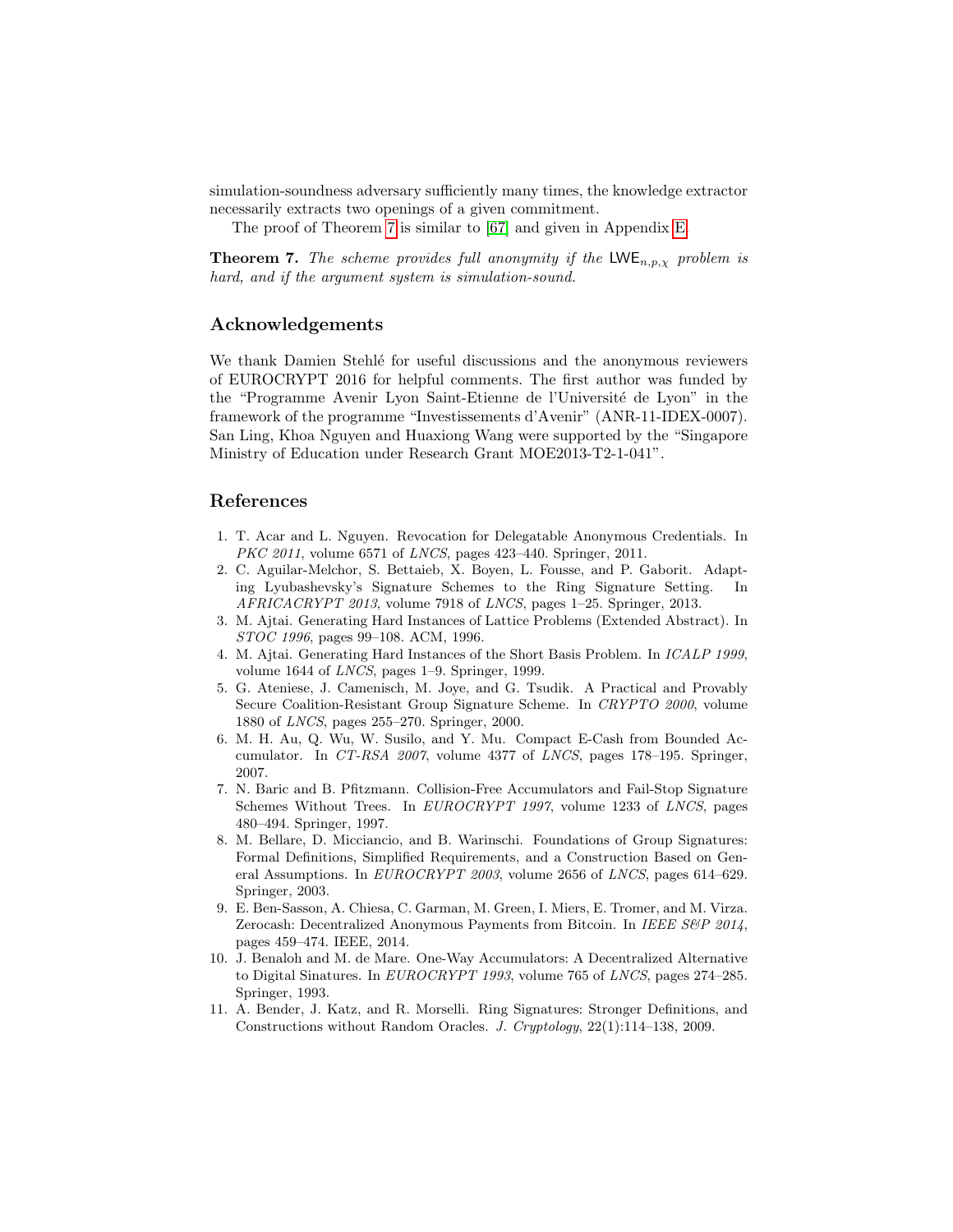- <span id="page-27-8"></span>12. F. Benhamouda, J. Camenisch, S. Krenn, V. Lyubashevsky, and G. Neven. Better Zero-Knowledge Proofs for Lattice Encryption and Their Application to Group Signatures. In ASIACRYPT 2014, volume 8873 of LNCS, pages 551–572. Springer, 2014.
- <span id="page-27-16"></span>13. D. Bernhard, M. Fischlin, and B. Warinschi. Adaptive Proofs of Knowledge in the Random Oracle Model. In PKC 2015, volume 9020 of LNCS, pages 629–649. Springer, 2015.
- <span id="page-27-6"></span>14. D. Boneh and X. Boyen. Short Signatures Without Random Oracles. In EURO- $CRYPT 2004$ , volume 3027 of *LNCS*, pages 223–238. Springer, 2004.
- <span id="page-27-5"></span>15. D. Boneh and H. Corrigan-Gibbs. Bivariate Polynomials Modulo Composites and Their Applications. In ASIACRYPT 2014, Part I, volume 8873 of LNCS, pages 42–62. Springer, 2014.
- <span id="page-27-13"></span>16. J. Bootle, A. Cerulli, P. Chaidos, E. Ghadafi, J. Groth, and C. Petit. Short Accountable Ring Signatures Based on DDH. In ESORICS 2015, volume 9326 of LNCS. Springer, 2015.
- <span id="page-27-10"></span>17. X. Boyen. Lattice Mixing and Vanishing Trapdoors: A Framework for Fully Secure Short Signatures and More. In PKC 2010, volume 6056 of LNCS, pages 499–517. Springer, 2010.
- <span id="page-27-12"></span>18. Z. Brakerski and Y. T. Kalai. A Framework for Efficient Signatures, Ring Signatures and Identity Based Encryption in the Standard Model. IACR Cryptology ePrint Archive, 2010:86, 2010.
- <span id="page-27-17"></span>19. E. Brickell, D. Pointcheval, S. Vaudenay, and M. Yung. Design Validations for Discrete Logarithm Based Signature Schemes. In PKC 2000, volume 1751 of LNCS, pages 276–292. Springer, 2000.
- <span id="page-27-1"></span>20. J. Camenisch, M. Kohlweiss, and C. Soriente. An Accumulator Based on Bilinear Maps and Efficient Revocation for Anonymous Credentials. In PKC 2009, volume 5443 of LNCS, pages 481–500. Springer, 2009.
- <span id="page-27-0"></span>21. J. Camenisch and A. Lysyanskaya. Dynamic Accumulators and Application to Efficient Revocation of Anonymous Credentials. In CRYPTO 2002, volume 2442 of LNCS, pages 61–76. Springer, 2002.
- <span id="page-27-9"></span>22. J. Camenisch, G. Neven, and M. R¨uckert. Fully Anonymous Attribute Tokens from Lattices. In SCN 2012, volume 7485 of LNCS, pages 57–75. Springer, 2012.
- <span id="page-27-3"></span>23. S. Canard and A. Gouget. Multiple Denominations in E-cash with Compact Transaction Data. In FC 2010, volume 6052 of LNCS, pages 82–97. Springer, 2010.
- <span id="page-27-15"></span>24. D. Cash, D. Hofheinz, E. Kiltz, and C. Peikert. Bonsai Trees, or How to Delegate a Lattice Basis. In EUROCRYPT 2010, volume 6110 of LNCS, pages 523–552. Springer, 2010.
- <span id="page-27-7"></span>25. D. Catalano and D. Fiore. Vector Commitments and Their Applications. In PKC 2013, volume 7778 of LNCS, pages 55–72. Springer, 2013.
- <span id="page-27-11"></span>26. N. Chandran, J. Groth, and A. Sahai. Ring Signatures of Sub-linear Size Without Random Oracles. In ICALP 2007, volume 4596 of LNCS, pages 423–434. Springer, 2007.
- <span id="page-27-14"></span>27. D. Chaum and E. van Heyst. Group Signatures. In EUROCRYPT 1991, volume 547 of LNCS, pages 257–265. Springer, 1991.
- <span id="page-27-4"></span>28. D. Derler, C. Hanser, and D. Slamanig. Revisiting Cryptographic Accumulators, Additional Properties and Relations to Other Primitives. In CT-RSA 2015, volume 9048 of LNCS, pages 127–144. Springer, 2015.
- <span id="page-27-2"></span>29. Y. Dodis, A. Kiayias, A. Nicolosi, and V. Shoup. Anonymous Identification in Ad Hoc Groups. In EUROCRYPT 2004, volume 3027 of LNCS, pages 609–626. Springer, 2004.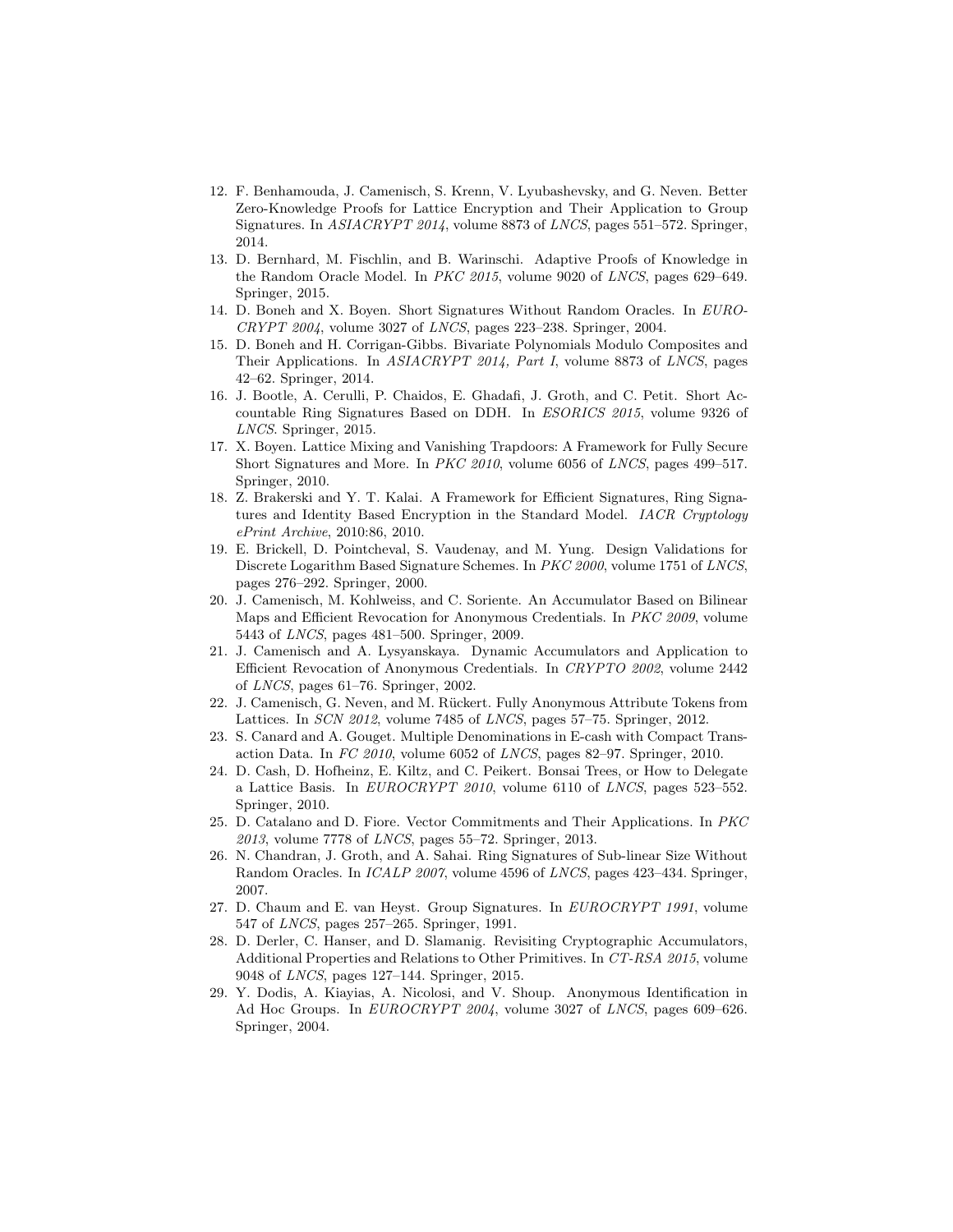- <span id="page-28-17"></span>30. M. F. Ezerman, H. T. Lee, S. Ling, K. Nguyen, and H. Wang. A Provably Secure Group Signature Scheme from Code-Based Assumptions. In ASIACRYPT 2015, Part I, volume 9452 of LNCS, pages 260–285. Springer, 2015.
- <span id="page-28-19"></span>31. P.-A. Fouque and D. Pointcheval. Threshold Cryptosystems Secure against Chosen-Ciphertext Attacks. In ASIACRYPT 2001, volume 2248 of LNCS, pages 351–368. Springer, 2001.
- <span id="page-28-9"></span>32. C. Gentry, C. Peikert, and V. Vaikuntanathan. Trapdoors for Hard Lattices and New Cryptographic Constructions. In STOC 2008, pages 197–206. ACM, 2008.
- <span id="page-28-10"></span>33. O. Goldreich, S. Goldwasser, and S. Halevi. Collision-Free Hashing from Lattice Problems. ECCC, 3(42), 1996.
- <span id="page-28-5"></span>34. S. D. Gordon, J. Katz, and V. Vaikuntanathan. A Group Signature Scheme from Lattice Assumptions. In ASIACRYPT 2010, volume 6477 of LNCS, pages 395–412. Springer, 2010.
- <span id="page-28-15"></span>35. J. Groth. Evaluating Security of Voting Schemes in the Universal Composability Framework. In ACNS 2004, volume 3089 of LNCS, pages 46–60. Springer, 2004.
- <span id="page-28-3"></span>36. J. Groth. Short Pairing-Based Non-interactive Zero-Knowledge Arguments. In ASIACRYPT 2010, volume 6477 of LNCS, pages 321–340. Springer, 2010.
- <span id="page-28-13"></span>37. J. Groth and M. Kohlweiss. One-Out-of-Many Proofs: Or How to Leak a Secret and Spend a Coin. In EUROCRYPT 2015, volume 9057 of LNCS, pages 253–280. Springer, 2015.
- <span id="page-28-16"></span>38. A. Jain, S. Krenn, K. Pietrzak, and A. Tentes. Commitments and Efficient Zero-Knowledge Proofs from Learning Parity with Noise. In ASIACRYPT 2012, volume 7658 of LNCS, pages 663–680. Springer, 2012.
- <span id="page-28-4"></span>39. M. P. Jhanwar and R. Safavi-Naini. Compact Accumulator using Lattices. IACR Cryptology ePrint Archive: Report 2014/1015, February 2015.
- <span id="page-28-14"></span>40. A. Kawachi, K. Tanaka, and K. Xagawa. Multi-bit Cryptosystems Based on Lattice Problems. In PKC 2007, volume 4450 of LNCS, pages 315–329. Springer, 2007.
- <span id="page-28-11"></span>41. A. Kawachi, K. Tanaka, and K. Xagawa. Concurrently Secure Identification Schemes Based on the Worst-Case Hardness of Lattice Problems. In ASIACRYPT 2008, volume 5350 of LNCS, pages 372–389. Springer, 2008.
- <span id="page-28-6"></span>42. F. Laguillaumie, A. Langlois, B. Libert, and D. Stehlé. Lattice-Based Group Signatures with Logarithmic Signature Size. In ASIACRYPT 2013, volume 8270 of LNCS, pages 41–61. Springer, 2013.
- <span id="page-28-7"></span>43. A. Langlois, S. Ling, K. Nguyen, and H. Wang. Lattice-Based Group Signature Scheme with Verifier-Local Revocation. In PKC 2014, volume 8383 of LNCS, pages 345–361. Springer, 2014.
- <span id="page-28-2"></span>44. J. Li, N. Li, and R. Xue. Universal Accumulators with Efficient Nonmembership Proofs. In ACNS 2007, volume 4521 of LNCS, pages 253–269. Springer, 2007.
- <span id="page-28-0"></span>45. Z. Lin and N. Hopper. Jack: Scalable Accumulator-Based Nymble System. In WPES 2010, pages 53–62. ACM, 2010.
- <span id="page-28-12"></span>46. S. Ling, K. Nguyen, D. Stehlé, and H. Wang. Improved Zero-Knowledge Proofs of Knowledge for the ISIS Problem, and Applications. In PKC 2013, volume 7778 of LNCS, pages 107–124. Springer, 2013.
- <span id="page-28-8"></span>47. S. Ling, K. Nguyen, and H. Wang. Group Signatures from Lattices: Simpler, Tighter, Shorter, Ring-Based. In PKC 2015, volume 9020 of LNCS, pages 427– 449. Springer, 2015.
- <span id="page-28-1"></span>48. H. Lipmaa. Secure Accumulators from Euclidean Rings Without Trusted Setup. In ACNS 2012, volume 7341 of LNCS, pages 224–240. Springer, 2012.
- <span id="page-28-18"></span>49. V. Lyubashevsky. Lattice-Based Identification Schemes Secure Under Active Attacks. In PKC 2008, volume 4939 of LNCS, pages 162–179. Springer, 2008.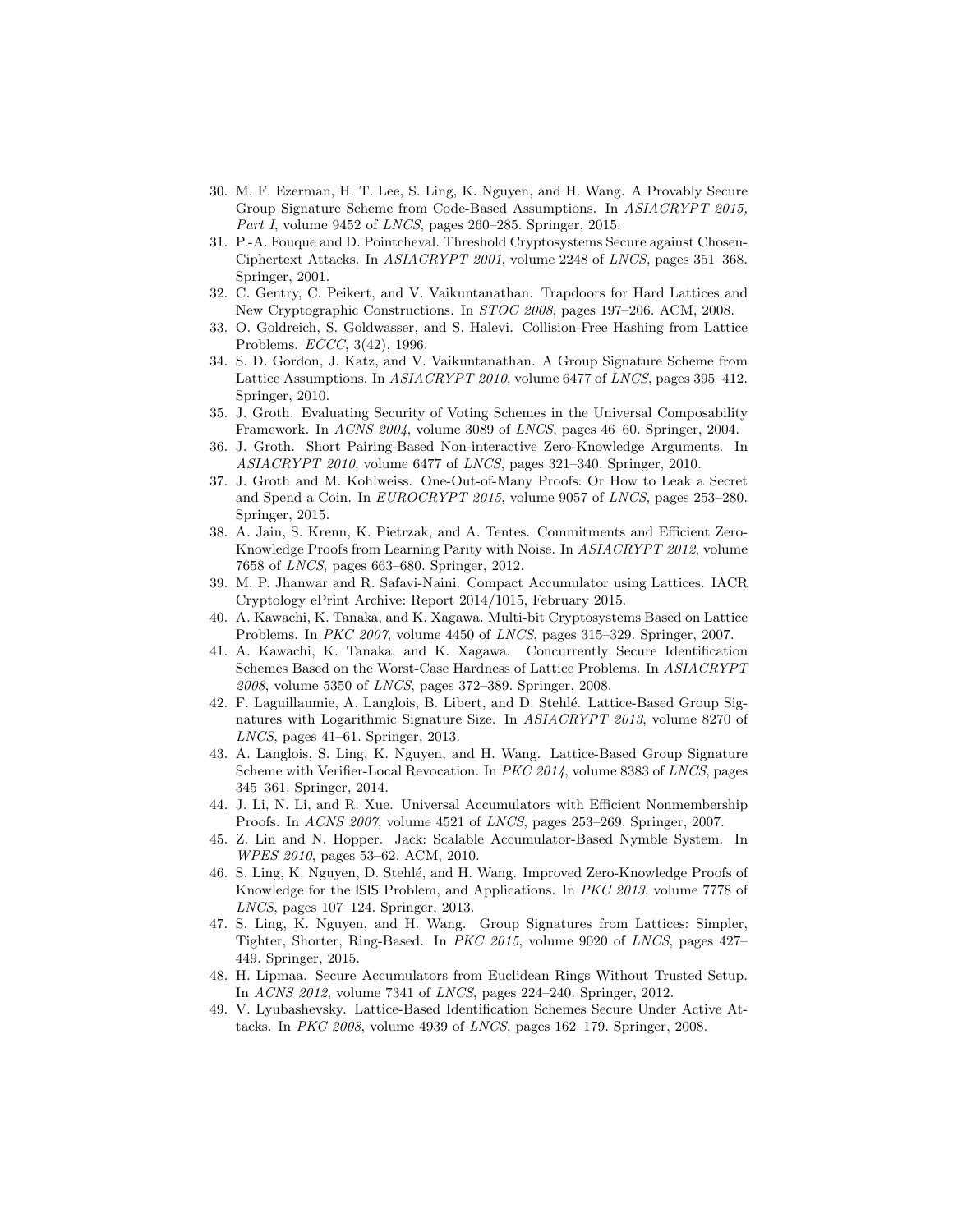- <span id="page-29-10"></span>50. V. Lyubashevsky. Lattice Signatures without Trapdoors. In EUROCRYPT 2012, volume 7237 of LNCS, pages 738–755. Springer, 2012.
- <span id="page-29-7"></span>51. R. C. Merkle. A Certified Digital Signature. In CRYPTO 1989, volume 435 of LNCS, pages 218–238. Springer, 1989.
- <span id="page-29-19"></span>52. D. Micciancio and P. Mol. Pseudorandom Knapsacks and the Sample Complexity of LWE Search-to-Decision Reductions. In CRYPTO 2011, volume 6841 of LNCS, pages 465–484. Springer, 2011.
- <span id="page-29-16"></span>53. D. Micciancio and C. Peikert. Hardness of SIS and LWE with Small Parameters. In CRYPTO 2013, Part I, volume 8042 of LNCS, pages 21–39. Springer, 2013.
- <span id="page-29-11"></span>54. D. Micciancio and O. Regev. Worst-Case to Average-Case Reductions Based on Gaussian Measures. SIAM Journal on Computing, 37(1):267–302, 2007.
- <span id="page-29-1"></span>55. I. Miers, C. Garman, M. Green, and A. D. Rubin. Zerocoin: Anonymous Distributed E-Cash from Bitcoin. In IEEE S&P 2013, pages 397-411. IEEE, 2013.
- <span id="page-29-8"></span>56. M. Naor. On Cryptographic Assumptions and Challenges. In CRYPTO 2003, volume 2729 of LNCS, pages 96–109. Springer, 2003.
- <span id="page-29-13"></span>57. M. Naor and M. Yung. Public-Key Cryptosystems Provably Secure against Chosen Ciphertext Attacks. In STOC 1990, pages 427–437. ACM, 1990.
- <span id="page-29-6"></span>58. L. Nguyen. Accumulators from Bilinear Pairings and Applications. In CT-RSA 2005, volume 3376 of LNCS, pages 275–292. Springer, 2005.
- <span id="page-29-9"></span>59. P. Q. Nguyen, J. Zhang, and Z. Zhang. Simpler Efficient Group Signatures from Lattices. In PKC 2015, volume 9020 of LNCS, pages 401–426. Springer, 2015.
- <span id="page-29-5"></span>60. C. Papamanthou, E. Shi, R. Tamassia, and K. Yi. Streaming Authenticated Data Structures. In EUROCRYPT 2013, volume 7881 of LNCS, pages 353–370. Springer, 2013.
- <span id="page-29-4"></span>61. C. Papamanthou, R. Tamassia, and N. Triandopoulos. Authenticated Hash Tables. In ACM-CCS 2008, pages 437–448. ACM, 2008.
- <span id="page-29-18"></span>62. C. Peikert. Public-key Cryptosystems from the Worst-case Shortest Vector Problem: Extended Abstract. In STOC 2009, pages 333–342. ACM, 2009.
- <span id="page-29-17"></span>63. C. Peikert, V. Vaikuntanathan, and B. Waters. A Framework for Efficient and Composable Oblivious Transfer. In CRYPTO 2008, volume 5157 of LNCS, pages 554–571. Springer, 2008.
- <span id="page-29-3"></span>64. M. Prabhakaran and R. Xue. Statistically Hiding Sets. In CT-RSA 2009, volume 5473 of LNCS, pages 100–116. Springer, 2009.
- <span id="page-29-14"></span>65. O. Regev. On Lattices, Learning with Errors, Random Linear Codes, and Cryptography. In STOC 2005, pages 84–93. ACM, 2005.
- <span id="page-29-15"></span>66. R. L. Rivest, A. Shamir, and Y. Tauman. How to Leak a Secret. In ASIACRYPT 2001, volume 2248 of LNCS, pages 552–565. Springer, 2001.
- <span id="page-29-20"></span>67. A. Sahai. Non-Malleable Non-Interactive Zero Knowledge and Adaptive Chosen-Ciphertext Security. In FOCS 1999, pages 543–553, 1999.
- <span id="page-29-12"></span>68. J. Stern. A New Paradigm for Public Key Identification. IEEE Transactions on Information Theory, 42(6):1757–1768, 1996.
- <span id="page-29-0"></span>69. G. Tsudik and S. Xu. Accumulating Composites and Improved Group Signing. In ASIACRYPT 2003, volume 2894 of LNCS, pages 269–286. Springer, 2003.
- <span id="page-29-2"></span>70. R. Xue, N. Li, and J. Li. Algebraic Construction for Zero-Knowledge Sets. J. Comput. Sci. Technol., 23(2):166–175, 2008.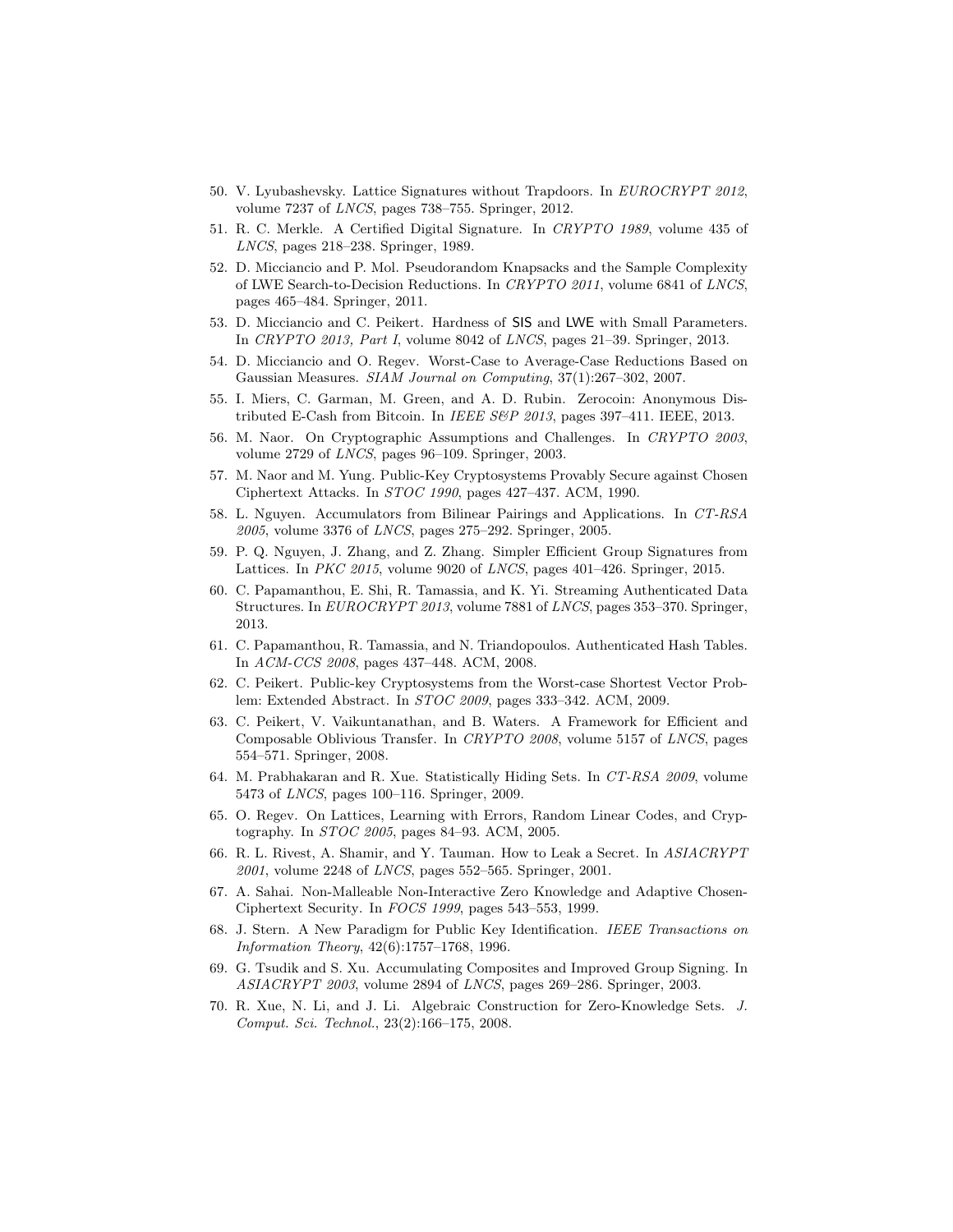# <span id="page-30-0"></span>A Full Description and Analysis of the Zero-Knowledge Protocol Underlying the Ring Signature Scheme

In this section, we provide the full description and analysis of the ZKAoK for the relation

$$
\begin{aligned} \mathbf{R}_{\mathrm{ring}} &= \Big\{ \big( (\mathbf{A}, \mathbf{u}) \in \mathbb{Z}_q^{n \times m} \times \{0, 1\}^{nk}; \mathbf{d} \in \{0, 1\}^{nk}, w \in \{0, 1\}^{\ell} \times (\{0, 1\}^{nk})^{\ell}, \\ &\mathbf{x} \in \{0, 1\}^m \big): \text{ TVerify}_{\mathbf{A}} \big( \mathbf{u}, \mathbf{d}, w \big) = 1 \ \wedge \ \mathbf{A} \cdot \mathbf{x} = \mathbf{G} \cdot \mathbf{d} \bmod q \Big\}. \end{aligned}
$$

We first restate Lemma [4.](#page-17-1)

**Lemma 7.** Assume that the SIVP  $_{\tilde{\mathcal{O}}(n)}$  problem is hard. Then there exists a statistical  $ZK$ AoK for the relation  $R_{ring}$  with perfect completeness and communication cost  $\mathcal{O}(\ell \cdot n)$ . In particular:

- There exists an efficient simulator that, on input  $(A, u)$ , outputs an accepting transcript which is statistically close to that produced by the real prover.
- There exists an efficient knowledge extractor that, on input 3 valid responses  $(RSP<sub>1</sub>, RSP<sub>2</sub>, RSP<sub>3</sub>)$  to the same commitment CMT, outputs  $(d', w', x')$  such that

$$
((\mathbf{A},\mathbf{u}),\mathbf{d}',w',\mathbf{x}') \in R_{\mathrm{ring}}.
$$

#### A.1 Description of the Protocol

We now describe the protocol. The public parameters are  $n, q, k, m, \ell$ , the "powersof-2" matrix **G** and its extension  $\mathbf{G}^* = [\mathbf{G}|0^{n \times nk}] \in \mathbb{Z}_q^{n \times m}$ .

Common inputs:  $(A, u)$ . Both parties extend A to  $A^*$  as in Section [3.](#page-6-0)

 $\mathcal{P}$ 's inputs: d, w, x.

 $\mathcal{P}$ 's goal: Prove in ZK that

$$
\mathsf{TVerify}_{\mathbf{A}}\big(\mathbf{u},\mathbf{d},w\big)=1 \;\wedge\; \mathbf{A}\cdot\mathbf{x}=\mathbf{G}\cdot\mathbf{d} \bmod q.
$$

Let  $\widehat{\mathbf{A}} \in \mathbb{Z}_q^{n \times 2m}$  be the matrix obtained by appending m zero-columns to matrix **A**. (Note that  $\widehat{A} \neq A^*$ .) Let  $B_{2m}^m$  be the set of all vectors in  $\{0, 1\}^{2m}$ having Hamming weight m, and let  $S_{2m}$  be the set of all permutations of  $2m$ elements.

The prover  $P$ , possessing a valid tuple  $(d, w, x)$ , performs the preparation steps as in the protocol for the relation  $R_{\text{acc}}$  in Section [3](#page-6-0) to obtain  $\mathbf{v}_i^*, \mathbf{w}_i^* \in \mathsf{B}_{m}^{nk}$ ,  $\mathbf{z}_i = \text{ext}(j_i, \mathbf{v}_i^*), \mathbf{y}_i = \text{ext}(\bar{j}_i, \mathbf{w}_i^*)$  for all  $i \in [\ell]$  such that

<span id="page-30-1"></span>
$$
\begin{cases} \mathbf{A}^* \cdot \mathbf{z}_1 + \mathbf{A}^* \cdot \mathbf{y}_1 = \mathbf{G} \cdot \mathbf{u} \bmod q; \\ \forall i \in [\ell - 1] : \mathbf{A}^* \cdot \mathbf{z}_{i+1} + \mathbf{A}^* \cdot \mathbf{y}_{i+1} = \mathbf{G}^* \cdot \mathbf{v}_i^* \bmod q. \end{cases}
$$
(15)

Observe that by construction, one has  $G^*\cdot v_\ell^* = G\cdot d$ . First,  $\mathcal P$  extends **x** into  $\mathbf{x}^* \in \mathsf{B}_{2m}^m$ . Observe that  $\hat{\mathbf{A}} \cdot \mathbf{x}^* = \mathbf{A} \cdot \mathbf{x}$  and that, in Stern's framework, one can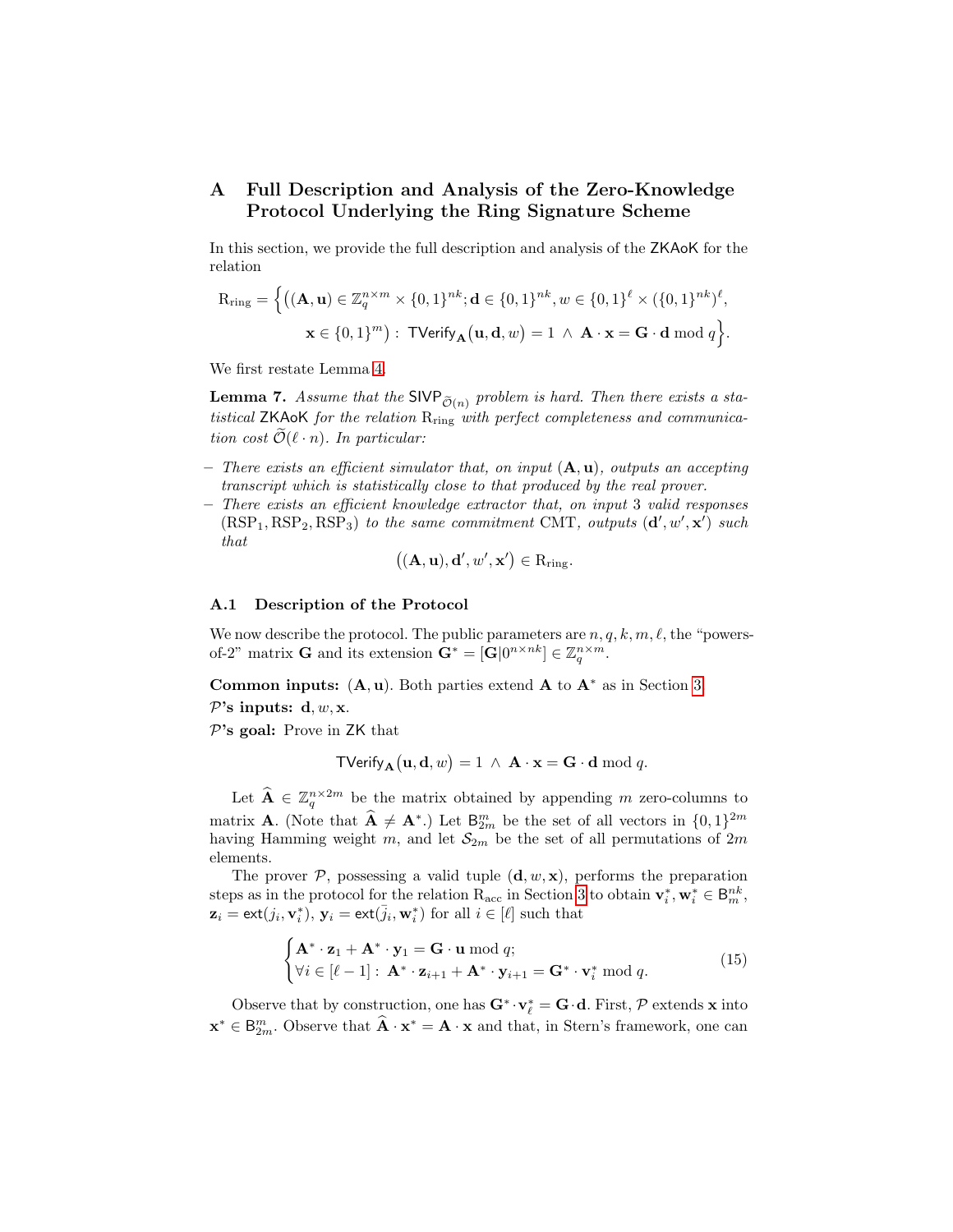use  $\tau \stackrel{\$}{\leftarrow} S_{2m}$  and  $\mathbf{r_x} \stackrel{\$}{\leftarrow} \mathbb{Z}_q^{2m}$  to prove the possession of **x** in a zero-knowledge manner by using the equivalence:

<span id="page-31-0"></span>
$$
\mathbf{x}^* \in \mathsf{B}_{2m}^m \Leftrightarrow \ \tau(\mathbf{x}^*) \in \mathsf{B}_{2m}^m. \tag{16}
$$

After the above preparation steps, in the protocol,  $P$  will convince  $V$  that it knows  $\mathbf{v}_i^*, \mathbf{w}_i^* \in \overline{\mathsf{B}_m^{nk}}$ ,  $\mathbf{z}_i = \text{ext}(j_i, \mathbf{v}_i^*)$ ,  $\mathbf{y}_i = \text{ext}(\overline{j}_i, \mathbf{w}_i^*)$ , for all  $i \in [\ell]$ , and  $\mathbf{x}^* \in \mathsf{B}_{2m}^m$  which satisfy [\(15\)](#page-30-1) and  $\hat{\mathbf{A}} \cdot \mathbf{x}^* = \mathbf{G}^* \cdot \mathbf{v}_{\ell}^*$  mod q.

Let COM :  $\{0,1\}^* \times \{0,1\}^m \to \mathbb{Z}_q^n$  be the string commitment scheme from [\[41\]](#page-28-11), which is statistically hiding and computationally binding if the  $SIVP_{\tilde{O}(n)}$  problem is hard. The interaction between prover  $P$  and verifier  $V$  is described in Figure [4.](#page-32-0)

## A.2 Analysis of the Protocol

Completeness and Communication Cost. The perfect completeness of the protocol can be verified by inspection: if  $P$  is honest and follows the protocol, then  $V$  always outputs 1. It can also be seen that the communication cost of the protocol is just slightly larger than that of the argument system in Section [3,](#page-6-0) and is of order  $\widetilde{\mathcal{O}}(\ell \cdot m \cdot \log q) = \widetilde{\mathcal{O}}(\ell \cdot n).$ 

The proofs that the protocol is a  $ZKAoK$  for the relation  $R_{ring}$  follow the same strategy as for the one in Section [3.](#page-6-0)

Zero-Knowledge Property. We will prove that, if COM is statistically hiding, then the interactive protocol in Figure [4](#page-32-0) is a statistical zero-knowledge argument. Specifically, we construct a PPT simulator  $\mathcal S$  interacting with a (possibly dishonest) verifier  $\hat{V}$  such that, given only the public input, S outputs with probability close to 2/3 a simulated transcript that is statistically close to the one produced by the honest prover in the real interaction.

The simulator S begins by selecting a random  $\overline{Ch} \in \{1,2,3\}$ . This is a prediction of the challenge value that  $\hat{\mathcal{V}}$  will not choose.

**Case**  $\overline{Ch} = 1$ : Using linear algebra, S computes  $z'_1, \ldots, z'_\ell, y'_1, \ldots, y'_\ell \in \mathbb{Z}_q^{2m}$  and  $\mathbf{v}'_1, \ldots, \mathbf{v}'_\ell \in \mathbb{Z}_q^m$  and  $\mathbf{x}' \in \mathbb{Z}_q^{2m}$  such that:

$$
\begin{cases}\n\mathbf{A}^* \cdot \mathbf{z}'_1 + \mathbf{A}^* \cdot \mathbf{y}'_1 = \mathbf{G} \cdot \mathbf{u} \bmod q; \\
\forall i \in [1, \ell - 1] : \mathbf{A}^* \cdot \mathbf{z}'_{i+1} + \mathbf{A}^* \cdot \mathbf{y}'_{i+1} = \mathbf{G}^* \cdot \mathbf{v}'_i \bmod q; \\
\widehat{\mathbf{A}} \cdot \mathbf{x}' = \mathbf{G}^* \cdot \mathbf{v}'_\ell \bmod q.\n\end{cases}
$$

Then it samples randomness  $\rho_1, \rho_2, \rho_3$  for COM and

$$
\begin{cases}\nb_1, \ldots, b_\ell \stackrel{\$}{\leftarrow} \{0,1\}; \ \pi_1, \ldots, \pi_\ell, \phi_1, \ldots, \phi_\ell \stackrel{\$}{\leftarrow} \mathcal{S}_m; \tau \stackrel{\$}{\leftarrow} \mathcal{S}_{2m} \\
\mathbf{r}_{\mathbf{v}}^{(1)}, \ldots, \mathbf{r}_{\mathbf{v}}^{(\ell)} \stackrel{\$}{\leftarrow} \mathbb{Z}_q^m; \ \mathbf{r}_{\mathbf{z}}^{(1)}, \ldots, \mathbf{r}_{\mathbf{z}}^{(\ell)}, \mathbf{r}_{\mathbf{y}}^{(1)}, \ldots, \mathbf{r}_{\mathbf{y}}^{(\ell)} \stackrel{\$}{\leftarrow} \mathbb{Z}_q^{2m}; \mathbf{r}_{\mathbf{x}} \stackrel{\$}{\leftarrow} \mathbb{Z}_q^{2m}.\n\end{cases}
$$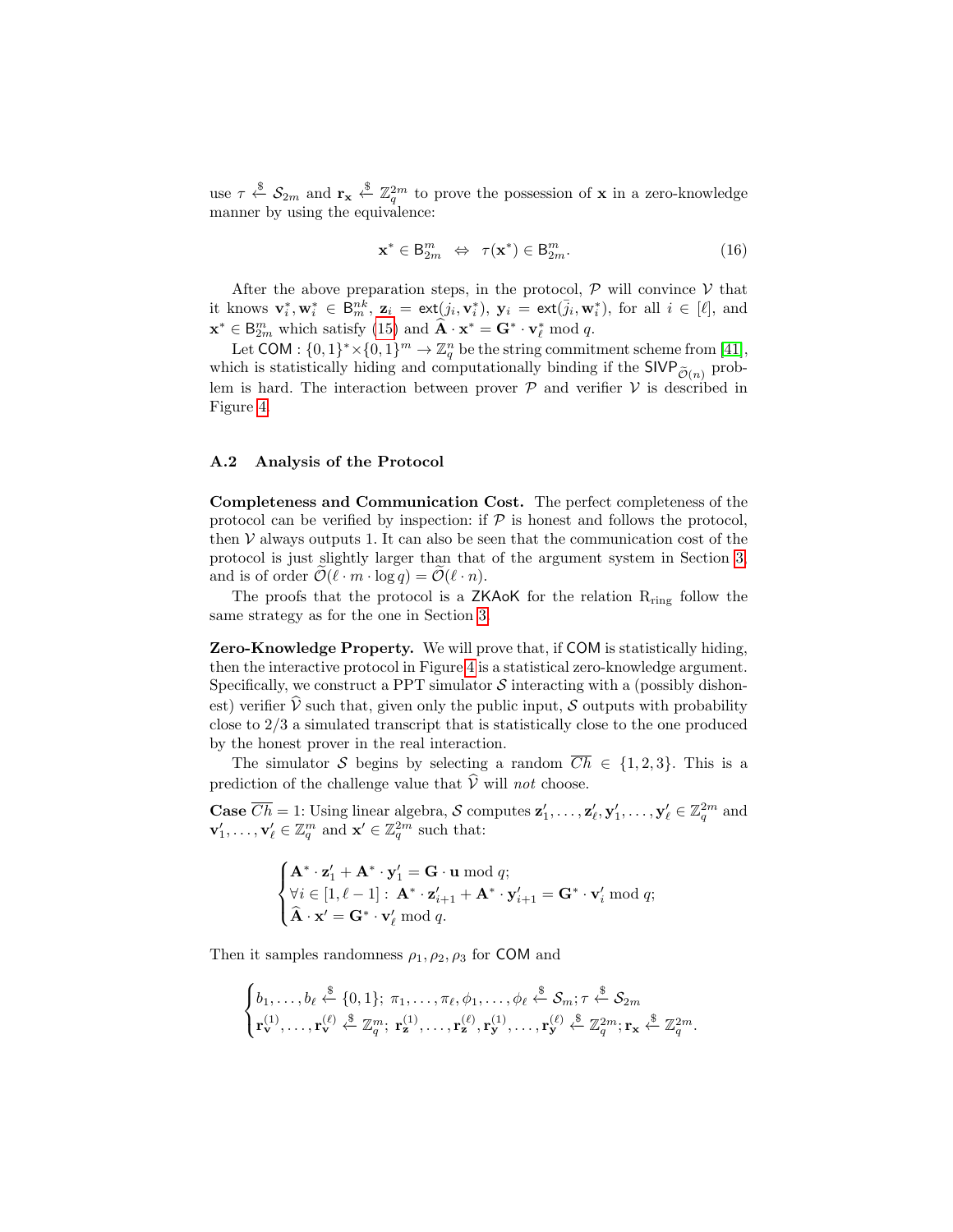<span id="page-32-2"></span><span id="page-32-1"></span><span id="page-32-0"></span>**1. Commitment.**  $P$  samples randomness  $\rho_1, \rho_2, \rho_3$  for COM and  $\sqrt{ }$ J  $\mathcal{L}$  $b_1, \ldots, b_\ell \stackrel{\$}{\leftarrow} \{0, 1\}; \ \pi_1, \ldots, \pi_\ell, \phi_1, \ldots, \phi_\ell \stackrel{\$}{\leftarrow} \mathcal{S}_m; \tau \stackrel{\$}{\leftarrow} \mathcal{S}_{2m}$  $\mathbf{r}_{\mathbf{v}}^{(1)},\ldots,\mathbf{r}_{\mathbf{v}}^{(\ell)} \stackrel{\$}{\leftarrow} \mathbb{Z}_q^m;\ \mathbf{r}_{\mathbf{z}}^{(1)},\ldots,\mathbf{r}_{\mathbf{z}}^{(\ell)},\mathbf{r}_{\mathbf{y}}^{(1)},\ldots,\mathbf{r}_{\mathbf{y}}^{(\ell)} \stackrel{\$}{\leftarrow} \mathbb{Z}_q^{2m}; \mathbf{r}_{\mathbf{x}} \stackrel{\$}{\leftarrow} \mathbb{Z}_q^{2m}.$ It then sends V commitment CMT =  $(C_1, C_2, C_3)$ , where  $\sqrt{ }$  $\int$  $\overline{\mathcal{L}}$  $C_1 = \textsf{COM}\big(\{b_i; \pi_i; \phi_i\}_{i=1}^\ell; \; \tau; \; {\mathbf{A}}^* \cdot {\mathbf{r}}^{(1)}_{\mathbf{z}} + {\mathbf{A}}^* \cdot {\mathbf{r}}^{(1)}_{\mathbf{y}}; \; \widehat{\mathbf{A}}{\mathbf{r}}_{\mathbf{x}} - {\mathbf{G}}^*{\mathbf{r}}^{(\ell)}_{\mathbf{y}};$  $\{{\bf A}^* \cdot {\bf r}^{(i+1)}_{\bf z} + {\bf A}^* \cdot {\bf r}^{(i+1)}_{\bf y} - {\bf G}^* \cdot {\bf r}^{(i)}_{\bf v} \}_{i=1}^{\ell-1; \,\,\rho_{1}} \big)$  $C_2 = \textsf{COM}\big(\{\pi_i(\mathbf{r}_{\mathbf{v}}^{(i)});\, F_{b_i,\pi_i}(\mathbf{r}_{\mathbf{z}}^{(i)});\, F_{\bar{b}_i,\phi_i}(\mathbf{r}_{\mathbf{y}}^{(i)})\}_{i=1}^{\ell};\;\tau(\mathbf{r}_{\mathbf{x}});\;\rho_2\big)$  $C_3 = \text{COM}\big(\{\pi_i(\mathbf{v}_i^*+\mathbf{r}_\mathbf{v}^{(i)}); F_{b_i,\pi_i}(\mathbf{z}_i+\mathbf{r}_\mathbf{z}^{(i)}); F_{\bar{b}_i,\phi_i}(\mathbf{y}_i+\mathbf{r}_\mathbf{y}^{(i)})\}_{i=1}^{\ell}; \tau(\mathbf{x}^*+\mathbf{r}_\mathbf{x}); \ \rho_3\big).$ **2. Challenge.** Receiving CMT,  $\mathcal V$  sends a challenge  $Ch \xleftarrow{\$} \{1,2,3\}$  to  $\mathcal P$ . **3. Response.** Depending on  $Ch$ ,  $P$  sends the response RSP computed as follows: - Case  $Ch = 1$ : Let  $\mathbf{s_x} = \tau(\mathbf{x}^*)$ ;  $\mathbf{t_x} = \tau(\mathbf{r_x})$ , and for each  $i \in [\ell]$ , let:  $a_i = j_i \oplus b_i; \; \mathbf{s}_{\mathbf{v}}^{(i)} = \pi_i(\mathbf{v}_i^*); \; \mathbf{s}_{\mathbf{w}}^{(i)} = \phi_i(\mathbf{w}_i^*);$  $\mathbf{t}_{\mathbf{v}}^{(i)} = \pi_i(\mathbf{r}_{\mathbf{v}}^{(i)}); \ \mathbf{t}_{\mathbf{z}}^{(i)} = F_{b_i, \pi_i}(\mathbf{r}_{\mathbf{z}}^{(i)}); \ \mathbf{t}_{\mathbf{y}}^{(i)} = F_{\bar{b}_i, \phi_i}(\mathbf{r}_{\mathbf{y}}^{(i)}).$ Then let RSP =  $(\{a_i; s_{\mathbf{v}}^{(i)}; \mathbf{t}_{\mathbf{v}}^{(i)}; \mathbf{t}_{\mathbf{z}}^{(i)}; s_{\mathbf{w}}^{(i)}; \mathbf{y}_{\mathbf{z}}^{(i)}; \mathbf{z}_{\mathbf{z}}^{(i)}; \mathbf{y}_{\mathbf{z}}^{(i)}\}_{i=1}^{\ell}; s_{\mathbf{x}}; \mathbf{t}_{\mathbf{x}}; \rho_2; \rho_3)$  $(17)$ - Case  $Ch = 2$ : Let  $\hat{\tau} = \tau$ ,  $\mathbf{e_x} = \mathbf{x}^* + \mathbf{r_x}$ , and for each  $i \in [\ell]$ , let:  $c_i = b_i; \; \widehat{\pi}_i = \pi_i; \; \widehat{\phi}_i = \phi_i; \; \mathbf{e}_{\mathbf{v}}^{(i)} = \mathbf{v}_i^* + \mathbf{r}_{\mathbf{v}}^{(i)}; \; \mathbf{e}_{\mathbf{z}}^{(i)} = \mathbf{z}_i + \mathbf{r}_{\mathbf{z}}^{(i)}; \; \mathbf{e}_{\mathbf{y}}^{(i)} = \mathbf{y}_i + \mathbf{r}_{\mathbf{y}}^{(i)}$ Then let RSP =  $(\lbrace c_i; \hat{\pi}_i; \hat{\phi}_i; \mathbf{e}_{\mathbf{v}}^{(i)}; \mathbf{e}_{\mathbf{z}}^{(i)}; \mathbf{e}_{\mathbf{y}}^{(i)} \rbrace_{i=1}^{\ell}; \hat{\tau}; \mathbf{e}_{\mathbf{x}}; \rho_1; \rho_3)$  $(18)$ – Case  $Ch = 3$ : Let  $\widetilde{\tau} = \tau$ ,  $\mathbf{p_x} = \mathbf{r_x}$  and for each  $i \in [\ell],$  let:  $d_i = b_i; \; \widetilde{\pi}_i = \pi_i; \; \widetilde{\phi}_i = \phi_i; \; \mathbf{p}_{\mathbf{v}}^{(i)} = \mathbf{r}_{\mathbf{v}}^{(i)}; \; \mathbf{p}_{\mathbf{z}}^{(i)} = \mathbf{r}_{\mathbf{z}}^{(i)}; \; \mathbf{p}_{\mathbf{y}}^{(i)} = \mathbf{r}_{\mathbf{y}}^{(i)}.$ Then let RSP =  $\left(\{d_i; \tilde{\pi}_i; \tilde{\phi}_i; \mathbf{p}_{\mathbf{v}}^{(i)}; \mathbf{p}_{\mathbf{z}}^{(i)}; \mathbf{p}_{\mathbf{y}}^{(i)}\}^{\ell}_{i=1}; \tilde{\tau}; \mathbf{p}_{\mathbf{x}}; \rho_1; \rho_2\right)$  $(19)$ Verification. Receiving RSP,  $V$  proceeds as follows. – Case  $Ch = 1$ : Parse RSP as in [\(17\)](#page-32-1). Check that  $\mathbf{s_x} \in \mathsf{B}_{2m}^m$ , and  $\mathbf{s_v}^{(i)}$ ,  $\mathbf{s_w}^{(i)} \in \mathsf{B}_{m}^{nk}$  for all  $i \in [\ell]$ . Next, for each  $i \in [\ell]$ , let  $\mathbf{s}_z^{(i)} = \text{ext}(a_i, \mathbf{s}_{\mathbf{v}}^{(i)})$  and  $\mathbf{s}_{\mathbf{y}}^{(i)} = \text{ext}(a_i, \mathbf{s}_{\mathbf{w}}^{(i)})$ . Then check that:  $\int C_2 = \text{COM}(\{\mathbf{t}_{\mathbf{v}}^{(i)}; \mathbf{t}_{\mathbf{z}}^{(i)}; \mathbf{t}_{\mathbf{y}}^{(i)}\}_{i=1}^{\ell}; \mathbf{t}_{\mathbf{x}}; \rho_2),$  $C_3 = \textsf{COM}\big(\{\mathbf{s}_{\mathbf{v}}^{(i)} + \mathbf{t}_{\mathbf{v}}^{(i)}; \mathbf{s}_{\mathbf{z}}^{(i)} + \mathbf{t}_{\mathbf{z}}^{(i)}; \mathbf{s}_{\mathbf{y}}^{(i)} + \mathbf{t}_{\mathbf{y}}^{(i)}\}_{i=1}^{\ell}; \mathbf{s}_{\mathbf{x}} + \mathbf{t}_{\mathbf{x}}; \rho_3\big).$ (20) – Case  $Ch = 2$ : Parse RSP as in [\(18\)](#page-32-2) and check that:  $\sqrt{ }$  $\int$  $\overline{\mathcal{L}}$  $C_1 = \text{COM}(\{c_i; \hat{\pi}_i; \hat{\phi}_i\}_{i=1}^{\ell}; \hat{\tau}; \mathbf{A}^* \cdot \mathbf{e}_{\mathbf{z}}^{(1)} + \mathbf{A}^* \cdot \mathbf{e}_{\mathbf{y}}^{(1)} - \mathbf{G} \cdot \mathbf{u}; \; \hat{\mathbf{A}} \mathbf{e}_{\mathbf{x}} - \mathbf{G}^* \mathbf{e}_{\mathbf{v}}^{(\ell)};$  $\{{\bf A}^*{\cdot}{\bf e}^{(i+1)}_{\bf z} \!+\! {\bf A}^*{\cdot}{\bf e}^{(i+1)}_{\bf y}\!-\!{\bf G}^*{\cdot}{\bf e}^{(i)}_{\bf v}\}_{i=1}^{\ell-1};\;\rho_1\big)$  $C_3 = \text{COM}\big(\{\widehat{\pi}_i(\mathbf{e}_{\mathbf{v}}^{(i)});\ F_{c_i,\widehat{\pi}_i}(\mathbf{e}_{\mathbf{z}}^{(i)});\ F_{\bar{c}_i,\widehat{\phi}_i}(\mathbf{e}_{\mathbf{y}}^{(i)})\}_{i=1}^{\ell}; \ \widehat{\tau}(\mathbf{e}_{\mathbf{x}});\ \rho_3\big).$ (21) – Case  $Ch = 3$ : Parse RSP as in [\(19\)](#page-32-3) and check that:  $\sqrt{ }$  $\int$  $\overline{a}$  $C_1 = \textsf{COM}(\{d_i; \widetilde{\pi}_i; \widetilde{\phi}_i\}_{i=1}^{\ell}; \widetilde{\tau}; \mathbf{A}^* \cdot \mathbf{p}_{\mathbf{z}}^{(1)} + \mathbf{A}^* \cdot \mathbf{p}_{\mathbf{y}}^{(1)}; \mathbf{A}^* \mathbf{p}_{\mathbf{x}} - \mathbf{G}^* \mathbf{p}_{\mathbf{y}}^{(\ell)};$  ${ {\bf A}^* \cdot {\bf p_z}^{(i+1)} + {\bf A}^* \cdot {\bf p_y}^{(i+1)} - {\bf G}^* \cdot {\bf p_v}^{(i)} }_{i=1}^{ \ell-1}; \; \rho_1} )$  $C_2 = \text{COM}(\{\widetilde{\pi}_i(\mathbf{p}_{\mathbf{v}}^{(i)}); F_{d_i, \widetilde{\pi}_i}(\mathbf{p}_{\mathbf{z}}^{(i)}); F_{\bar{d}_i, \widetilde{\phi}_i}(\mathbf{p}_{\mathbf{y}}^{(i)})\}_{i=1}^{\ell}; \ \widetilde{\tau}(\mathbf{p}_{\mathbf{x}}); \ \rho_2).$ (22)

<span id="page-32-6"></span><span id="page-32-5"></span><span id="page-32-4"></span><span id="page-32-3"></span>In each case,  $V$  outputs 1 if all the conditions hold. Otherwise, it outputs 0.

Fig. 4: A zero-knowledge argument of knowledge for the relation  $R_{ring}$ .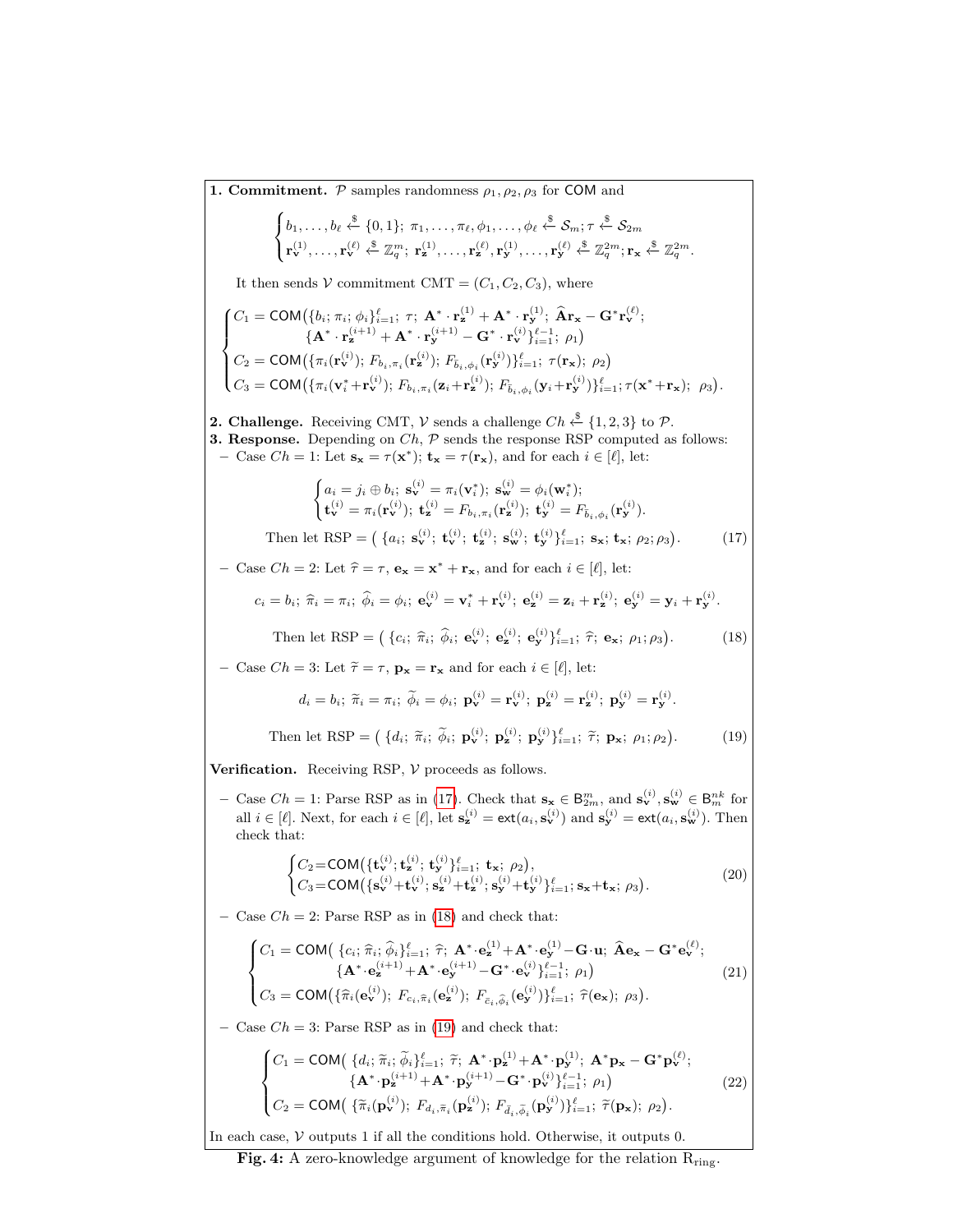It then sends  $V$  commitment CMT =  $(C'_1, C'_2, C'_3)$ , where

<span id="page-33-0"></span>
$$
\begin{cases}\nC'_{1} = \text{COM}(\{b_{i}; \pi_{i}; \phi_{i}\}_{i=1}^{l}; \tau; \mathbf{A}^{*} \cdot \mathbf{r}_{\mathbf{z}}^{(1)} + \mathbf{A}^{*} \cdot \mathbf{r}_{\mathbf{y}}^{(1)}; \widehat{\mathbf{A}}\mathbf{r}_{\mathbf{x}} - \mathbf{G}^{*}\mathbf{r}_{\mathbf{v}}^{(\ell)}; \\
\{\mathbf{A}^{*} \cdot \mathbf{r}_{\mathbf{z}}^{(i+1)} + \mathbf{A}^{*} \cdot \mathbf{r}_{\mathbf{y}}^{(i+1)} - \mathbf{G}^{*} \cdot \mathbf{r}_{\mathbf{v}}^{(i)}\}_{i=1}^{l} ; \rho_{1}\n\end{cases}
$$
\n
$$
C_{2} = \text{COM}(\{\pi_{i}(\mathbf{r}_{\mathbf{v}}^{(i)}); F_{b_{i}, \pi_{i}}(\mathbf{r}_{\mathbf{z}}^{(i)}); F_{\overline{b}_{i}, \phi_{i}}(\mathbf{r}_{\mathbf{y}}^{(i)})\}_{i=1}^{l}; \tau(\mathbf{r}_{\mathbf{x}}); \rho_{2}\n\tag{23}
$$
\n
$$
C_{3} = \text{COM}(\{\pi_{i}(\mathbf{v}_{i}^{\prime} + \mathbf{r}_{\mathbf{v}}^{(i)}); F_{b_{i}, \pi_{i}}(\mathbf{z}_{i}^{\prime} + \mathbf{r}_{\mathbf{z}}^{(i)}); F_{\overline{b}_{i}, \phi_{i}}(\mathbf{y}_{i}^{\prime} + \mathbf{r}_{\mathbf{y}}^{(i)})\}_{i=1}^{l}; \tau(\mathbf{x}^{\prime} + \mathbf{r}_{\mathbf{x}}); \rho_{3}).
$$
\n(23)

Receiving a challenge Ch from  $\hat{V}$ , the simulator responds as follows:

– If  $Ch = 1$ : Output  $\perp$  and abort. – If  $Ch = 2$ : Send

$$
\text{RSP} = \left( \left\{ b_i; \ \pi_i; \ \phi_i; \ \mathbf{v}_i' + \mathbf{r}_{\mathbf{v}}^{(i)}; \ \mathbf{z}_i' + \mathbf{r}_{\mathbf{z}}^{(i)}; \ \mathbf{y}_i' + \mathbf{r}_{\mathbf{y}}^{(i)} \right\}_{i=1}^{\ell}; \ \tau; \ \mathbf{x}' + \mathbf{r}_{\mathbf{x}}; \ \rho_1; \rho_3 \right).
$$

- If  $Ch = 3$ : Send RSP =  $(\{b_i; \pi_i; \phi_i; \mathbf{r}_v^{(i)}; \mathbf{r}_z^{(i)}; \mathbf{r}_y^{(i)}\}_{i=1}^{\ell}; \tau; \mathbf{r}_x; \rho_1; \rho_2)$ .

**Case**  $\overline{Ch} = 2$ : *S* samples

$$
\begin{cases}\nj'_1,\ldots,j'_\ell\stackrel{\$}{\leftarrow}\{0,1\};\ \mathbf{v}'_1,\ldots,\mathbf{v}'_\ell,\mathbf{w}'_1,\ldots,\mathbf{w}'_\ell\stackrel{\$}{\leftarrow}\mathsf{B}_m^{nk};\ \mathbf{x}'\stackrel{\$}{\leftarrow}\mathsf{B}_{2m}^m\\
b_1,\ldots,b_\ell\stackrel{\$}{\leftarrow}\{0,1\};\ \pi_1,\ldots,\pi_\ell,\phi_1,\ldots,\phi_\ell\stackrel{\$}{\leftarrow}\mathcal{S}_{m};\tau\stackrel{\$}{\leftarrow}\mathcal{S}_{2m}\\
\mathbf{r}^{(1)}_{\mathbf{v}},\ldots,\mathbf{r}^{(\ell)}_{\mathbf{v}}\stackrel{\$}{\leftarrow}\mathbb{Z}_q^m;\ \mathbf{r}^{(1)}_{\mathbf{z}},\ldots,\mathbf{r}^{(\ell)}_{\mathbf{z}},\mathbf{r}^{(1)}_{\mathbf{y}},\ldots,\mathbf{r}^{(\ell)}_{\mathbf{y}}\stackrel{\$}{\leftarrow}\mathbb{Z}_q^{2m};\mathbf{r}_{\mathbf{x}}\stackrel{\$}{\leftarrow}\mathbb{Z}_q^{2m}.\n\end{cases}
$$

It then computes  $\mathbf{z}'_i = \text{ext}(j'_i, \mathbf{v}'_i)$ ,  $\mathbf{y}'_i = \text{ext}(\bar{j}'_i, \mathbf{w}'_i)$  for each  $i \in [\ell]$ , and sends the commitment CMT computed in the same manner as in [\(23\)](#page-33-0).

Receiving a challenge Ch from  $\hat{V}$ , it responds as follows:

– If  $Ch = 1$ : Send

$$
\text{RSP} = \left( \{ j'_i \oplus b_i; \ \pi_i(\mathbf{v}'_i); \ \pi_i(\mathbf{r}_\mathbf{v}^{(i)}); \ F_{b_i, \pi_i}(\mathbf{r}_\mathbf{z}^{(i)}); \ \phi_i(\mathbf{w}'_i); \ F_{\bar{b}_i, \phi_i}(\mathbf{r}_\mathbf{y}^{(i)}) \}_{i=1}^{\ell};
$$
\n
$$
\tau(\mathbf{x}'); \ \tau(\mathbf{r}_\mathbf{x}); \ \rho_2; \rho_3 \right).
$$

– If  $Ch = 2$ : Output  $\perp$  and abort.

– If  $Ch = 3$ : Send RSP computed as in the case  $(\overline{Ch} = 1, Ch = 3)$ .

**Case**  $\overline{Ch} = 3$ : The simulator proceeds the preparation as in the case  $\overline{Ch} = 2$ above. Then it sends the commitment CMT :=  $(C'_1, C'_2, C'_3)$ , where  $C'_2, C'_3$  are computed as in [\(23\)](#page-33-0), while

$$
C'_{1} = \text{COM}\big(\left\{b_{i}; \pi_{i}; \phi_{i}\right\}_{i=1}^{\ell}; \tau; \mathbf{A}^{*} \cdot (\mathbf{z}'_{1} + \mathbf{r}_{\mathbf{z}}^{(1)}) + \mathbf{A}^{*} \cdot (\mathbf{y}'_{1} + \mathbf{r}_{\mathbf{y}}^{(1)}) - \mathbf{G} \cdot \mathbf{u};
$$

$$
\widehat{\mathbf{A}} \cdot (\mathbf{x}' + \mathbf{r}_{\mathbf{x}}) - \mathbf{G}^{*} \cdot (\mathbf{v}'_{\ell} + \mathbf{r}_{\mathbf{y}}^{(\ell)});
$$

$$
\left\{ \mathbf{A}^{*} \cdot (\mathbf{z}'_{i+1} + \mathbf{r}_{\mathbf{z}}^{(i+1)}) + \mathbf{A}^{*} \cdot (\mathbf{y}'_{i+1} + \mathbf{r}_{\mathbf{y}}^{(i+1)}) - \mathbf{G}^{*} \cdot (\mathbf{v}'_{i} + \mathbf{r}_{\mathbf{v}}^{(i)})\right\}_{i=1}^{\ell-1}; \rho_{1}.
$$

Receiving a challenge Ch from  $\hat{V}$ , it responds as follows: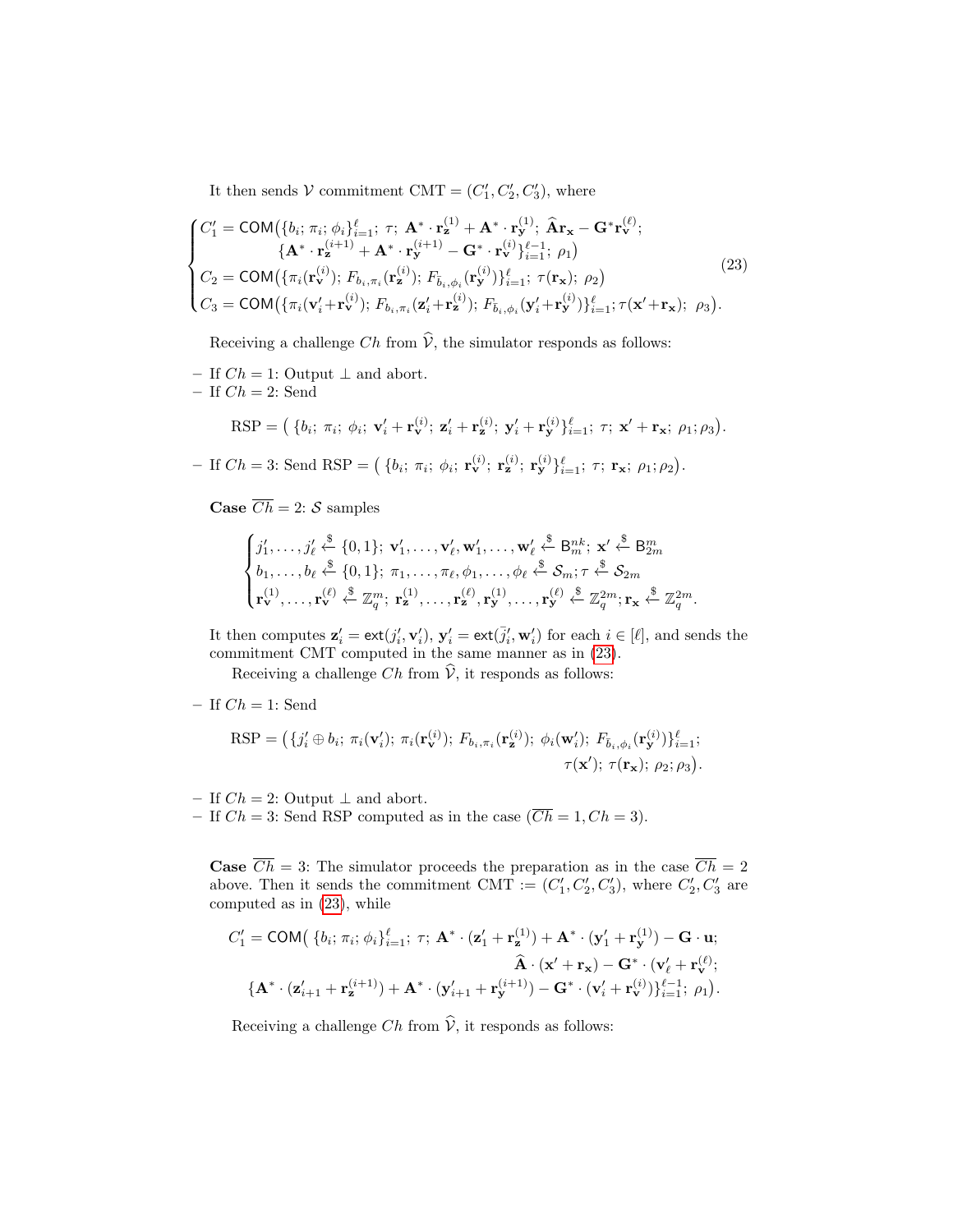– If  $Ch = 1$ : Send RSP computed as in the case  $(\overline{Ch} = 2, Ch = 1)$ . – If  $Ch = 2$ : Send RSP computed as in the case  $(\overline{Ch} = 1, Ch = 2)$ .

– If  $Ch = 3$ : Output  $\perp$  and abort.

We observe that, in every case we have considered above, since COM is statistically hiding, the distribution of the commitment CMT and the distribution of the challenge Ch from  $\dot{V}$  are statistically close to those in the real interaction. Hence, the probability that the simulator outputs  $\perp$  is negligibly far from 1/3. Moreover, one can check that, whenever the simulator does not halt, it provides an accepting transcript, the distribution of which is statistically close to that of the prover in the real interaction. In other words, we have designed a simulator that can successfully emulate the honest prover with probability negligibly far from  $2/3$ .

Argument of Knowledge. As for the protocol in Section [3,](#page-6-0) to prove that the protocol in Figure [4](#page-32-0) is an argument of knowledge for the relation  $R_{ring}$ , it suffices to demonstrate that the protocol has the soundness property [\[35\]](#page-28-15). Suppose that COM is computationally binding, we construct an efficient knowledge extractor  $K$  that, on input 3 valid responses  $(RSP<sub>1</sub>, RSP<sub>2</sub>, RSP<sub>3</sub>)$  to the same commitment CMT, outputs  $(d', w', x')$  such that

$$
((\mathbf{A},\mathbf{u}),\mathbf{d}',w',\mathbf{x}') \in R_{\text{ring}}.
$$

Let the 3 valid responses to CMT =  $(C_1, C_2, C_3)$  be

$$
\begin{cases}\n\text{RSP}_1 = \left( \{a_i; \; \mathbf{s}_{\mathbf{v}}^{(i)}; \; \mathbf{t}_{\mathbf{v}}^{(i)}; \; \mathbf{s}_{\mathbf{v}}^{(i)}; \; \mathbf{s}_{\mathbf{v}}^{(i)}; \; \mathbf{t}_{\mathbf{y}}^{(i)} \}_{i=1}^{\ell}, \; \mathbf{s}_{\mathbf{x}}; \; \mathbf{t}_{\mathbf{x}}; \; \rho_2; \rho_3 \right), \\
\text{RSP}_2 = \left( \{c_i; \; \hat{\pi}_i; \; \hat{\phi}_i; \; \mathbf{e}_{\mathbf{v}}^{(i)}; \; \mathbf{e}_{\mathbf{z}}^{(i)}; \; \mathbf{e}_{\mathbf{y}}^{(i)} \}_{i=1}^{\ell}, \; \hat{\tau}; \; \mathbf{e}_{\mathbf{x}}; \; \rho_1; \rho_3 \right), \\
\text{RSP}_3 = \left( \{d_i; \; \tilde{\pi}_i; \; \tilde{\phi}_i; \; \mathbf{p}_{\mathbf{v}}^{(i)}; \; \mathbf{p}_{\mathbf{z}}^{(i)}; \; \mathbf{p}_{\mathbf{y}}^{(i)} \}_{i=1}^{\ell}, \; \tilde{\tau}; \; \mathbf{p}_{\mathbf{x}}; \; \rho_1; \rho_2 \right).\n\end{cases}
$$

The validity of RSP<sub>1</sub> implies that  $\mathbf{s}_{\mathbf{x}} \in \mathsf{B}_{2m}^m$  and  $\forall i \in [\ell] : \mathbf{s}_{\mathbf{v}}^{(i)}, \mathbf{s}_{\mathbf{w}}^{(i)} \in \mathsf{B}_{m}^{nk}$ . Furthermore, it follows from the verification conditions given in [\(20\)](#page-32-4), [\(21\)](#page-32-5), [\(22\)](#page-32-6), and from the computational binding property of COM that:

$$
\begin{cases}\n\mathbf{A}^* \cdot \mathbf{e}_\mathbf{z}^{(1)} + \mathbf{A}^* \cdot \mathbf{e}_\mathbf{y}^{(1)} - \mathbf{G} \cdot \mathbf{u} = \mathbf{A}^* \cdot \mathbf{p}_\mathbf{z}^{(1)} + \mathbf{A}^* \cdot \mathbf{p}_\mathbf{y}^{(1)} \bmod q, \\
\mathbf{\hat{A}} \cdot \mathbf{e}_\mathbf{x} - \mathbf{G}^* \cdot \mathbf{e}_\mathbf{v}^{(\ell)} = \mathbf{\hat{A}} \cdot \mathbf{p}_\mathbf{x} - \mathbf{G}^* \cdot \mathbf{p}_\mathbf{v}^{(\ell)} \bmod q, \\
\hat{\tau} = \tilde{\tau}; \ \mathbf{t}_\mathbf{x} = \tilde{\tau}(\mathbf{p}_\mathbf{x}); \ \mathbf{s}_\mathbf{x} + \mathbf{t}_\mathbf{x} = \hat{\tau}(\mathbf{e}_\mathbf{x});\n\end{cases}
$$

and for all  $i \in [1, \ell - 1]$ :

$$
\mathbf{A}^* \cdot \mathbf{e}_{\mathbf{z}}^{(i+1)} + \mathbf{A}^* \cdot \mathbf{e}_{\mathbf{y}}^{(i+1)} - \mathbf{G}^* \cdot \mathbf{e}_{\mathbf{v}}^{(i)} = \mathbf{A}^* \cdot \mathbf{p}_{\mathbf{z}}^{(i+1)} + \mathbf{A}^* \cdot \mathbf{p}_{\mathbf{y}}^{(i+1)} - \mathbf{G}^* \cdot \mathbf{p}_{\mathbf{v}}^{(i)}
$$
 mod  $q$ ,

and for all  $i \in [\ell]:$ 

$$
\begin{cases} c_i=d_i;\ \widehat{\pi}_i=\widetilde{\pi}_i;\ \widehat{\phi}_i=\widetilde{\phi}_i; \\ \mathbf{t}^{(i)}_{\mathbf{v}}=\widetilde{\pi}_i(\mathbf{p}^{(i)}_{\mathbf{v}});\ \mathbf{s}^{(i)}_{\mathbf{v}}+\mathbf{t}^{(i)}_{\mathbf{v}}=\widehat{\pi}_i(\mathbf{e}^{(i)}_{\mathbf{v}}); \\ \mathbf{t}^{(i)}_{\mathbf{z}}=F_{d_i,\widetilde{\pi}_i}(\mathbf{p}^{(i)}_{\mathbf{z}});\ \mathbf{ext}(a_i,\mathbf{s}^{(i)}_{\mathbf{v}})+\mathbf{t}^{(i)}_{\mathbf{z}}=F_{c_i,\widehat{\pi}_i}(\mathbf{e}^{(i)}_{\mathbf{z}}); \\ \mathbf{t}^{(i)}_{\mathbf{y}}=F_{\bar{d}_i,\widetilde{\phi}_i}(\mathbf{p}^{(i)}_{\mathbf{y}});\ \mathbf{ext}(a_i,\mathbf{s}^{(i)}_{\mathbf{w}})+\mathbf{t}^{(i)}_{\mathbf{y}}=F_{\bar{c}_i,\widehat{\phi}_i}(\mathbf{e}^{(i)}_{\mathbf{y}}). \end{cases}
$$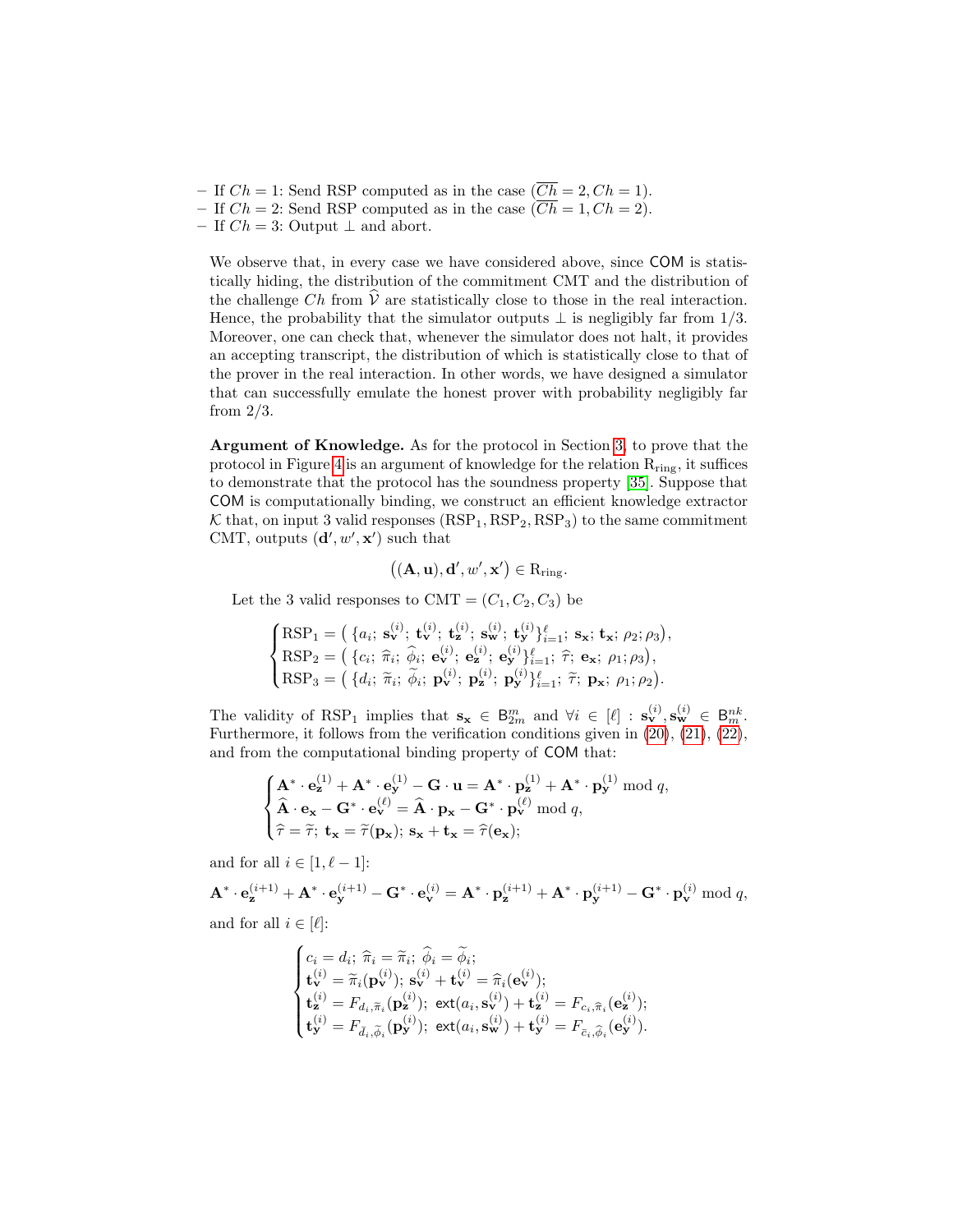The knowledge extractor K now proceeds as follows. Let  $\mathbf{x}^* = \hat{\tau}^{-1}(\mathbf{s}_\mathbf{x})$ , and for each  $i \in [\ell]$  lot. each  $i \in [\ell],$  let:

$$
j_i = a_i \oplus c_i; \mathbf{v}_i^* = \hat{\pi}_i^{-1}(\mathbf{s}_{\mathbf{v}}^{(i)}); \mathbf{w}_i^* = \hat{\phi}_i^{-1}(\mathbf{s}_{\mathbf{w}}^{(i)}); \mathbf{z}_i = \mathbf{e}_{\mathbf{z}}^{(i)} - \mathbf{p}_{\mathbf{z}}^{(i)}; \mathbf{y}_i = \mathbf{e}_{\mathbf{y}}^{(i)} - \mathbf{p}_{\mathbf{y}}^{(i)}.
$$

Note that  $\hat{\tau}(\mathbf{x}^*) = \mathbf{s}_{\mathbf{x}} \in \mathbb{B}_{2m}^m$ , and thus  $\mathbf{x}^* \in \mathbb{B}_{2m}^m$  by [16.](#page-31-0) Also, note that, for each  $i \in [\ell], \hat{\pi}_i(\mathbf{v}_i^*) = \mathbf{s}_{\mathbf{v}}^{(i)} \in \mathsf{B}_{m}^{nk}$ , and thus  $\mathbf{v}_i^* \in \mathsf{B}_{m}^{nk}$ . Similarly,  $\mathbf{w}_i^* \in \mathsf{B}_{m}^{nk}$ . Furthermore, we have:

$$
- F_{c_i, \widehat{\pi}_i}(\mathbf{z}_i) = \text{ext}(a_i, \mathbf{s}_{\mathbf{v}}^{(i)}) = \text{ext}(j_i \oplus c_i, \widehat{\pi}_i(\mathbf{v}_i^*)) \cdot \text{By (1), this implies } \mathbf{z}_i = \text{ext}(j_i, \mathbf{v}_i^*).
$$
  

$$
- F_{\bar{c}_i, \widehat{\phi}_i}(\mathbf{y}_i) = \text{ext}(a_i, \mathbf{s}_{\mathbf{w}}^{(i)}) = \text{ext}(\overline{j}_i \oplus \overline{c}_i, \widehat{\phi}_i(\mathbf{w}_i^*)) \cdot \text{By (1), this implies } \mathbf{y}_i = \text{ext}(\overline{j}_i, \mathbf{w}_i^*).
$$

Moreover, we have  $\hat{\mathbf{A}} \cdot \mathbf{x}^* = \mathbf{G}^* \cdot \mathbf{v}_{\ell}^* \text{ mod } q$  and

 $\langle \cdot \rangle$ 

$$
\begin{cases}\n\mathbf{A}^* \cdot \mathbf{z}_1 + \mathbf{A}^* \cdot \mathbf{y}_1 = \mathbf{G} \cdot \mathbf{u} \bmod q \\
\forall i \in [1, \ell - 1] : \mathbf{A}^* \cdot \mathbf{z}_{i+1} + \mathbf{A}^* \cdot \mathbf{y}_{i+1} = \mathbf{G}^* \cdot \mathbf{v}_i^* \bmod q \\
\Leftrightarrow \begin{cases}\n\mathbf{A}^* \cdot \text{ext}(j_1, \mathbf{v}_1^*) + \mathbf{A}^* \cdot \text{ext}(\overline{j}_i, \mathbf{w}_i^*) = \mathbf{G} \cdot \mathbf{u} \bmod q \\
\forall i \in [1, \ell - 1] : \mathbf{A}^* \cdot \text{ext}(j_{i+1}, \mathbf{v}_{i+1}^*) + \mathbf{A}^* \cdot \text{ext}(\overline{j}_{i+1}, \mathbf{w}_{i+1}^*) = \mathbf{G}^* \cdot \mathbf{v}_i^* \bmod q.\n\end{cases}
$$

Now, K drops the last m coordinates from  $\mathbf{x}^*$  to obtain  $\mathbf{x}' \in \{0,1\}^m$ . Also, by dropping the last nk coordinates from  $\mathbf{v}_1^*, \ldots, \mathbf{v}_{\ell}^*, \mathbf{w}_1^*, \ldots, \mathbf{w}_{\ell}^*$ , it obtains  $\mathbf{v}'_1,\ldots,\mathbf{v}'_\ell,\mathbf{w}'_1,\ldots,\mathbf{w}'_\ell\in\{0,1\}^{nk}$ , respectively. Observe that  $\mathbf{A}\cdot\mathbf{x}'=\mathbf{G}\cdot\mathbf{v}'_\ell\ \text{mod }q$ and the following relations hold:

$$
\begin{cases}\n\mathbf{A} \cdot \text{ext}(j_1, \mathbf{v}'_1) + \mathbf{A} \cdot \text{ext}(\bar{j}_1, \mathbf{w}'_1) = \mathbf{G} \cdot \mathbf{u} \bmod q \\
\forall i \in [1, \ell - 1]: \mathbf{A} \cdot \text{ext}(j_{i+1}, \mathbf{v}'_{i+1}) + \mathbf{A} \cdot \text{ext}(\bar{j}_{i+1}, \mathbf{w}'_{i+1}) = \mathbf{G} \cdot \mathbf{v}'_i \bmod q \\
\Leftrightarrow \begin{cases}\n\mathbf{v}'_0 = \mathbf{u} \\
\forall i \in [0, \ell - 1]: \mathbf{v}'_i = \bar{j}_{i+1} \cdot h_\mathbf{A}(\mathbf{v}'_{i+1}, \mathbf{w}'_{i+1}) + j_{i+1} \cdot h_\mathbf{A}(\mathbf{w}_{i+1}, \mathbf{v}_{i+1})\n\end{cases}\n\end{cases}
$$

Let  $\mathbf{d}' = \mathbf{v}'_\ell$  and  $w' = ((j_1, \ldots, j_\ell), (\mathbf{w}'_\ell, \ldots, \mathbf{w}'_1)),$  then  $\mathsf{TVerify}_{\mathbf{A}}(\mathbf{u}, \mathbf{d}', w') = 1$ . The knowledge extractor  $K$  outputs witnesses  $(d', w', x')$  which satisfy

$$
((\mathbf{A},\mathbf{u}),\mathbf{d}',w',\mathbf{x}')\in R_{\text{ring}}.
$$

This concludes the proof.

# <span id="page-35-0"></span>B Full Description and Analysis of the Zero-Knowledge Protocol Underlying the Group Signature Scheme

In this section, we provide the full description and analysis of the ZKAoK for the relation  $R_{\text{group}} = \{(\mathbf{A}, \mathbf{u}, \mathbf{B}, \mathbf{P}_1, \mathbf{P}_2, \mathbf{c}_1, \mathbf{c}_2), \mathbf{d}, w, \mathbf{x}, \mathbf{r}_1, \mathbf{r}_2\}$  where

$$
\begin{cases}\n\mathbf{A} \in \mathbb{Z}_q^{n \times m}; \ \mathbf{u} \in \{0, 1\}^{nk}; \ \mathbf{B} \in \mathbb{Z}_p^{n \times m_E}; \\
\forall i \in \{1, 2\} : \ \mathbf{P}_i \in \mathbb{Z}_p^{\ell \times m_E}; \ \mathbf{c}_i = (\mathbf{c}_{i,1}, \mathbf{c}_{i,2}) \in \mathbb{Z}_p^n \times \mathbb{Z}_p^{\ell}; \\
\mathbf{d} \in \{0, 1\}^{nk}; \ w = ((j_1, \dots, j_{\ell}), (\mathbf{w}_{\ell}, \dots, \mathbf{w}_1)) \in \{0, 1\}^{\ell} \times (\{0, 1\}^{nk})^{\ell}; \\
\mathbf{x} \in \{0, 1\}^m; \ \mathbf{r}_1, \mathbf{r}_2 \in \{0, 1\}^{m_E}\n\end{cases}
$$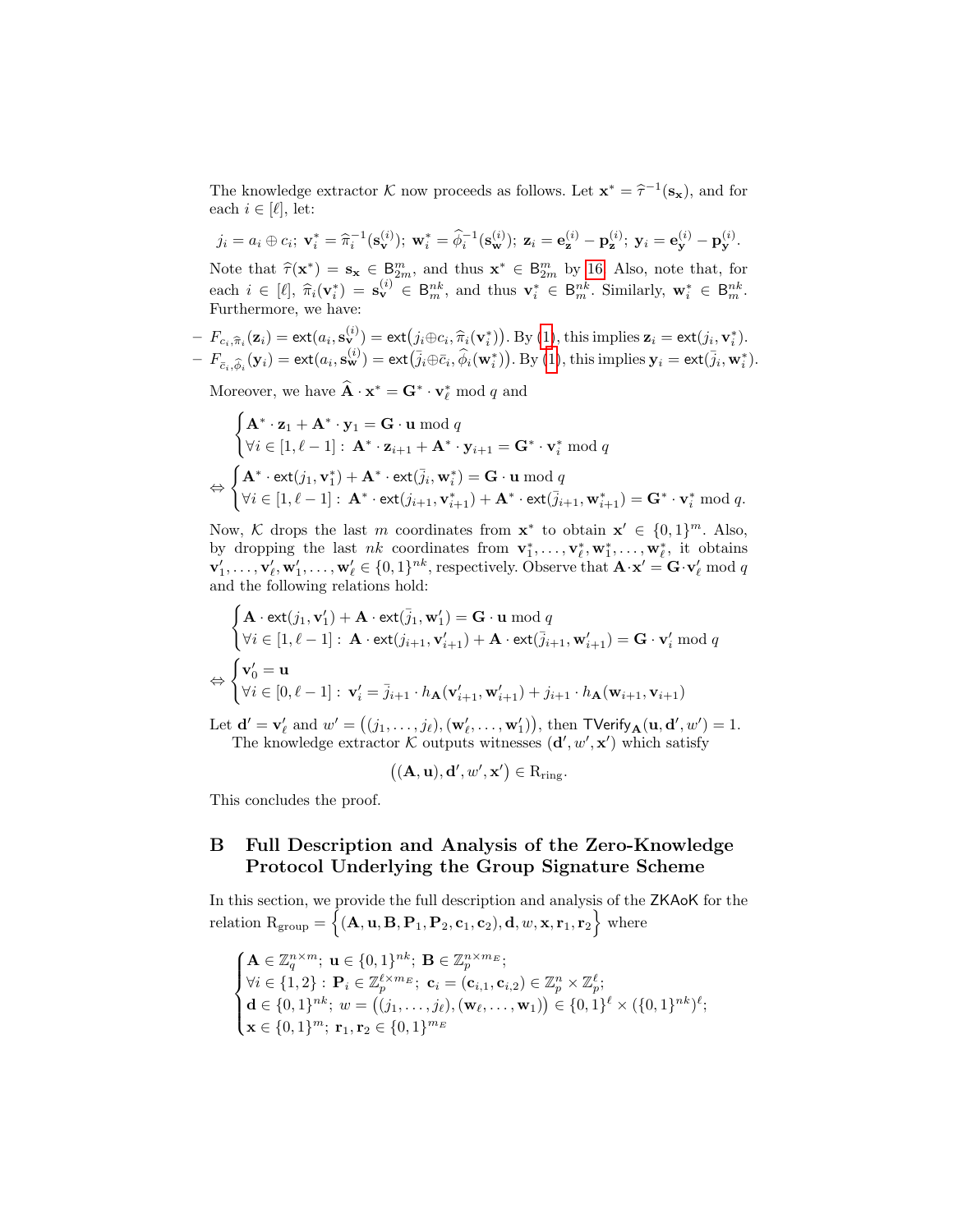satisfying

$$
\begin{cases}\n\text{TVerify}_{\mathbf{A}}(\mathbf{u}, \mathbf{d}, w) = 1 \, \wedge \, \mathbf{A} \cdot \mathbf{x} = \mathbf{G} \cdot \mathbf{d} \bmod q \\
\forall i \in \{1, 2\} : \mathbf{c}_{i, 1} = \mathbf{B} \cdot \mathbf{r}_i \bmod p \, \wedge \, \mathbf{c}_{i, 2} = \mathbf{P}_i \cdot \mathbf{r}_i + \left\lfloor \frac{p}{2} \right\rfloor \cdot (j_1, \dots, j_\ell)^\top \bmod p.\n\end{cases}
$$

We first restate Lemma [6.](#page-22-2)

**Lemma 8.** Assume that the SIVP  $\tilde{\sigma}(n)$  problem is hard. Then, there exists a statistical ZKAoK for the relation  $R_{\text{group}}$  with perfect completeness and communication cost  $\widetilde{\mathcal{O}}(\ell \cdot n) + \mathcal{O}((m_E + \ell) \cdot \log p)$ . In particular:

- There exists an efficient simulator that, on input  $(A, u, B, P_1, P_2, c_1, c_2)$ , outputs an accepting transcript which is statistically close to that produced by the real prover.
- There exists an efficient knowledge extractor that, on input 3 valid responses  $(RSP<sub>1</sub>, RSP<sub>2</sub>, RSP<sub>3</sub>)$  to the same commitment CMT, outputs  $(d', w', x', r'_1, r'_2)$ such that

 $\left(\left(\mathbf{A}, \mathbf{u}, \mathbf{B}, \mathbf{P}_1, \mathbf{P}_2, \mathbf{c}_1, \mathbf{c}_2), \mathbf{d}', w', \mathbf{x}', \mathbf{r}'_1, \mathbf{r}'_2\right) \in \mathrm{R}_{\mathrm{group}}.$ 

Another Permutation Technique. Our ZKA $\delta$ K for the relation  $R_{\text{group}}$  is an extension of the one for  $R_{ring}$ . In order to prove in ZK that the vector  $(j_1, \ldots, j_\ell)$ involved in the new layer is the *same*  $(j_1, \ldots, j_\ell)$  that was included in w, we introduce the following technique.

- For each 
$$
b \in \{0, 1\}
$$
, let  $\text{extbit}(b) = \begin{pmatrix} \overline{b} \\ b \end{pmatrix} \in \{0, 1\}^2$ .

– For each  $b \in \{0,1\}$ , we define the permutation  $T_b$  that transforms vector  $\mathbf{z} = \begin{pmatrix} z_0 \\ z \end{pmatrix}$  $\overline{z}_1$  $\Big\} \in \mathbb{Z}_p^2$  into vector  $T_b(\mathbf{z}) = \begin{pmatrix} z_b \\ z_c \end{pmatrix}$  $z_{\bar{b}}$ .

Observe that we have the following equivalence: For all  $c, b \in \{0, 1\}$  and  $\mathbf{z} \in \mathbb{Z}_p^2$ ,

<span id="page-36-1"></span>
$$
\mathbf{z} = \text{extbit}(c) \Leftrightarrow T_b(\mathbf{z}) = \text{extbit}(c \oplus b). \tag{24}
$$

This equivalence allows proving in ZK the possession of the bit  $j_i$ , for every  $i \in [\ell],$ using a one-time pad  $b_i$ . Furthermore, to prove that the same  $j_i$  is involved in both layers, we will use the same  $b_i$  in both layers of the protocol.

**Preparation Steps.** We first observe that the 4 equations:

<span id="page-36-2"></span>
$$
\begin{cases}\n\mathbf{c}_{1,1} = \mathbf{B} \cdot \mathbf{r}_1 \bmod p \\
\mathbf{c}_{1,2} = \mathbf{P}_1 \cdot \mathbf{r}_1 + \left\lfloor \frac{p}{2} \right\rfloor \cdot (j_1, \dots, j_\ell)^\top \bmod p \\
\mathbf{c}_{2,1} = \mathbf{B} \cdot \mathbf{r}_2 \bmod p \\
\mathbf{c}_{2,2} = \mathbf{P}_2 \cdot \mathbf{r}_2 + \left\lfloor \frac{p}{2} \right\rfloor \cdot (j_1, \dots, j_\ell)^\top \bmod p\n\end{cases}
$$
\n(25)

can be equivalently written in a more compact form:

<span id="page-36-0"></span>
$$
\begin{pmatrix} \mathbf{c}_{1,1} \\ \mathbf{c}_{1,2} \\ \mathbf{c}_{2,1} \\ \mathbf{c}_{2,2} \end{pmatrix} = \begin{pmatrix} \mathbf{B} & \mathbf{0} \\ \mathbf{P}_1 & \mathbf{0} \\ \mathbf{0} & \mathbf{B} \\ \mathbf{P}_2 \end{pmatrix} \cdot \begin{pmatrix} \mathbf{r}_1 \\ \mathbf{r}_2 \end{pmatrix} + \begin{pmatrix} \mathbf{0} \\ \frac{\lfloor \frac{p}{2} \rfloor \cdot \mathbf{I}_{\ell}}{\mathbf{0}} \\ \frac{\lfloor \frac{p}{2} \rfloor \cdot \mathbf{I}_{\ell}}{\lfloor \frac{p}{2} \rfloor \cdot \mathbf{I}_{\ell}} \end{pmatrix} \cdot \begin{pmatrix} j_1 \\ \vdots \\ j_{\ell} \end{pmatrix} \mod p. \tag{26}
$$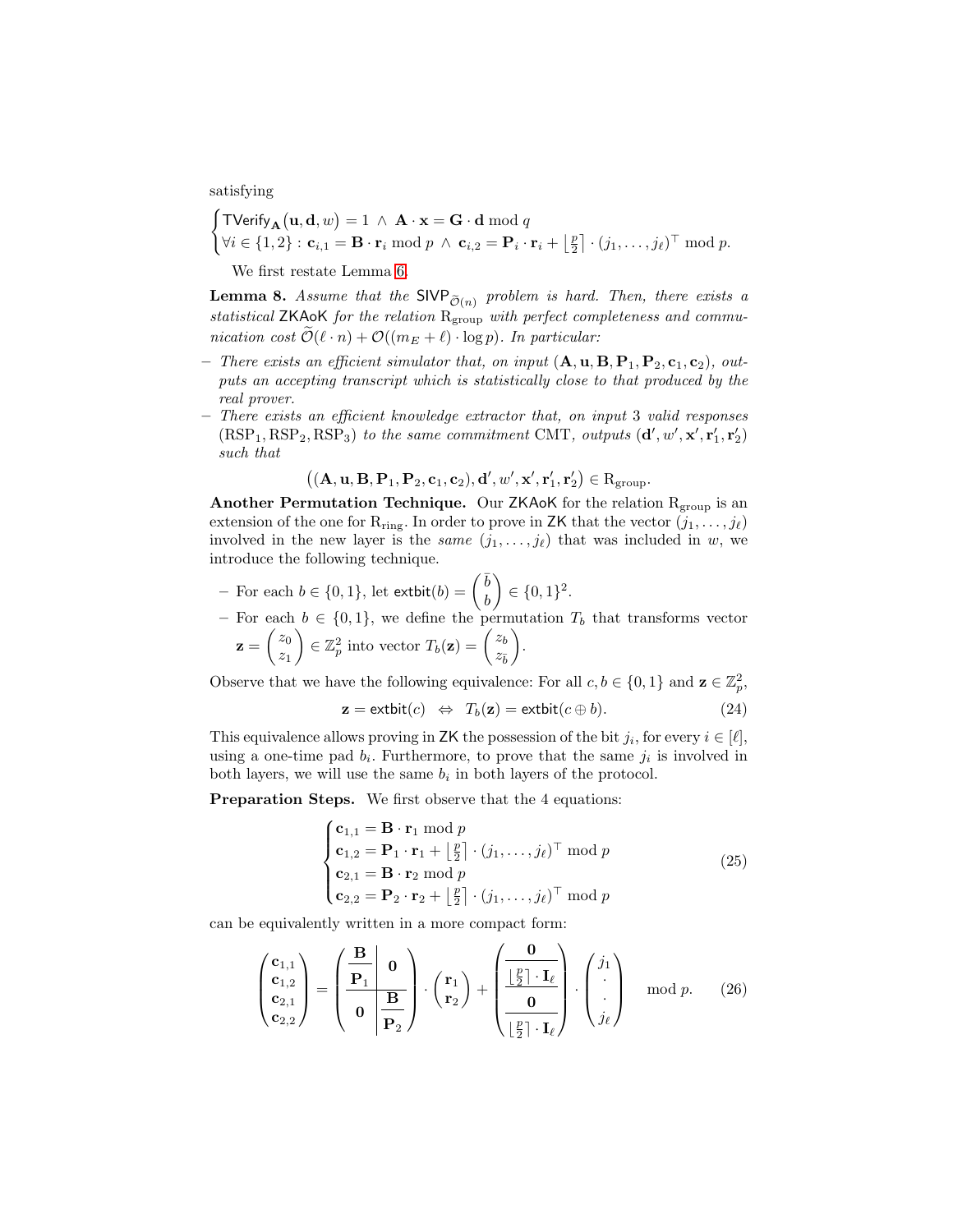We now perform the following extensions:

– Append  $2m_E$  zero-columns to the matrix

$$
x \left( \begin{array}{c|c} \mathbf{B} & \mathbf{0} \\ \hline \mathbf{P}_1 & \mathbf{B} \\ \hline \mathbf{0} & \mathbf{B} \\ \hline \mathbf{P}_2 \end{array} \right) \in \mathbb{Z}_p^{2(n+\ell) \times 2m_E} \text{ so as }
$$

to obtain matrix  $\mathbf{B}^* \in \mathbb{Z}_p^{2(n+\ell)\times 4m_E}$ .

– Extend  $\begin{pmatrix} \mathbf{r}_1 \\ - \end{pmatrix}$  $\mathbf{r}_2$  $\Big\} \in \{0,1\}^{2m_E}$  to vector  $\mathbf{f}^* \in \mathsf{B}^{2m_E}_{4m_E}$ , where  $\mathsf{B}^{2m_E}_{4m_E}$  denotes the set of all vectors in  $\{0,1\}^{4m_E}$  that have Hamming weight  $2m_E$ .

- Let the columns of matrix 
$$
\begin{pmatrix} \mathbf{0} \\ \frac{\lfloor \frac{p}{2} \rfloor \cdot \mathbf{I}_{\ell}}{\mathbf{0}} \\ \frac{\lfloor \frac{p}{2} \rfloor \cdot \mathbf{I}_{\ell}}{\lfloor \frac{p}{2} \rfloor \cdot \mathbf{I}_{\ell}} \end{pmatrix} \in \mathbb{Z}_p^{2(n+\ell)\times \ell}
$$
 be  $\mathbf{h}_1, \dots, \mathbf{h}_{\ell} \in \mathbb{Z}_p^{2(n+\ell)}$ .

For each  $i \in [\ell],$  prepend a zero-column to  $\mathbf{h}_i$  so as to obtain a two-column matrix  $\mathbf{H}_i = [\mathbf{0}|\mathbf{h}_i] \in \mathbb{Z}_p^{2(n+\ell) \times 2}$ .

– For each  $i \in [\ell]$ , let  $\mathbf{g}_i = \text{extbit}(j_i)$ .

Let 
$$
\mathbf{c} = \begin{pmatrix} \mathbf{c}_{1,1} \\ \mathbf{c}_{1,2} \\ \mathbf{c}_{2,1} \\ \mathbf{c}_{2,2} \end{pmatrix} \in \mathbb{Z}_p^{2(n+\ell)}
$$
, then (26) can be rewritten as:

$$
\mathbf{B}^* \cdot \mathbf{f}^* + \sum_{i=1}^{\ell} \mathbf{H}_i \cdot \mathbf{g}_i = \mathbf{c} \bmod p.
$$

The possession of  $f^*$  and  $\{g_i\}_{i=1}^{\ell}$  that satisfy the above equation can be proved in  $ZK$  using the usual masking-permuting technique (for  $f^*$ ) and the technique introduced at the beginning of this section.

#### B.1 Description of the Protocol

The public parameters are  $n, q, k, m, \ell, p, m_E$ , the "powers-of-2" matrix **G** and its extension  $\mathbf{G}^* = [\mathbf{G} | 0^{n \times nk}] \in \mathbb{Z}_q^{n \times m}$ , and matrices  $\mathbf{H}_i$  defined above.

- Common Inputs:  $(A, u, B, P_1, P_2, c_1, c_2)$ . Both parties form matrices  $A^*, \hat{A}$ as in the previous protocols, and matrix  $\mathbf{B}^*$  and vector **c** as described above.
- P's Input:  $(d, w, x, r_1, r_2)$ . P performs the preparation steps of the previous protocols, as well as the steps described above to obtain:  $\{v_i^*\}_{i=1}^{\ell}$ ,  $\{w_i^*\}_{i=1}^{\ell}$ ,  $\{{\bf z}_i\}_{i=1}^{\ell},\,\{{\bf y}_i\}_{i=1}^{\ell},\,{\bf x}^*,\,{\bf f}^*,\,\{{\bf g}_i\}_{i=1}^{\ell}.$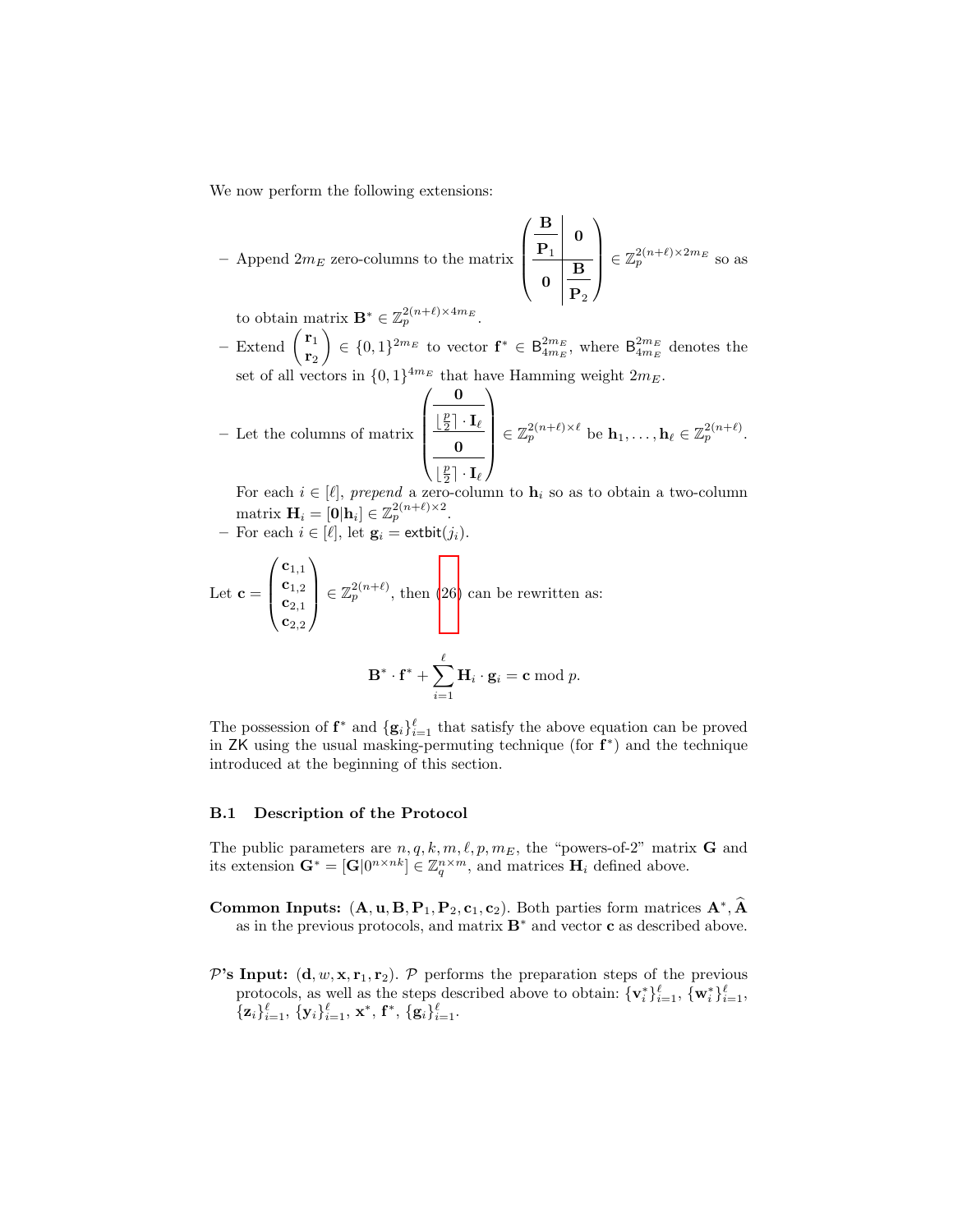$\mathcal{P}$ 's Goal: Convince  $\mathcal V$  in ZK that

$$
\begin{cases}\n\forall i \in [\ell]: \mathbf{v}_i^*, \mathbf{w}_i^* \in \mathsf{B}_{m}^{nk}; \ \mathbf{z}_i = \mathsf{ext}(j_i, \mathbf{v}_i^*); \ \mathbf{y}_i = \mathsf{ext}(\bar{j}_i, \mathbf{w}_i^*); \ \mathbf{g}_i = \mathsf{extbit}(j_i); \\
\mathbf{x}^* \in \mathsf{B}_{2m}^{2m}; \ \mathbf{f}^* \in \mathsf{B}_{4m_E}^{2m_E}.\n\mathbf{A}^* \cdot \mathbf{z}_1 + \mathbf{A}^* \cdot \mathbf{y}_1 = \mathbf{G} \cdot \mathbf{u} \bmod q; \\
\forall i \in [\ell-1]: \ \mathbf{A}^* \cdot \mathbf{z}_{i+1} + \mathbf{A}^* \cdot \mathbf{y}_{i+1} = \mathbf{G}^* \cdot \mathbf{v}_i^* \bmod q; \\
\widehat{\mathbf{A}} \cdot \mathbf{x}^* = \mathbf{G}^* \cdot \mathbf{v}_\ell^* \bmod q; \\
\mathbf{B}^* \cdot \mathbf{f}^* + \sum_{i=1}^\ell \mathbf{H}_i \cdot \mathbf{g}_i = \mathbf{c} \bmod p.\n\end{cases}
$$

Let COM :  $\{0,1\}^* \times \{0,1\}^m \to \mathbb{Z}_q^n$  be the statistically hiding and computationally binding string commitment scheme from [\[41\]](#page-28-11). The interaction between prover  $P$ and verifier  $V$  is described in Figure [5.](#page-39-0)

#### B.2 Analysis of the Protocol

Completeness and Communication Cost. The perfect completeness of the protocol can be verified by inspection: if  $P$  is honest and follows the protocol, then  $V$  always outputs 1. It can also be seen that the communication cost of the protocol is  $\mathcal{O}((m_E + \ell) \cdot \log p)$  bits larger than that of the argument system in Section [4,](#page-16-0) and is of order  $\widetilde{\mathcal{O}}(\ell \cdot m \cdot \log q) + \mathcal{O}((m_E + \ell) \cdot \log p) = \widetilde{\mathcal{O}}(\ell \cdot n)$ , for the given setting of parameters.

The proofs that the protocol is a **ZKAoK** for the relation  $R_{\text{ring}}$  follow the same strategy as for the one in Section [3](#page-6-0) and Section [4.](#page-16-0)

Zero-Knowledge Property. We will prove that, if COM is statistically hiding, then the interactive protocol in Figure [5](#page-39-0) is a statistical zero-knowledge argument. Specifically, we construct a PPT simulator  $S$  interacting with a (possibly dishonest) verifier  $\hat{V}$ , such that, given only the public input, S outputs with probability negligibly far apart from 2/3 a simulated transcript that is statistically close to the one produced by the honest prover in the real interaction.

The simulator S begins by selecting a random  $\overline{Ch} \in \{1,2,3\}$ . This is a prediction of the challenge value that  $\hat{\mathcal{V}}$  will not choose.

**Case**  $\overline{Ch} = 1$ : Using linear algebra, S computes  $\mathbf{z}'_1, \ldots, \mathbf{z}'_\ell, \mathbf{y}'_1, \ldots, \mathbf{y}'_\ell \in \mathbb{Z}_q^{2m}$ ,  $\mathbf{v}'_1,\ldots,\mathbf{v}'_\ell\in\mathbb{Z}_q^m,\ \mathbf{x}'\in\mathbb{Z}_q^{2m},\ \mathbf{f}'\in\mathbb{Z}_p^{4m_E},\ \text{and}\ \mathbf{g}'_1,\ldots,\mathbf{g}'_\ell\in\mathbb{Z}_p^2\ \text{such that:}\$ 

$$
\begin{cases}\n\mathbf{A}^* \cdot \mathbf{z}_1' + \mathbf{A}^* \cdot \mathbf{y}_1' = \mathbf{G} \cdot \mathbf{u} \bmod q; \\
\forall i \in [1, \ell - 1]: \ \mathbf{A}^* \cdot \mathbf{z}_{i+1}' + \mathbf{A}^* \cdot \mathbf{y}_{i+1}' = \mathbf{G}^* \cdot \mathbf{v}_i' \bmod q; \\
\hat{\mathbf{A}} \cdot \mathbf{x}' = \mathbf{G}^* \cdot \mathbf{v}_\ell' \bmod q; \\
\mathbf{B}^* \cdot \mathbf{f}' + \sum_{i=1}^{\ell} \mathbf{H}_i \cdot \mathbf{g}_i' = \mathbf{c} \bmod p.\n\end{cases}
$$

Then, it samples randomness  $\rho_1, \rho_2, \rho_3$  for COM and

$$
\begin{cases}\nb_1, \ldots, b_\ell \stackrel{\$}{\leftarrow} \{0, 1\}; \ \pi_1, \ldots, \pi_\ell, \phi_1, \ldots, \phi_\ell \stackrel{\$}{\leftarrow} \mathcal{S}_m; \tau \stackrel{\$}{\leftarrow} \mathcal{S}_{2m}; \ \psi \stackrel{\$}{\leftarrow} \mathcal{S}_{4m_E}; \\
\mathbf{r}_{\mathbf{v}}^{(1)}, \ldots, \mathbf{r}_{\mathbf{v}}^{(\ell)} \stackrel{\$}{\leftarrow} \mathbb{Z}_q^m; \mathbf{r}_\mathbf{z}^{(1)}, \ldots, \mathbf{r}_{\mathbf{z}}^{(\ell)}, \mathbf{r}_{\mathbf{y}}^{(1)}, \ldots, \mathbf{r}_{\mathbf{y}}^{(\ell)} \stackrel{\$}{\leftarrow} \mathbb{Z}_q^{2m}; \mathbf{r}_{\mathbf{x}} \stackrel{\$}{\leftarrow} \mathbb{Z}_q^{2m}; \\
\mathbf{r}_{\mathbf{f}} \stackrel{\$}{\leftarrow} \mathbb{Z}_p^{4m_E}; \mathbf{r}_{\mathbf{g}}^{(1)}, \ldots, \mathbf{r}_{\mathbf{g}}^{(\ell)} \stackrel{\$}{\leftarrow} \mathbb{Z}_p^2.\n\end{cases}
$$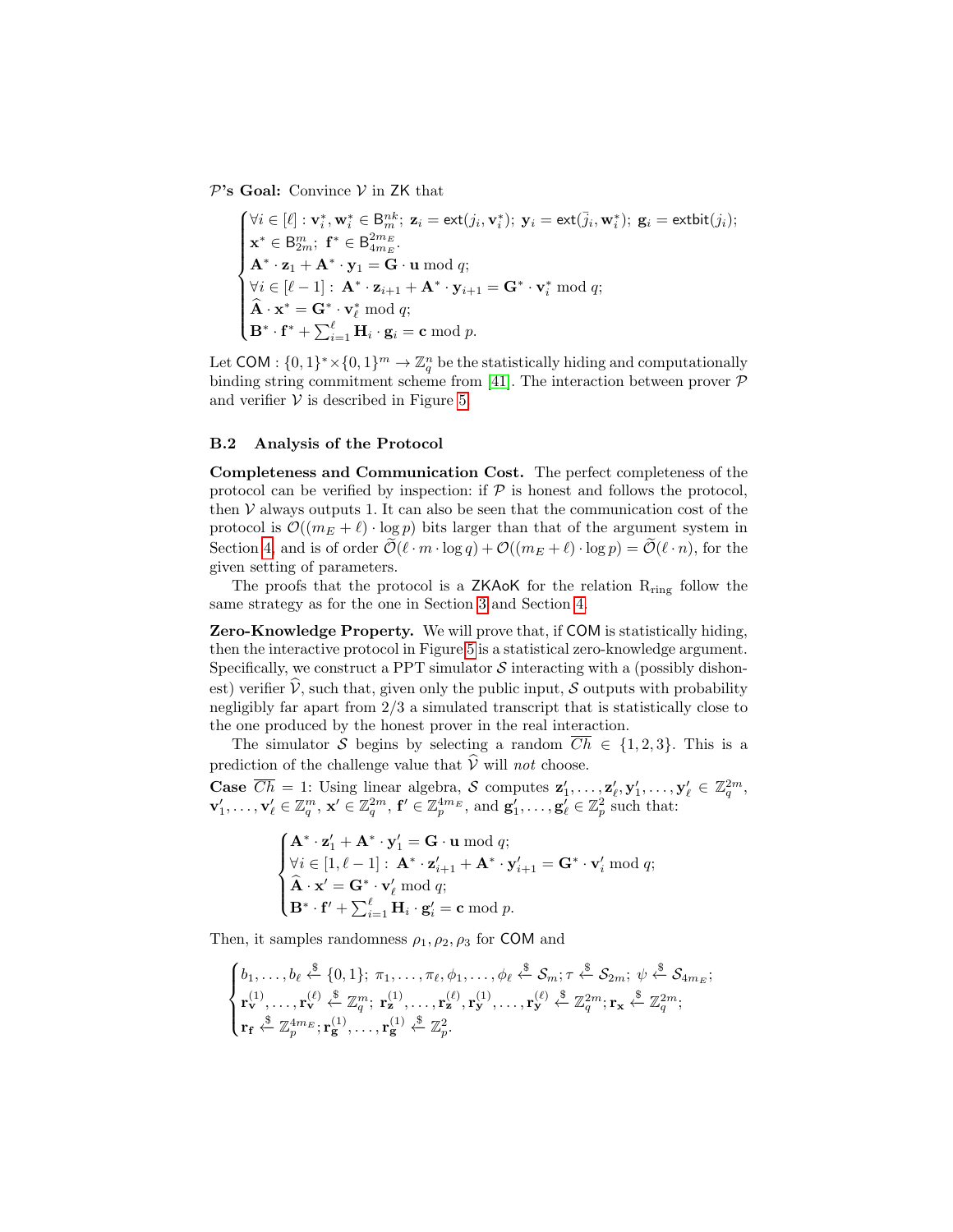<span id="page-39-2"></span><span id="page-39-1"></span><span id="page-39-0"></span>**1. Commitment.**  $P$  samples randomness  $\rho_1, \rho_2, \rho_3$  for COM and  $\sqrt{ }$  $\int$  $\mathcal{L}$  $b_1, \ldots, b_\ell \stackrel{\$}{\leftarrow} \{0, 1\}; \ \pi_1, \ldots, \pi_\ell, \phi_1, \ldots, \phi_\ell \stackrel{\$}{\leftarrow} \mathcal{S}_m; \tau \stackrel{\$}{\leftarrow} \mathcal{S}_{2m}; \ \psi \stackrel{\$}{\leftarrow} \mathcal{S}_{4m_E};$  $\mathbf{r}_{\mathbf{v}}^{(1)},\ldots,\mathbf{r}_{\mathbf{v}}^{(\ell)} \stackrel{\$}{\leftarrow} \mathbb{Z}_q^m;\ \mathbf{r}_{\mathbf{z}}^{(1)},\ldots,\mathbf{r}_{\mathbf{z}}^{(\ell)},\mathbf{r}_{\mathbf{y}}^{(1)},\ldots,\mathbf{r}_{\mathbf{y}}^{(\ell)} \stackrel{\$}{\leftarrow} \mathbb{Z}_q^{2m};\mathbf{r}_{\mathbf{x}} \stackrel{\$}{\leftarrow} \mathbb{Z}_q^{2m};$  $\mathbf{r_f} \overset{\$}{\leftarrow} \mathbb{Z}_p^{4m_E}; \mathbf{r_g^{(1)}}, \dots, \mathbf{r_g^{(1)}} \overset{\$}{\leftarrow} \mathbb{Z}_p^2.$ It then sends V commitment CMT =  $(C_1, C_2, C_3)$ , where  $\sqrt{ }$  $\int$  $\overline{\mathcal{L}}$  $C_1 = \textsf{COM}\big(\{b_i;\pi_i;\phi_i\}_{i=1}^\ell;\ \tau;\ \psi;\ \mathbf{A^*}\cdot\mathbf{r}_\mathbf{z}^{(1)} + \mathbf{A^*}\cdot\mathbf{r}_\mathbf{y}^{(1)};\ \mathbf{\widehat{A}r_x} - \mathbf{G^*r}_\mathbf{y}^{(\ell)};\$  $\{{\bf A}^* \cdot {\bf r}^{(i+1)}_{\bf z} + {\bf A}^* \cdot {\bf r}^{(i+1)}_{\bf y} - {\bf G}^* \cdot {\bf r}^{(i)}_{\bf v}\}_{i=1}^{\ell-1}; \; {\bf B}^* \cdot {\bf r}_{\bf f} + \sum_{i=1}^{\ell} {\bf H}_i \cdot {\bf r}^{(i)}_{\bf g}; \; \rho_1 \}$  $C_2 = \text{COM}\big(\{\pi_i(\mathbf{r}_\mathbf{v}^{(i)});\, F_{b_i,\pi_i}(\mathbf{r}_\mathbf{z}^{(i)});\, F_{\bar{b}_i,\phi_i}(\mathbf{r}_\mathbf{y}^{(i)})\}_{i=1}^{\ell}; \, \tau(\mathbf{r}_\mathbf{x}); \, \psi(\mathbf{r}_\mathbf{f}); \, \{T_{b_i}(\mathbf{r}_\mathbf{g}^{(i)})\}_{i=1}^{\ell}; \, \rho_2\big)$  $C_3 = \textsf{COM}\big(\{\pi_i(\mathbf{v}_i^*+\mathbf{r}_\mathbf{v}^{(i)}); \, F_{b_i,\pi_i}(\mathbf{z}_i+\mathbf{r}_\mathbf{z}^{(i)}); \, F_{\bar{b}_i,\phi_i}(\mathbf{y}_i+\mathbf{r}_\mathbf{y}^{(i)})\}_{i=1}^{\ell}; \tau(\mathbf{x}^*+\mathbf{r}_\mathbf{x});$  $\psi({\bf f}^*+{\bf r_f});\;\{T_{b_i}({\bf g}_i+{\bf r_g^{(i)}})\}_{i=1}^{\ell};\;\rho_3\big).$ **2. Challenge.** Receiving CMT,  $\mathcal V$  sends a challenge  $Ch \stackrel{\$}{\leftarrow} \{1,2,3\}$  to  $\mathcal P$ . **3. Response.** Depending on  $Ch$ ,  $P$  sends the response RSP computed as follows:  $- \text{ Case } Ch = 1: \text{ Let } \mathbf{s_x} = \tau(\mathbf{x}^*); \ \mathbf{t_x} = \tau(\mathbf{r_x}); \ \mathbf{s_f} = \psi(\mathbf{f}^*); \ \mathbf{t_f} = \psi(\mathbf{r_f}); \text{ and } \forall i \in [\ell]:$  $\int a_i = j_i \oplus b_i; \; \mathbf{s}_{\mathbf{v}}^{(i)} = \pi_i(\mathbf{v}_i^*); \; \mathbf{s}_{\mathbf{w}}^{(i)} = \phi_i(\mathbf{w}_i^*); \; \mathbf{s}_{\mathbf{g}}^{(i)} = T_{b_i}(\mathbf{g}_i);$  $\mathbf{t}_{\mathbf{v}}^{(i)} = \pi_i(\mathbf{r}_{\mathbf{v}}^{(i)}); \ \mathbf{t}_{\mathbf{z}}^{(i)} = F_{b_i,\pi_i}(\mathbf{r}_{\mathbf{z}}^{(i)}); \ \mathbf{t}_{\mathbf{y}}^{(i)} = F_{\bar{b}_i,\phi_i}(\mathbf{r}_{\mathbf{y}}^{(i)}); \ \mathbf{t}_{\mathbf{g}}^{(i)} = T_{b_i}(\mathbf{r}_{\mathbf{g}}^{(i)}).$  $\text{RSP} := (\{a_i; \mathbf{s}_{\mathbf{v}}^{(i)}; \mathbf{t}_{\mathbf{v}}^{(i)}; \mathbf{t}_{\mathbf{z}}^{(i)}; \mathbf{s}_{\mathbf{w}}^{(i)}; \mathbf{t}_{\mathbf{y}}^{(i)}\}_{i=1}^{\ell}; \mathbf{s}_{\mathbf{x}}; \mathbf{t}_{\mathbf{x}}; \mathbf{s}_{\mathbf{f}}; \mathbf{t}_{\mathbf{f}}; \{\mathbf{s}_{\mathbf{g}}^{(i)}, \mathbf{t}_{\mathbf{g}}^{(i)}\}_{i=1}^{\ell}; \rho_2; \rho_3).$  (27) - Case  $Ch = 2$ : Let  $\hat{\tau} = \tau$ ,  $\mathbf{e_x} = \mathbf{x}^* + \mathbf{r_x}$ ;  $\hat{\psi} = \psi$ ,  $\mathbf{e_f} = \mathbf{f}^* + \mathbf{r_f}$ ; and  $\forall i \in [\ell]$ , let:  $c_i = b_i; \hat{\pi}_i = \pi_i; \hat{\phi}_i = \phi_i; e_{\mathbf{v}}^{(i)} = \mathbf{v}_i^* + \mathbf{r}_{\mathbf{v}}^{(i)}; e_{\mathbf{z}}^{(i)} = \mathbf{z}_i + \mathbf{r}_{\mathbf{z}}^{(i)}; e_{\mathbf{y}}^{(i)} = \mathbf{y}_i + \mathbf{r}_{\mathbf{y}}^{(i)}; e_{\mathbf{g}}^{(i)} = \mathbf{g}_i + \mathbf{r}_{\mathbf{g}}^{(i)}$ RSP :=  $({c_i; \hat{\pi}_i; \hat{\phi}_i; e_{\mathbf{v}}^{(i)}; e_{\mathbf{z}}^{(i)}; e_{\mathbf{y}}^{(i)}\}_{i=1}^{\ell}; \hat{\tau}; e_{\mathbf{x}}; \hat{\psi}; e_f; {e_{\mathbf{g}}^{(i)}\}_{i=1}^{\ell}; \rho_1; \rho_3).$  (28) – Case  $Ch = 3$ : Let  $\widetilde{\tau} = \tau$ ,  $\mathbf{p_x} = \mathbf{r_x}$ ; and  $\widetilde{\psi} = \psi$ ,  $\mathbf{p_f} = \mathbf{r_f}$ ; and  $\forall i \in [\ell],$  let  $d_i = b_i; \; \widetilde{\pi}_i = \pi_i; \; \widetilde{\phi}_i = \phi_i; \; \mathbf{p}_{\mathbf{v}}^{(i)} = \mathbf{r}_{\mathbf{v}}^{(i)}; \; \mathbf{p}_{\mathbf{z}}^{(i)} = \mathbf{r}_{\mathbf{z}}^{(i)}; \; \mathbf{p}_{\mathbf{y}}^{(i)} = \mathbf{r}_{\mathbf{y}}^{(i)}; \; \mathbf{p}_{\mathbf{g}}^{(i)} = \mathbf{r}_{\mathbf{g}}^{(i)}.$  $RSP := (\{d_i; \tilde{\pi}_i; \tilde{\phi}_i; \mathbf{p}_{\mathbf{v}}^{(i)}; \mathbf{p}_{\mathbf{z}}^{(i)}; \mathbf{p}_{\mathbf{y}}^{(i)}\}_{i=1}^{\ell}; \tilde{\tau}; \mathbf{p}_{\mathbf{x}}; \tilde{\psi}; \mathbf{p}_{\mathbf{f}}; \{\mathbf{p}_{\mathbf{g}}^{(i)}\}_{i=1}^{\ell}; \rho_1; \rho_2)$  (29) **Verification.** Receiving RSP,  $V$  proceeds as follows. − Case  $Ch = 1$ : Parse RSP as in [\(27\)](#page-39-1). Check that  $\mathbf{s}_{\mathbf{x}} \in \mathsf{B}_{2m}^{m}$ ,  $\mathbf{s}_{\mathbf{f}} \in \mathsf{B}_{4m_E}^{2m_E}$  and for all  $i \in [\ell]; \,\mathbf{s}_{\mathbf{v}}^{(i)},\mathbf{s}_{\mathbf{w}}^{(i)} \in \mathsf{B}_m^{nk},\,\mathbf{s}_{\mathbf{g}}^{(i)} = \text{extbit}(a_i).$ Next, for each  $i \in [\ell],$  let  $\mathbf{s}_{\mathbf{z}}^{(i)} = \mathsf{ext}(a_i, \mathbf{s}_{\mathbf{v}}^{(i)})$  and  $\mathbf{s}_{\mathbf{y}}^{(i)} = \mathsf{ext}(a_i, \mathbf{s}_{\mathbf{w}}^{(i)})$ , and check that:  $\int C_2 = \text{COM}(\{\mathbf{t}_{\mathbf{v}}^{(i)}; \mathbf{t}_{\mathbf{z}}^{(i)}; \mathbf{t}_{\mathbf{y}}^{(i)}\}_{i=1}^{\ell}; \mathbf{t}_{\mathbf{x}}; \mathbf{t}_{\mathbf{x}}; \mathbf{t}_{\mathbf{f}}; \{\mathbf{t}_{\mathbf{g}}^{(i)}\}_{i=1}^{\ell}; \rho_2),$  $C_3 = \textsf{COM}\big(\{\mathbf{s}_{\mathbf{v}}^{(i)} + \mathbf{t}_{\mathbf{v}}^{(i)}; \mathbf{s}_{\mathbf{z}}^{(i)} + \mathbf{t}_{\mathbf{z}}^{(i)}; \mathbf{s}_{\mathbf{y}}^{(i)} + \mathbf{t}_{\mathbf{y}}^{(i)}\}_{i=1}^{\ell}; \mathbf{s}_{\mathbf{x}} + \mathbf{t}_{\mathbf{x}}; \mathbf{s}_{\mathbf{f}} + \mathbf{t}_{\mathbf{f}}; \{\mathbf{s}_{\mathbf{g}}^{(i)} + \mathbf{t}_{\mathbf{g}}^{(i)}\}_{i=1}^{\ell}; \rho_3\big)$ . (30) – Case  $Ch = 2$ : Parse RSP as in [\(28\)](#page-39-2) and check that:  $\sqrt{ }$  $\int$  $\mathcal{L}$  $C_1 = \text{COM}(\{c_i; \hat{\pi}_i; \hat{\phi}_i\}_{i=1}^{\ell}; \hat{\tau}; ; \hat{\psi}; \mathbf{A}^* \cdot \mathbf{e}_x^{(1)} + \mathbf{A}^* \cdot \mathbf{e}_y^{(1)} - \mathbf{G} \cdot \mathbf{u}; \hat{\mathbf{A}} \mathbf{e}_x - \mathbf{G}^* \mathbf{e}_y^{(\ell)};$  $\{{\bf A}^*{\cdot}{\bf e}^{(i+1)}_{\bf z} + {\bf A}^*{\cdot}{\bf e}^{(i+1)}_{\bf y} - {\bf G}^*{\cdot}{\bf e}^{(i)}_{\bf v}\}_{i=1}^{\ell-1};~ {\bf B}^*{\cdot}{\bf e}_{\bf f} + \sum_{i=1}^{\ell} {\bf H}_i\cdot{\bf e}^{(i)}_{\bf g} - {\bf c};~\rho_1 \}$  $C_3 = \text{COM}\big(\{\widehat{\pi}_i(\mathbf{e}_{\mathbf{v}}^{(i)}); F_{c_i, \widehat{\pi}_i}(\mathbf{e}_{\mathbf{z}}^{(i)}); F_{\bar{c}_i, \widehat{\phi}_i}(\mathbf{e}_{\mathbf{y}}^{(i)})\}_{i=1}^{\ell}; \widehat{\tau}(\mathbf{e}_{\mathbf{x}}); \widehat{\psi}(\mathbf{e}_{\mathbf{f}}); \{T_{c_i}(\mathbf{e}_{\mathbf{g}}^{(i)})\}_{i=1}^{\ell}; \rho_3\big).$ (31) – Case  $Ch = 3$ : Parse RSP as in [\(29\)](#page-39-3) and check that:  $\sqrt{ }$  $\int$  $\overline{\mathcal{L}}$  $C_1 = \text{COM}(\{d_i; \widetilde{\pi}_i; \widetilde{\phi}_i\}_{i=1}^{\ell}; \widetilde{\tau}; \widetilde{\psi}; \mathbf{A}^* \cdot \mathbf{p}_{\mathbf{z}}^{(1)} + \mathbf{A}^* \cdot \mathbf{p}_{\mathbf{y}}^{(1)}; \mathbf{A}^* \mathbf{p}_{\mathbf{x}} - \mathbf{G}^* \mathbf{p}_{\mathbf{y}}^{(\ell)};$  ${ {\bf A}^* \cdot {\bf p_z^{(i+1)}+ A^* \cdot p_y^{(i+1)}- G^* \cdot p_v^{(i)}}}_{i=1}^{\ell-1}; \; {\bf B}^* \cdot {\bf p_f} + \sum_{i=1}^{\ell} {\bf H}_i \cdot {\bf p_g^{(i)}}; \; \rho_1 \}$  $C_2 = \text{COM}\big(\{\widetilde{\pi}_i(\mathbf{p}_{\mathbf{v}}^{(i)}); F_{d_i, \widetilde{\pi}_i}(\mathbf{p}_{\mathbf{z}}^{(i)}); F_{\bar{d}_i, \widetilde{\phi}_i}(\mathbf{p}_{\mathbf{y}}^{(i)})\}_{i=1}^{\ell}; \widetilde{\tau}(\mathbf{p}_{\mathbf{x}}); \widetilde{\psi}(\mathbf{p}_{\mathbf{f}}); \{T_{d_i}(\mathbf{p}_{\mathbf{g}}^{(i)})\}; \rho_2\big)$ . (32)

<span id="page-39-6"></span><span id="page-39-5"></span><span id="page-39-4"></span><span id="page-39-3"></span>In each case,  $V$  outputs 1 if all the conditions hold. Otherwise, it outputs 0.

Fig. 5: A zero-knowledge argument of knowledge for the relation  $R_{\text{group}}$ .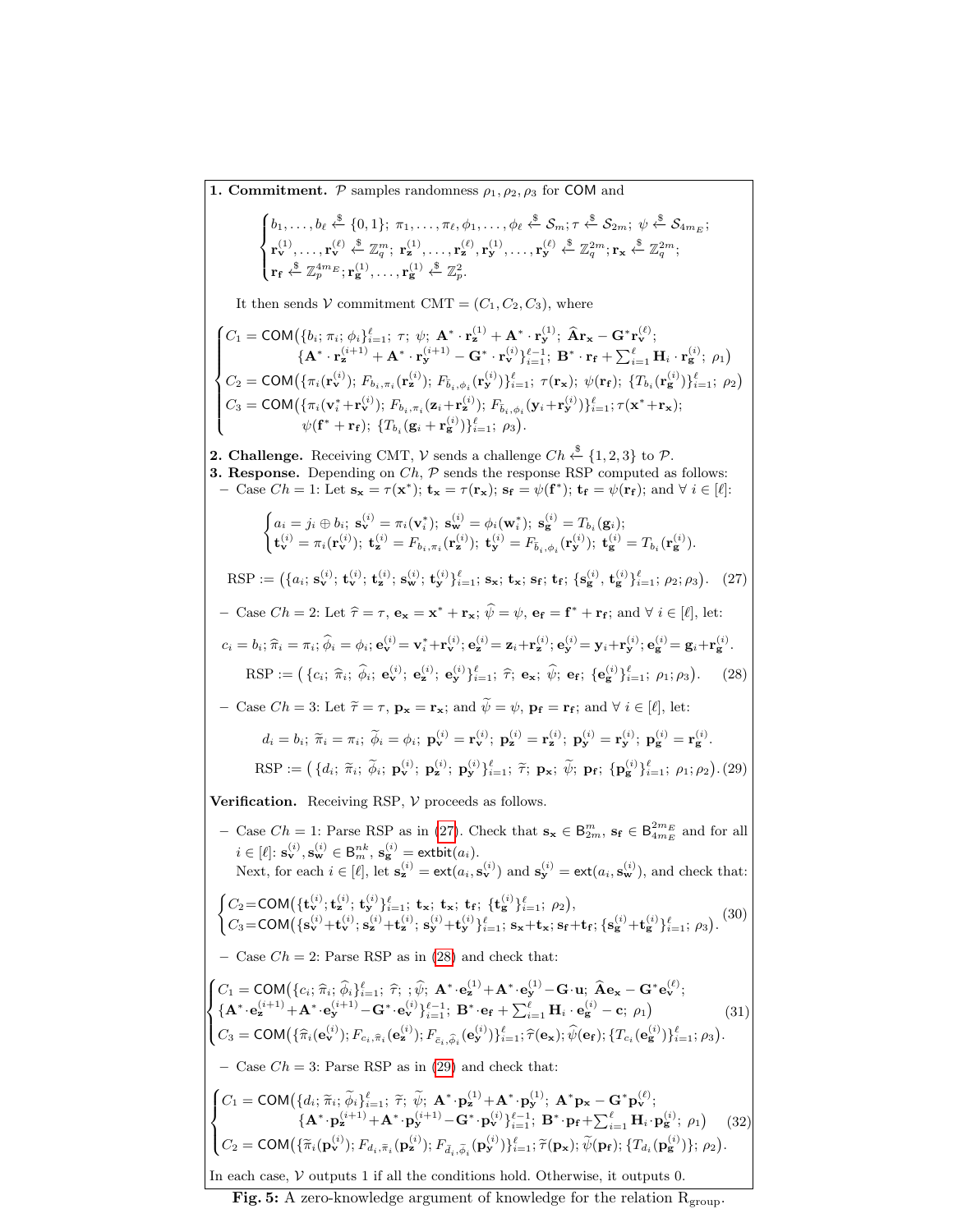It then sends  $V$  commitment CMT =  $(C'_1, C'_2, C'_3)$ , where

<span id="page-40-0"></span>
$$
\begin{cases}\nC'_{1} = \text{COM}(\{b_{i}; \pi_{i}; \phi_{i}\}_{i=1}^{\ell}; \tau; \psi; \mathbf{A}^{*} \cdot \mathbf{r}_{\mathbf{z}}^{(1)} + \mathbf{A}^{*} \cdot \mathbf{r}_{\mathbf{y}}^{(1)}; \widehat{\mathbf{A}}\mathbf{r}_{\mathbf{x}} - \mathbf{G}^{*}\mathbf{r}_{\mathbf{v}}^{(\ell)}; \\
\{\mathbf{A}^{*} \cdot \mathbf{r}_{\mathbf{z}}^{(i+1)} + \mathbf{A}^{*} \cdot \mathbf{r}_{\mathbf{y}}^{(i+1)} - \mathbf{G}^{*} \cdot \mathbf{r}_{\mathbf{v}}^{(i)}\}_{i=1}^{e-1}; \mathbf{B}^{*} \cdot \mathbf{r}_{\mathbf{f}} + \sum_{i=1}^{\ell} \mathbf{H}_{i} \cdot \mathbf{r}_{\mathbf{g}}^{(i)}; \rho_{1}\n\end{cases}
$$
\n
$$
C'_{2} = \text{COM}(\{\pi_{i}(\mathbf{r}_{\mathbf{v}}^{(i)}); F_{b_{i}, \pi_{i}}(\mathbf{r}_{\mathbf{z}}^{(i)}); F_{\overline{b}_{i}, \phi_{i}}(\mathbf{r}_{\mathbf{y}}^{(i)})\}_{i=1}^{\ell}; \tau(\mathbf{r}_{\mathbf{x}});
$$
\n
$$
\psi(\mathbf{r}_{\mathbf{f}}); \{T_{b_{i}}(\mathbf{r}_{\mathbf{g}}^{(i)})\}_{i=1}^{\ell}; \rho_{2}\n\tag{33}
$$
\n
$$
C'_{3} = \text{COM}(\{\pi_{i}(\mathbf{v}_{i}^{\prime} + \mathbf{r}_{\mathbf{v}}^{(i)}); F_{b_{i}, \pi_{i}}(\mathbf{z}_{i}^{\prime} + \mathbf{r}_{\mathbf{z}}^{(i)}); F_{\overline{b}_{i}, \phi_{i}}(\mathbf{y}_{i}^{\prime} + \mathbf{r}_{\mathbf{y}}^{(i)})\}_{i=1}^{\ell}; \rho_{3}.
$$
\n
$$
\tau(\mathbf{x}^{\prime} + \mathbf{r}_{\mathbf{x}}); \psi(\mathbf{f}^{\prime} + \mathbf{r}_{\mathbf{f}}); \{T_{b_{i}}(\mathbf{g}_{i}^{\prime} + \mathbf{r
$$

Receiving a challenge Ch from  $\hat{V}$ , the simulator responds as follows:

– If  $Ch = 1$ : Output  $\perp$  and abort.

 $-$  If  ${\sc Ch}=2;$  Send

$$
\begin{aligned} \text{RSP} &= \left( \begin{array}{c} \{b_i; \ \pi_i; \ \phi_i; \ \mathbf{v}_i' + \mathbf{r}_{\mathbf{v}}^{(i)}; \ \mathbf{z}_i' + \mathbf{r}_{\mathbf{z}}^{(i)}; \ \mathbf{y}_i' + \mathbf{r}_{\mathbf{y}}^{(i)} \}_{i=1}^{\ell}; \ \tau; \ \mathbf{x}' + \mathbf{r}_{\mathbf{x}}; \end{array} \right. \\ & \psi; \ \mathbf{f}' + \mathbf{r}_{\mathbf{f}}; \ \{\mathbf{g}_i' + \mathbf{r}_{\mathbf{g}}^{(i)}\}; \ \rho_1; \rho_3 \right). \end{aligned}
$$

– If  $Ch = 3$ : Send

$$
RSP = (\{b_i; \pi_i; \phi_i; \mathbf{r}_{\mathbf{v}}^{(i)}; \mathbf{r}_{\mathbf{z}}^{(i)}; \mathbf{r}_{\mathbf{y}}^{(i)}\}^{\ell}_{i=1}; \tau; \mathbf{r}_{\mathbf{x}}; \psi; \mathbf{r}_{\mathbf{f}}; \{\mathbf{r}_{\mathbf{g}}^{(i)}\}; \rho_1; \rho_2).
$$

**Case**  $\overline{Ch} = 2$ : S samples

$$
\begin{cases}\nj_1',\ldots,j_\ell' \stackrel{\$}{\leftarrow} \{0,1\};\ \mathbf{v}_1',\ldots,\mathbf{v}_\ell',\mathbf{w}_1',\ldots,\mathbf{w}_\ell' \stackrel{\$}{\leftarrow} \mathsf{B}_{m}^{nk};\ \mathbf{x}' \stackrel{\$}{\leftarrow} \mathsf{B}_{2m}^{m};\ \mathbf{f}' \stackrel{\$}{\leftarrow} \mathsf{B}_{4m_E}^{2m}; \\
b_1,\ldots,b_\ell \stackrel{\$}{\leftarrow} \{0,1\};\ \pi_1,\ldots,\pi_\ell,\phi_1,\ldots,\phi_\ell \stackrel{\$}{\leftarrow} \mathcal{S}_m;\ \tau \stackrel{\$}{\leftarrow} \mathcal{S}_{2m};\ \psi \stackrel{\$}{\leftarrow} \mathcal{S}_{4m_E}; \\
\mathbf{r}_\mathbf{v}^{(1)},\ldots,\mathbf{r}_\mathbf{v}' \stackrel{\$}{\leftarrow} \mathbb{Z}_q^m;\ \mathbf{r}_\mathbf{z}^{(1)},\ldots,\mathbf{r}_\mathbf{z}'^{\left(l\right)},\mathbf{r}_\mathbf{y}^{(1)},\ldots,\mathbf{r}_\mathbf{y}' \stackrel{\$}{\leftarrow} \mathbb{Z}_q^{2m};\ \mathbf{r}_\mathbf{x} \stackrel{\$}{\leftarrow} \mathbb{Z}_q^{2m}; \\
\mathbf{r}_\mathbf{f} \stackrel{\$}{\leftarrow} \mathbb{Z}_p^{4m_E};\mathbf{r}_\mathbf{g}^{(1)},\ldots,\mathbf{r}_\mathbf{g}^{(1)} \stackrel{\$}{\leftarrow} \mathbb{Z}_p^2.\n\end{cases}
$$

It then computes  $\mathbf{z}'_i = \text{ext}(j'_i, \mathbf{v}'_i)$ ,  $\mathbf{y}'_i = \text{ext}(\bar{j}'_i, \mathbf{w}'_i)$ , and  $\mathbf{g}'_i = \text{extbit}(j'_i)$  for each  $i \in [\ell]$ , and sends the commitment CMT =  $(C'_1, C'_2, C'_3)$  computed in the same manner as in  $(33)$ .

Receiving a challenge Ch from  $\hat{V}$ , it responds as follows:

– If  $Ch = 1$ : Send

$$
\begin{aligned} \text{RSP} = \big( \{ j_i' \oplus b_i; \, \pi_i(\mathbf{v}_i'); \, \pi_i(\mathbf{r}_\mathbf{v}^{(i)}); \, F_{b_i, \pi_i}(\mathbf{r}_\mathbf{z}^{(i)}); \, \phi_i(\mathbf{w}_i'); \, F_{\bar{b}_i, \phi_i}(\mathbf{r}_\mathbf{y}^{(i)}) \}_{i=1}^{\ell}; \\ \tau(\mathbf{x}'); \, \tau(\mathbf{r}_\mathbf{x}); \, \psi(\mathbf{f}'); \, \{ T_{b_i}(\mathbf{g}_i'), T_{b_i}(\mathbf{r}_\mathbf{g}^{(i)}) \}; \, \rho_2; \rho_3 \big). \end{aligned}
$$

– If  $Ch=2:$  Output  $\perp$  and abort.

– If  $Ch = 3$ : Send RSP computed as in the case  $(\overline{Ch} = 1, Ch = 3)$ .

**Case**  $\overline{Ch} = 3$ : The simulator proceeds the preparation as in the case  $\overline{Ch} = 2$ above. Then it sends the commitment CMT :=  $(C'_1, C'_2, C'_3)$ , where  $C'_2, C'_3$  are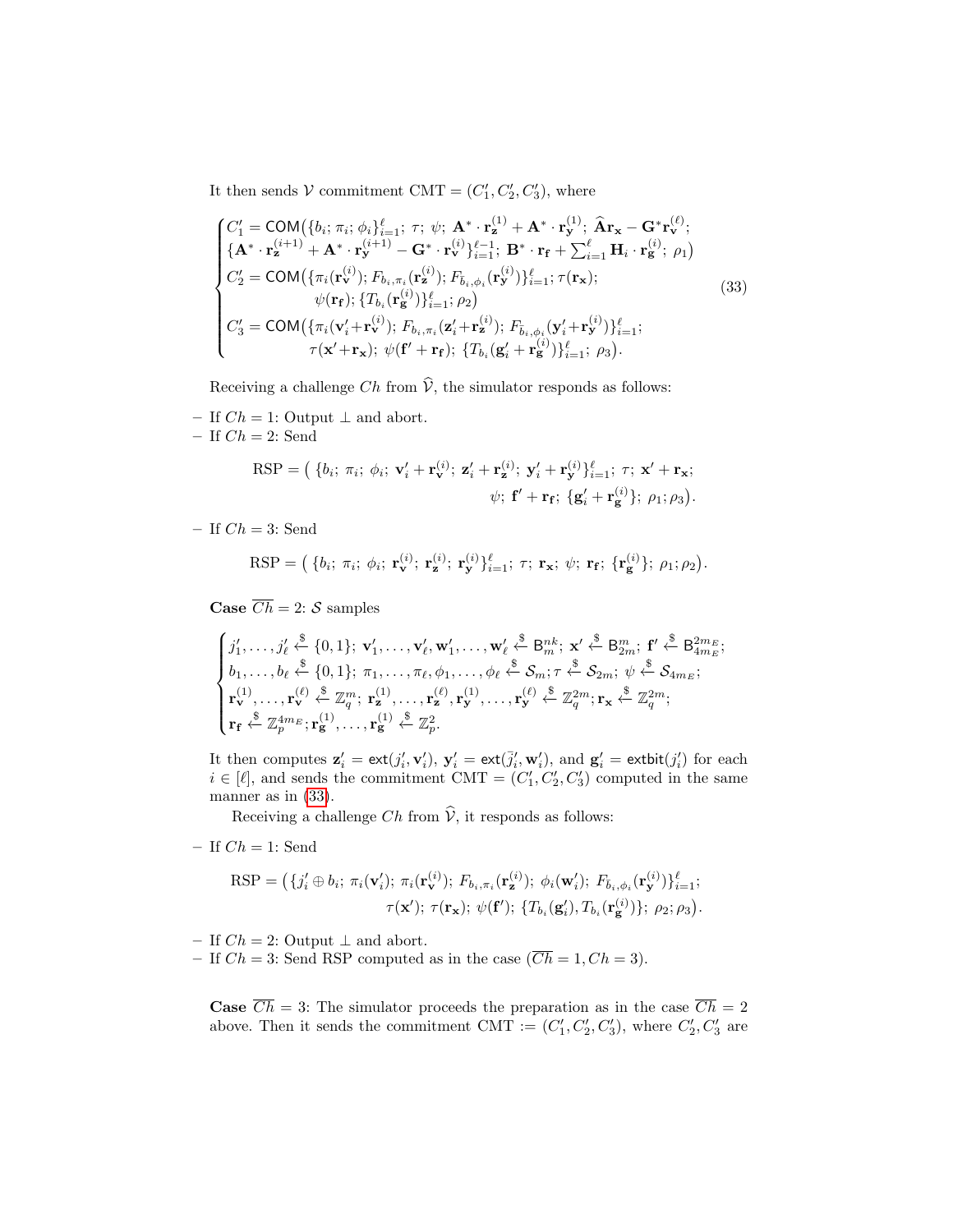computed as in [\(33\)](#page-40-0), while

$$
C'_1 = \text{COM}\big(\left\{b_i; \pi_i; \phi_i\right\}_{i=1}^{\ell}; \tau; \psi; \mathbf{A}^* \cdot (\mathbf{z}'_1 + \mathbf{r}_\mathbf{z}^{(1)}) + \mathbf{A}^* \cdot (\mathbf{y}'_1 + \mathbf{r}_\mathbf{y}^{(1)}) - \mathbf{G} \cdot \mathbf{u};
$$

$$
\hat{\mathbf{A}} \cdot (\mathbf{x}' + \mathbf{r}_\mathbf{x}) - \mathbf{G}^* \cdot (\mathbf{v}'_\ell + \mathbf{r}_\mathbf{v}^{(\ell)});
$$

$$
\left\{ \mathbf{A}^* \cdot (\mathbf{z}'_{i+1} + \mathbf{r}_\mathbf{z}^{(i+1)}) + \mathbf{A}^* \cdot (\mathbf{y}'_{i+1} + \mathbf{r}_\mathbf{y}^{(i+1)}) - \mathbf{G}^* \cdot (\mathbf{v}'_i + \mathbf{r}_\mathbf{v}^{(i)}) \right\}_{i=1}^{\ell-1};
$$

$$
\mathbf{B}^* \cdot (\mathbf{f}' + \mathbf{r}_\mathbf{f}) + \sum_{i=1}^{\ell} \mathbf{H}_i \cdot (\mathbf{g}'_i + \mathbf{r}_\mathbf{g}^{(i)}) - \mathbf{c}; \ \rho_1).
$$

Receiving a challenge  $Ch$  from  $\hat{\mathcal{V}}$ , it responds as follows:

– If  $Ch = 1$ : Send RSP computed as in the case  $(\overline{Ch} = 2, Ch = 1)$ . – If  $Ch = 2$ : Send RSP computed as in the case  $(\overline{Ch} = 1, Ch = 2)$ . – If  $Ch = 3$ : Output  $\perp$  and abort.

We observe that, in every case we have considered above, since COM is statistically hiding, the distribution of the commitment CMT and the distribution of the challenge Ch from  $\hat{V}$  are statistically close to those in the real interaction. Hence, the probability that the simulator outputs  $\perp$  is negligibly far apart from 1/3. Moreover, one can check that, whenever the simulator does not halt, it provides a valid transcript, the distribution of which is statistically close to that of the prover in the real interaction. In other words, we have built a simulator that can successfully emulate the honest prover with probability negligibly far from  $2/3$ .

Argument of Knowledge. As for the protocols in Section [3](#page-6-0) and [\(4\)](#page-16-0), to prove that the protocol in Figure [5](#page-39-0) is an argument of knowledge for the relation  $R_{\text{group}}$ , it suffices to demonstrate that the protocol has the soundness property [\[35\]](#page-28-15). Suppose that COM is computationally binding, we construct an efficient knowledge extractor K that, on input 3 valid responses  $(RSP_1, RSP_2, RSP_3)$  to the same commitment CMT, outputs  $(\mathbf{d}', w', \mathbf{x}', \mathbf{r}'_1, \mathbf{r}'_2)$  such that

 $((\mathbf{A}, \mathbf{u}, \mathbf{B}, \mathbf{P}_1, \mathbf{P}_2, \mathbf{c}_1, \mathbf{c}_2), \mathbf{d}', w', \mathbf{x}', \mathbf{r}'_1, \mathbf{r}'_2) \in R_{\text{group}}.$ 

Let the 3 valid responses to CMT =  $(C_1, C_2, C_3)$  be

$$
\begin{cases}\n\text{RSP}_1 = \left( \{a_i; \mathbf{s_v}^{(i)}; \mathbf{t_v}^{(i)}; \mathbf{t_s}^{(i)}; \mathbf{s_w}^{(i)}; \mathbf{t_y}^{(i)} \}^{\ell}_{i=1}; \mathbf{s_x}; \mathbf{t_x}; \mathbf{s_f}; \mathbf{t_f}; \{ \mathbf{s_g}^{(i)}, \mathbf{t_g}^{(i)} \}^{\ell}_{i=1}; \rho_2; \rho_3 \right), \\
\text{RSP}_2 = \left( \{c_i; \ \hat{\pi}_i; \ \hat{\phi}_i; \ \mathbf{e_v}^{(i)}; \ \mathbf{e_z}^{(i)}; \mathbf{e_y}^{(i)} \}^{\ell}_{i=1}; \ \hat{\tau}; \ \mathbf{e_x}; \ \hat{\psi}; \ \mathbf{e_f}; \ \{ \mathbf{e_g}^{(i)} \}^{\ell}_{i=1}; \ \rho_1; \rho_3 \right), \\
\text{RSP}_3 = \left( \{d_i; \ \tilde{\pi}_i; \ \tilde{\phi}_i; \ \mathbf{p}_v^{(i)}; \ \mathbf{p}_z^{(i)}; \ \mathbf{p}_y^{(i)} \}^{\ell}_{i=1}; \ \tilde{\tau}; \ \mathbf{p_x}; \ \tilde{\psi}; \ \mathbf{p_f}; \ \{ \mathbf{p}_g^{(i)} \}^{\ell}_{i=1}; \ \rho_1; \rho_2 \right).\n\end{cases}
$$

The validity of RSP<sub>1</sub> implies that  $\mathbf{s_x} \in \mathsf{B}_{2m}^m$ ,  $\mathbf{s_f} \in \mathsf{B}_{4m_E}^{2m_E}$  and for all  $i \in [\ell]$ :  $\mathbf{s}_{\mathbf{v}}^{(i)}, \mathbf{s}_{\mathbf{w}}^{(i)} \in \mathsf{B}_{m}^{nk}$  and  $\mathbf{s}_{\mathbf{g}}^{(i)} = \text{extbit}(a_i)$ . Furthermore, it follows from the verification conditions given in  $(30), (31), (32),$  $(30), (31), (32),$  $(30), (31), (32),$  $(30), (31), (32),$  $(30), (31), (32),$  $(30), (31), (32),$  and from the computational binding property of COM that:

$$
\begin{cases}\n\mathbf{A}^* \cdot \mathbf{e}_{\mathbf{z}}^{(1)} + \mathbf{A}^* \cdot \mathbf{e}_{\mathbf{y}}^{(1)} - \mathbf{G} \cdot \mathbf{u} = \mathbf{A}^* \cdot \mathbf{p}_{\mathbf{z}}^{(1)} + \mathbf{A}^* \cdot \mathbf{p}_{\mathbf{y}}^{(1)} \bmod q, \\
\widehat{\mathbf{A}} \cdot \mathbf{e}_{\mathbf{x}} - \mathbf{G}^* \cdot \mathbf{e}_{\mathbf{v}}^{(\ell)} = \widehat{\mathbf{A}} \cdot \mathbf{p}_{\mathbf{x}} - \mathbf{G}^* \cdot \mathbf{p}_{\mathbf{v}}^{(\ell)} \bmod q, \\
\mathbf{B}^* \cdot \mathbf{e}_{\mathbf{f}} + \sum_{i=1}^{\ell} \mathbf{H}_i \cdot \mathbf{e}_{\mathbf{g}}^{(i)} - \mathbf{c} = \mathbf{B}^* \cdot \mathbf{p}_{\mathbf{f}} + \sum_{i=1}^{\ell} \mathbf{H}_i \cdot \mathbf{p}_{\mathbf{g}}^{(i)} \bmod p; \\
\widehat{\tau} = \widetilde{\tau}; \ \mathbf{t}_{\mathbf{x}} = \widetilde{\tau}(\mathbf{p}_{\mathbf{x}}); \ \mathbf{s}_{\mathbf{x}} + \mathbf{t}_{\mathbf{x}} = \widehat{\tau}(\mathbf{e}_{\mathbf{x}}); \ \widehat{\psi} = \widetilde{\psi}; \ \mathbf{t}_{\mathbf{f}} = \widetilde{\psi}(\mathbf{p}_{\mathbf{f}}); \ \mathbf{s}_{\mathbf{f}} + \mathbf{t}_{\mathbf{f}} = \widehat{\psi}(\mathbf{e}_{\mathbf{f}})\n\end{cases}
$$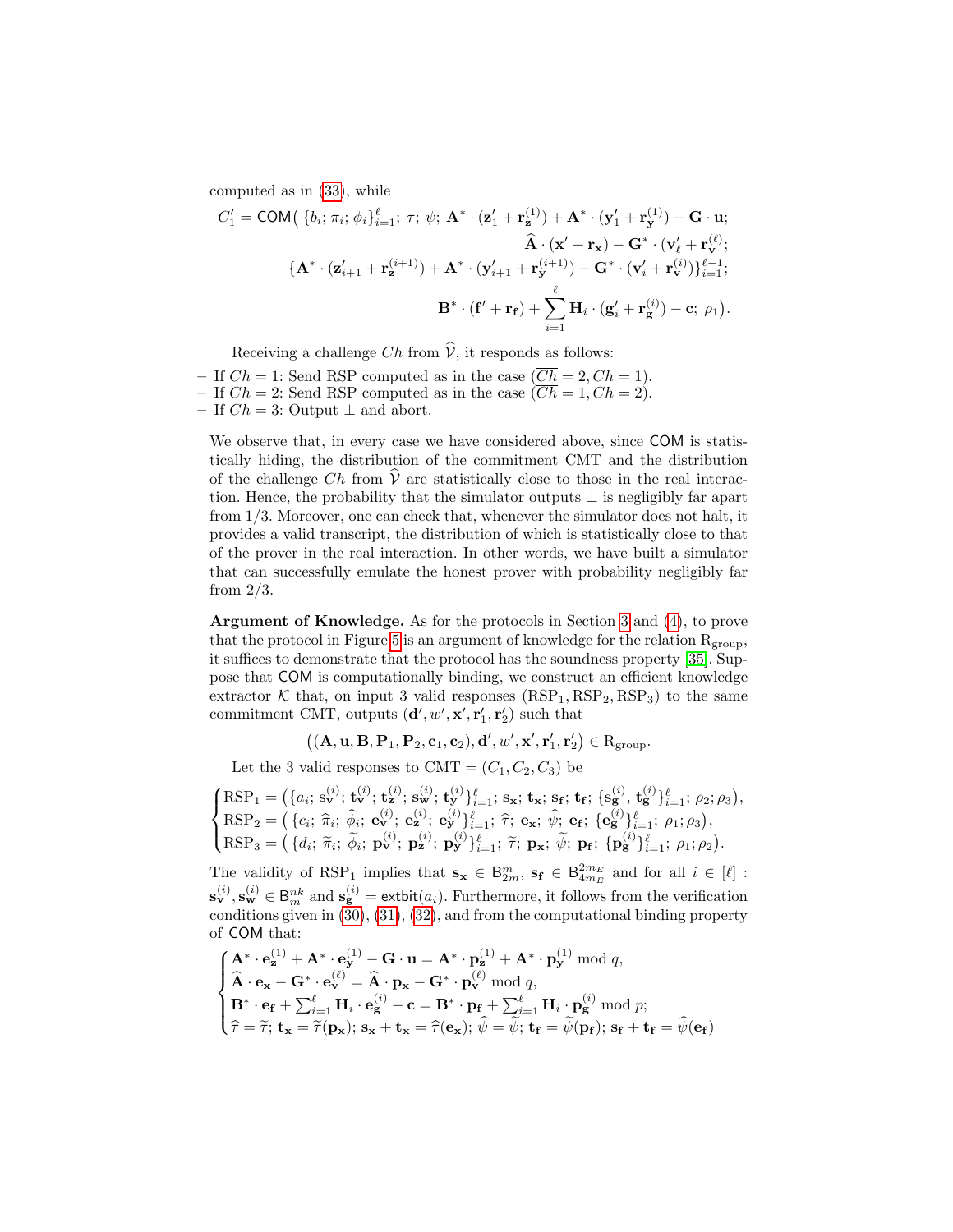and for all  $i \in [1, \ell - 1]$ :  $\mathbf{A}^*\cdot\mathbf{e}_{\mathbf{z}}^{(i+1)} + \mathbf{A}^*\cdot\mathbf{e}_{\mathbf{y}}^{(i+1)} - \mathbf{G}^*\cdot\mathbf{e}_{\mathbf{v}}^{(i)} = \mathbf{A}^*\cdot\mathbf{p}_{\mathbf{z}}^{(i+1)} + \mathbf{A}^*\cdot\mathbf{p}_{\mathbf{y}}^{(i+1)} - \mathbf{G}^*\cdot\mathbf{p}_{\mathbf{v}}^{(i)} \bmod q,$ and for all  $i \in [\ell]:$ 

$$
\begin{cases} c_i = d_i; \; \widehat{\pi}_i = \widetilde{\pi}_i; \; \widehat{\phi}_i = \widetilde{\phi}_i; \\ \mathbf{t}_{\mathbf{v}}^{(i)} = \widetilde{\pi}_i(\mathbf{p}_{\mathbf{v}}^{(i)}); \; \mathbf{s}_{\mathbf{v}}^{(i)} + \mathbf{t}_{\mathbf{v}}^{(i)} = \widehat{\pi}_i(\mathbf{e}_{\mathbf{v}}^{(i)}); \\ \mathbf{t}_{\mathbf{z}}^{(i)} = F_{d_i, \widetilde{\pi}_i}(\mathbf{p}_{\mathbf{z}}^{(i)}); \; \text{ext}(a_i, \mathbf{s}_{\mathbf{v}}^{(i)}) + \mathbf{t}_{\mathbf{z}}^{(i)} = F_{c_i, \widehat{\pi}_i}(\mathbf{e}_{\mathbf{z}}^{(i)}); \\ \mathbf{t}_{\mathbf{y}}^{(i)} = F_{\bar{d}_i, \widetilde{\phi}_i}(\mathbf{p}_{\mathbf{y}}^{(i)}); \; \text{ext}(a_i, \mathbf{s}_{\mathbf{w}}^{(i)}) + \mathbf{t}_{\mathbf{y}}^{(i)} = F_{\bar{c}_i, \widehat{\phi}_i}(\mathbf{e}_{\mathbf{y}}^{(i)}); \\ \mathbf{t}_{\mathbf{g}}^{(i)} = T_{d_i}(\mathbf{p}_{\mathbf{g}}^{(i)}); \; \mathbf{s}_{\mathbf{g}}^{(i)} + \mathbf{t}_{\mathbf{g}}^{(i)} = T_{c_i}(\mathbf{e}_{\mathbf{g}}^{(i)}). \end{cases}
$$

Now K proceeds as follows. Let  $\mathbf{x}^* = \hat{\tau}^{-1}(\mathbf{s}_\mathbf{x}), \mathbf{f}^* = \hat{\psi}^{-1}(\mathbf{s}_\mathbf{f}),$  and for each  $i \in [\ell],$ let:

$$
\begin{cases} j_i = a_i \oplus c_i; \, \mathbf{v}_i^* = \widehat{\pi}_i^{-1}(\mathbf{s}_{\mathbf{v}}^{(i)}); \, \mathbf{w}_i^* = \widehat{\phi}_i^{-1}(\mathbf{s}_{\mathbf{w}}^{(i)}); \, \mathbf{z}_i = \mathbf{e}_{\mathbf{z}}^{(i)} - \mathbf{p}_{\mathbf{z}}^{(i)}; \, \mathbf{y}_i = \mathbf{e}_{\mathbf{y}}^{(i)} - \mathbf{p}_{\mathbf{y}}^{(i)}; \\ \mathbf{g}_i = \mathbf{e}_{\mathbf{g}}^{(i)} - \mathbf{p}_{\mathbf{g}}^{(i)}. \end{cases}
$$

Note that  $\hat{\tau}(\mathbf{x}^*) = \mathbf{s}_{\mathbf{x}} \in \mathbb{B}_{2m}^m$ , and thus  $\mathbf{x}^* \in \mathbb{B}_{2m}^m$ ;  $\hat{\psi}(\mathbf{f}^*) = \mathbf{s}_{\mathbf{f}} \in \mathbb{B}_{4m_E}^{2m_E}$ , and thus  $\mathbf{f}^* \in \mathsf{B}_{4m_E}^{2m_E}$ . Also note that for all  $i \in [\ell], \hat{\pi}_i(\mathbf{v}_i^*) = \mathbf{s}_{\mathbf{v}}^{(i)} \in \mathsf{B}_{m}^{nk}$ , and thus  $\mathbf{v}_i^* \in \mathsf{B}_{m}^{nk}$ .<br>Similarly,  $\mathbf{v}^* \in \mathsf{B}_{m}^{nk}$ . European are best that Similarly,  $\mathbf{w}_i^* \in \mathsf{B}_{m}^{nk}$ . Furthermore, one has that:

- 
$$
F_{c_i, \widehat{\pi}_i}(\mathbf{z}_i) = \text{ext}(a_i, \mathbf{s}_{\mathbf{v}}^{(i)}) = \text{ext}(j_i \oplus c_i, \widehat{\pi}_i(\mathbf{v}_i^*))
$$
. By (1), this implies  $\mathbf{z}_i = \text{ext}(j_i, \mathbf{v}_i^*)$ .  
\n-  $F_{\overline{c}_i, \widehat{\phi}_i}(\mathbf{y}_i) = \text{ext}(a_i, \mathbf{s}_{\mathbf{w}}^{(i)}) = \text{ext}(\overline{j}_i \oplus \overline{c}_i, \widehat{\phi}_i(\mathbf{w}_i^*))$ . By (1), this implies  $\mathbf{y}_i = \text{ext}(\overline{j}_i, \mathbf{w}_i^*)$ .  
\n-  $T_{c_i}(\mathbf{g}_i) = \text{extbit}(a_i) = \text{extbit}(j_i \oplus c_i)$ . By (24), this implies  $\mathbf{g}_i = \text{extbit}(j_i)$ .

Moreover, one has that  $\widehat{\mathbf{A}} \cdot \mathbf{x}^* = \mathbf{G}^* \cdot \mathbf{v}_\ell^* \bmod q$ ;  $\mathbf{B}^* \cdot \mathbf{f}^* + \sum_{i=1}^\ell \mathbf{H}_i \cdot \mathbf{g}_i = \mathbf{c} \bmod p$ , and that:

$$
\begin{cases}\n\mathbf{A}^* \cdot \mathbf{z}_1 + \mathbf{A}^* \cdot \mathbf{y}_1 = \mathbf{G} \cdot \mathbf{u} \bmod q \\
\forall i \in [1, \ell - 1]: \mathbf{A}^* \cdot \mathbf{z}_{i+1} + \mathbf{A}^* \cdot \mathbf{y}_{i+1} = \mathbf{G}^* \cdot \mathbf{v}_i^* \bmod q \\
\Leftrightarrow \begin{cases}\n\mathbf{A}^* \cdot \text{ext}(j_1, \mathbf{v}_1^*) + \mathbf{A}^* \cdot \text{ext}(\overline{j}_i, \mathbf{w}_i^*) = \mathbf{G} \cdot \mathbf{u} \bmod q \\
\forall i \in [1, \ell - 1]: \mathbf{A}^* \cdot \text{ext}(j_{i+1}, \mathbf{v}_{i+1}^*) + \mathbf{A}^* \cdot \text{ext}(\overline{j}_{i+1}, \mathbf{w}_{i+1}^*) = \mathbf{G}^* \cdot \mathbf{v}_i^* \bmod q.\n\end{cases}
$$

Now, K drops the last m coordinates from  $\mathbf{x}^*$  to obtain  $\mathbf{x}' \in \{0,1\}^m$ ; drops the last  $2m_E$  coordinates from  $\mathbf{f}^*$  to obtain  $\begin{pmatrix} \mathbf{r}'_1 \\ \mathbf{r}'_2 \end{pmatrix}$  $\Big) \in \mathbb{Z}_p^{2m_E}$ . Also, by dropping the last  $nk$  coordinates from  $\mathbf{v}_1^*, \ldots, \mathbf{v}_{\ell}^*, \mathbf{w}_1^*, \ldots, \mathbf{w}_{\ell}^*,$  it obtains  $\mathbf{v}'_1, \ldots, \mathbf{v}'_{\ell}, \mathbf{w}'_1, \ldots, \mathbf{w}'_{\ell} \in$  $\{0,1\}^{nk}$ , respectively.

Observe that  $\mathbf{r}'_1, \mathbf{r}'_2$  and  $(j_1, \ldots, j_\ell)$  satisfy equation [\(26\)](#page-36-0), and hence, also satisfy the equivalent equation [\(25\)](#page-36-2).

Observe also that  $\mathbf{A} \cdot \mathbf{x}' = \mathbf{G} \cdot \mathbf{v}'_{\ell}$  mod q, and the following relations hold:

$$
\begin{cases}\n\mathbf{A} \cdot \text{ext}(j_1, \mathbf{v}'_1) + \mathbf{A} \cdot \text{ext}(\bar{j}_1, \mathbf{w}'_1) = \mathbf{G} \cdot \mathbf{u} \bmod q \\
\forall i \in [1, \ell - 1]: \mathbf{A} \cdot \text{ext}(j_{i+1}, \mathbf{v}'_{i+1}) + \mathbf{A} \cdot \text{ext}(\bar{j}_{i+1}, \mathbf{w}'_{i+1}) = \mathbf{G} \cdot \mathbf{v}'_i \bmod q \\
\Leftrightarrow \begin{cases}\n\mathbf{v}'_0 = \mathbf{u} \\
\forall i \in [0, \ell - 1]: \mathbf{v}'_i = \bar{j}_{i+1} \cdot h_\mathbf{A}(\mathbf{v}'_{i+1}, \mathbf{w}'_{i+1}) + j_{i+1} \cdot h_\mathbf{A}(\mathbf{w}_{i+1}, \mathbf{v}_{i+1})\n\end{cases}
$$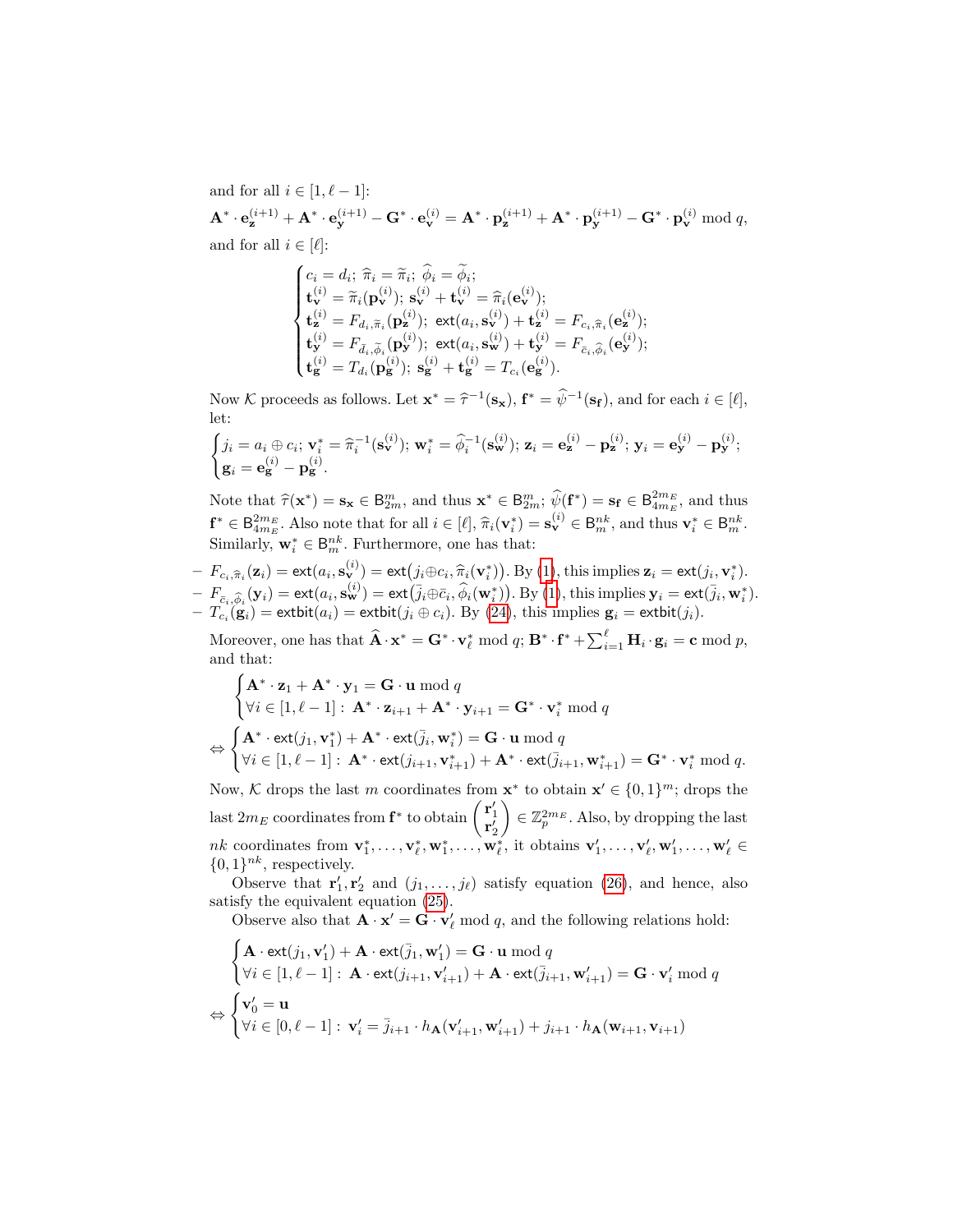Let  $\mathbf{d}' = \mathbf{v}'_\ell$  and  $w' = ((j_1, \ldots, j_\ell), (\mathbf{w}'_\ell, \ldots, \mathbf{w}'_1)),$  then  $\mathsf{TVerify}_{\mathbf{A}}(\mathbf{u}, \mathbf{d}', w') = 1$ .

The knowledge extractor  $\mathcal K$  outputs  $(d', w', x', r'_1, r'_2)$ . It follows from the above discussion that

$$
\big((\mathbf{A},\mathbf{u},\mathbf{B},\mathbf{P}_1,\mathbf{P}_2,\mathbf{c}_1,\mathbf{c}_2),\mathbf{d}',w',\mathbf{x}',\mathbf{r}_1',\mathbf{r}_2'\big)\in R_{\text{group}}.
$$

This concludes the proof.

## <span id="page-43-0"></span>C Proof of Theorem [4](#page-19-1)

*Proof.* In the random oracle model, assuming that an adversary  $A$  has nonnegligible advantage  $\epsilon$  in the game of Definition [7,](#page-16-1) we construct an algorithm  $\beta$ that either breaks the security of the accumulator in Section [3,](#page-6-0) breaks the com-putational soundness of the protocol of Lemma [4,](#page-17-1) or directly solves an  $\text{SIS}_{n,m,q,1}^{\infty}$ instance A with non-negligible probability.

To this end,  $\beta$  defines the public parameters by setting  $pp = A$ . During the game, it faithfully answers all queries to the PKGen oracle and thus provides A with public keys  $pk = bin(\mathbf{A} \cdot \mathbf{x} \mod q)$  that are distributed exactly as in the real scheme. At each PKGen-query,  $\beta$  retains the underlying chosen secret key  $sk = \mathbf{x} \in \{0,1\}^m$  for later use. Knowing all users' secret keys, the reduction  $\mathcal{B}$ is able to perfectly answer all corruption queries as well as queries to the signing oracle  $Sign(.,.,.)$ . Queries to the random oracle  $\mathcal{H}_{FS}(.)$  are answered in the standard way, by outputting uniformly random elements of the range  $\{1, 2, 3\}^{\kappa}$ . Of course, the adversary obtains the same answer in case the same hash query  $\mathcal{H}_{FS}(.)$  occurs more than once.

When A halts, it outputs a triple  $(M^*, R^*, \Sigma^*)$  that properly verifies although no member of  $R^*$  was corrupted and no  $Sign(., M^*, R^*)$  was made. Let us rewrite  $R^* = (pk_{i_1}, \ldots, pi_{i_{|R^*|}})$  as a set of binary vectors  $(\mathbf{d}_0, \ldots, \mathbf{d}_{|R^*|})$ . If we parse  $\Sigma^*$  as an argument of knowledge  $\Pi_{\text{ring}}^* = (\{\text{CMT}_i^*\}_{i=1}^{\kappa}, \text{CH}^*, \{\text{RSP}^*\}_{i=1}^{\kappa}),$ with all but negligible probability,  $\mathcal A$  must have invoked the random oracle  $\mathcal H_{FS}$ on the input  $(M^{\star}, {\{\mathrm{CMT}^{\star}_i\}_{i=1}^{\kappa}}, \mathbf{A}, \mathbf{u}^{\star}, R^{\star}),$  where  $\mathbf{u}^{\star} = \mathsf{TAcc}_{\mathbf{A}}(R^{\star}).$  Otherwise, the probability that  $CH^* = H_{FS}(M^*, {\{CMT_i^*\}}_{i=1}^{\kappa}, \mathbf{A}, \mathbf{u}^*, R^*)$  would be smaller than  $3^{-\kappa}$ , making A's success probability negligible. With probability at least  $\epsilon' := \epsilon - 3^{-\kappa}$ , the tuple  $(M^{\star}, {\{\text{CMT}^{\star}_i\}}_{i=1}^{\kappa}, \mathbf{A}, \mathbf{u}^{\star}, R^{\star})$  has been the input of a random oracle query and we call  $t^* \in \{1, ..., Q_H\}$  the index of this hash query.

Then, algorithm B runs up to  $32 \cdot Q_H/(\epsilon - 3^{-\kappa})$  extra executions of the adversary A with the same random tape and input as in the first execution. In each new run, all queries receive exactly the same answers as in the first run until the  $t^{\dagger}$ -th random oracle query where a forking occurs. Namely, the first  $t^* - 1$  H<sub>FS</sub>-queries – which must coincide with those of the first run given that  $A$  is provided with the same random tape – obtain the same responses  $\text{CH}_1, \ldots, \text{CH}_{t^*-1}$  as in the first run. This implies that the  $t^*$ -th query necessarily involves the same input  $(M^*, {\text{CMT}}_i^* )_{i=1}^{\kappa}, \mathbf{A}, \mathbf{u}^*, R^* )$  as in the initial run. The forking occurs at the moment of the  $t^*$ -th query from which  $\mathcal{A}$ 's  $\mathcal{H}_{FS}$ -queries receive fresh random responses  $\text{CH}'_{t}$ ,..., $\text{CH}'_{Q_H}$  at each new run. The Forking Lemma of Brickell *et al.* [\[19\]](#page-27-17) tells us that, with probability at least  $1/2$ ,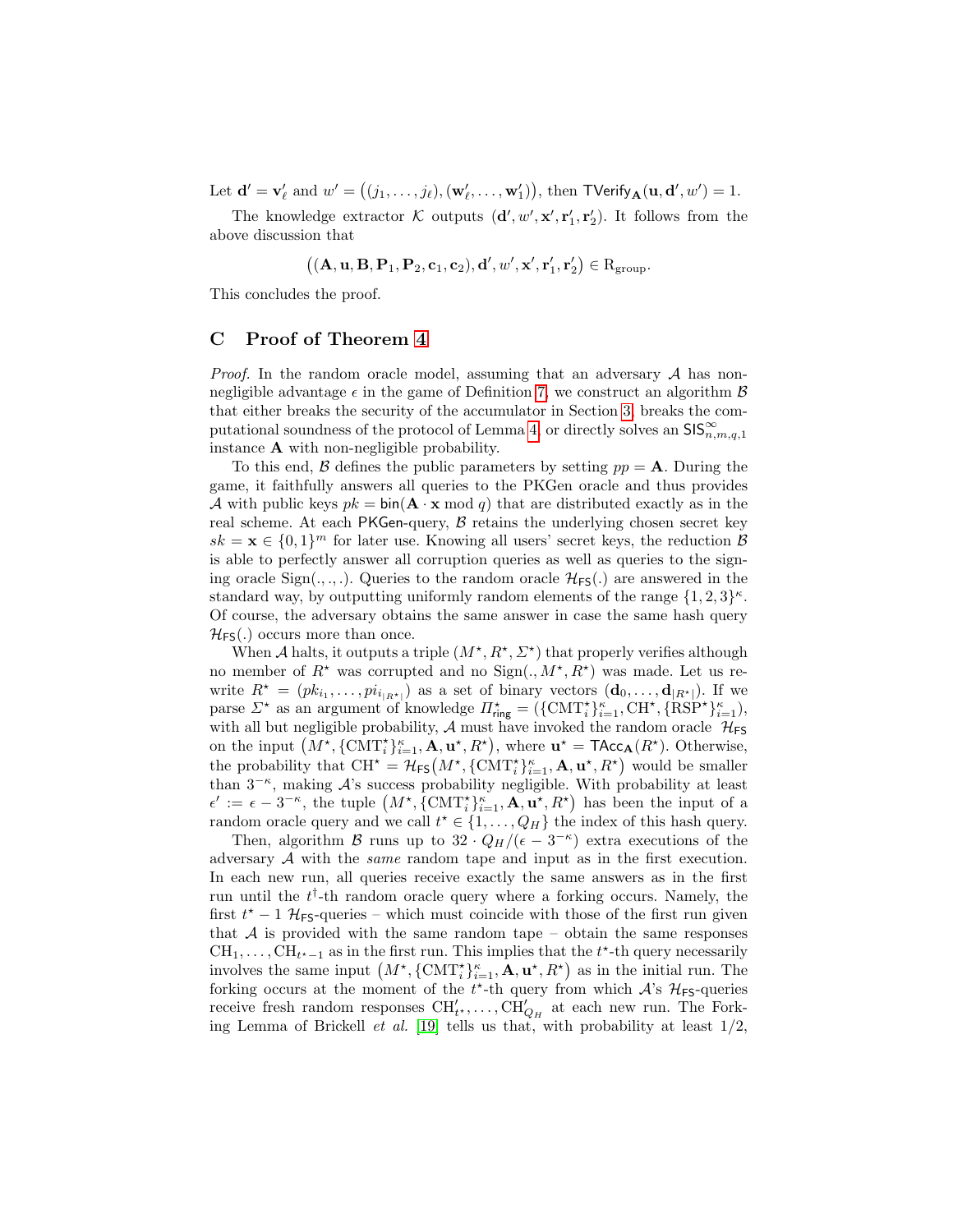B can obtain a 3-fork involving the same tuple  $(M^{\star}, {\{\rm CMT}^{\star}_i\}_{i=1}^{\kappa}, \mathbf{A}, \mathbf{u}^{\star}, R^{\star})$ with pairwise distinct responses  $\text{CH}_{t^*}^{(1)}$ ,  $\text{CH}_{t^*}^{(2)}$ ,  $\text{CH}_{t^*}^{(3)} \in \{1, 2, 3\}^{\kappa}$ . With probability  $1 - (7/9)^{\kappa}$ , the results of [\[19\]](#page-27-17) imply that there exists  $j \in \{1, ..., \kappa\}$  for which the j-th bits of  $\text{CH}_{t^*}^{(1)}$ ,  $\text{CH}_{t^*}^{(2)}$ ,  $\text{CH}_{t^*}^{(3)}$  are  $(Ch_{t^*,j}^{(1)}, Ch_{t^*,j}^{(2)}, Ch_{t^*,j}^{(3)}) = (1,2,3)$ . The soundness of the argument system for relation R<sub>ring</sub> implies that, from the responses  $(RSP^{\star(1)}, RSP^{\star(2)}, RSP^{\star(3)})$ , algorithm  $\beta$  can extract witnesses  $(\mathbf{x}^{\star}, \mathbf{d}^{\star}, w^{\star})$ , where  $w^{\star} = ((j_1^{\star}, \ldots, j_{\ell}^{\star}), (\mathbf{w}_{\ell}^{\star}, \ldots, \mathbf{w}_{1}^{\star}))$  such that  $(j_1^{\star}, \ldots, j_{\ell}^{\star}) \in$  $\{0,1\}^{\ell}$  is the binary expansion of some index  $j^* \in \{0,\ldots, |R^*|-1\}$  and

<span id="page-44-1"></span>
$$
\mathbf{A} \cdot \mathbf{x}^* = \mathbf{G} \cdot \mathbf{d}^* \bmod q, \quad \text{and} \quad \mathsf{TVerify}_{\mathbf{A}}(\mathbf{u}^*, \mathbf{d}^*, w^*) = 1.
$$
 (34)

At this point, we distinguish two cases:

- $\mathbf{d} \cdot \mathbf{d} \notin \mathbb{R}^* = (\mathbf{d}_0, \dots, \mathbf{d}_{|\mathbb{R}^*| 1}).$  Then, the second condition of [\(34\)](#page-44-1) implies that B can use  $(\mathbf{d}^*, R^*, \mathbf{u}^*)$  to break the security of the accumulator.
- $\mathbf{d} \cdot \mathbf{d} \cdot \in R^* = (\mathbf{d}_0, \dots, \mathbf{d}_{|R^*| 1}),$  so that  $\mathbf{d} \cdot \mathbf{d} = \mathbf{d}_{j^*} = p k_{j^*}.$  The soundness of the argument system implies that the extracted witnesses  $(\mathbf{d}_{j^*}, \mathbf{x}^*)$  satisfy the first condition of [\(34\)](#page-44-1). Recall that  $sk_{j^*}$  consists of a vector  $\mathbf{x}_{j^*} \in \{0,1\}^m$ chosen by  $\beta$  at some PKGen query which satisfies

$$
\mathbf{G} \cdot \mathbf{d}_{j^*} = \mathbf{A} \cdot \mathbf{x}_{j^*} \bmod q.
$$

Since A did not corrupt user  $j^*$ , we claim that  $\mathbf{x}_{j^*} \neq \mathbf{x}^*$  with probability at least 1/2. The first condition of [\(34\)](#page-44-1) then implies that  $\mathbf{A} \cdot (\mathbf{x}_{j^*} - \mathbf{x}^*) =$ 0 mod q, which yields a valid SIS solution  $\mathbf{w} = \mathbf{x}_{j^*} - \mathbf{x}^* \in \{-1, 0, 1\}^m$ . To argue that  $\mathbf{x}_{j^*} \neq \mathbf{x}^*$  with probability at least  $1/2$ , we have to recap what A can learn about  $\mathbf{x}_{j^*}$  during the game. We note that, in the extreme case,  $|R^{\star}| = 1$ , so that can A learn  $\mathbf{u}^{\star} = \mathbf{d}_{j^{\star}}$ . However, by Lemma [5,](#page-19-2) there exists at least another vector  $\mathbf{x}^* \neq \mathbf{x}_{j^*}$  for which  $\mathbf{d}_{j^*} = \text{bin}(\mathbf{A} \cdot \mathbf{x}^* \mod q)$ . Given that the argument system of Definition [4](#page-17-1) is statistically WI (recall that statistical ZK implies statistical WI when a statement has at least two witnesses), signing queries of the form  $(j^*, \ldots)$  only leak a negligible amount of information regarding which witness among  $x^*$  and  $x_{j^*}$  is used to answer signing queries. With probability at least  $1/2$ , the knowledge extractor thus obtains  $\mathbf{x}^* \neq \mathbf{x}_{j^*}$ , as claimed.

It follows that a ring forger  $\mathcal A$  implies an algorithm  $\mathcal B$  that either directly solves an instance of the  $\widetilde{\text{SIS}_{n,m,q,1}}$  problem, breaks the security of the accumulator of Section [3,](#page-6-0) or breaks the soundness of the zero-knowledge argument of Lemma [4.](#page-17-1) Thus, assuming that  $SIVP_{\tilde{O}(n)}$  is hard, the scheme provides unforgeability in the random oracle model.  $\Box$ 

## <span id="page-44-0"></span>D Proof of Theorem [6](#page-25-0)

*Proof.* For the sake of contradiction, let us assume that an adversary  $\mathcal A$  can win the full traceability experiment with noticeable advantage  $\epsilon$ . We build an algorithm  $\mathcal B$  that solves a  $\textsf{SIS}_{n,m,q,1}^{\infty}$  instance **A** with non-negligible probability.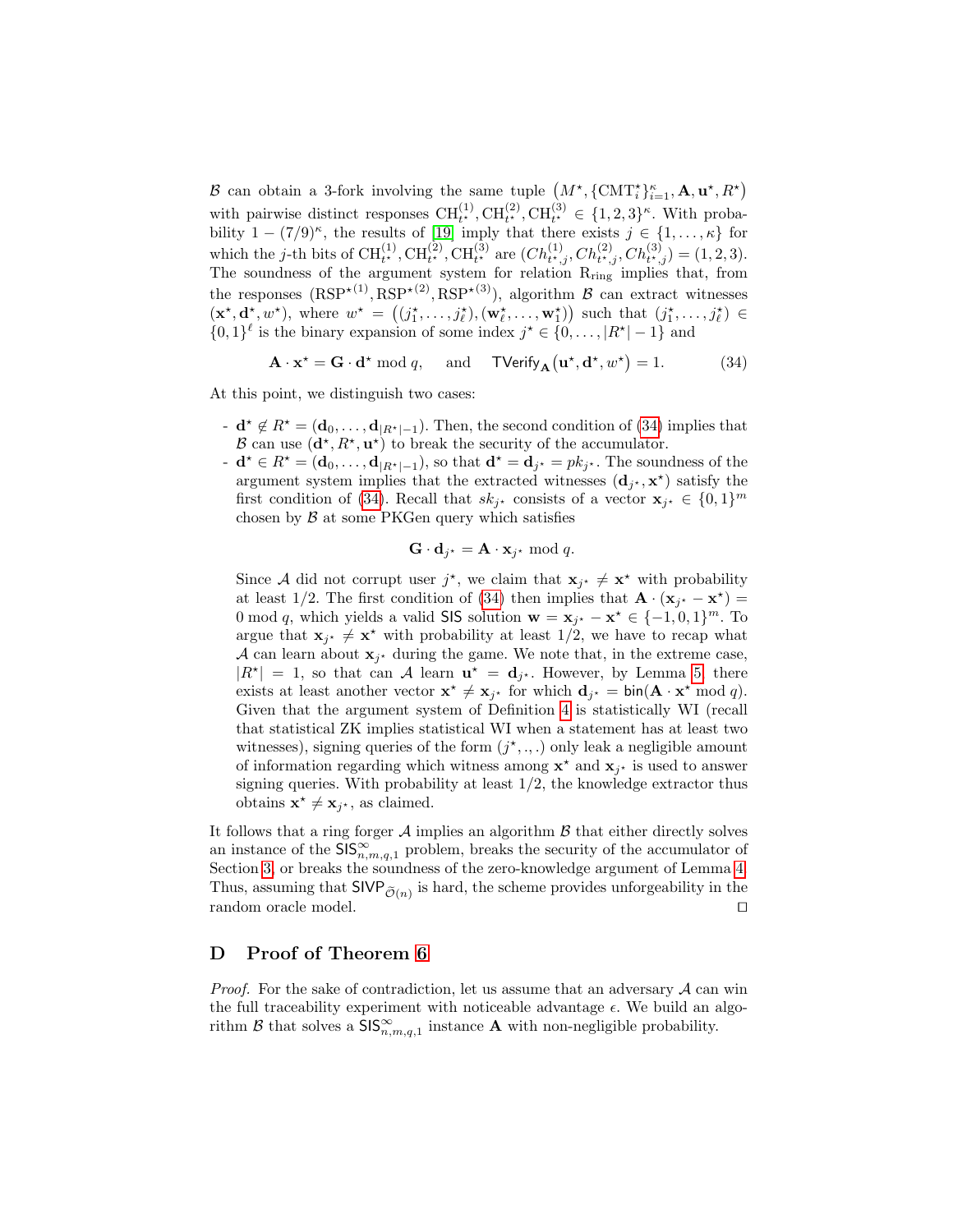To this end, the reduction  $\beta$  faithfully runs the GKeygen algorithm and thus provides the adversary with a public key gpk that has exactly the prescribed distribution. This also allows the reduction  $\beta$  to have at disposal all users' private keys  $\textsf{gsk}[j] = (\mathbf{x}_j, \mathbf{d}_j, w^{(j)})$ , where  $\mathbf{u} = \textsf{TAcc}_{\mathbf{A}}(\mathbf{d}_0, \dots, \mathbf{d}_1)$  and  $\mathbf{d}_j = \text{bin}(\mathbf{A} \cdot \mathbf{x}_j) \in \{0,1\}^{nk}$  for each  $j \in \{0, \ldots, N-1\}$ . For this reason,  $\mathcal{B}$  can consistently answer all user corruption queries and, at each signing query  $(j, M)$ , return a valid signature on behalf of user  $i$  by following the exact specification of the signing algorithm.

When the adversary A halts, it outputs a pair  $(M^*, \Sigma^*)$  that presumably opens to some honest user  $j^* \in \{0, ..., N-1\} \setminus \mathcal{C}$ , where  $\mathcal C$  denotes the set of corrupted users at the end of the game. If we parse  $\Sigma^*$  as  $(\Pi^*_{\text{group}}, \mathbf{c}_1^*, \mathbf{c}_2^*)$ and the proof of knowledge  $\Pi_{\text{group}}^{\star}$  as  $(\{ \text{CMT}_{i}^{\star} \}_{i=1}^{k}, \text{CH}^{\star}, \{ \text{RSP}^{\star} \}_{i=1}^{k})$ , with overwhelming probability, the adversary must have queried the random oracle  $\mathcal{H}_{FS}$ on the input  $(M^*, {\{\text{CMT}}_i^*}\}_{i=1}^{\kappa}, \mathbf{A}, \mathbf{u}, \mathbf{B}, \mathbf{P}_1, \mathbf{P}_2, \mathbf{c}_1^*, \mathbf{c}_2^*).$  Otherwise, the probability that  $\mathrm{CH}^{\star} = \mathcal{H}_{FS}(M^{\star}, \{\mathrm{CMT}^{\star}_i\}_{i=1}^{\kappa}, \mathbf{A}, \mathbf{u}, \mathbf{B}, \mathbf{P}_1, \mathbf{P}_2, \mathbf{c}_1^{\star}, \mathbf{c}_2^{\star})$  would be at most  $3^{-\kappa}$ , which is negligible. With probability at least  $\epsilon' := \epsilon - 3^{-\kappa}$ , the tuple  $(M^{\star}, \{\text{CMT}^{\star}_i\}_{i=1}^{\kappa}, \mathbf{A}, \mathbf{u}, \mathbf{B}, \mathbf{P}_1, \mathbf{P}_2, \mathbf{c}_1^{\star}, \mathbf{c}_2^{\star})$  must have been the input of a random oracle query and we denote by  $t^* \in \{1, \ldots, Q_H\}$  the index of that specific query.

Then, the reduction B triggers up to  $32 \cdot Q_H/(\epsilon - 3^{-\kappa})$  additional executions of the adversary  $A$  with the *same* random tape and input as in the original run. As usual in proofs based on the Forking Lemma, all queries receive exactly the same answers as in the initial run until the  $t^{\dagger}$ -th random oracle query. Namely, the first  $t^*$  – 1 H<sub>FS</sub>-queries – which necessarily coincide with those of the initial run since  ${\cal A}$  is fed with the same random tape – receive the same answers  ${\rm CH}_{1},\ldots,{\rm CH}_{t^{*}-1}$ as in the first execution. For this reason, the  $t^*$ -th query is guaranteed to involve exactly the same input  $(M^*, {\text{CMT}}_i^*_{i=1}^{\kappa}, \mathbf{A}, \mathbf{u}, \mathbf{B}, \mathbf{P}_1, \mathbf{P}_2, \mathbf{c}_1^*, \mathbf{c}_2^*)$  as in the first run. From the  $t^*$ -th query forward,  $\mathcal{A}$ 's random oracle queries receive fresh and independent responses  $\text{CH}'_{t^*}, \ldots, \text{CH}'_{Q_H}$  at each new execution. The Forking Lemma of Brickell *et al.* [\[19\]](#page-27-17) ensures that, with probability  $\geq 1/2$ , the reduction  $\beta$  manages to obtain a 3-fork involving the same tuple

$$
\left(M^\star, \{\mathrm{CMT}^\star_i\}_{i=1}^\kappa, \mathbf{A}, \mathbf{u}, \mathbf{B}, \mathbf{P}_1, \mathbf{P}_2, \mathbf{c}_1^\star, \mathbf{c}_2^\star\right)
$$

with pairwise distinct answers  $\text{CH}_{t^*}^{(1)}$ ,  $\text{CH}_{t^*}^{(2)}$ ,  $\text{CH}_{t^*}^{(3)} \in \{1, 2, 3\}^{\kappa}$ . With probability  $1 - (7/9)^{\kappa}$ , the results of [\[19\]](#page-27-17) imply that there exists  $j \in \{1, ..., \kappa\}$  for which the *j*-th bits of the challenges  $\text{CH}_{t\star}^{(1)}$ ,  $\text{CH}_{t\star}^{(2)}$ ,  $\text{CH}_{t\star}^{(3)}$  are

$$
(Ch_{t*,j}^{(1)}, Ch_{t*,j}^{(2)}, Ch_{t*,j}^{(3)}) = (1,2,3).
$$

Lemma [3](#page-14-0) ensures that, from the responses  $(RSP^{*(1)}, RSP^{*(2)}, RSP^{*(3)})$ , the reduction  $\beta$  is able to extract witnesses

$$
(\mathbf{x}^{\star}, \mathbf{d}^{\star}, w^{\star}, \mathbf{r}^{\star}_1, \mathbf{r}^{\star}_2),
$$

where  $w^* = ((j_1^*, \ldots, j_\ell^*), (\mathbf{w}_\ell^*, \ldots, \mathbf{w}_1^*))$  such that  $(j_1^*, \ldots, j_\ell^*) \in \{0,1\}^\ell$  is the binary expansion of some integer  $j^* \in \{0, \ldots, N-1\}$  and

<span id="page-45-0"></span>
$$
\mathbf{A} \cdot \mathbf{x}^* = \mathbf{G} \cdot \mathbf{d}^* \bmod q, \quad \text{and} \quad \mathsf{TVerify}_{\mathbf{A}}(\mathbf{u}, \mathbf{d}^*, w^*) = 1.
$$
 (35)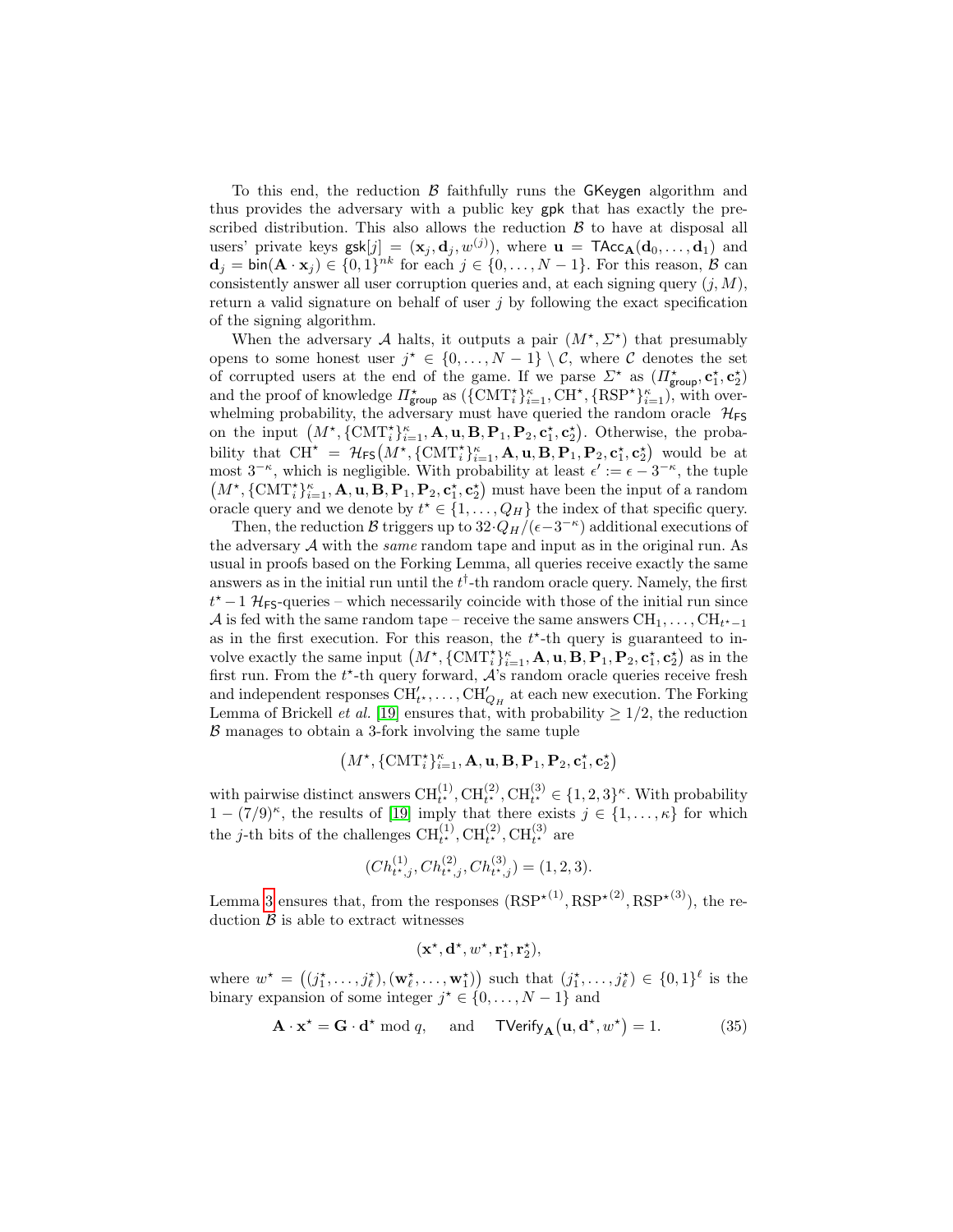At this point, we distinguish two cases:

- $\mathbf{d} \star \notin R = (\mathbf{d}_0, \ldots, \mathbf{d}_{N-1})$ . In this case, the second condition of [\(35\)](#page-45-0) immediately implies a breach in the security of the accumulator.
- $\mathbf{d} \cdot \mathbf{d} = (\mathbf{d}_0, \dots, \mathbf{d}_{N-1}),$  so that  $\mathbf{d} \cdot \mathbf{d} = \mathbf{d}_{j^*}.$  Note that  $\{\mathbf{d}_j\}_{j=0}^{N-1}$  are pairwise distinct, as ensured by the GKeyen algorithm. The soundness of the argument system implies that  $\mathbf{c}_1^{\star}$  decrypts to  $(j_1^{\star}, \ldots, j_{\ell}^{\star}) \in \{0,1\}^{\ell}$  which, in turn, implies that A did not obtain the private key  $\textsf{gsk}[j^{\star}]$  of user  $j^{\star} \in \{0, \ldots, N - \}$ 1}\ $\mathcal{C}$ . Recall that  $\textsf{gsk}[j^{\star}]$  contains a vector  $\mathbf{x}_{j^{\star}} \in \{0,1\}^m$ , which was initially chosen by  $\beta$  and satisfies

$$
\mathbf{G} \cdot \mathbf{d}_{j^*} = \mathbf{A} \cdot \mathbf{x}_{j^*} \bmod q.
$$

Since A did not obtain  $\text{gsk}[j^*]$ , we claim that  $\mathbf{x}_{j^*} \neq \mathbf{x}^*$  with probability at least 1/2. In this case, we clearly have a SIS solution since the first condition of [\(35\)](#page-45-0) implies that  $\mathbf{A} \cdot (\mathbf{x}_{j^*} - \mathbf{x}^*) = 0 \mod q$ . We are left with the task of arguing that  $\mathbf{x}_{j^*} \neq \mathbf{x}^*$  with noticeable probability. To this end, we remark that A may learn  $\mathbf{d}_{j^*} = \text{bin}(\mathbf{A} \cdot \mathbf{x}_{j^*} \mod q)$ , which it can possibly obtain by corrupting  $\textsf{gsk}[j^*+1]$  or  $\textsf{gsk}[j^*-1]$ . However, Lemma [5](#page-19-2) implies that there exists at least another vector  $\mathbf{x}^* \neq \mathbf{x}_{j^*}$  such that  $\mathbf{d}_{j^*} = \text{bin}(\mathbf{A} \cdot \mathbf{x}^* \mod q)$ . Moreover, since the argument system of Definition [6](#page-22-2) is statistically  $WI<sub>5</sub>$  $WI<sub>5</sub>$  $WI<sub>5</sub>$ signing queries of the form  $(j^*,.)$  only reveal a negligible amount of information as to which witness among  $\mathbf{x}^*$  and  $\mathbf{x}_{j^*}$  is used to answer signing queries. With probability at least  $1/2$ , the extracted vector  $\mathbf{x}^*$  is thus different from  $\mathbf{x}_{j^*}$ , as claimed.

We conclude that a successful forger  $A$  implies an algorithm that either directly solves a SIS instance, defeats the security of the SIS-based accumulator of Section [3,](#page-6-0) or breaks the soundness of the zero-knowledge argument system for the relation  $R_{\text{group}}$ . Since the latter also relies on the SIS assumption if the underlying commitment is the state-of-the-art SIS-based statistically hiding commitment [\[41\]](#page-28-11), we conclude that the scheme provides full traceability in the random oracle model under the  $\textsf{SIS}$  assumption.  $\Box$ 

## <span id="page-46-0"></span>E Proof of Theorem [7](#page-26-11)

Proof. We prove the result using a sequence of games. In the first game, the challenger runs experiment  $\mathbf{Exp}_{\mathcal{GS},\mathcal{A}}^{\text{anon-0}}(n,N)$  whereas, in the last game, it runs experiment  $\mathbf{Exp}_{\mathcal{GS},\mathcal{A}}^{\text{anon-1}}(n,N)$ . For each i, we denote by  $W_i$  the event that the adversary outputs 1 in Game i.

<span id="page-46-1"></span> $5$  This is because the basic version (where the challenge space is  $\{1, 2, 3\}$ ) is statistically ZK, which implies statistical WI when at least two witnesses exist. Moreover, witness indistinguishability is preserved by parallel repetitions.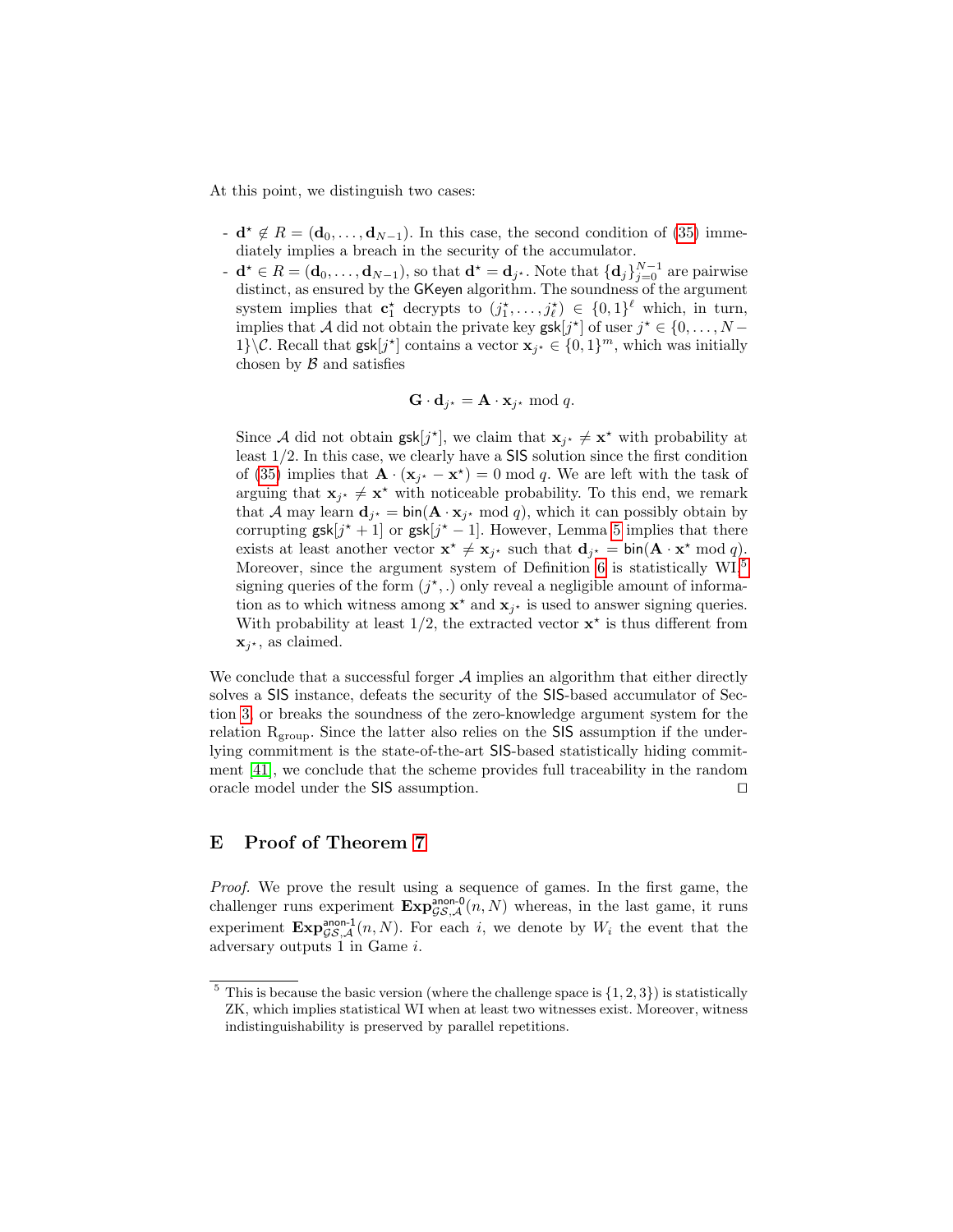- **Game** 0: This is the real experiment  $\mathbf{Exp}_{\mathcal{GS},\mathcal{A}}^{\text{anon-0}}(n,N)$ , where the adversary obtains a challenge signature  $\Sigma^* \leftarrow \mathsf{GSign}(\mathsf{gpk}, \mathsf{gsk}[j_0], M^*)$  in the challenge phase. The only difference is that, when gpk is generated, the challenger  $\beta$ retains the second Regev decryption key  $S_2 \in \mathbb{Z}_p^{n \times \ell}$  instead of erasing it. Still, A's view is exactly the same as in  $\text{Exp}_{\mathcal{GS},\mathcal{A}}^{\text{anon-0}}(n,N)$ . If we define  $W_0$  to be the event that the adversary outputs  $b' = 1$  in the end of the game, we thus have  $Pr[W_0] = Pr[\mathbf{Exp}_{\mathcal{GS},\mathcal{A}}^{\text{anon-0}}(n,N) = 1].$
- Game 1: This game is like Game 0 with one modification in the signature opening oracle  $\mathcal{G}\mathcal{S}.\mathsf{GOpen}(\mathsf{gpk}, \mathsf{gmsk}, \ldots)$ . Namely, instead of opening signatures using the real gmsk =  $\mathbf{S}_1 \in \mathbb{Z}_p^{n \times \ell}$ , the opening oracle opens them using the auxiliary Regev decryption key  $\mathbf{S}_2 \in \mathbb{Z}_p^{n \times \ell}$ . It is easy to see that A's view will be the same as in Game 0 until that event  $F_1$  that A queries the opening of a signature  $\Sigma = (H_{\text{group}}, \mathbf{c}_1, \mathbf{c}_2)$  for which  $\mathbf{c}_1$  and  $\mathbf{c}_2$  encrypt distinct  $\ell$ -bit strings. Since event  $F_1$  could clearly break the soundness of the argument system for relation  $R_{\text{group}}$ , we have  $|\Pr[W_1]-\Pr[W_0]| \leq \Pr[F_1] \leq \mathbf{Adv}_{\mathcal{B}}^{\text{sound}}(n)$ . If the proof system uses a commitment scheme based on the SIS assumption, the LWE assumption thus implies that  $|\Pr[W_1] - \Pr[W_0]| \in \mathsf{negl}(n)$ .
- Game 2: This game is identical to Game 1 with one modification. Instead of computing  $\Pi_{\text{group}}$  as a real proof using the witnesses  $\mathbf{r}_1, \mathbf{r}_2$ , the challenger B appeals to the simulation technique of Lemma [2](#page-13-1) to generate a simulated proof by programming the random oracle  $\mathcal{H}_{FS}$ . Note that, since  $c_1$  and  $c_2$ still encrypt the same  $\ell$ -bit string,  $\Pi_{\mathsf{group}}$  is a simulated proof for a true statement. Its distributions is thus statistically close to that of Game 1. We have  $Pr[W_2] \approx Pr[W_1]$ .
- Game 3: In this game, we modify the distribution of the challenge signature  $\Sigma^* = (\Pi^*_{\text{group}}, \mathbf{c}_1^*, \mathbf{c}_2^*)$ . Here, we compute  $\mathbf{c}_1^*$  by encrypting the  $\ell$ -bit binary representation of  $j_1$  (instead of  $j_0$ ). The semantic security of Regev's encryption scheme for the public key  $(\mathbf{B}, \mathbf{P}_1)$  (which is implied by the LWE assumption and can be relied on since  $\mathcal{B}$  does not use  $S_1$  for now) ensures that  $|\Pr[W_3] - \Pr[W_2]| \in \mathsf{negl}(n)$ .
- Game 4: This game is identical to Game 3 except that we modify again the signature opening oracle  $\mathcal{G}S$ . GOpen(gpk, gmsk, ., .). Instead of opening signatures using  $S_2 \in \mathbb{Z}_p^{n \times \ell}$  at step 1 of the GOpen algorithm, we switch back to using the real opening key gmsk =  $\mathbf{S}_1 \in \mathbb{Z}_p^{n \times \ell}$ . It is easy to see that  $\mathcal{A}$ 's view will remain unchanged until the event  $F_4$  that A invokes the oracle  $\mathcal{G}\mathcal{S}$ .GOpen(gpk, gmsk, ., .) on a signature  $\Sigma = (H_{\text{group}}, \mathbf{c}_1, \mathbf{c}_2)$  where  $\mathbf{c}_1$  and  $c_2$  encrypt distinct strings. A standard argument shows that event  $F_4$  would contradict the simulation-soundness of the proof system for relation  $R_{\text{group}}$ : we have  $|\Pr[W_4] - \Pr[W_3]| \le \Pr[F_4] \le \text{Adv}_{\mathcal{B}}^{\text{ss-sound}}(1^n)$ . Lemma [6](#page-22-2) implies that  $\mathbf{Adv}_{\mathcal{B}}^{\mathsf{ss-sound}}(n) \in \mathsf{negl}(n)$  under the SIS assumption.
- **Game** 5: We modify again the distribution of the challenge signature  $\Sigma^*$  =  $(\Pi^*_{\text{group}}, \mathbf{c}_1^{\star}, \mathbf{c}_2^{\star})$ . Now,  $\mathbf{c}_2^{\star}$  is also computed by encrypting the binary representation of  $j_1$  (instead of  $j_0$ ). The semantic security of Regev's encryption scheme with respect to  $(\mathbf{B}, \mathbf{P}_2)$  (which is implied by the LWE assumption) implies that  $|\Pr[W_5] - \Pr[W_4]| \in \mathsf{negl}(n)$ . Note that  $\mathbf{c}_1^{\star}$  and  $\mathbf{c}_2^{\star}$  both encrypt